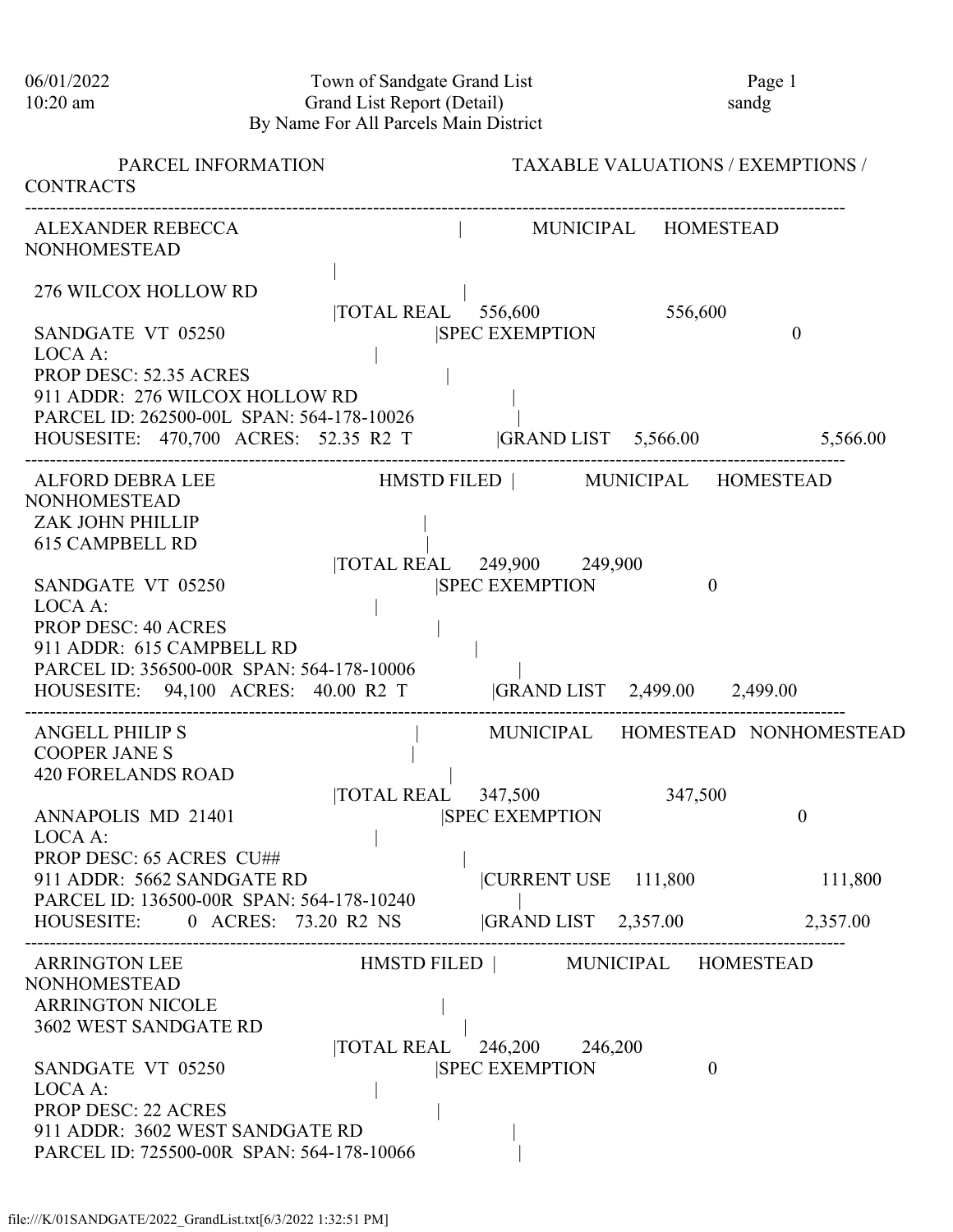|                                                                                                                                             |                    |                                                                                                    | HOUSESITE: 200,700 ACRES: 22.00 R2 T  GRAND LIST 2,462.00 2,462.00               |         |              |                |  |
|---------------------------------------------------------------------------------------------------------------------------------------------|--------------------|----------------------------------------------------------------------------------------------------|----------------------------------------------------------------------------------|---------|--------------|----------------|--|
| ASCHMANN JAMES MICHAEL<br><b>NONHOMESTEAD</b><br>PICKERING AVA                                                                              |                    |                                                                                                    | HMSTD FILED   MUNICIPAL HOMESTEAD                                                |         |              |                |  |
| 3402 VT RTE 313<br>WEST ARLINGTON VT 05250<br>LOCA A:                                                                                       |                    |                                                                                                    | TOTAL REAL 229,700 229,700<br><b>SPEC EXEMPTION</b>                              |         | $\mathbf{0}$ |                |  |
| <b>PROP DESC: 1.13 ACRES</b><br>911 ADDR: 18 WOODCOCK RD<br>PARCEL ID: 230500-00R SPAN: 564-178-10166                                       |                    |                                                                                                    | HOUSESITE: 229,700 ACRES: 1.13 R1 T  GRAND LIST 2,297.00 2,297.00                |         |              |                |  |
| 06/01/2022<br>$10:20$ am                                                                                                                    |                    | Town of Sandgate Grand List<br>Grand List Report (Detail)<br>By Name For All Parcels Main District |                                                                                  |         | sandg        | Page 2         |  |
| <b>CONTRACTS</b>                                                                                                                            | PARCEL INFORMATION |                                                                                                    | <b>TAXABLE VALUATIONS / EXEMPTIONS /</b>                                         |         |              |                |  |
| <b>AUDY BRIAN</b>                                                                                                                           |                    |                                                                                                    | MUNICIPAL HOMESTEAD NONHOMESTEAD                                                 |         |              |                |  |
| PO BOX<br><b>ARLINGTON VT 05250</b><br>LOCA A:                                                                                              |                    |                                                                                                    | TOTAL REAL 562,400<br><b>SPEC EXEMPTION</b>                                      | 562,400 |              | $\overline{0}$ |  |
| PROP DESC: 17+/- ACRES<br>911 ADDR: RUPERT RD<br>PARCEL ID: 600600-00L SPAN: 564-178-10292<br>HOUSESITE: 538,000 ACRES: 17.00 M S           |                    |                                                                                                    | GRAND LIST 5,624.00 5,624.00                                                     |         |              |                |  |
| <b>BARBATO, CARMEN</b><br><b>NONHOMESTEAD</b>                                                                                               |                    |                                                                                                    | MUNICIPAL HOMESTEAD                                                              |         |              |                |  |
| 2278 RTE 23                                                                                                                                 |                    |                                                                                                    | $\overline{10}$ TAL REAL $\overline{91,800}$                                     | 91,800  |              |                |  |
| HILLSDALE NY 12529<br>LOCA A:<br><b>PROP DESC: 33 ACRES</b><br>911 ADDR: 3107 WEST SANDGATE RD<br>PARCEL ID: 723500-00L SPAN: 564-178-10009 |                    |                                                                                                    | <b>SPEC EXEMPTION</b><br>HOUSESITE: 0 ACRES: 33.00 W NS GRAND LIST 918.00 918.00 |         |              | $\mathbf{0}$   |  |
|                                                                                                                                             |                    |                                                                                                    | BARLOW CHRISTOPHER W & RACHEL HMSTD FILED   MUNICIPAL HOMESTEAD                  |         |              |                |  |
| <b>NONHOMESTEAD</b>                                                                                                                         |                    |                                                                                                    |                                                                                  |         |              |                |  |
| 441 WOODCOCK ROAD<br>SANDGATE VT 05250<br>LOCA A:<br><b>PROP DESC: 10ACRES</b><br>911 ADDR: 441 WOODCOCK RD                                 |                    |                                                                                                    | TOTAL REAL 307,100 307,100<br><b>SPEC EXEMPTION</b>                              |         | $\theta$     |                |  |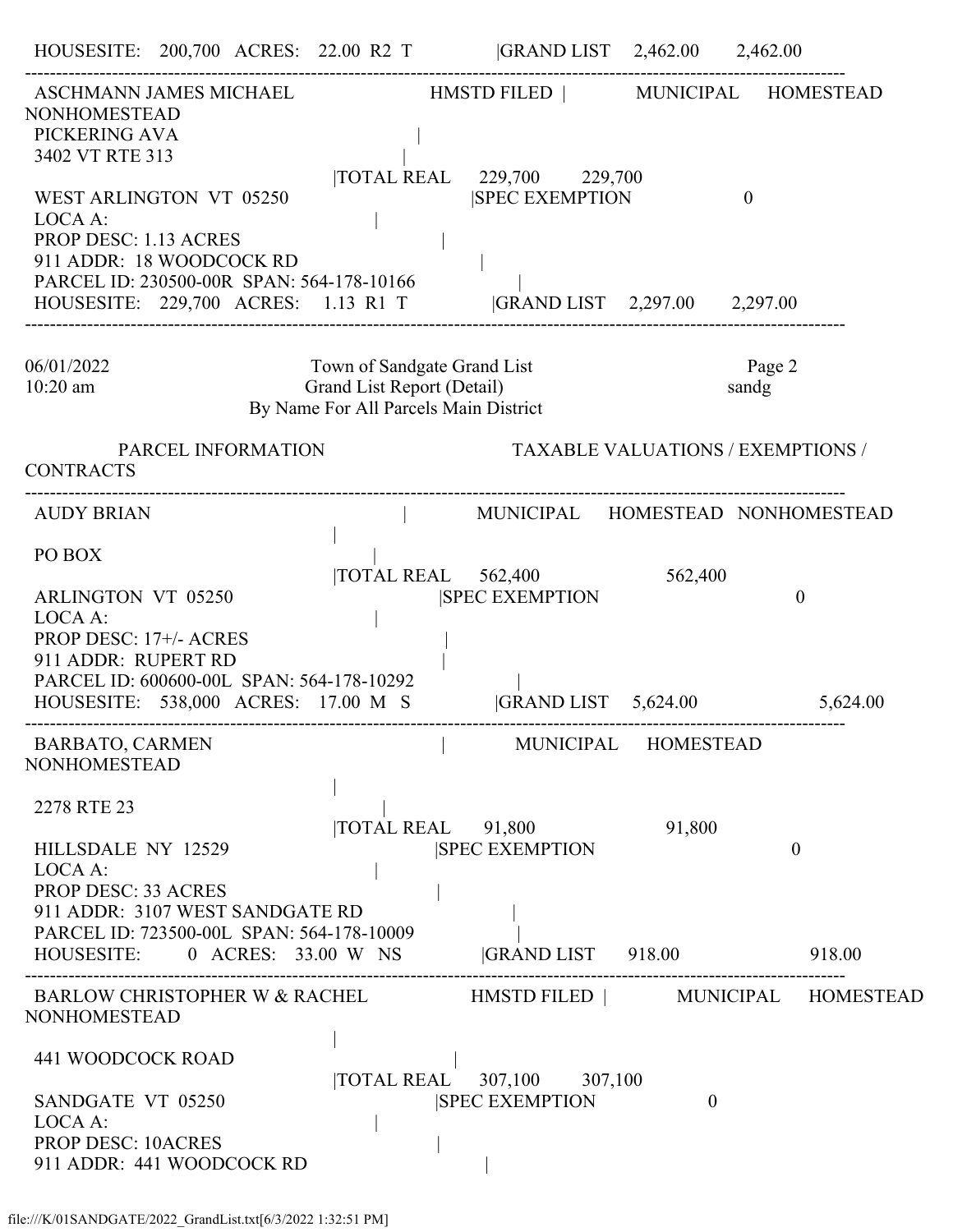| PARCEL ID: 232500-00L SPAN: 564-178-10367<br>HOUSESITE: 291,100 ACRES: 10.00 R2 T                                                                                                                  |                                                                                                    | GRAND LIST 3,071.00 3,071.00                                         |         |                                   |
|----------------------------------------------------------------------------------------------------------------------------------------------------------------------------------------------------|----------------------------------------------------------------------------------------------------|----------------------------------------------------------------------|---------|-----------------------------------|
| <b>BARNEY WILLIAM H LIVING TRUST</b><br><b>NONHOMESTEAD</b>                                                                                                                                        |                                                                                                    |                                                                      |         | MUNICIPAL HOMESTEAD               |
| 2116 HARWOOD HILL RD<br><b>BENNINGTON VT 05201</b><br>LOCA A:<br><b>PROP DESC: .5 ACRES</b>                                                                                                        |                                                                                                    | $\overline{10TAL}$ REAL $\overline{54,200}$<br><b>SPEC EXEMPTION</b> | 54,200  | $\theta$                          |
| 911 ADDR: 7530 SANDGATE RD<br>PARCEL ID: 141500-00R SPAN: 564-178-10011<br>HOUSESITE: 35,000 ACRES: 0.50 R1 S  GRAND LIST 542.00                                                                   |                                                                                                    |                                                                      |         | 542.00                            |
| BARRIEAU MICHAEL D HMSTD FILED   MUNICIPAL HOMESTEAD<br><b>NONHOMESTEAD</b>                                                                                                                        |                                                                                                    |                                                                      |         |                                   |
| 939 WEST RD                                                                                                                                                                                        |                                                                                                    | TOTAL REAL 205,000 205,000                                           |         |                                   |
| SANDGATE VT 05250<br>LOCA A:<br>PROP DESC: 17.62 ACRES<br>911 ADDR: 939 WEST RD<br>PARCEL ID: 340700-00L SPAN: 564-178-10012<br>HOUSESITE: 179,700 ACRES: 17.62 R2 T  GRAND LIST 2,050.00 2,050.00 |                                                                                                    | <b>SPEC EXEMPTION</b>                                                |         | $\theta$                          |
| 06/01/2022<br>10:20 am                                                                                                                                                                             | Town of Sandgate Grand List<br>Grand List Report (Detail)<br>By Name For All Parcels Main District |                                                                      |         | Page 3<br>sandg                   |
| PARCEL INFORMATION<br><b>CONTRACTS</b>                                                                                                                                                             |                                                                                                    |                                                                      |         | TAXABLE VALUATIONS / EXEMPTIONS / |
| BARTELS JOHN JR BARTELS DAVID J<br><b>NONHOMESTEAD</b><br><b>BARTELS THOMAS H</b><br><b>37 SLEEPY HOLLOW DR</b>                                                                                    |                                                                                                    |                                                                      |         | MUNICIPAL HOMESTEAD               |
| DALTON MA 01226<br>LOCA A:<br><b>PROP DESC: .2 ACRES</b><br>911 ADDR: 7492 SANDGATE RD<br>PARCEL ID: 140500-00R SPAN: 564-178-10013                                                                | TOTAL REAL 32,900                                                                                  | <b>ISPEC EXEMPTION</b>                                               | 32,900  | $\boldsymbol{0}$                  |
| HOUSESITE: 0 ACRES: 0.20 MHL NS<br><b>BASSETT DOROTHY E</b>                                                                                                                                        |                                                                                                    | GRAND LIST 329.00<br>MUNICIPAL HOMESTEAD                             |         | 329.00                            |
| <b>NONHOMESTEAD</b>                                                                                                                                                                                |                                                                                                    |                                                                      |         |                                   |
| 5 IDA ST<br><b>IMPERIAL PA 15126-0000</b><br>LOCA A:                                                                                                                                               | $\overline{10TAL}$ REAL 232,100                                                                    | <b>SPEC EXEMPTION</b>                                                | 232,100 | $\theta$                          |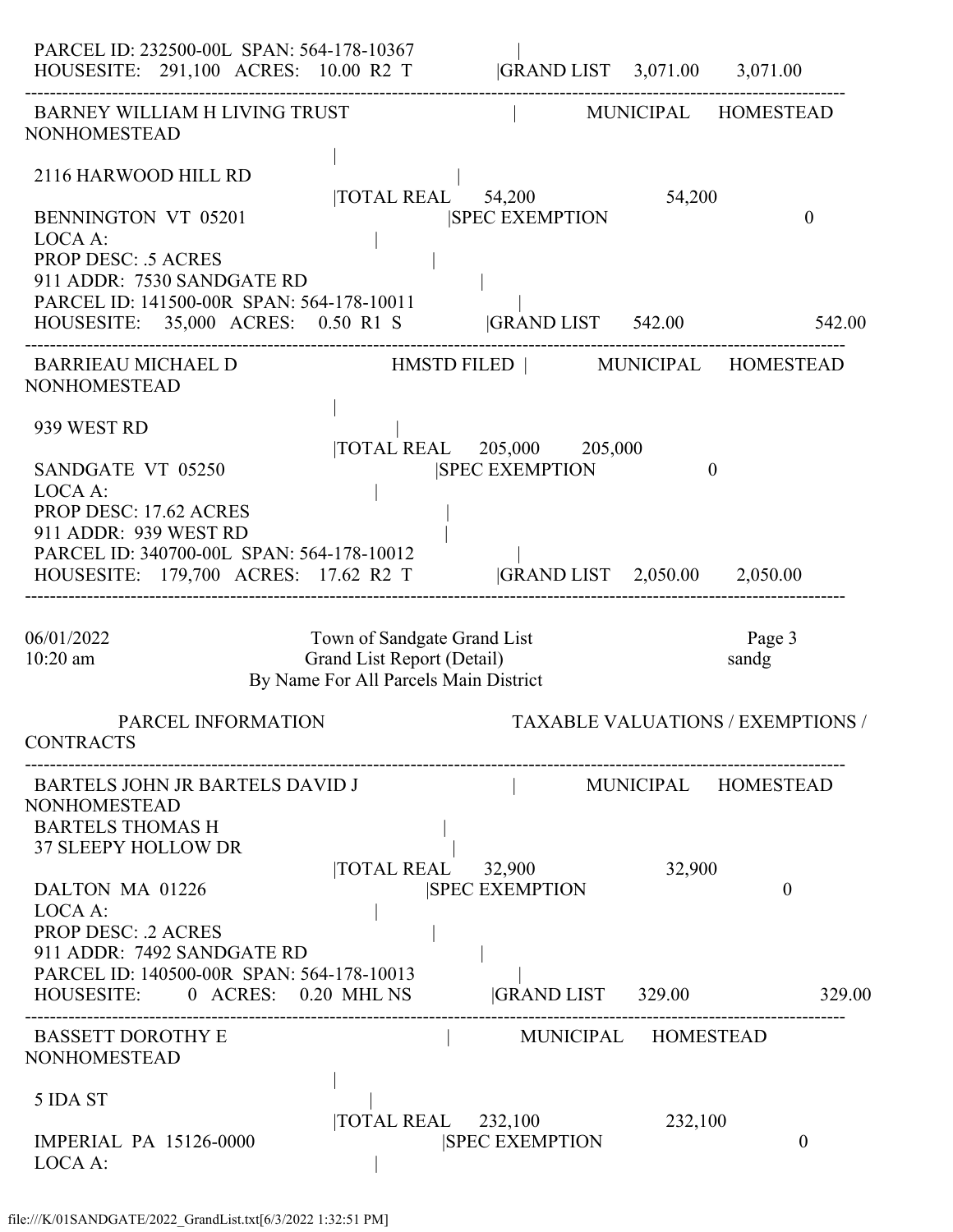| <b>PROP DESC: 12 ACRES</b><br>911 ADDR: 238 SOPHIE'S WAY<br>PARCEL ID: 334000-00R SPAN: 564-178-10190<br>HOUSESITE: 212,700 ACRES: 12.00 R2 NS  GRAND LIST 2,321.00 2,321.00                                                                                                                                   |                                                                                                                                                    |                                                                             |                                          |                            |
|----------------------------------------------------------------------------------------------------------------------------------------------------------------------------------------------------------------------------------------------------------------------------------------------------------------|----------------------------------------------------------------------------------------------------------------------------------------------------|-----------------------------------------------------------------------------|------------------------------------------|----------------------------|
| <b>BATCHELOR GRETCHEN</b><br><b>NONHOMESTEAD</b>                                                                                                                                                                                                                                                               |                                                                                                                                                    | MUNICIPAL HOMESTEAD                                                         |                                          |                            |
| 1136 LOCKHARDT LN<br>POINT PLEASANT NJ 08742<br>LOCA A:<br><b>PROP DESC: 2.28 ACRES</b>                                                                                                                                                                                                                        |                                                                                                                                                    | TOTAL REAL 108,900 108,900<br><b>SPEC EXEMPTION</b>                         |                                          | $\theta$                   |
| 911 ADDR: 1562 WEST SANDGATE RD<br>PARCEL ID: 706500-00R SPAN: 564-178-10014<br>HOUSESITE: 108,200 ACRES: 2.28 S1 NS  GRAND LIST 1,089.00 1,089.00                                                                                                                                                             |                                                                                                                                                    |                                                                             |                                          |                            |
| <b>BAUSHER THOMAS M</b><br><b>NONHOMESTEAD</b><br><b>BAUSHER CAROL M</b><br><b>1542 DAUPHON AVE</b><br>WYOMISSING PA 19610<br>LOCA A:<br><b>PROP DESC: 18 ACRES</b><br>911 ADDR: 875 WOODCOCK RD<br>PARCEL ID: 235000-00L SPAN: 564-178-10015<br>HOUSESITE: 0 ACRES: 18.00 S2 NS  GRAND LIST 2,797.00 2,797.00 | $\label{eq:2.1} \begin{split} \mathcal{L}_{\text{max}}(\mathcal{L}_{\text{max}}) = \mathcal{L}_{\text{max}}(\mathcal{L}_{\text{max}}) \end{split}$ | MUNICIPAL HOMESTEAD<br> TOTAL REAL 279,700 279,700<br><b>SPEC EXEMPTION</b> |                                          | $\theta$                   |
| <b>BEEMAN STEVEN</b>                                                                                                                                                                                                                                                                                           |                                                                                                                                                    | MUNICIPAL HOMESTEAD NONHOMESTEAD                                            |                                          |                            |
| PO BOX 4<br>W RUPERT VT 05776<br>LOCA A:<br><b>PROP DESC: 1 ACRE</b><br>911 ADDR: 3122 RUPERT RD<br>PARCEL ID: 610500-00R SPAN: 564-178-10039<br>HOUSESITE: 90,200 ACRES: 1.00 S1 T                                                                                                                            |                                                                                                                                                    | TOTAL REAL 90,200 90,200<br><b>SPEC EXEMPTION</b><br> GRAND LIST 902.00     |                                          | $\boldsymbol{0}$<br>902.00 |
| 06/01/2022<br>$10:20$ am                                                                                                                                                                                                                                                                                       | Town of Sandgate Grand List<br>Grand List Report (Detail)<br>By Name For All Parcels Main District                                                 |                                                                             | sandg                                    | Page 4                     |
| PARCEL INFORMATION<br><b>CONTRACTS</b>                                                                                                                                                                                                                                                                         |                                                                                                                                                    |                                                                             | <b>TAXABLE VALUATIONS / EXEMPTIONS /</b> |                            |
| BENNET RIDGE HUNTING CLUB<br><b>NONHOMESTEAD</b><br><b>KENNETH DUEL</b><br><b>398 TADMER RD</b>                                                                                                                                                                                                                | TOTAL REAL 17,700                                                                                                                                  | MUNICIPAL HOMESTEAD                                                         | 17,700                                   |                            |
| WELLS VT 05774                                                                                                                                                                                                                                                                                                 |                                                                                                                                                    | <b>SPEC EXEMPTION</b>                                                       |                                          | $\boldsymbol{0}$           |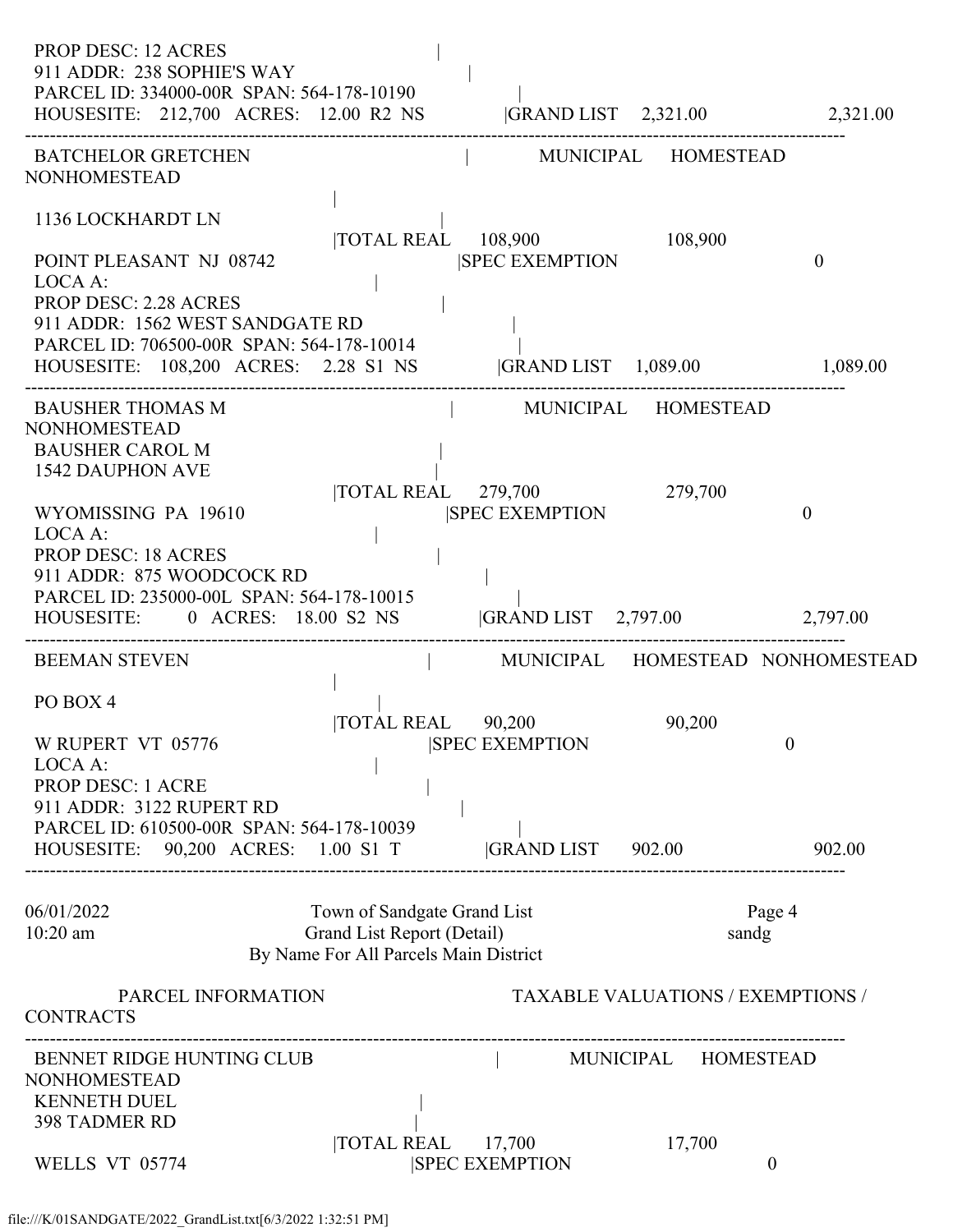| LOCA A:<br>PROP DESC: ON METTOWEE<br>911 ADDR: RUPERT RD<br>PARCEL ID: 606500-00R SPAN: 564-178-10370<br>HOUSESITE: 0 ACRES: 0.00 M S                                                                                                 | GRAND LIST 177.00 177.00                                              |                               |                |
|---------------------------------------------------------------------------------------------------------------------------------------------------------------------------------------------------------------------------------------|-----------------------------------------------------------------------|-------------------------------|----------------|
| BERESFORD-REDMAN, DAVID<br><b>NONHOMESTEAD</b>                                                                                                                                                                                        | MUNICIPAL HOMESTEAD                                                   |                               |                |
| 15705 SPINNING AVE<br>GARDENA CA 90249<br>LOCA A:<br><b>PROP DESC: 11 ACRES</b><br>911 ADDR: RUPERT RD                                                                                                                                | TOTAL REAL 67,400<br><b>SPEC EXEMPTION</b>                            | 67,400                        | $\overline{0}$ |
| PARCEL ID: 615200-00R SPAN: 564-178-10019<br>HOUSESITE: 0 ACRES: 11.00 M NS  GRAND LIST 674.00 674.00                                                                                                                                 |                                                                       |                               |                |
| BILLING ROBERT I & ROBIN R<br><b>NONHOMESTEAD</b>                                                                                                                                                                                     | MUNICIPAL HOMESTEAD                                                   |                               |                |
| <b>143 PARKER ST</b><br>NORWELL MA 02061<br>LOCA A:<br><b>PROP DESC: 14 ACRES</b><br>911 ADDR: 4401 SANDGATE RD<br>PARCEL ID: 125500-00L SPAN: 564-178-10020<br>HOUSESITE: 0 ACRES: 14.00 M NS GRAND LIST 591.00 591.00               | TOTAL REAL 59,100<br><b>SPEC EXEMPTION</b>                            | 59,100                        | $\theta$       |
| BISHOP DEAN & NANCY HMSTD FILED   MUNICIPAL HOMESTEAD<br><b>NONHOMESTEAD</b>                                                                                                                                                          |                                                                       |                               |                |
| <b>BOX 418</b><br><b>ARLINGTON VT 05250</b><br>LOCA A:<br><b>PROP DESC: 1.25 ACRES</b><br>911 ADDR: 33 SOPHIE'S WAY<br>PARCEL ID: 332500-00R SPAN: 564-178-10021<br>HOUSESITE: 151,800 ACRES: 1.25 R1 T  GRAND LIST 1,518.00 1,518.00 | TOTAL REAL 151,800 151,800<br><b>SPEC EXEMPTION</b>                   | $\overline{0}$                |                |
| <b>BISHOP GENE &amp; BISHOP DANE</b><br><b>NONHOMESTEAD</b><br><b>FOSHAY FRED JR</b><br><b>BOX 330</b><br><b>ARLINGTON VT 05250</b><br>LOCA A:<br><b>PROP DESC: 40 ACRES</b><br>911 ADDR: TATE HILL RD                                | $\overline{10}$ TAL REAL $\overline{52,800}$<br><b>SPEC EXEMPTION</b> | MUNICIPAL HOMESTEAD<br>52,800 | $\theta$       |
| PARCEL ID: 304500-00L SPAN: 564-178-10023<br>HOUSESITE: 0 ACRES: 40.00 W S                                                                                                                                                            | <b>GRAND LIST</b> 528.00                                              |                               | 528.00         |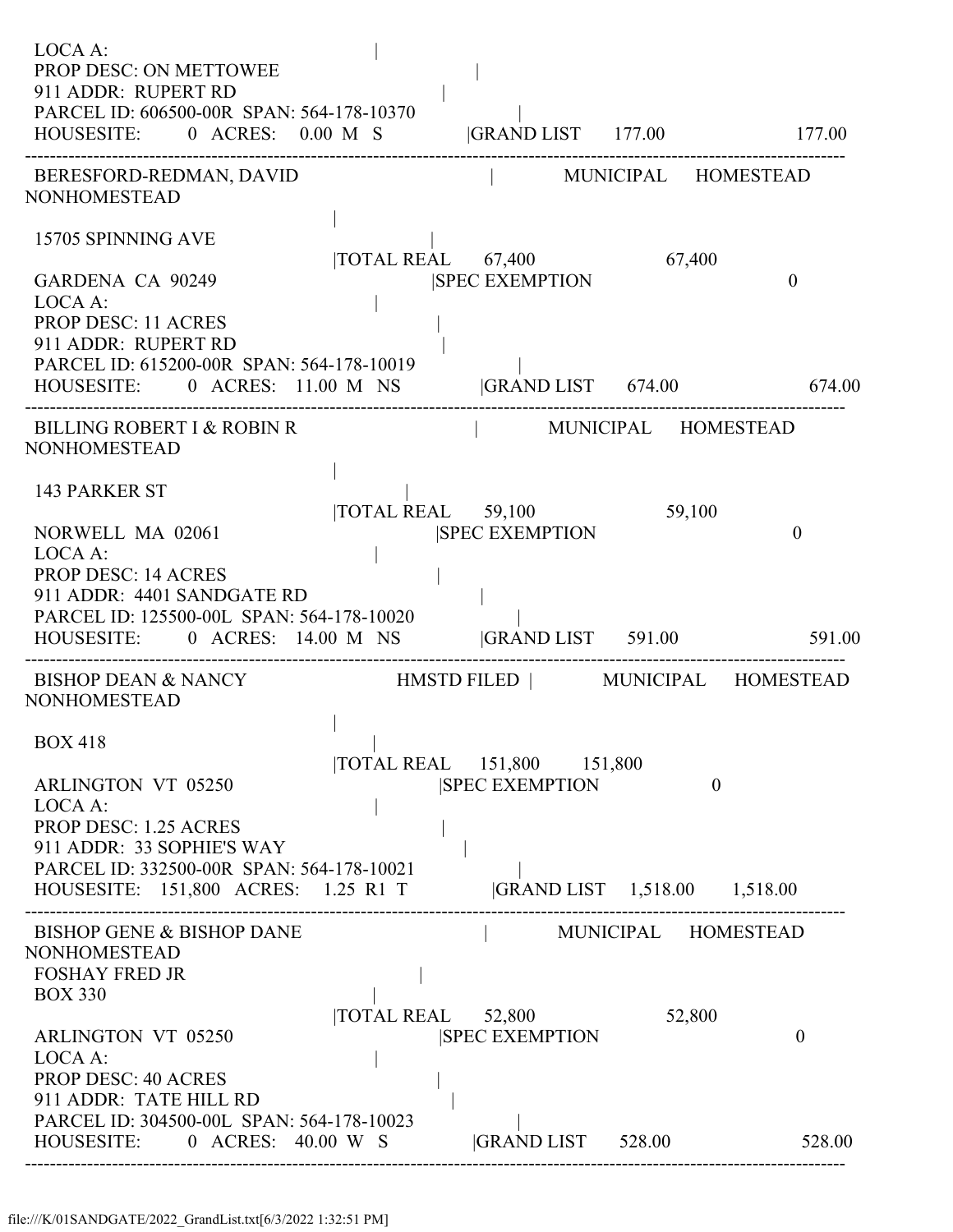06/01/2022 Town of Sandgate Grand List Page 5 10:20 am Grand List Report (Detail) sandg By Name For All Parcels Main District

| PARCEL INFORMATION<br><b>CONTRACTS</b>                                           |                            | <b>TAXABLE VALUATIONS / EXEMPTIONS /</b>                    |                                  |
|----------------------------------------------------------------------------------|----------------------------|-------------------------------------------------------------|----------------------------------|
| <b>BLOMBERG DENISE M</b><br><b>NONHOMESTEAD</b>                                  |                            | HMSTD FILED   MUNICIPAL HOMESTEAD                           |                                  |
| 2157 WEST SANDGATE RD                                                            | TOTAL REAL 216,000 216,000 |                                                             |                                  |
| SANDGATE VT 05250                                                                |                            | <b>SPEC EXEMPTION</b>                                       | $\theta$                         |
| LOCA A:<br><b>PROP DESC: 6 ACRES</b>                                             |                            |                                                             |                                  |
| 911 ADDR: 2157 WEST SANDGATE RD                                                  |                            |                                                             |                                  |
| PARCEL ID: 714000-00L SPAN: 564-178-10024                                        |                            |                                                             |                                  |
| HOUSESITE: 209,000 ACRES: 6.00 R2 T                                              |                            | GRAND LIST 2,160.00 2,160.00                                |                                  |
| <b>BLY HOLLOW, LLC</b><br><b>C/O CONSERVATION FUND</b><br><b>SUITE 1300</b>      |                            |                                                             | MUNICIPAL HOMESTEAD NONHOMESTEAD |
| 1655 N. FORT MYER DR<br><b>ARLINGTON VA 22209-3199</b>                           |                            | $\overline{10}$ TOTAL REAL 308,900<br><b>SPEC EXEMPTION</b> | 308,900<br>$\boldsymbol{0}$      |
| LOCA A:                                                                          |                            |                                                             |                                  |
| <b>PROP DESC: 298.2 ACRES</b>                                                    |                            |                                                             |                                  |
| 911 ADDR: CHUNKS BROOK RD                                                        |                            |                                                             |                                  |
| PARCEL ID: 305000-00L SPAN: 564-178-10058<br>HOUSESITE: 30,200 ACRES: 298.20 W C |                            | GRAND LIST 3,089.00 3,089.00                                |                                  |
|                                                                                  |                            |                                                             |                                  |
| BLY HOLLOW, LLC                                                                  |                            |                                                             | MUNICIPAL HOMESTEAD NONHOMESTEAD |
| 1655 N. FORT MYER DR                                                             |                            |                                                             |                                  |
|                                                                                  | TOTAL REAL 1216,000        | 1216,000                                                    |                                  |
| <b>ARLINGTON VA 22209-3199</b><br>LOCA A:                                        |                            | <b>SPEC EXEMPTION</b>                                       | $\boldsymbol{0}$                 |
| <b>PROP DESC: 2540 ACRES</b>                                                     |                            |                                                             |                                  |
| 911 ADDR: BEATTIE HOLLOW RD                                                      |                            |                                                             |                                  |
| PARCEL ID: 507000-00R SPAN: 564-178-10059                                        |                            |                                                             |                                  |
| HOUSESITE: 0 ACRES: 2540.00 W C GRAND LIST 12,160.00 12,160.00                   |                            |                                                             |                                  |
| BOBERG ERIC                                                                      |                            | HMSTD FILED   MUNICIPAL HOMESTEAD                           |                                  |
| <b>NONHOMESTEAD</b>                                                              |                            |                                                             |                                  |
| 1851 WEST SANDGATE RD                                                            |                            |                                                             |                                  |
|                                                                                  | TOTAL REAL 135,100 135,100 |                                                             |                                  |
| SANDGATE VT 05250                                                                |                            | <b>SPEC EXEMPTION</b>                                       | $\mathbf{0}$                     |
| LOCA A:                                                                          |                            |                                                             |                                  |
| <b>PROP DESC: 5 ACRES</b><br>911 ADDR: 1851 WEST SANDGATE RD                     |                            |                                                             |                                  |
| PARCEL ID: 709500-00L SPAN: 564-178-10025                                        |                            |                                                             |                                  |
| HOUSESITE: 129,100 ACRES: 5.00 R1 T  GRAND LIST 1,351.00 1,351.00                |                            |                                                             |                                  |
|                                                                                  |                            |                                                             |                                  |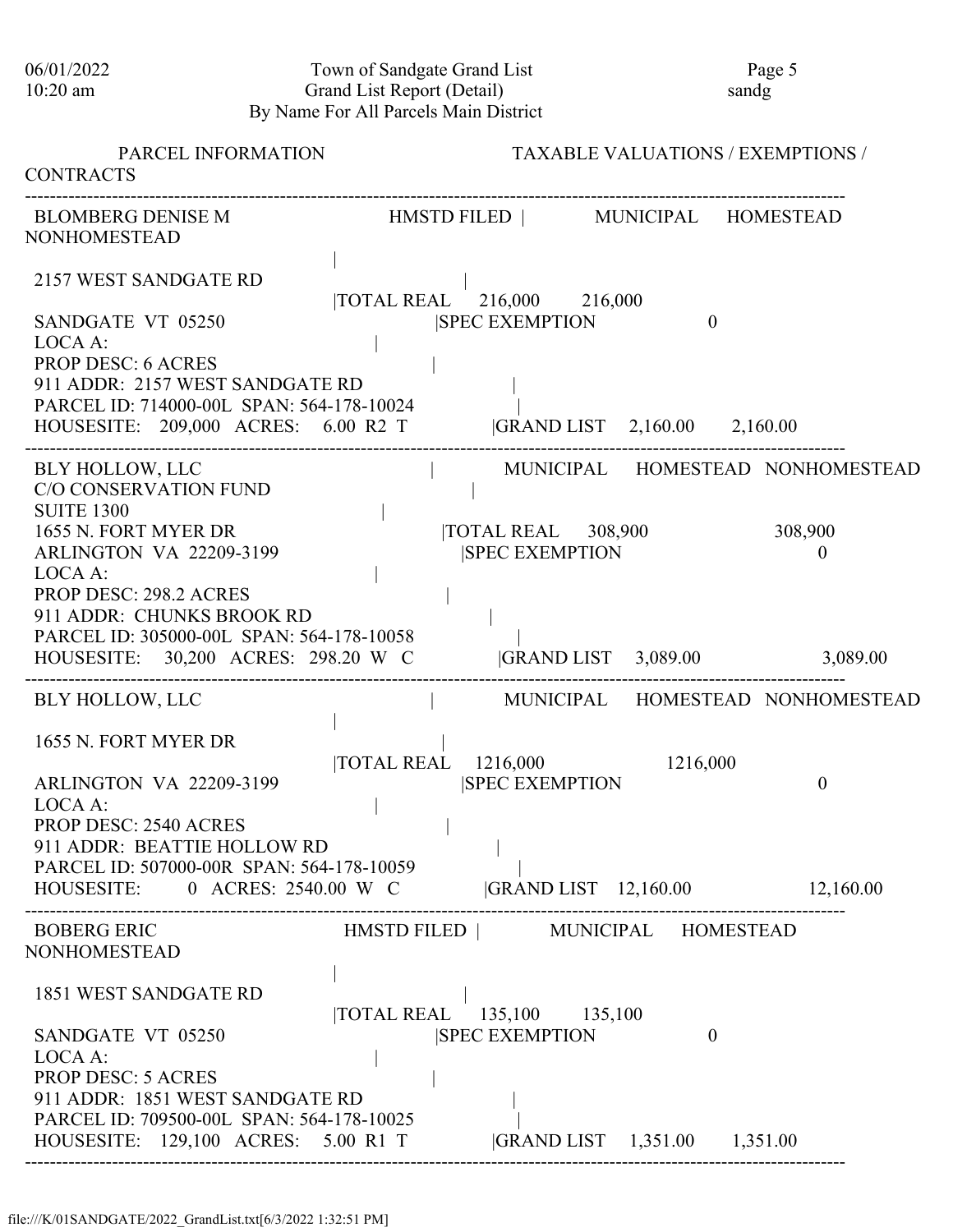| <b>BRINCKERHOFF JAAINI</b><br><b>NONHOMESTEAD</b>                                                                                               | HMSTD FILED                                                                                        |                                                                 | MUNICIPAL HOMESTEAD                      |                                  |
|-------------------------------------------------------------------------------------------------------------------------------------------------|----------------------------------------------------------------------------------------------------|-----------------------------------------------------------------|------------------------------------------|----------------------------------|
| 5604 SANDGATE RD<br><b>ARLINGTON VT 05250</b><br>LOCA A:<br><b>PROP DESC: 7.9 ACRES</b>                                                         |                                                                                                    | TOTAL REAL 276,000 276,000<br><b>SPEC EXEMPTION</b>             | $\theta$                                 |                                  |
| 911 ADDR: 5604 SANDGATE RD<br>PARCEL ID: 136000-00R SPAN: 564-178-10028<br>HOUSESITE: 221,900 ACRES: 7.90 R2 T                                  |                                                                                                    |                                                                 | GRAND LIST 2,760.00 2,760.00             |                                  |
| 06/01/2022<br>$10:20$ am                                                                                                                        | Town of Sandgate Grand List<br>Grand List Report (Detail)<br>By Name For All Parcels Main District |                                                                 |                                          | Page 6<br>sandg                  |
| PARCEL INFORMATION<br><b>CONTRACTS</b>                                                                                                          |                                                                                                    |                                                                 | <b>TAXABLE VALUATIONS / EXEMPTIONS /</b> |                                  |
| <b>BUCK EVELYN M</b>                                                                                                                            |                                                                                                    |                                                                 |                                          | MUNICIPAL HOMESTEAD NONHOMESTEAD |
| 2352 SANDGATE RD<br><b>SANDGATE VT 05250-0000</b><br>LOCA A:                                                                                    |                                                                                                    | $\overline{\text{TOTAL REAL}}$ 226,500<br><b>SPEC EXEMPTION</b> | 226,500                                  | $\boldsymbol{0}$                 |
| <b>PROP DESC: 11.3 ACRES</b><br>911 ADDR: 2352 SANDGATE RD<br>PARCEL ID: 109000-00R SPAN: 564-178-10261<br>HOUSESITE: 203,700 ACRES: 11.30 R2 T |                                                                                                    |                                                                 |                                          | GRAND LIST 2,265.00 2,265.00     |
| <b>BULTMAN RICHARD F</b><br><b>NONHOMESTEAD</b><br><b>BULTMAN GABRIELLE</b><br>PO BOX 51                                                        |                                                                                                    |                                                                 | MUNICIPAL HOMESTEAD                      |                                  |
| WEST RUPERT VT 05776<br>LOCA A:<br><b>PROP DESC: 8 ACRES</b><br>911 ADDR: 4304 RUPERT RD                                                        |                                                                                                    | $\overline{\text{TOTAL REAL}}$ 60,000<br><b>SPEC EXEMPTION</b>  | 60,000                                   | $\mathbf{0}$                     |
| PARCEL ID: 616000-00R SPAN: 564-178-10208<br>HOUSESITE: 0 ACRES: 8.00 M S                                                                       |                                                                                                    | GRAND LIST 600.00                                               |                                          | 600.00                           |
| <b>BUSHEE JOHN E JR</b>                                                                                                                         |                                                                                                    |                                                                 |                                          | MUNICIPAL HOMESTEAD NONHOMESTEAD |
| 2502 SUNDERLAND HILL RD<br><b>ARLINGTON VT 05250</b><br>LOCA A:<br><b>PROP DESC: 5.18 ACRES</b>                                                 | TOTAL REAL 224,500                                                                                 | <b>SPEC EXEMPTION</b>                                           | 224,500                                  | $\overline{0}$                   |
| 911 ADDR: 98 WOODSGIFT LN<br>PARCEL ID: 149000-0L0 SPAN: 564-178-10034<br>HOUSESITE: 216,500 ACRES: 5.18 R1 S                                   |                                                                                                    | $ GRAND LIST$ 2,245.00                                          |                                          | 2,245.00                         |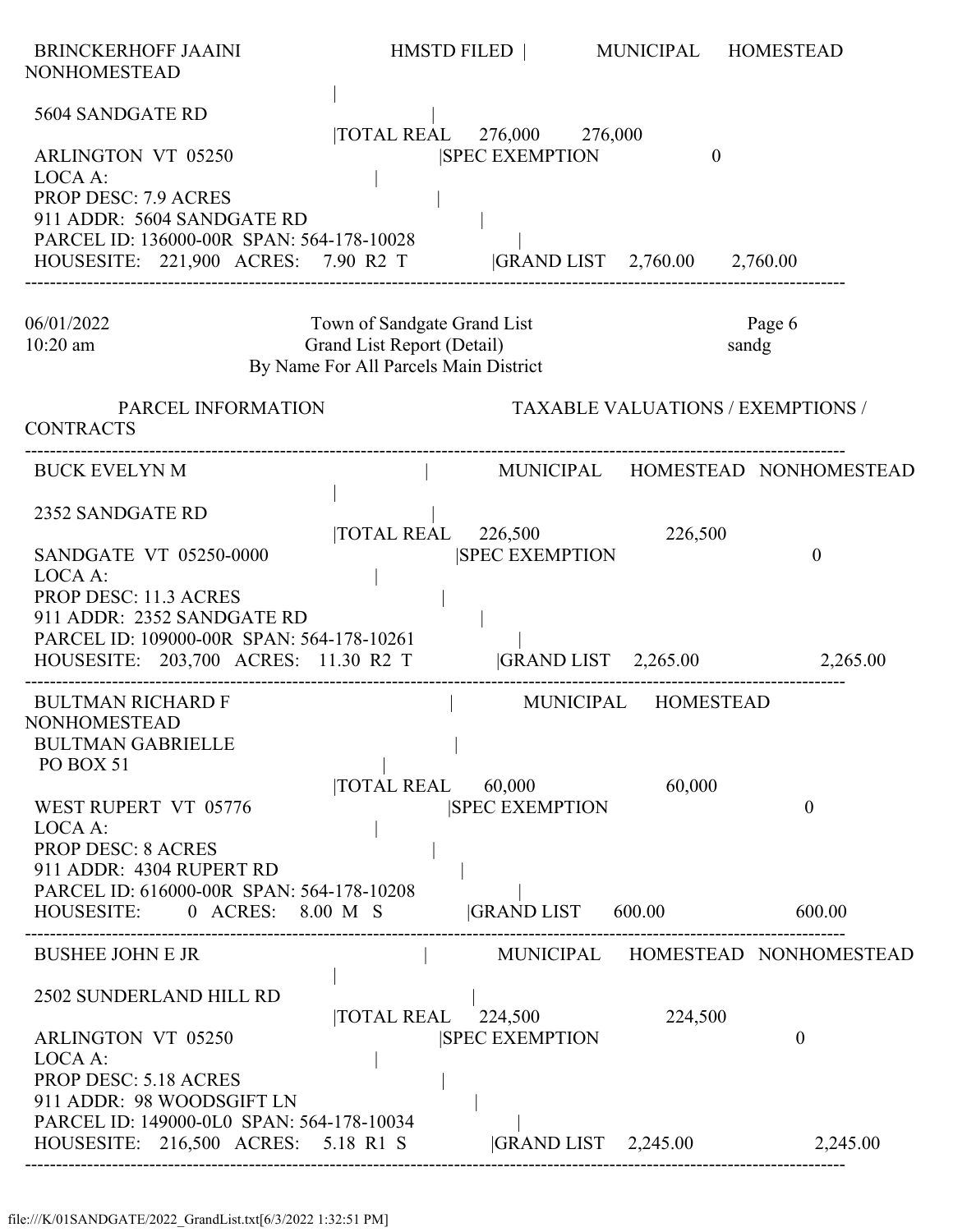| <b>BUSHEE REBECCA L</b><br><b>NONHOMESTEAD</b>                                                                                                                                   | HMSTD FILED                                                                                        |                                                                  | MUNICIPAL                                 | <b>HOMESTEAD</b>                 |
|----------------------------------------------------------------------------------------------------------------------------------------------------------------------------------|----------------------------------------------------------------------------------------------------|------------------------------------------------------------------|-------------------------------------------|----------------------------------|
| 1793 WEST SANDGATE RD                                                                                                                                                            |                                                                                                    | TOTAL REAL 128,400 128,400                                       |                                           |                                  |
| SANDGATE VT 05250<br>LOCA A:<br><b>PROP DESC: 5 ACRES</b><br>911 ADDR: 1793 WEST SANDGATE RD<br>PARCEL ID: 708500-00L SPAN: 564-178-10022<br>HOUSESITE: 122,400 ACRES: 5.00 R1 T |                                                                                                    | <b>SPEC EXEMPTION</b>                                            | $\theta$<br> GRAND LIST 1,284.00 1,284.00 |                                  |
| <b>CAMERON PETER</b>                                                                                                                                                             |                                                                                                    |                                                                  |                                           | MUNICIPAL HOMESTEAD NONHOMESTEAD |
| 546 WILCOX HOLLOW RD<br>SANDGATE VT 05250<br>LOCA A:<br>PROP DESC: 54.32 ACRES<br>911 ADDR: 546 WILCOX HOLLOW RD                                                                 | <b>TOTAL REAL</b>                                                                                  | 351,400<br><b>SPEC EXEMPTION</b>                                 | 351,400                                   | $\boldsymbol{0}$                 |
| PARCEL ID: 261500-00R SPAN: 564-178-10276<br>HOUSESITE: 263,900 ACRES: 54.32 R2 T                                                                                                |                                                                                                    | $ GRAND LIST \t3,514.00$                                         |                                           | 3,514.00                         |
| 06/01/2022<br>$10:20$ am                                                                                                                                                         | Town of Sandgate Grand List<br>Grand List Report (Detail)<br>By Name For All Parcels Main District |                                                                  |                                           | Page 7<br>sandg                  |
| PARCEL INFORMATION<br><b>CONTRACTS</b>                                                                                                                                           |                                                                                                    |                                                                  | <b>TAXABLE VALUATIONS / EXEMPTIONS /</b>  |                                  |
| <b>CAMPBELL TONY</b>                                                                                                                                                             |                                                                                                    |                                                                  |                                           | MUNICIPAL HOMESTEAD NONHOMESTEAD |
| 55 HICKORY LN<br>BOXFORD MA 01921<br>LOCA A:<br><b>PROP DESC: 64.1 ACRES</b>                                                                                                     |                                                                                                    | $\overline{\text{TOTAL REAL}}$ 131,300<br><b>ISPEC EXEMPTION</b> | 131,300                                   | $\theta$                         |
| 911 ADDR: WEST RD<br>PARCEL ID: 335500-00B SPAN: 564-178-10188<br>HOUSESITE: 0 ACRES: 64.10 W NS  GRAND LIST 1,313.00 1,313.00                                                   |                                                                                                    |                                                                  |                                           |                                  |
| <b>CARLISLE KATHLEEN A</b><br><b>NONHOMESTEAD</b>                                                                                                                                |                                                                                                    | MUNICIPAL HOMESTEAD                                              |                                           |                                  |
| <b>PO BOX 322</b>                                                                                                                                                                |                                                                                                    | TOTAL REAL 314,900                                               | 314,900                                   |                                  |
| <b>ARLINGTON VT 05250</b><br>LOCA A:<br><b>PROP DESC: 11.4 ACRES</b><br>911 ADDR: 2331 RUPERT RD<br>PARCEL ID: 606500-00L SPAN: 564-178-10131                                    |                                                                                                    | <b>SPEC EXEMPTION</b>                                            |                                           | $\theta$                         |
| HOUSESITE: 297,200 ACRES: 11.40 R2 T                                                                                                                                             |                                                                                                    | $ GRAND LIST$ 3,149.00                                           |                                           | 3,149.00                         |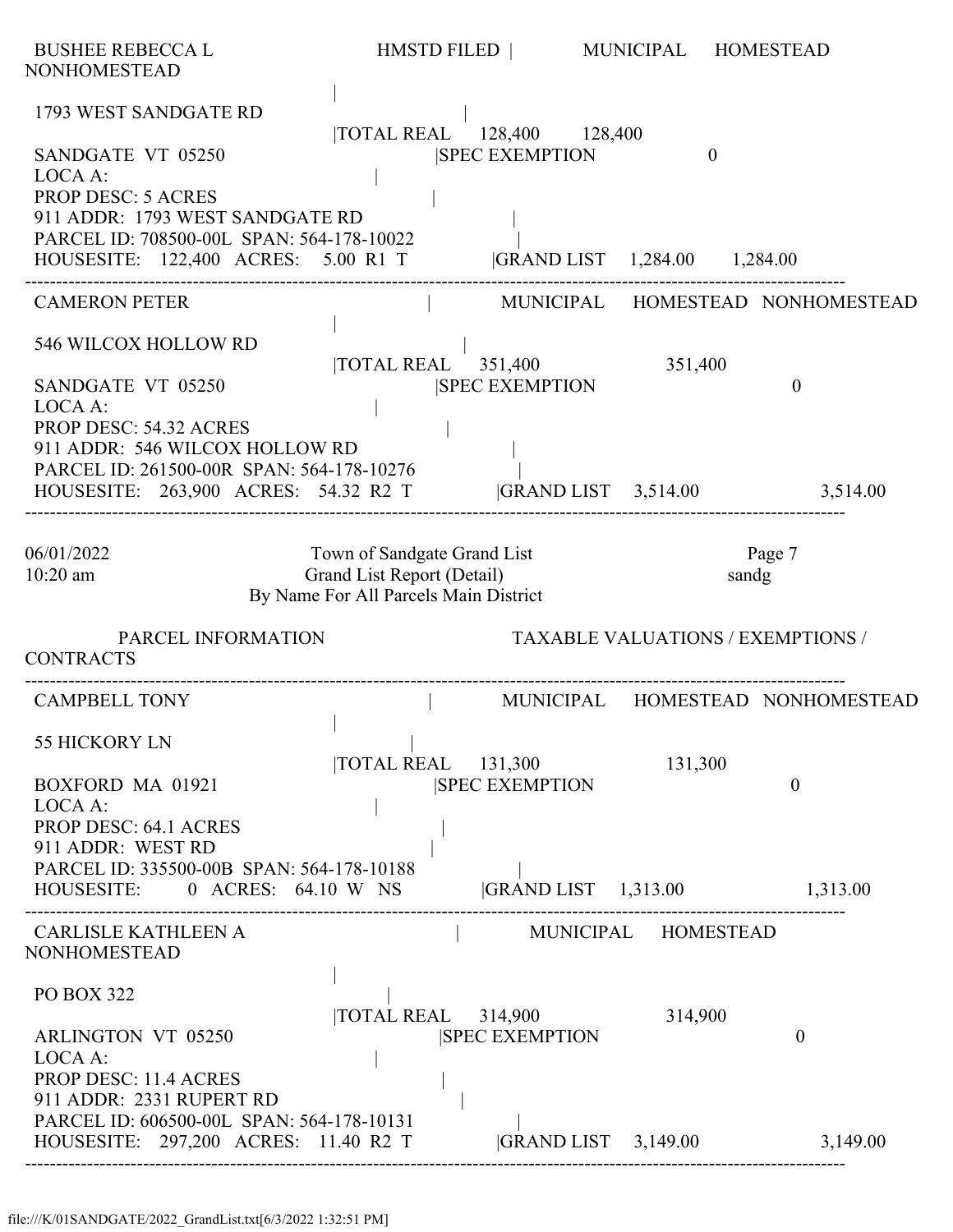| <b>CARRANO JOSEPH &amp; LAURIE</b><br><b>NONHOMESTEAD</b>                                                                                                                           |                                                                                                    | HMSTD FILED   MUNICIPAL HOMESTEAD                                   |                                          |                                  |
|-------------------------------------------------------------------------------------------------------------------------------------------------------------------------------------|----------------------------------------------------------------------------------------------------|---------------------------------------------------------------------|------------------------------------------|----------------------------------|
| 4735 SANDGATE RD<br>SANDGATE VT 05250<br>LOCA A:<br><b>PROP DESC: 1.4 ACRES</b><br>911 ADDR: 4735 SANDGATE RD                                                                       |                                                                                                    | TOTAL REAL 184,200 184,200<br><b>ISPEC EXEMPTION</b>                | $\theta$                                 |                                  |
| PARCEL ID: 129000-00L SPAN: 564-178-10037<br>HOUSESITE: 184,200 ACRES: 1.40 R1 T  GRAND LIST 1,842.00 1,842.00                                                                      |                                                                                                    |                                                                     |                                          |                                  |
| <b>CARTER STEPHEN H</b>                                                                                                                                                             |                                                                                                    |                                                                     |                                          | MUNICIPAL HOMESTEAD NONHOMESTEAD |
| 350 11TH STREET<br><b>BROOKLYN NY 11215</b><br>LOCA A:<br><b>PROP DESC: 9.2 ACRES</b><br>911 ADDR: SNOW RD                                                                          |                                                                                                    | TOTAL REAL 16,200<br><b>SPEC EXEMPTION</b>                          | 16,200                                   | $\boldsymbol{0}$                 |
| PARCEL ID: 632500-00R SPAN: 564-178-10144<br>HOUSESITE: 0 ACRES: 9.20 M NS GRAND LIST 162.00 162.00                                                                                 |                                                                                                    |                                                                     |                                          |                                  |
| <b>CARTHUSIAN FOUNDATION</b><br><b>NONHOMESTEAD</b><br><b>IN AMERICA</b><br>1A BRUNO DR<br><b>ARLINGTON VT 05250</b>                                                                |                                                                                                    | MUNICIPAL HOMESTEAD<br>TOTAL REAL 5448,600<br><b>SPEC EXEMPTION</b> | 5448,600                                 | $\boldsymbol{0}$                 |
| LOCA A:<br>PROP DESC: 3621.78 ACRES CU ##<br>911 ADDR: 1800 BEARTOWN RD<br>PARCEL ID: 213500-00B SPAN: 564-178-10038<br>HOUSESITE: 1822,500 ACRES: 3621.78 C T GRAND LIST 27,822.00 |                                                                                                    | CURRENT USE 2666,400                                                |                                          | 2666,400<br>27,822.00            |
| 06/01/2022<br>$10:20$ am                                                                                                                                                            | Town of Sandgate Grand List<br>Grand List Report (Detail)<br>By Name For All Parcels Main District |                                                                     | sandg                                    | Page 8                           |
| PARCEL INFORMATION<br><b>CONTRACTS</b>                                                                                                                                              |                                                                                                    |                                                                     | <b>TAXABLE VALUATIONS / EXEMPTIONS /</b> |                                  |
| <b>CARTHUSIANS FOUNDATION</b><br><b>NONHOMESTEAD</b><br><b>IN AMERICA</b><br>1A BRUNO DR                                                                                            |                                                                                                    |                                                                     | MUNICIPAL HOMESTEAD                      |                                  |
| <b>ARLINGTON VT 05250</b><br>LOCA A:<br>PROP DESC: HYDRO PLANT<br>911 ADDR: 591 BRUNO DR                                                                                            | TOTAL REAL 421,000                                                                                 | <b>SPEC EXEMPTION</b>                                               | 421,000                                  | $\boldsymbol{0}$                 |
| PARCEL ID: CARTHU-000 SPAN: 564-178-10363<br>HOUSESITE: 0 ACRES: 0.00 UE C                                                                                                          |                                                                                                    | GRAND LIST 4,210.00                                                 |                                          | 4,210.00                         |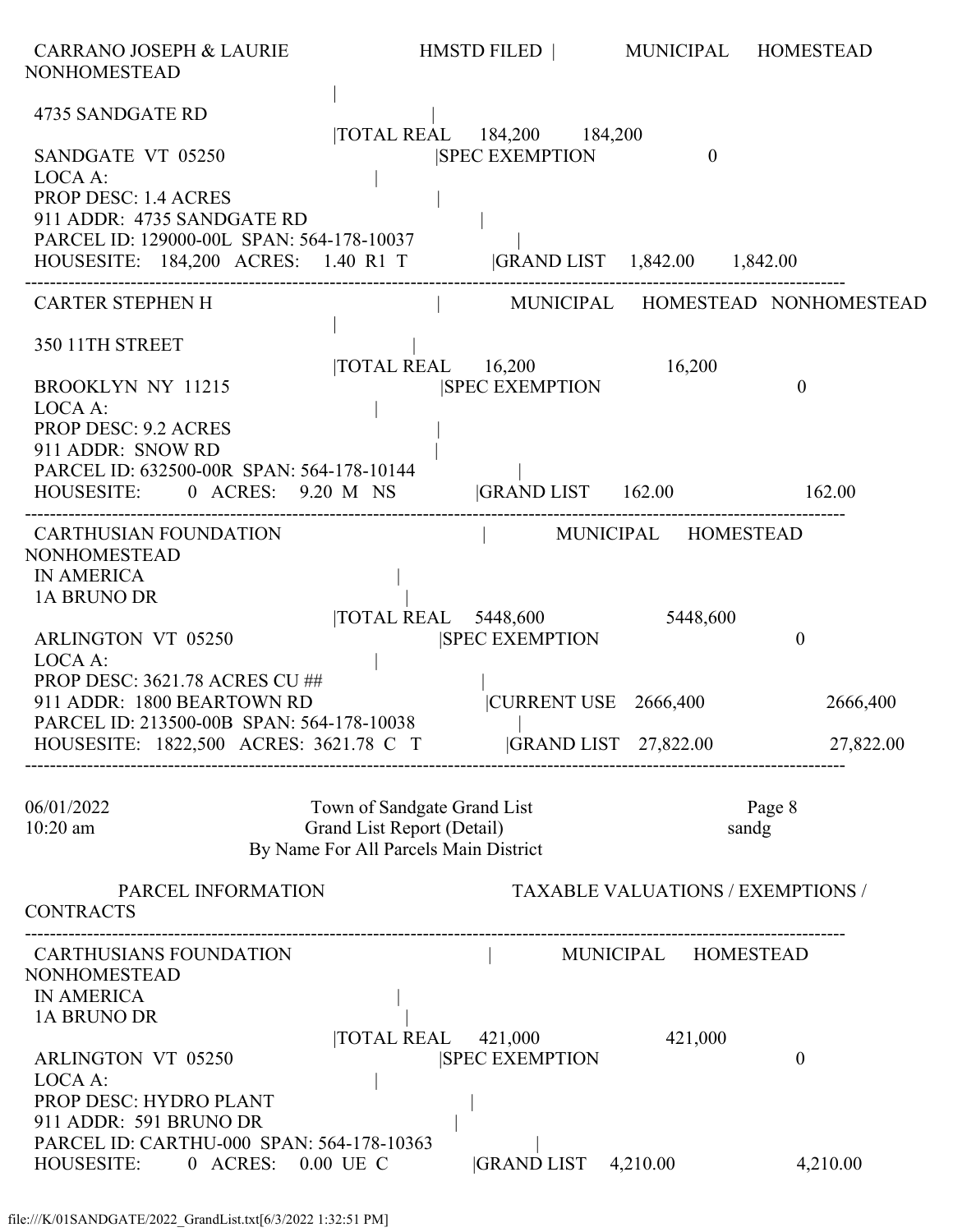| CASCELLA CARL A JR & THERESA G<br><b>NONHOMESTEAD</b>                                                                                                                   |                                                                                                    |                                                     | MUNICIPAL HOMESTEAD                      |                                  |
|-------------------------------------------------------------------------------------------------------------------------------------------------------------------------|----------------------------------------------------------------------------------------------------|-----------------------------------------------------|------------------------------------------|----------------------------------|
| P.O. BOX 206<br><b>ARLINGTON VT 05250</b><br>LOCA A: 18.2 ACRES<br>PROP DESC: OFF S E CORNERS RD                                                                        |                                                                                                    | TOTAL REAL 63,800<br><b>SPEC EXEMPTION</b>          | 63,800                                   | $\theta$                         |
| 911 ADDR: ACCESS THROUGH ARLINGTON<br>PARCEL ID: 202000-0R0 SPAN: 564-178-10340<br>HOUSESITE: 12,900 ACRES: 18.20 M S  GRAND LIST 638.00 638.00                         |                                                                                                    |                                                     |                                          |                                  |
| CASEY SUSAN ET AL<br><b>NONHOMESTEAD</b>                                                                                                                                |                                                                                                    |                                                     | MUNICIPAL HOMESTEAD                      |                                  |
| 2227 NORTH MARSH DR<br>MT PLEASANT SC 29466<br>LOCA A:                                                                                                                  |                                                                                                    | TOTAL REAL 167,100 167,100<br><b>SPEC EXEMPTION</b> |                                          | $\overline{0}$                   |
| <b>PROP DESC: 1 ACRE</b><br>911 ADDR: 1406 WEST SANDGATE RD<br>PARCEL ID: 705500-00R SPAN: 564-178-10119<br>HOUSESITE: 0 ACRES: 1.00 R1 NS GRAND LIST 1,671.00 1,671.00 |                                                                                                    |                                                     |                                          |                                  |
| <b>CERINI ANTHONY</b><br>HOLOWIENKO ANNA<br><b>18 HEARTHSTONE COURTT</b>                                                                                                |                                                                                                    |                                                     |                                          | MUNICIPAL HOMESTEAD NONHOMESTEAD |
| STAMFORD CT 06902<br>LOCA A:<br><b>PROP DESC: 27 ACRES</b><br>911 ADDR: 636 LINCOLN LN<br>PARCEL ID: 282700-00R SPAN: 564-178-10376                                     |                                                                                                    | TOTAL REAL 431,900<br><b>SPEC EXEMPTION</b>         | 431,900                                  | $\overline{0}$                   |
| HOUSESITE: 387,000 ACRES: 27.00 W NS GRAND LIST 4,319.00 4,319.00                                                                                                       |                                                                                                    |                                                     |                                          |                                  |
| CERRETANI JACLYN<br><b>NONHOMESTEAD</b>                                                                                                                                 |                                                                                                    |                                                     | MUNICIPAL HOMESTEAD                      |                                  |
| <b>7 SUMMER ST</b><br>NEW CANAAN CT 06840<br>LOCA A:<br><b>PROP DESC: 3.54 ACRES</b><br>911 ADDR: 7712 SANDGATE RD                                                      |                                                                                                    | $ TOTAL REAL$ $135,600$<br><b>SPEC EXEMPTION</b>    | 135,600                                  | $\boldsymbol{0}$                 |
| PARCEL ID: 146000-00R SPAN: 564-178-10041<br>HOUSESITE: 131,800 ACRES: 3.50 R1 NS  GRAND LIST 1,356.00 1,356.00                                                         |                                                                                                    |                                                     |                                          |                                  |
| 06/01/2022<br>$10:20$ am                                                                                                                                                | Town of Sandgate Grand List<br>Grand List Report (Detail)<br>By Name For All Parcels Main District |                                                     | sandg                                    | Page 9                           |
| PARCEL INFORMATION                                                                                                                                                      |                                                                                                    |                                                     | <b>TAXABLE VALUATIONS / EXEMPTIONS /</b> |                                  |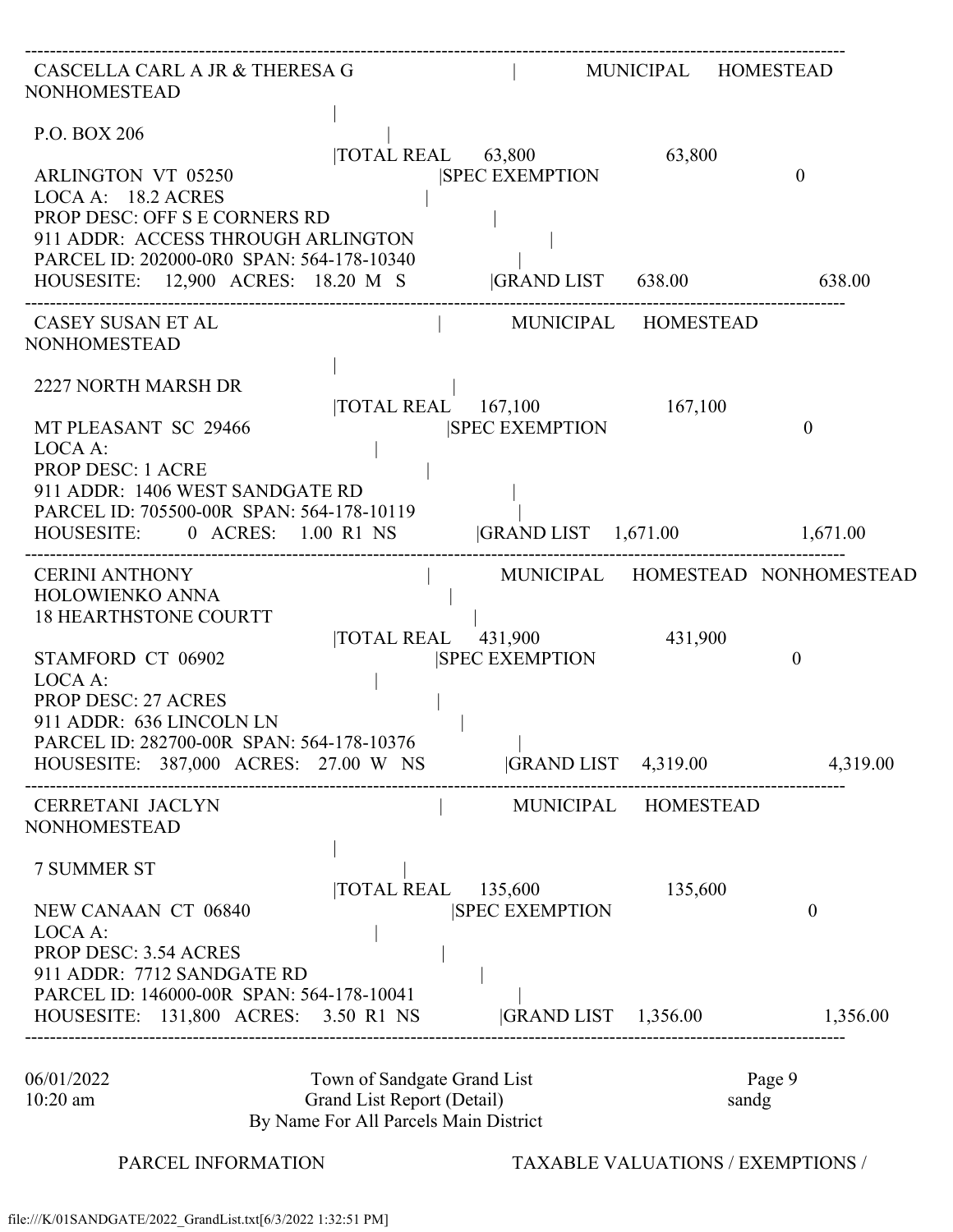| <b>CONTRACTS</b>                                                                                                                                       |                           |                                   |                                       |                                  |
|--------------------------------------------------------------------------------------------------------------------------------------------------------|---------------------------|-----------------------------------|---------------------------------------|----------------------------------|
| <b>CHAMBERS BROTHERS PARTNERSHIP</b><br><b>NONHOMESTEAD</b>                                                                                            |                           |                                   | MUNICIPAL HOMESTEAD                   |                                  |
| <b>331 CHAMBERS RD</b><br>SALEM NY 12865<br>LOCA A:                                                                                                    | TOTAL REAL 39,800         | <b>SPEC EXEMPTION</b>             | 39,800                                | $\theta$                         |
| <b>PROP DESC: 48 ACRES</b><br>911 ADDR: CHAMBERS RD<br>PARCEL ID: 502000-00R SPAN: 564-178-10043                                                       |                           | CURRENT USE                       | 29,400                                | 29,400                           |
| HOUSESITE: 0 ACRES: 48.00 W NS                                                                                                                         |                           | <b>GRAND LIST</b> 104.00          |                                       | 104.00                           |
| <b>CHAMBERS BROTHERS PARTNERSHIP</b><br><b>NONHOMESTEAD</b>                                                                                            |                           |                                   | MUNICIPAL HOMESTEAD                   |                                  |
| 331 CHAMBERS RD<br>SALEM NY 12865                                                                                                                      | <b>TOTAL REAL</b> 234,300 | <b>SPEC EXEMPTION</b>             | 234,300                               | $\overline{0}$                   |
| LOCA A:<br><b>PROP DESC: 272.8 ACRES</b><br>911 ADDR: CHAMBERS RD<br>PARCEL ID: 503000-00L SPAN: 564-178-10044                                         |                           | CURRENT USE 183,300               |                                       | 183,300                          |
| HOUSESITE: 0 ACRES: 272.80 W NS                                                                                                                        |                           | <b>GRAND LIST</b> 510.00          |                                       | 510.00                           |
| <b>CHRISTENSEN KEN</b><br>C/O CLAIRE CHRISTENSEN<br>100 LACKAWACK HILL RD                                                                              |                           |                                   |                                       | MUNICIPAL HOMESTEAD NONHOMESTEAD |
| NAPANOCH NY 12458<br>LOCA A:                                                                                                                           | TOTAL REAL 310,300        | <b>SPEC EXEMPTION</b>             | 310,300                               | $\theta$                         |
| PROP DESC: 265 ACRES CU##<br>911 ADDR: WILCOX HOLLOW RD<br>PARCEL ID: 261000-00R SPAN: 564-178-10172                                                   |                           |                                   | $ {\text{CURRENT USE}} \quad 265,200$ | 265,200                          |
| HOUSESITE: 0 ACRES: 265.00 W NS GRAND LIST 451.00                                                                                                      |                           |                                   |                                       | 451.00                           |
| CLARK LILIAN N<br><b>NONHOMESTEAD</b>                                                                                                                  |                           | HMSTD FILED   MUNICIPAL HOMESTEAD |                                       |                                  |
| 1618 WEST SANDGATE RD                                                                                                                                  |                           | TOTAL REAL 170,800 170,800        |                                       |                                  |
| SANDGATE VT 05250<br>LOCA A:<br><b>PROP DESC: 1.1 ACRES</b>                                                                                            |                           | <b>SPEC EXEMPTION</b>             | $\theta$                              |                                  |
| 911 ADDR: 1618 1618 WEST SANDGATE RD<br>PARCEL ID: 707500-00R SPAN: 564-178-10338<br>HOUSESITE: 170,800 ACRES: 1.10 R1 T  GRAND LIST 1,708.00 1,708.00 |                           |                                   |                                       |                                  |
| <b>CLARK ROBERT J</b><br><b>SHEPPARD REBECCA E</b><br>242 HONEST JOHN RD                                                                               |                           |                                   |                                       | MUNICIPAL HOMESTEAD NONHOMESTEAD |
| <b>WOODBINE NJ 08270-0000</b>                                                                                                                          | <b>TOTAL REAL</b>         | 103,600<br><b>SPEC EXEMPTION</b>  | 103,600                               | $\overline{0}$                   |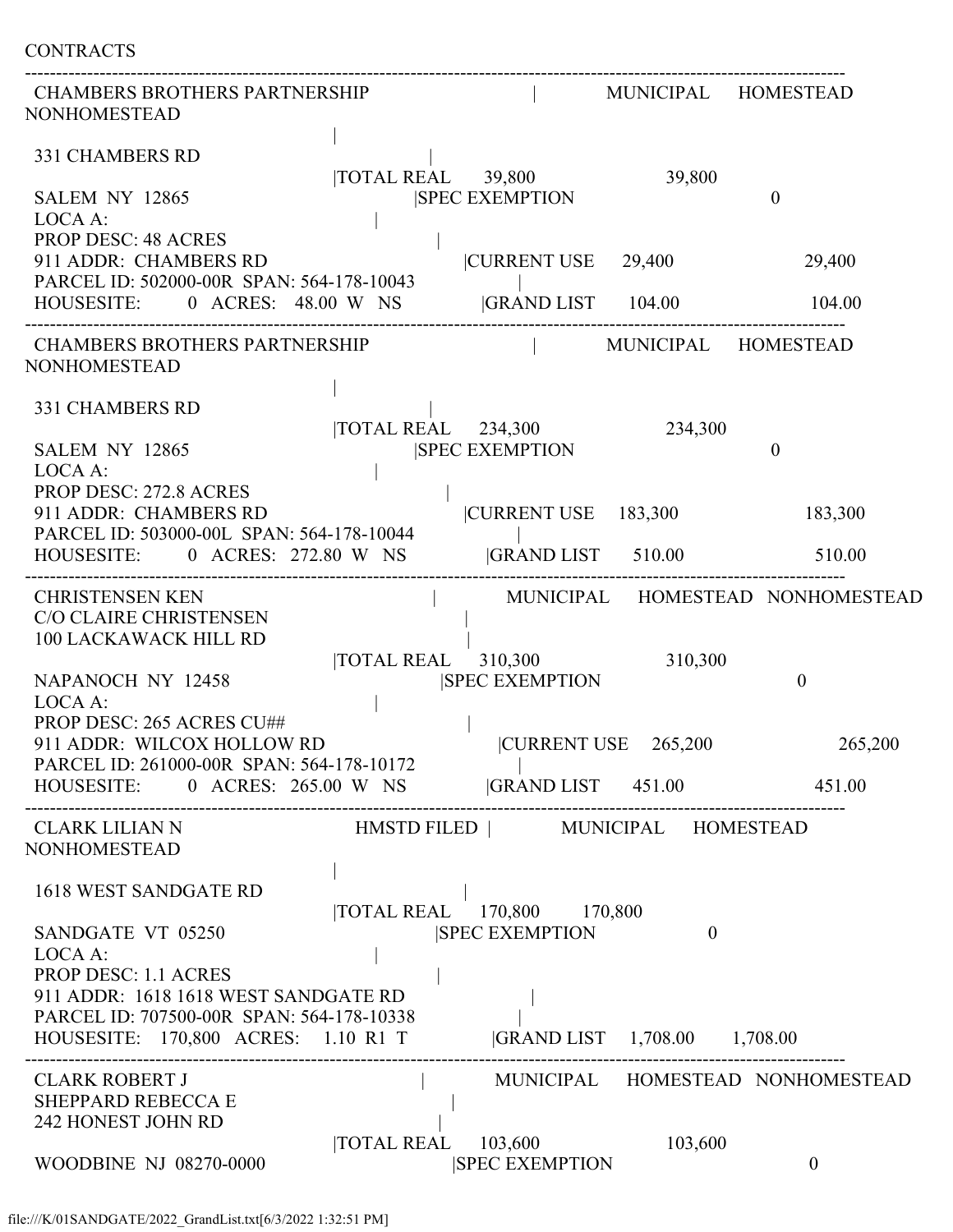| LOCA A:<br><b>PROP DESC: 10 ACRES</b><br>911 ADDR: 1917 WEST SANDGATE RD<br>PARCEL ID: 710500-00L SPAN: 564-178-10083<br>HOUSESITE: 51,000 ACRES: 10.00 R2 NS                                                                      |                                                                                                    |                                                                       |                                          |                                  |
|------------------------------------------------------------------------------------------------------------------------------------------------------------------------------------------------------------------------------------|----------------------------------------------------------------------------------------------------|-----------------------------------------------------------------------|------------------------------------------|----------------------------------|
| 06/01/2022<br>$10:20$ am                                                                                                                                                                                                           | Town of Sandgate Grand List<br>Grand List Report (Detail)<br>By Name For All Parcels Main District |                                                                       | sandg                                    | Page 10                          |
| PARCEL INFORMATION<br><b>CONTRACTS</b>                                                                                                                                                                                             |                                                                                                    |                                                                       | <b>TAXABLE VALUATIONS / EXEMPTIONS /</b> |                                  |
| <b>CLARK THOMAS M</b>                                                                                                                                                                                                              |                                                                                                    |                                                                       |                                          | MUNICIPAL HOMESTEAD NONHOMESTEAD |
| <b>BOX 44 EAST BROADWAY</b><br><b>SALEM NY 12865</b>                                                                                                                                                                               |                                                                                                    | $\overline{10}$ TAL REAL $\overline{47,100}$<br><b>SPEC EXEMPTION</b> | 47,100                                   | $\overline{0}$                   |
| LOCA A:<br><b>PROP DESC: 8 ACRES</b><br>911 ADDR: BEATTIE HOLLOW RD<br>PARCEL ID: 506000-0R0 SPAN: 564-178-10047<br>HOUSESITE: 0 ACRES: 8.00 S2 NS  GRAND LIST 471.00 471.00                                                       |                                                                                                    |                                                                       |                                          |                                  |
| <b>CLOUD CHAD</b><br>NONHOMESTEAD                                                                                                                                                                                                  | HMSTD FILED   MUNICIPAL HOMESTEAD                                                                  |                                                                       |                                          |                                  |
| 1738 WEST SANDGATE RD<br>SANDGATE VT 05250<br>LOCA A:<br>PROP DESC: 16 ACRES<br>911 ADDR: 1738 WEST SANDGATE RD<br>PARCEL ID: 708000-00R SPAN: 564-178-10050<br>HOUSESITE: 128,400 ACRES: 16.00 R2 T  GRAND LIST 1,546.00 1,546.00 |                                                                                                    | TOTAL REAL 154,600 154,600<br><b>SPEC EXEMPTION</b>                   | $\mathbf{0}$                             |                                  |
| <b>COAKLEY MICHAEL V</b><br><b>NONHOMESTEAD</b><br><b>C/O WALKER KARA</b><br>714 PALMERSTON LN                                                                                                                                     |                                                                                                    |                                                                       | MUNICIPAL HOMESTEAD                      |                                  |
| <b>WAXHAW NC 28173-0000</b><br>LOCA A:<br><b>PROP DESC: .25 ACRE</b><br>911 ADDR: SANDGATE RD                                                                                                                                      |                                                                                                    | $\text{TOTAL REAL}$ 15,000<br><b>SPEC EXEMPTION</b>                   | 15,000                                   | $\overline{0}$                   |
| PARCEL ID: 140000-00L SPAN: 564-178-10051<br>HOUSESITE: 0 ACRES: 0.25 M NS                                                                                                                                                         |                                                                                                    | GRAND LIST 150.00 150.00                                              |                                          |                                  |
| <b>COLEHAMER, PHILIP &amp; SUE JADE</b><br><b>NONHOMESTEAD</b>                                                                                                                                                                     |                                                                                                    | MUNICIPAL HOMESTEAD                                                   |                                          |                                  |
| 6707 228TH ST SW                                                                                                                                                                                                                   | $\text{TOTAL REAL}$ 141,700                                                                        |                                                                       | 141,700                                  |                                  |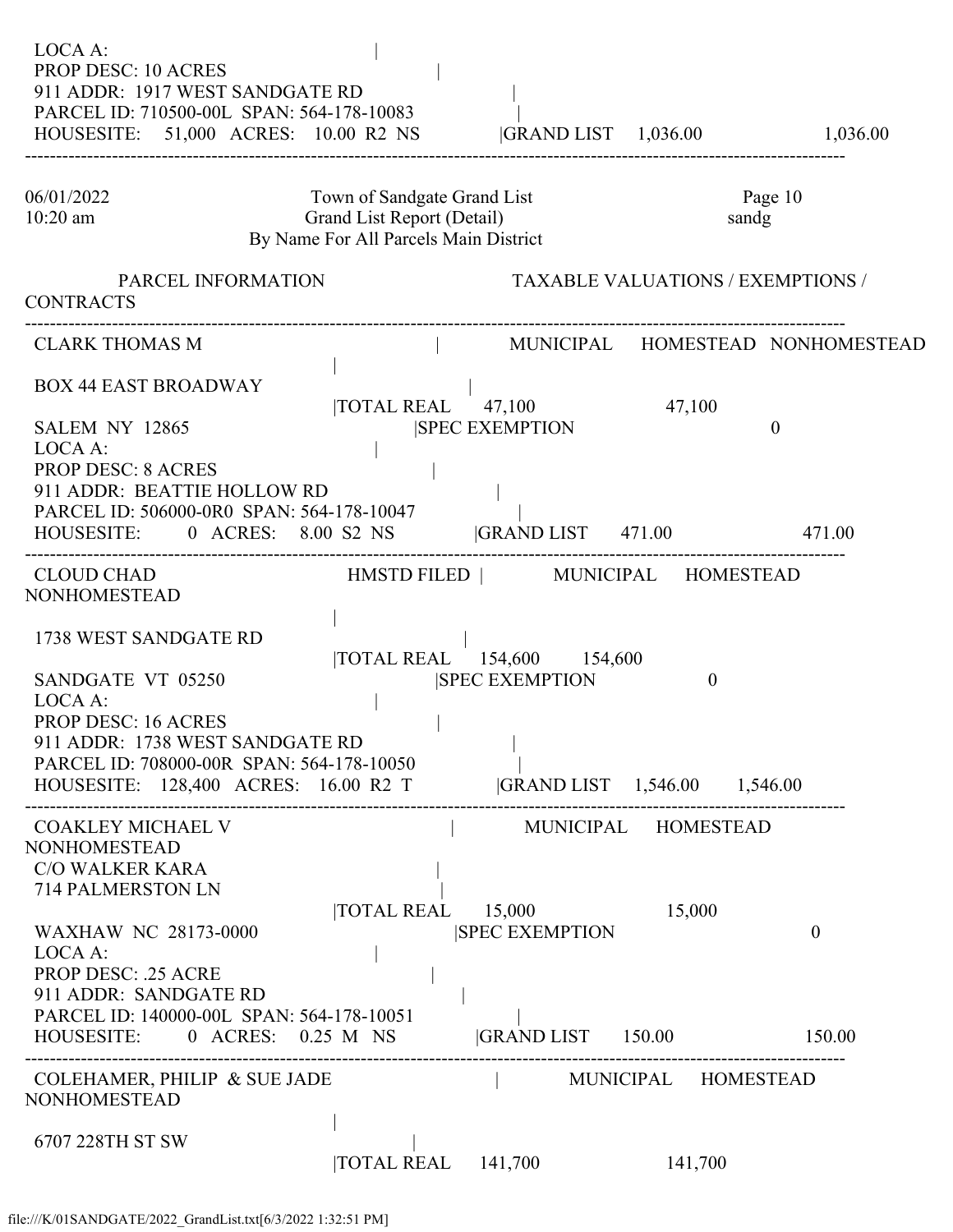| <b>MOUNTLAKE TERRACE WA 98043</b><br>LOCA A:                                                                                                                                      |                 | <b>SPEC EXEMPTION</b>                       |                             | $\overline{0}$                           |
|-----------------------------------------------------------------------------------------------------------------------------------------------------------------------------------|-----------------|---------------------------------------------|-----------------------------|------------------------------------------|
| <b>PROP DESC: 5.7 ACRES</b><br>911 ADDR: 2044 WEST SANDGATE RD<br>PARCEL ID: 712500-00R SPAN: 564-178-10052<br>HOUSESITE: 132,400 ACRES: 5.70 R1 NS                               |                 | GRAND LIST 1,417.00 1,417.00                |                             |                                          |
| COLLIGAN LINDSLEY KAUFFMAN SCOTT<br><b>NONHOMESTEAD</b>                                                                                                                           |                 |                                             |                             | MUNICIPAL HOMESTEAD                      |
| KAUFFMAN KIMBERLY<br><b>447 LORRAINE LN</b><br><b>TORRINGTON CT</b> 06790<br>LOCA A:                                                                                              |                 | TOTAL REAL 61,000<br><b>SPEC EXEMPTION</b>  | 61,000                      | $\boldsymbol{0}$                         |
| PROP DESC: 65 ACRES CU##<br>911 ADDR: OFF SANDGATE RD<br>PARCEL ID: 105000-0L0 SPAN: 564-178-10053                                                                                |                 | CURRENT USE 46,800                          |                             | 46,800                                   |
| HOUSESITE:<br>0 ACRES: 65.00 W NS                                                                                                                                                 |                 | <b>GRAND LIST</b> 142.00                    |                             | 142.00                                   |
| 06/01/2022<br>10:20 am<br>Grand List Report (Detail)<br>By Name For All Parcels Main District                                                                                     |                 | Town of Sandgate Grand List                 |                             | Page 11<br>sandg                         |
| PARCEL INFORMATION<br><b>CONTRACTS</b>                                                                                                                                            |                 |                                             |                             | <b>TAXABLE VALUATIONS / EXEMPTIONS /</b> |
| COLWELL FAMILY IRREVOC TRUST<br><b>NONHOMESTEAD</b><br>COLWELL TODD TRUSTEE COLWELL RYON TRUSTE<br><b>125 PARSONAGE HILL RD</b>                                                   |                 | MUNICIPAL HOMESTEAD                         |                             |                                          |
| NORTHFORD CT 06472<br>LOCA A:<br>PROP DESC: 10.01 ACRES<br>911 ADDR: 996 WEST RD<br>PARCEL ID: 341000-00R SPAN: 564-178-10054                                                     |                 | TOTAL REAL 79,000<br><b>ISPEC EXEMPTION</b> | 79,000                      | $\theta$                                 |
| HOUSESITE: 63,000 ACRES: 10.01 S2 NS                                                                                                                                              |                 | GRAND LIST 790.00                           |                             | 790.00                                   |
| COMCAST OF CT/GA/MA/NH/NY/NC/VA/VT LLC<br><b>NONHOMESTEAD</b>                                                                                                                     | EQUIPMENT       | 1,400                                       |                             | MUNICIPAL HOMESTEAD                      |
| ONE COMCAST CENTER, 32 FLOOR<br>PHILADELPHIA PA 19103<br>LOCA A:<br><b>PROP DESC: CABLE</b><br>911 ADDR:<br>PARCEL ID: CVPS10-000 SPAN: 564-178-10389<br>HOUSESITE: 0 ACRES: 0.00 | <b>PERSONAL</b> | 1,400<br>$ GRAND LIST$ 0.00                 | 1,400<br>$ CONTRACTS$ 1,400 | 14.00                                    |
| <b>CONSERVATION FUND</b><br><b>NONHOMESTEAD</b>                                                                                                                                   |                 |                                             | MUNICIPAL HOMESTEAD         |                                          |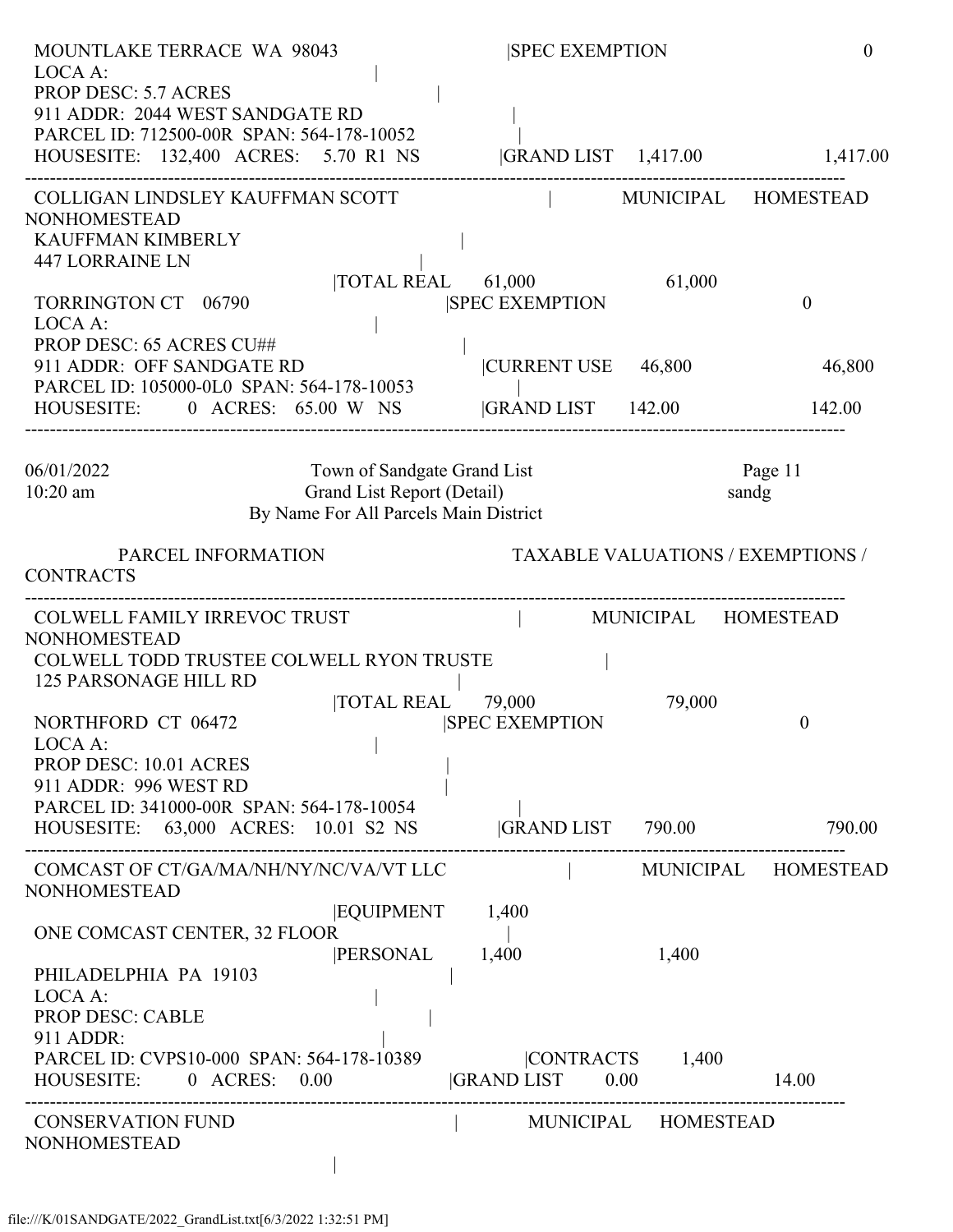| 1655 N FORTMYER DR<br><b>SIUTE 1300</b><br><b>ARLINGTON VA 22209</b><br>LOCA A:<br>PROP DESC: 13.9 ACRES<br>911 ADDR: CHUNKS BROOK RD<br>PARCEL ID: 306500-00R SPAN: 564-178-10235 |                                                                                                    | TOTAL REAL 44,200<br><b>SPEC EXEMPTION</b>             |          | 44,200<br>$\overline{0}$                 |
|------------------------------------------------------------------------------------------------------------------------------------------------------------------------------------|----------------------------------------------------------------------------------------------------|--------------------------------------------------------|----------|------------------------------------------|
| HOUSESITE: 0 ACRES: 13.90 M NS GRAND LIST 442.00                                                                                                                                   |                                                                                                    |                                                        |          | 442.00                                   |
| <b>COONES DONALD</b><br><b>NONHOMESTEAD</b><br><b>TENDRUP KAREN</b><br>7797 SANDGATE RD                                                                                            | TOTAL REAL 166,200 166,200                                                                         | HMSTD FILED   MUNICIPAL HOMESTEAD                      |          |                                          |
| SANDGATE VT 05250<br>LOCA A:<br><b>PROP DESC: 1.37 ACRES</b><br>911 ADDR: 7797 SANDGATE RD<br>PARCEL ID: 147500-00L SPAN: 564-178-10263<br>HOUSESITE: 166,200 ACRES: 1.37 R1 T     |                                                                                                    | <b>SPEC EXEMPTION</b><br> VETERAN 40,000 40,000        | $\theta$ |                                          |
| <b>COPSEY BRIAN</b>                                                                                                                                                                |                                                                                                    |                                                        |          | MUNICIPAL HOMESTEAD NONHOMESTEAD         |
| 7441 WILKINS DR                                                                                                                                                                    |                                                                                                    |                                                        |          |                                          |
| FAYETTEVILLE NC 28311<br>LOCA A:<br><b>PROP DESC: 3 ACRES</b><br>911 ADDR: 2363 TATE HILL RD<br>PARCEL ID: 304000-0L0 SPAN: 564-178-10057<br>HOUSESITE: 0 ACRES: 3.00 S1 NS        | TOTAL REAL 49,000                                                                                  | <b>ISPEC EXEMPTION</b><br><b>GRAND LIST</b> 490.00     | 49,000   | $\theta$<br>490.00                       |
| 06/01/2022<br>$10:20$ am                                                                                                                                                           | Town of Sandgate Grand List<br>Grand List Report (Detail)<br>By Name For All Parcels Main District |                                                        |          | Page 12<br>sandg                         |
| PARCEL INFORMATION<br><b>CONTRACTS</b>                                                                                                                                             |                                                                                                    |                                                        |          | <b>TAXABLE VALUATIONS / EXEMPTIONS /</b> |
| CORCORAN THOMAS P & SUSAN D HMSTD FILED   MUNICIPAL HOMESTEAD<br><b>NONHOMESTEAD</b>                                                                                               |                                                                                                    |                                                        |          |                                          |
| 2538 SANDGATE RD                                                                                                                                                                   | TOTAL REAL 414,300 414,300                                                                         |                                                        |          |                                          |
| SANDGATE VT 05250<br>LOCA A:<br><b>PROP DESC: 18 ACRES</b><br>911 ADDR: 2538 SANDGATE RD<br>PARCEL ID: 111000-00R SPAN: 564-178-10159<br>HOUSESITE: 277,600 ACRES: 18.00 R2 T      |                                                                                                    | <b>SPEC EXEMPTION</b><br> GRAND LIST 4,143.00 4,143.00 | $\theta$ |                                          |
| CORNELL SCOTT M<br><b>NONHOMESTEAD</b>                                                                                                                                             |                                                                                                    | HMSTD FILED   MUNICIPAL HOMESTEAD                      |          |                                          |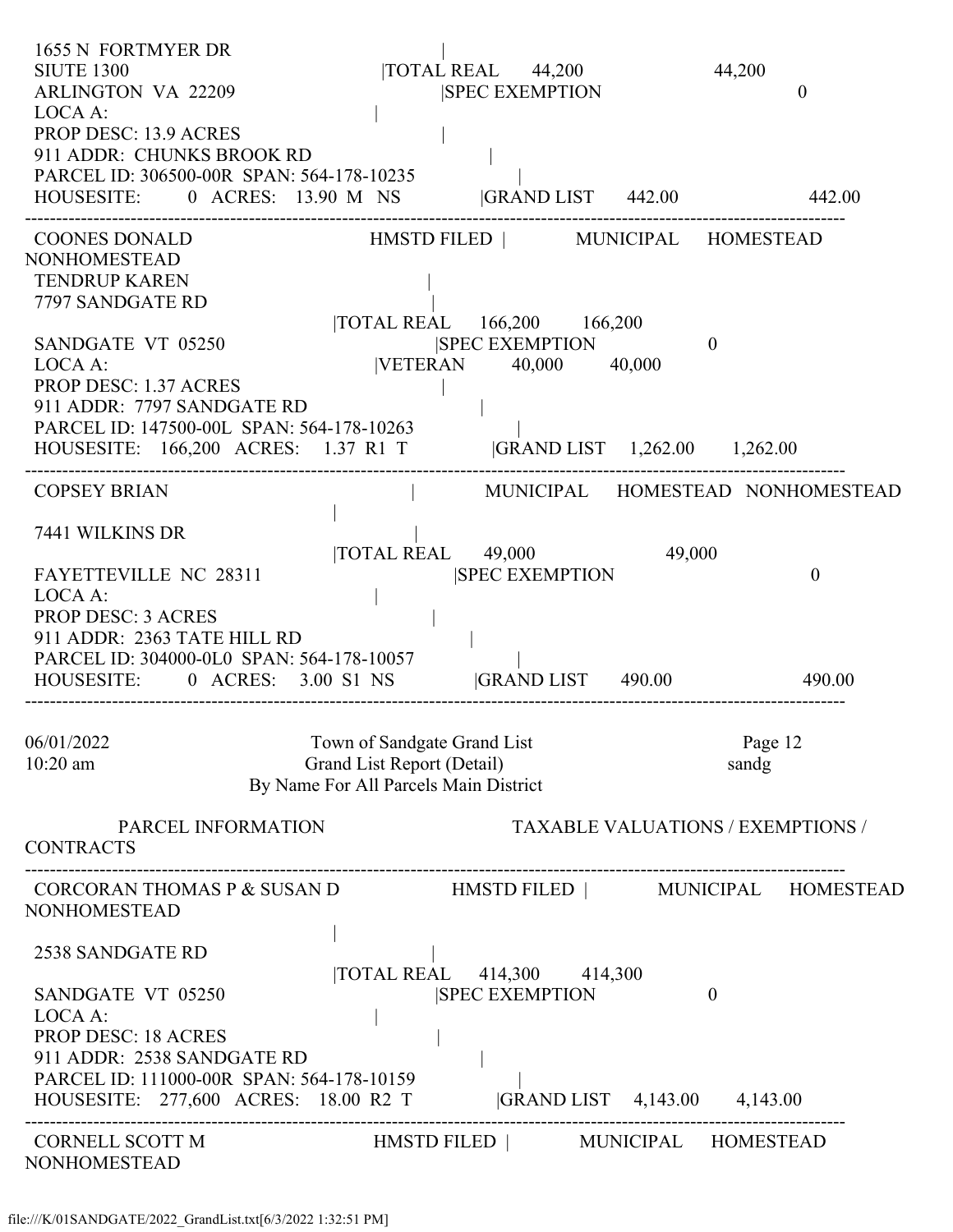| 181 WILCOX HOLLOW RD                                                                                           |                                                           |                                                                       |                     |                                          |
|----------------------------------------------------------------------------------------------------------------|-----------------------------------------------------------|-----------------------------------------------------------------------|---------------------|------------------------------------------|
| SANDGATE VT 05250<br>LOCA A:                                                                                   |                                                           | TOTAL REAL 126,500 126,500<br><b>SPEC EXEMPTION</b>                   | $\theta$            |                                          |
| <b>PROP DESC: 1 ACRE</b>                                                                                       |                                                           |                                                                       |                     |                                          |
| 911 ADDR: 181 WILCOX HOLLOW RD                                                                                 |                                                           |                                                                       |                     |                                          |
| PARCEL ID: 260500-00L SPAN: 564-178-10331<br>HOUSESITE: 126,500 ACRES: 1.00 R1 T  GRAND LIST 1,265.00 1,265.00 |                                                           |                                                                       |                     |                                          |
| <b>COSTA RONALD J</b>                                                                                          |                                                           |                                                                       |                     | MUNICIPAL HOMESTEAD NONHOMESTEAD         |
| 3412 W SANDGATE RD                                                                                             |                                                           |                                                                       |                     |                                          |
| SANDGATE VT 05250                                                                                              |                                                           | $\overline{10TAL}$ REAL $\overline{219,400}$<br><b>SPEC EXEMPTION</b> | 219,400             | $\theta$                                 |
| LOCA A:                                                                                                        |                                                           |                                                                       |                     |                                          |
| <b>PROP DESC: 7.3 ACRES</b><br>911 ADDR: 3412 WEST SANDGATE RD                                                 |                                                           |                                                                       |                     |                                          |
| PARCEL ID: 724000-00B SPAN: 564-178-10032                                                                      |                                                           |                                                                       |                     |                                          |
| HOUSESITE: 135,800 ACRES: 7.30 R2 T                                                                            |                                                           |                                                                       |                     | GRAND LIST 2,194.00 2,194.00             |
| <b>COTIAUX NANCY</b>                                                                                           |                                                           |                                                                       |                     | MUNICIPAL HOMESTEAD NONHOMESTEAD         |
| <b>COTIAUX WAYNE</b><br>82 WEST RD                                                                             |                                                           |                                                                       |                     |                                          |
|                                                                                                                |                                                           | TOTAL REAL 258,300                                                    | 258,300             |                                          |
| SANDGATE VT 05250<br>LOCA A:                                                                                   |                                                           | <b>ISPEC EXEMPTION</b>                                                |                     | $\theta$                                 |
| <b>PROP DESC: 3.75 ACRES</b>                                                                                   |                                                           |                                                                       |                     |                                          |
| 911 ADDR: 82 WEST RD<br>PARCEL ID: 335000-00R SPAN: 564-178-10029                                              |                                                           |                                                                       |                     |                                          |
| HOUSESITE: 255,500 ACRES: 3.25 R1 T                                                                            |                                                           |                                                                       |                     | GRAND LIST 2,583.00 2,583.00             |
| COUNTRY CREEK ESTATES INC<br>NONHOMESTEAD                                                                      |                                                           |                                                                       | MUNICIPAL HOMESTEAD |                                          |
| <b>POB 816</b>                                                                                                 |                                                           |                                                                       |                     |                                          |
| <b>CLARKS SUMMIT PA 18411</b>                                                                                  | <b>TOTAL REAL</b>                                         | 47,200<br><b>SPEC EXEMPTION</b>                                       | 47,200              | $\theta$                                 |
| LOCA A:                                                                                                        |                                                           |                                                                       |                     |                                          |
| <b>PROP DESC: 11 ACRES</b><br>911 ADDR: OFF SWEARING HILL RD                                                   |                                                           |                                                                       |                     |                                          |
| PARCEL ID: 114800-0L0 SPAN: 564-178-10147                                                                      |                                                           |                                                                       |                     |                                          |
| HOUSESITE:<br>0 ACRES: 11.00 M NS                                                                              |                                                           | GRAND LIST 472.00                                                     |                     | 472.00                                   |
|                                                                                                                |                                                           |                                                                       |                     |                                          |
| 06/01/2022<br>$10:20$ am                                                                                       | Town of Sandgate Grand List<br>Grand List Report (Detail) |                                                                       |                     | Page 13<br>sandg                         |
|                                                                                                                | By Name For All Parcels Main District                     |                                                                       |                     |                                          |
| PARCEL INFORMATION<br><b>CONTRACTS</b>                                                                         |                                                           |                                                                       |                     | <b>TAXABLE VALUATIONS / EXEMPTIONS /</b> |
|                                                                                                                | --------------------------------------                    |                                                                       |                     |                                          |
| <b>CUTLER CAMP TRUST</b><br><b>NONHOMESTEAD</b>                                                                |                                                           |                                                                       | MUNICIPAL HOMESTEAD |                                          |
|                                                                                                                |                                                           |                                                                       |                     |                                          |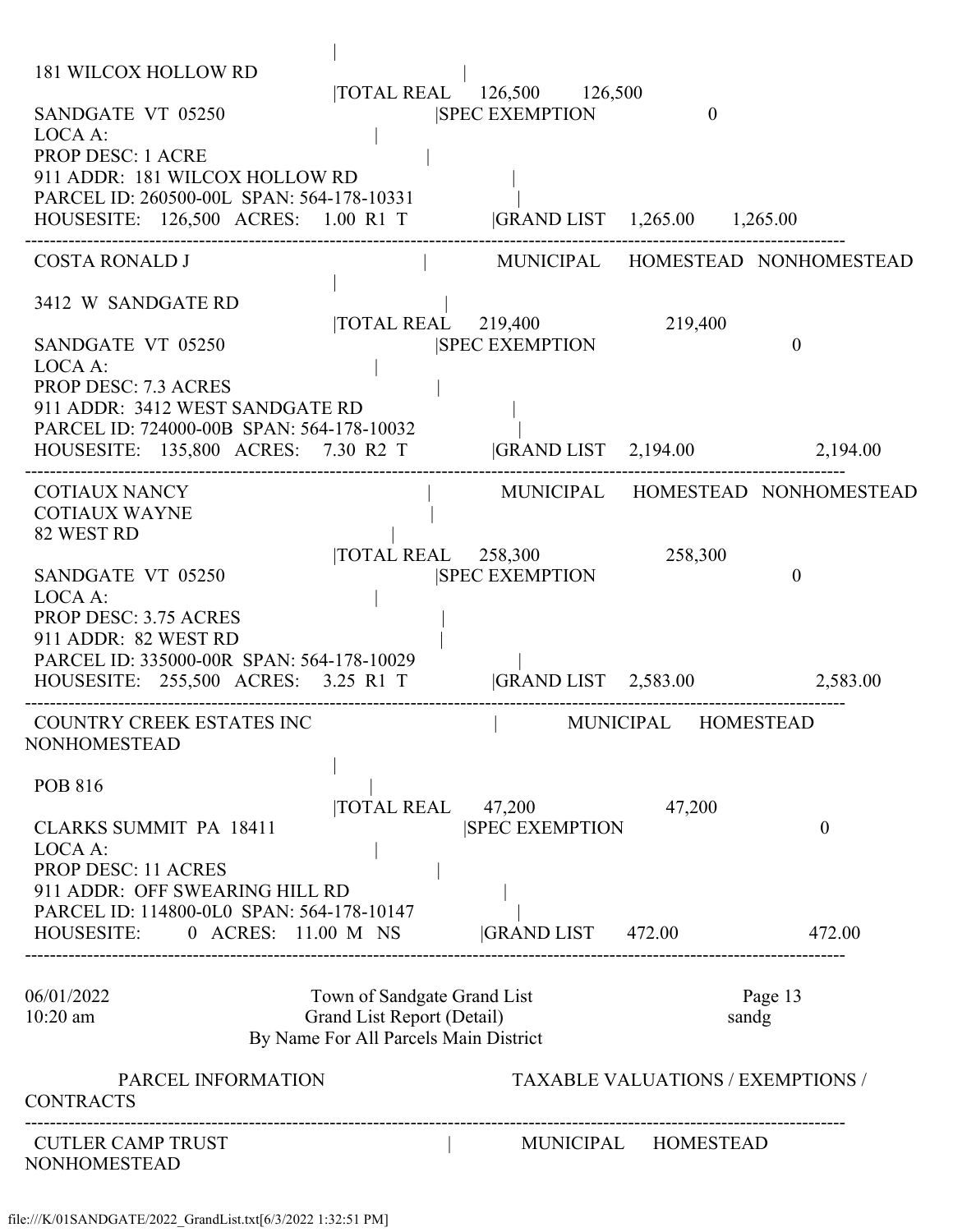| DEBORAH CUTLER & MATTHEW CUTLER TRUSTEES<br><b>137 VALLEY VIEW DR</b>                |                  |
|--------------------------------------------------------------------------------------|------------------|
| TOTAL REAL 56,700<br>56,700                                                          |                  |
| BENNINGTON VT 05201<br><b>SPEC EXEMPTION</b>                                         | $\theta$         |
| LOCA A:<br>PROP DESC: 26.2 ACRES CU ##                                               |                  |
| 911 ADDR: SANDGATE RD<br><b>CURRENT USE</b><br>52,000                                | 52,000           |
| PARCEL ID: 151000-0R0 SPAN: 564-178-10063                                            |                  |
| HOUSESITE: 0 ACRES: 26.20 W S  GRAND LIST 47.00                                      | 47.00            |
| MUNICIPAL HOMESTEAD NONHOMESTEAD<br><b>DAHM RICHARD</b>                              |                  |
| 3336 SANDGATE RD                                                                     |                  |
| 308,900<br> TOTAL REAL 308,900                                                       |                  |
| <b>SPEC EXEMPTION</b><br>SANDGATE VT 05250                                           | $\theta$         |
| LOCA A:                                                                              |                  |
| <b>PROP DESC: 64 ACRES</b><br>911 ADDR: 3336 SANDGATE RD                             |                  |
| PARCEL ID: 118000-00R SPAN: 564-178-10065                                            |                  |
| HOUSESITE: 201,800 ACRES: 64.00 R2 T  GRAND LIST 3,089.00 3,089.00                   |                  |
| HMSTD FILED   MUNICIPAL HOMESTEAD<br>DAINS JASON E.                                  |                  |
| NONHOMESTEAD                                                                         |                  |
|                                                                                      |                  |
| 3217 SANDGATE RD<br> TOTAL REAL 126,100 126,100                                      |                  |
| SANDGATE VT 05250<br><b>SPEC EXEMPTION</b><br>$\theta$                               |                  |
| LOCA A:                                                                              |                  |
| PROP DESC: 2.39 ACRES<br>911 ADDR: 3217 SANDGATE RD                                  |                  |
| PARCEL ID: 117000-00B SPAN: 564-178-10184                                            |                  |
| GRAND LIST 1,261.00 1,261.00<br>HOUSESITE: 125,100 ACRES: 2.39 R2 T                  |                  |
| HMSTD FILED   MUNICIPAL HOMESTEAD<br>DANIELS RAY A.                                  |                  |
| NONHOMESTEAD                                                                         |                  |
| <b>DANIELS MARY LOU</b>                                                              |                  |
| 2461 SANDGATE RD.                                                                    |                  |
| TOTAL REAL 143,100 143,100<br><b>SPEC EXEMPTION</b><br>SANDGATE VT 05250<br>$\theta$ |                  |
| LOCA A:                                                                              |                  |
| <b>PROP DESC: 1.5 ACRES</b>                                                          |                  |
| 911 ADDR: 2461 SANDGATE RD                                                           |                  |
| PARCEL ID: 109500-00L SPAN: 564-178-10258<br>HOUSESITE: 143,100 ACRES: 1.50 R1 NS    |                  |
|                                                                                      |                  |
| MUNICIPAL HOMESTEAD NONHOMESTEAD<br><b>DAUT ELIZABETH</b>                            |                  |
| 4601 CONNECTICUT AVE NW                                                              |                  |
| $\overline{10}$ TAL REAL 547,600<br>547,600                                          |                  |
|                                                                                      |                  |
| <b>SPEC EXEMPTION</b><br>WASHINGTON DC 20008                                         | $\boldsymbol{0}$ |
| LOCA A:                                                                              |                  |
| <b>PROP DESC: 44 ACRES</b><br>911 ADDR: 2654 WEST SANDGATE RD                        |                  |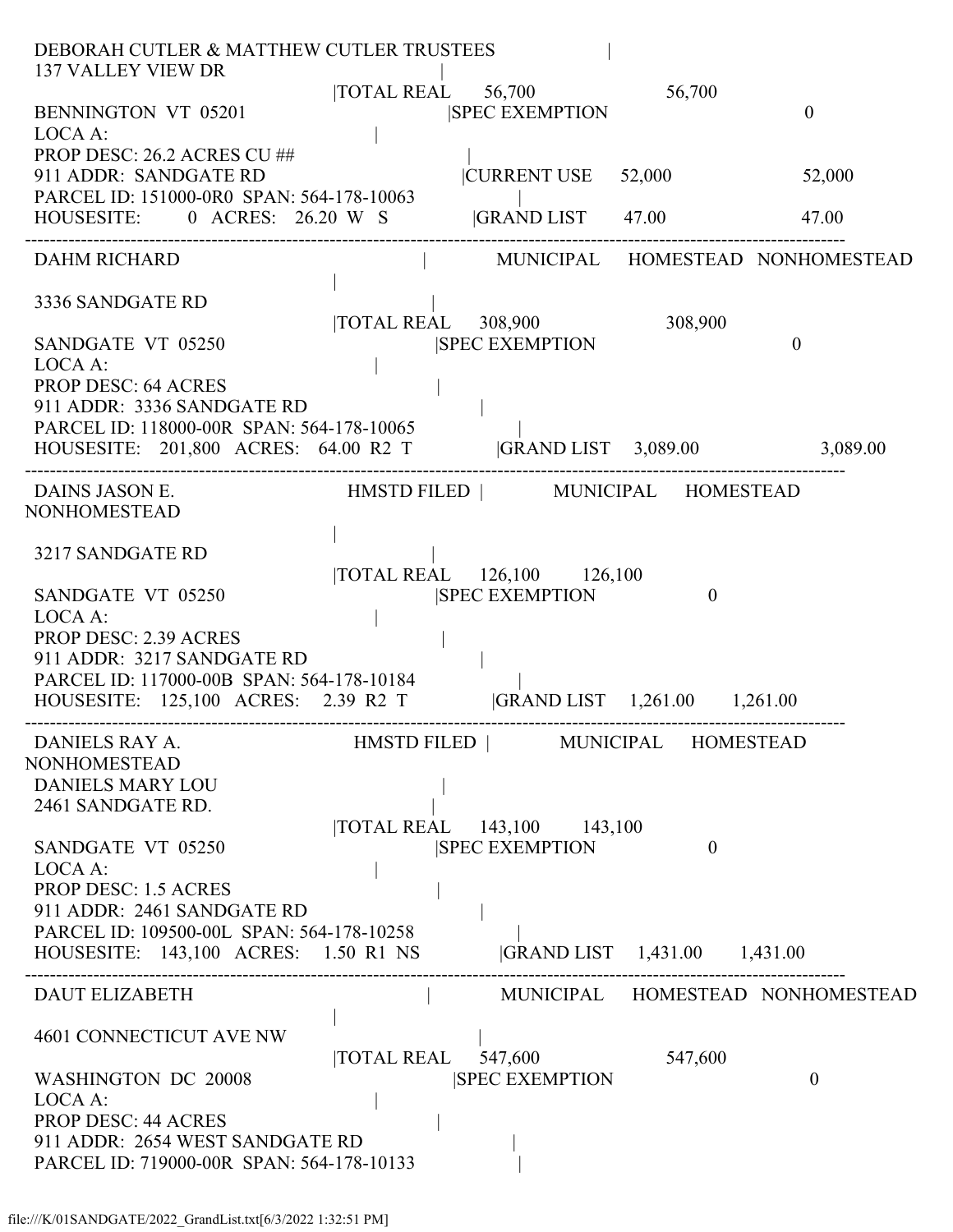| 06/01/2022<br>$10:20$ am         | Town of Sandgate Grand List<br>Grand List Report (Detail)<br>By Name For All Parcels Main District                                                                   |                    |                                                                  | sandg                                    | Page 14                          |
|----------------------------------|----------------------------------------------------------------------------------------------------------------------------------------------------------------------|--------------------|------------------------------------------------------------------|------------------------------------------|----------------------------------|
| <b>CONTRACTS</b>                 | PARCEL INFORMATION                                                                                                                                                   |                    |                                                                  | <b>TAXABLE VALUATIONS / EXEMPTIONS /</b> |                                  |
| <b>NONHOMESTEAD</b>              | DAVALA DANIEL P<br>DAVALA MELODY D<br>1978 SANDGATE RD                                                                                                               |                    | HMSTD FILED   MUNICIPAL HOMESTEAD<br> TOTAL REAL 248,000 248,000 |                                          |                                  |
| LOCA A:                          | SANDGATE VT 05250<br><b>PROP DESC: 7.85 ACRES</b><br>911 ADDR: 1978 SANDGATE RD<br>PARCEL ID: 107000-00R SPAN: 564-178-10316<br>HOUSESITE: 179,400 ACRES: 7.85 R2 T  |                    | <b>SPEC EXEMPTION</b><br> GRAND LIST 2,480.00 2,480.00           | $\overline{0}$                           |                                  |
| <b>NONHOMESTEAD</b>              | DECRISTOFARO FAMILY TRUST                                                                                                                                            |                    |                                                                  | MUNICIPAL HOMESTEAD                      |                                  |
| <b>307 GILBERT RD</b><br>LOCA A: | SANDGATE VT 05250<br><b>PROP DESC: 20.04 ACRES</b><br>911 ADDR: 307 GILBERTS RD<br>PARCEL ID: 353500-00L SPAN: 564-178-10111<br>HOUSESITE: 167,700 ACRES: 20.04 R2 T | TOTAL REAL 200,800 | <b>SPEC EXEMPTION</b>                                            | 200,800<br> GRAND LIST 2,008.00          | $\theta$<br>2,008.00             |
|                                  | DEL CORRAL JOHN                                                                                                                                                      |                    |                                                                  |                                          | MUNICIPAL HOMESTEAD NONHOMESTEAD |
| LOCA A:                          | 2155 SANDGATE RD<br>SANDGATE VT 05250                                                                                                                                | TOTAL REAL         | 415,800<br><b>SPEC EXEMPTION</b>                                 | 415,800                                  | $\theta$                         |
|                                  | PROP DESC: 124.9 ACRES CU ##<br>911 ADDR: 2155 SANDGATE RD<br>PARCEL ID: 108500-00B SPAN: 564-178-10138<br>HOUSESITE: 253,900 ACRES: 124.90 R2 T                     |                    | <b>CURRENT USE</b><br><b>GRAND LIST</b> 2,796.00                 | 136,200                                  | 136,200<br>2,796.00              |
| <b>NONHOMESTEAD</b>              | DEPEYSTER SUZANNE                                                                                                                                                    |                    |                                                                  | MUNICIPAL HOMESTEAD                      |                                  |
| LOCA A:                          | <b>158 SE CORNERS RD</b><br>SANDGATE VT 05250                                                                                                                        | <b>TOTAL REAL</b>  | 457,400<br><b>SPEC EXEMPTION</b>                                 | 457,400                                  | $\theta$                         |
|                                  | PROP DESC: 299.44 ACRES CU ##<br>911 ADDR: 1327 SANDGATE RD                                                                                                          |                    | <b>CURRENT USE</b>                                               | 181,200                                  | 181,200                          |

------------------------------------------------------------------------------------------------------------------------------------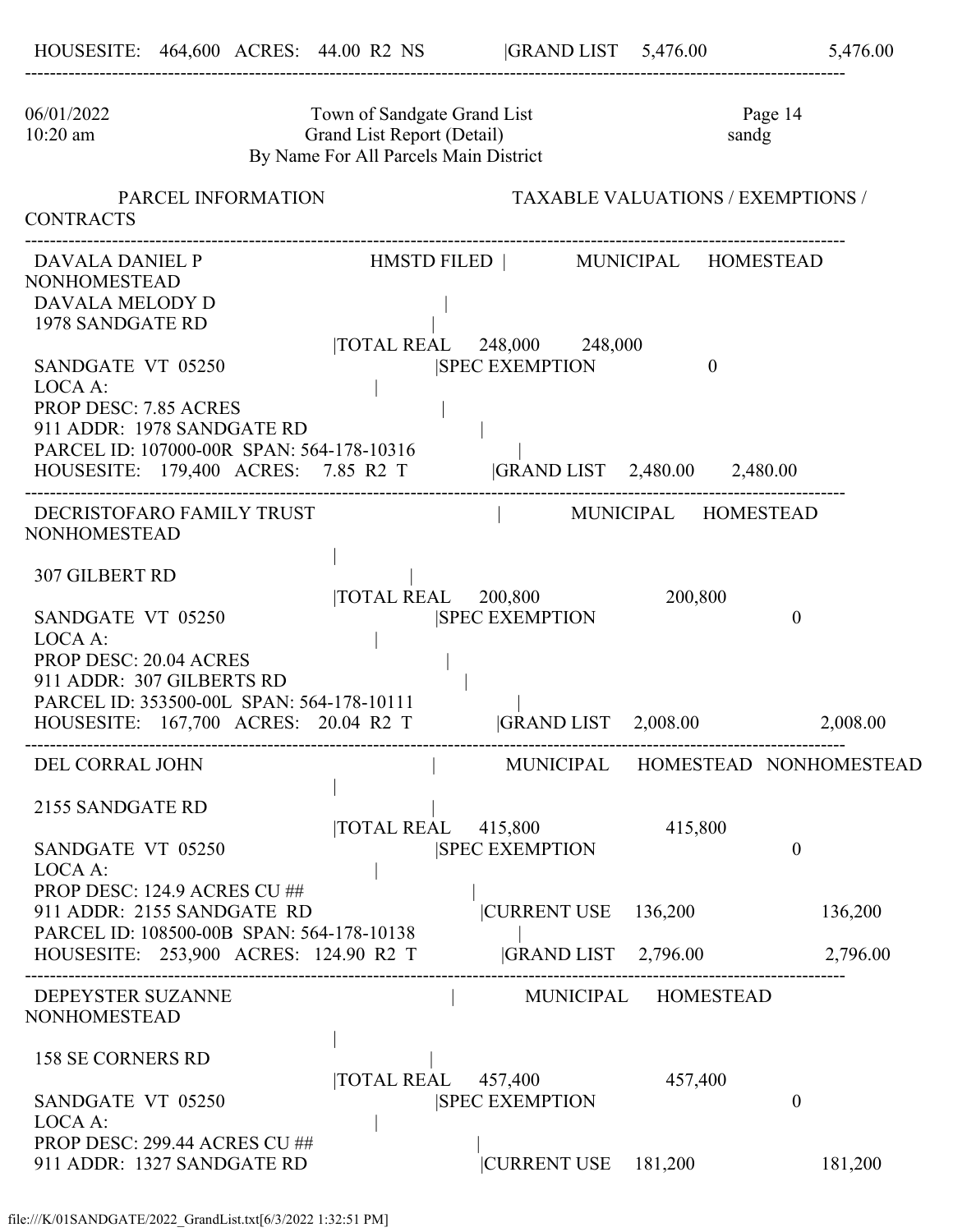| PARCEL ID: 102500-00B SPAN: 564-178-10016<br>HOUSESITE: 209,300 ACRES: 299.44 R2 T                                                                                                                                                                                                  |                                                                                                    | $ GRAND LIST \t2,762.00$                                                                         |                                          | 2,762.00                        |
|-------------------------------------------------------------------------------------------------------------------------------------------------------------------------------------------------------------------------------------------------------------------------------------|----------------------------------------------------------------------------------------------------|--------------------------------------------------------------------------------------------------|------------------------------------------|---------------------------------|
| DEPEYSTER SUZANNE<br><b>NONHOMESTEAD</b>                                                                                                                                                                                                                                            |                                                                                                    |                                                                                                  | MUNICIPAL HOMESTEAD                      |                                 |
| 158 SE CORNERS RD<br>SANDGATE VT 05250<br>LOCA A:<br><b>PROP DESC: 1.4 ACRES</b>                                                                                                                                                                                                    | $\overline{10TAL}$ REAL $\overline{153,600}$                                                       | <b>SPEC EXEMPTION</b>                                                                            | 153,600                                  | $\theta$                        |
| 911 ADDR: 5163 SANDGATE RD<br>PARCEL ID: 132000-00L SPAN: 564-178-10329<br>HOUSESITE: 153,600 ACRES: 1.40 R1 T                                                                                                                                                                      |                                                                                                    | $ GRAND LIST \t1,536.00$                                                                         |                                          | 1,536.00                        |
| 06/01/2022<br>$10:20$ am                                                                                                                                                                                                                                                            | Town of Sandgate Grand List<br>Grand List Report (Detail)<br>By Name For All Parcels Main District |                                                                                                  | Page 15<br>sandg                         |                                 |
| PARCEL INFORMATION<br><b>CONTRACTS</b>                                                                                                                                                                                                                                              |                                                                                                    |                                                                                                  | <b>TAXABLE VALUATIONS / EXEMPTIONS /</b> |                                 |
| DEPEYSTER SUZANNE<br><b>NONHOMESTEAD</b><br><b>LACROSS ELEANOR</b><br><b>158 SE CORNERS RD</b><br>SANDGATE VT 05250<br>LOCA A:<br><b>PROP DESC: .66 ACRES</b><br>911 ADDR: 5481 SANDGATE RD<br>PARCEL ID: 134000-00L SPAN: 564-178-10268<br>HOUSESITE: 0 ACRES: 0.66 R1 T           | <b>TOTAL REAL</b> 18,400                                                                           | <b>SPEC EXEMPTION</b><br><b>GRAND LIST</b> 184.00                                                | MUNICIPAL HOMESTEAD<br>18,400            | $\theta$<br>184.00              |
| DEPEYSTER SUZANNE<br><b>NONHOMESTEAD</b><br><b>DEPEYSTER VALERIE</b><br><b>158 SE CORNER ROAD</b><br>SANDGATE VT 05250<br>LOCA A:<br>PROP DESC: 381.25 ACRES CU#<br>911 ADDR: 6233 SANDGATE RD<br>PARCEL ID: 138010-00B SPAN: 564-178-10323<br>HOUSESITE: 16,700 ACRES: 384.25 R2 T | $\overline{10TAL}$ REAL $\overline{503,000}$                                                       | MUNICIPAL HOMESTEAD<br><b>SPEC EXEMPTION</b><br> CURRENT USE 354,300<br>$ GRAND LIST \t1,487.00$ | 503,000                                  | $\theta$<br>354,300<br>1,487.00 |
| DEPEYSTER SUZANNE<br><b>NONHOMESTEAD</b>                                                                                                                                                                                                                                            |                                                                                                    | HMSTD FILED   MUNICIPAL HOMESTEAD                                                                |                                          |                                 |
| 158 SE CORNERS RD<br>SANDGATE VT 05250<br>LOCA A:                                                                                                                                                                                                                                   |                                                                                                    | TOTAL REAL 675,500 446,900<br><b>ISPEC EXEMPTION</b>                                             | 228,600<br>$\theta$                      | $\overline{0}$                  |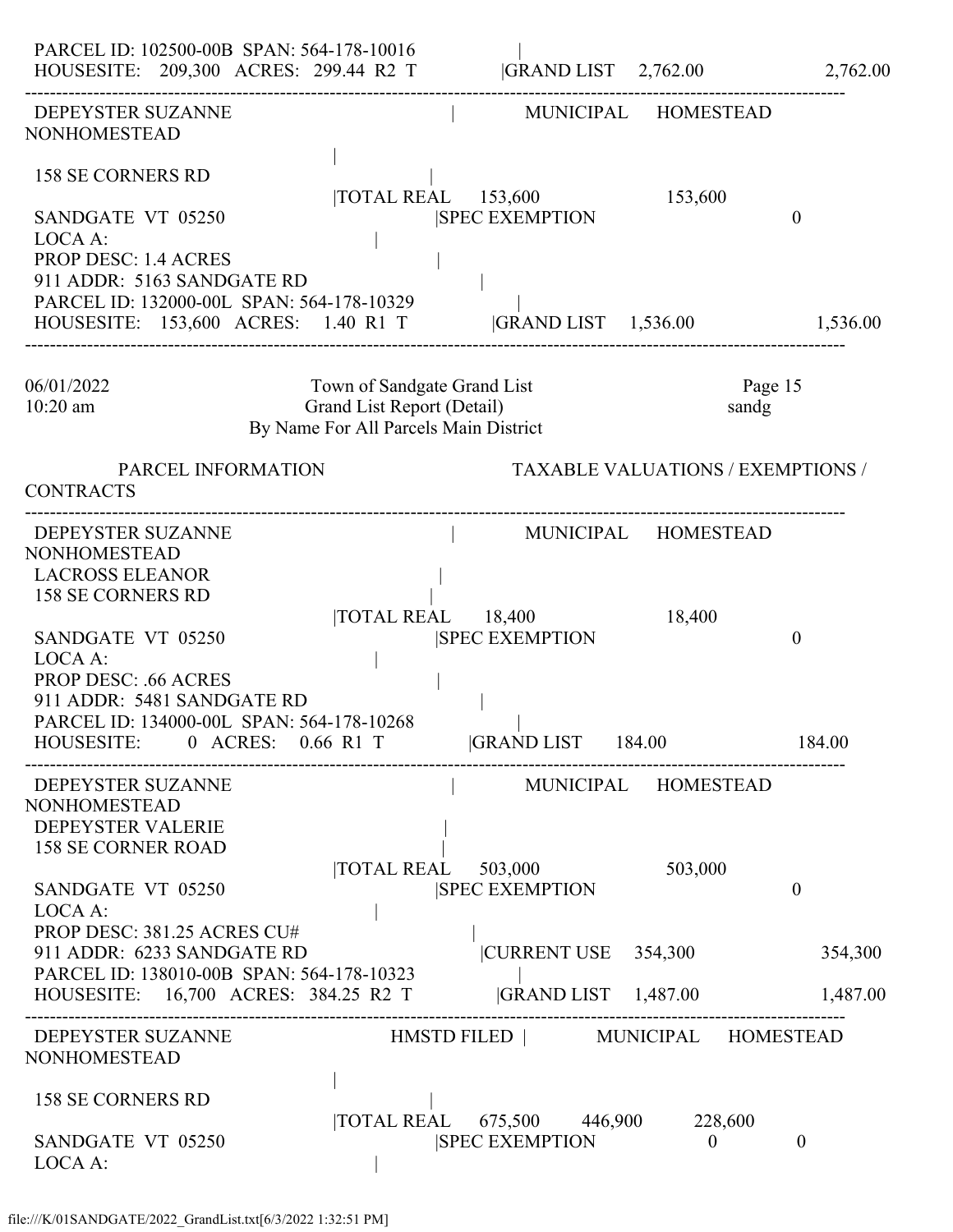| PROP DESC: 182.29 ACRES CU ## BUILDING<br>911 ADDR: 158 SE CORNERS RD<br>PARCEL ID: 201500-00B SPAN: 564-178-10017<br>HOUSESITE: 168,600 ACRES: 182.29 R2 T  GRAND LIST 5,070.00 2,784.00 2,286.00 |                                                                     | CURRENT USE 168,500 168,500                                           |         |                |          |
|----------------------------------------------------------------------------------------------------------------------------------------------------------------------------------------------------|---------------------------------------------------------------------|-----------------------------------------------------------------------|---------|----------------|----------|
| DEPEYSTER SUZANNE<br><b>NONHOMESTEAD</b>                                                                                                                                                           |                                                                     | MUNICIPAL HOMESTEAD                                                   |         |                |          |
| <b>158 SE CORNERS RD</b><br>SANDGATE VT 05250                                                                                                                                                      |                                                                     | $\overline{10TAL}$ REAL $\overline{454,400}$<br><b>SPEC EXEMPTION</b> | 454,400 | $\overline{0}$ |          |
| LOCA A:<br><b>PROP DESC: 3.97 ACRES</b><br>911 ADDR: 420 WOODCOCK RD<br>PARCEL ID: 231500-00B SPAN: 564-178-10071                                                                                  |                                                                     |                                                                       |         |                |          |
| HOUSESITE: 422,400 ACRES: 3.97 R1 T  GRAND LIST 4,544.00 4,544.00                                                                                                                                  |                                                                     |                                                                       |         |                |          |
| DEPEYSTER SUZANNE<br><b>NONHOMESTEAD</b><br><b>LACROSS CRYSTAL</b><br><b>158 SE CORNERS RD</b>                                                                                                     |                                                                     | MUNICIPAL HOMESTEAD                                                   |         |                |          |
| SANDGATE VT 05250<br>LOCA A:<br><b>PROP DESC: .625 ACRES</b><br>911 ADDR: 103 TUDOR RD<br>PARCEL ID: 422000-00L SPAN: 564-178-10199<br>HOUSESITE: 92,300 ACRES: 0.62 R1 T  GRAND LIST 923.00       | $\overline{10}$ TOTAL REAL 92,300                                   | <b>ISPEC EXEMPTION</b>                                                | 92,300  | $\theta$       | 923.00   |
| 06/01/2022                                                                                                                                                                                         | Town of Sandgate Grand List                                         |                                                                       |         | Page 16        |          |
| $10:20$ am                                                                                                                                                                                         | Grand List Report (Detail)<br>By Name For All Parcels Main District |                                                                       |         | sandg          |          |
| PARCEL INFORMATION<br><b>CONTRACTS</b>                                                                                                                                                             |                                                                     | <b>TAXABLE VALUATIONS / EXEMPTIONS /</b>                              |         |                |          |
| <b>DEPEYSTER VALERIE</b><br><b>NONHOMESTEAD</b>                                                                                                                                                    |                                                                     | MUNICIPAL HOMESTEAD                                                   |         |                |          |
| 5833 SANDGATE RD                                                                                                                                                                                   | TOTAL REAL                                                          | 362,900                                                               | 362,900 |                |          |
| SANDGATE VT 05250<br>LOCA A:<br><b>PROP DESC: 4 ACRES</b><br>911 ADDR: 5833 SANDGATE RD<br>PARCEL ID: 137500-00L SPAN: 564-178-10070                                                               |                                                                     | <b>SPEC EXEMPTION</b>                                                 |         | $\overline{0}$ |          |
| HOUSESITE: 357,900 ACRES: 4.00 R1 T                                                                                                                                                                |                                                                     | GRAND LIST 3,629.00                                                   |         |                | 3,629.00 |
| DEPEYSTER, SUZANNE<br><b>NONHOMESTEAD</b>                                                                                                                                                          |                                                                     | MUNICIPAL HOMESTEAD                                                   |         |                |          |
| <b>158 SE CORNERS RD</b>                                                                                                                                                                           | <b>TOTAL REAL</b>                                                   | 95,300                                                                | 95,300  |                |          |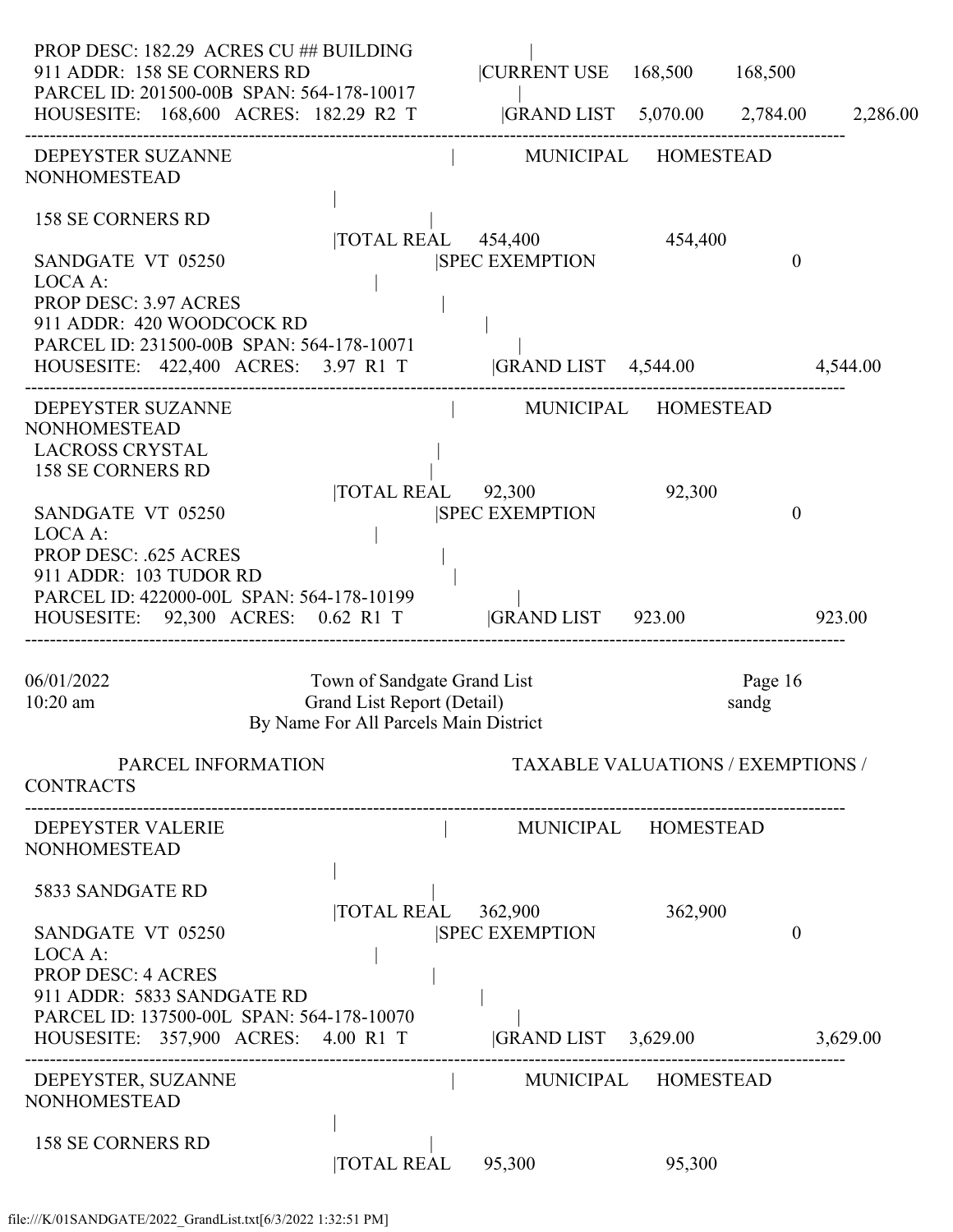| SANDGATE VT 05250                                                                                                                                                                                                                  |                                                                                                    | <b>SPEC EXEMPTION</b>                             |                                            | $\theta$         |          |
|------------------------------------------------------------------------------------------------------------------------------------------------------------------------------------------------------------------------------------|----------------------------------------------------------------------------------------------------|---------------------------------------------------|--------------------------------------------|------------------|----------|
| LOCA A:<br><b>PROP DESC: 9.4 ACRES</b><br>911 ADDR: SANDGATE RD<br>PARCEL ID: 110000-00R SPAN: 564-178-10069<br>HOUSESITE: 0 ACRES: 9.40 M T  GRAND LIST 953.00 953.00                                                             |                                                                                                    |                                                   |                                            |                  |          |
| DESMARAIS TIFFANY HMSTD FILED   MUNICIPAL HOMESTEAD<br><b>NONHOMESTEAD</b>                                                                                                                                                         |                                                                                                    |                                                   |                                            |                  |          |
| POB 1683                                                                                                                                                                                                                           |                                                                                                    | TOTAL REAL 176,100 140,700 35,400                 |                                            |                  |          |
| <b>MANCHESTER CENTER VT 05255</b><br>LOCA A:<br><b>PROP DESC: 4.8 ACRES</b><br>911 ADDR: 92 W SANDGATE RD<br>PARCEL ID: 701000-00B SPAN: 564-178-10073<br>HOUSESITE: 133,200 ACRES: 4.80 R1 T  GRAND LIST 1,761.00 1,407.00 354.00 |                                                                                                    | <b>SPEC EXEMPTION</b>                             |                                            | $\theta$         | $\theta$ |
| DIASPARRA MICHAEL<br><b>NONHOMESTEAD</b>                                                                                                                                                                                           |                                                                                                    | MUNICIPAL HOMESTEAD                               |                                            |                  |          |
| 27 WALNUT HILL RD<br>BETHEL CT 06801<br>LOCA A:<br><b>PROP DESC: 2.16 ACRES</b><br>911 ADDR: 2865 RUPERT RD<br>PARCEL ID: 609000-00L SPAN: 564-178-10076                                                                           |                                                                                                    | TOTAL REAL 45,300 45,300<br><b>SPEC EXEMPTION</b> |                                            | $\mathbf{0}$     |          |
| HOUSESITE: 0 ACRES: 2.16 S1 NS  GRAND LIST 453.00 453.00                                                                                                                                                                           |                                                                                                    |                                                   |                                            |                  |          |
| <b>DILLON ROBERT W</b><br><b>421 WALNUT TREE HILL ROAD</b><br>SHELTON CT 06484<br>LOCA A:<br>PROP DESC: 49.3 ACRES                                                                                                                 | TOTAL REAL                                                                                         | 53,100<br><b>SPEC EXEMPTION</b>                   | MUNICIPAL HOMESTEAD NONHOMESTEAD<br>53,100 | $\overline{0}$   |          |
| 911 ADDR: SNOW RD<br>PARCEL ID: 632000-0R0 SPAN: 564-178-10185<br>HOUSESITE: 0 ACRES: 49.30 W NS                                                                                                                                   |                                                                                                    | GRAND LIST 531.00                                 |                                            | 531.00           |          |
| 06/01/2022<br>$10:20$ am                                                                                                                                                                                                           | Town of Sandgate Grand List<br>Grand List Report (Detail)<br>By Name For All Parcels Main District |                                                   |                                            | Page 17<br>sandg |          |
| PARCEL INFORMATION<br><b>CONTRACTS</b>                                                                                                                                                                                             |                                                                                                    |                                                   | <b>TAXABLE VALUATIONS / EXEMPTIONS /</b>   |                  |          |
| DONAHUE SEAN M                                                                                                                                                                                                                     |                                                                                                    |                                                   | MUNICIPAL HOMESTEAD NONHOMESTEAD           |                  |          |
| <b>38 UPPER LAKEVIEW AVE</b>                                                                                                                                                                                                       | <b>TOTAL REAL</b>                                                                                  | 192,200                                           | 192,200                                    |                  |          |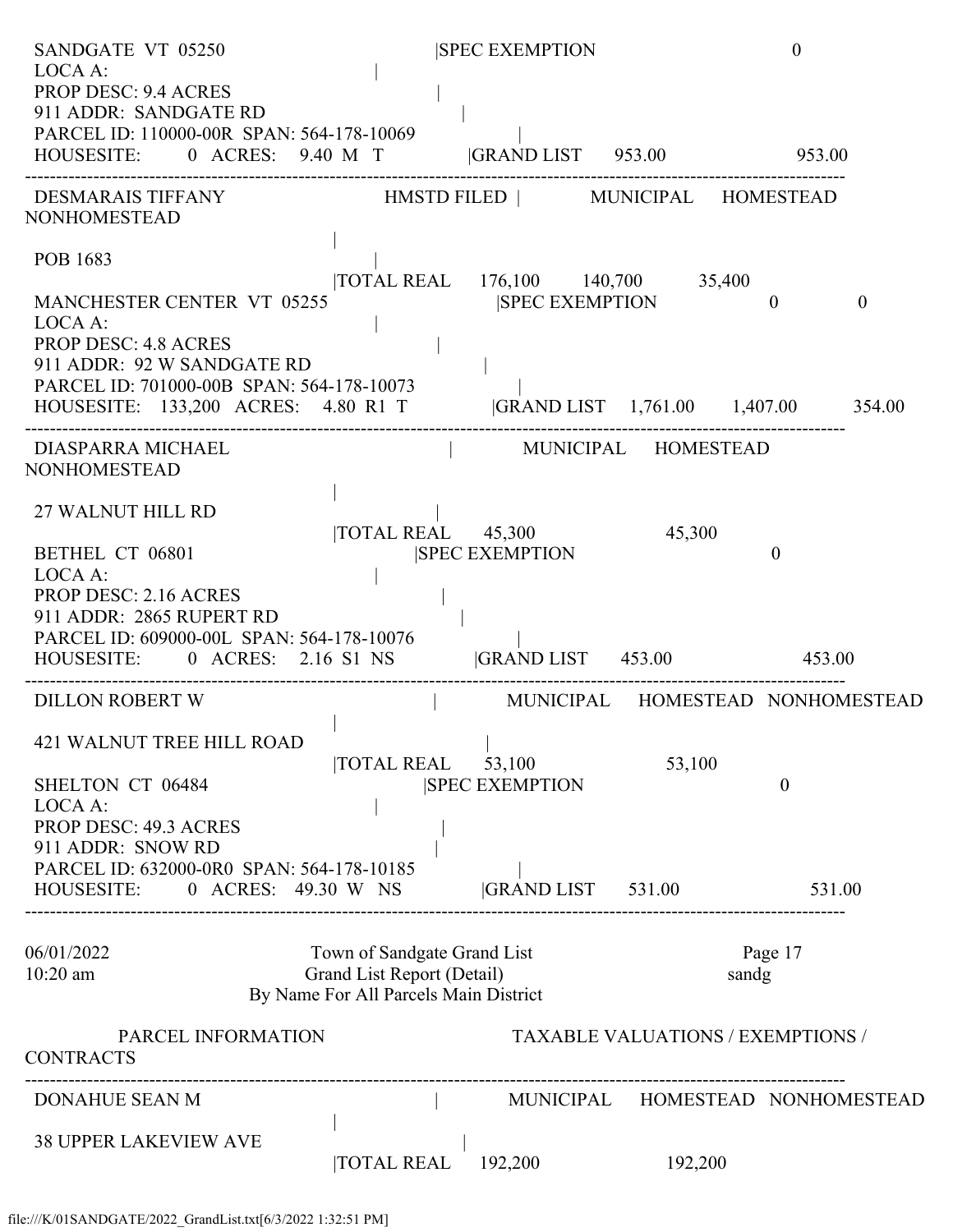| RINGWOOD NJ 07456                                                                                                                                                                 |                   | <b>SPEC EXEMPTION</b>                  |                     | $\theta$ |
|-----------------------------------------------------------------------------------------------------------------------------------------------------------------------------------|-------------------|----------------------------------------|---------------------|----------|
| LOCA A:<br><b>PROP DESC: 4.5 ACRES</b><br>911 ADDR: 7821 SANDGATE RD<br>PARCEL ID: 148000-00L SPAN: 564-178-10078<br>HOUSESITE: 0 ACRES: 4.50 R1 NS  GRAND LIST 1,922.00 1,922.00 |                   |                                        |                     |          |
| DOUCETTE JR PAUL J                                                                                                                                                                |                   | MUNICIPAL HOMESTEAD                    |                     |          |
| <b>NONHOMESTEAD</b>                                                                                                                                                               |                   |                                        |                     |          |
| <b>DOUCETTE DIANE E</b><br>189 FOX HILL RD                                                                                                                                        |                   |                                        |                     |          |
|                                                                                                                                                                                   |                   | TOTAL REAL 175,200 175,200             |                     |          |
| SHAFTSBURY VT 05262<br>LOCA A:                                                                                                                                                    |                   | <b>SPEC EXEMPTION</b>                  |                     | $\theta$ |
| <b>PROP DESC: 25 ACRES</b>                                                                                                                                                        |                   |                                        |                     |          |
| 911 ADDR: 954 HAMILTON HOLLOW RD                                                                                                                                                  |                   |                                        |                     |          |
| PARCEL ID: 254000-00R SPAN: 564-178-10282<br>HOUSESITE: 133,700 ACRES: 25.00 S2 S  GRAND LIST 1,752.00 1,752.00                                                                   |                   |                                        |                     |          |
| <b>DOWNEY RANDY E</b>                                                                                                                                                             |                   | MUNICIPAL HOMESTEAD                    |                     |          |
| <b>NONHOMESTEAD</b>                                                                                                                                                               |                   |                                        |                     |          |
| 3427 RUPERT RD                                                                                                                                                                    |                   |                                        |                     |          |
|                                                                                                                                                                                   |                   | $\overline{\text{TOTAL REAL}}$ 302,500 | 302,500             |          |
| WEST RUPERT VT 05776<br>LOCA A:                                                                                                                                                   |                   | <b>SPEC EXEMPTION</b>                  |                     | 0        |
| <b>PROP DESC: 12.45 ACRES</b>                                                                                                                                                     |                   |                                        |                     |          |
| 911 ADDR: 3427 RUPERT RD                                                                                                                                                          |                   |                                        |                     |          |
| PARCEL ID: 611700-00L SPAN: 564-178-10142<br>HOUSESITE: 278,800 ACRES: 12.45 R2 T  GRAND LIST 3,025.00 3,025.00                                                                   |                   |                                        |                     |          |
|                                                                                                                                                                                   |                   |                                        |                     |          |
| DOWNEY WILLIAM & LAUREN<br><b>NONHOMESTEAD</b>                                                                                                                                    |                   |                                        | MUNICIPAL HOMESTEAD |          |
| <b>UPHILL FARM</b>                                                                                                                                                                |                   |                                        |                     |          |
| 880 BENTLEY HILL RD                                                                                                                                                               |                   |                                        |                     |          |
| <b>ARLINGTON VT 05250</b>                                                                                                                                                         | TOTAL REAL        | 16,200<br><b>SPEC EXEMPTION</b>        | 16,200              | $\theta$ |
| LOCA A:                                                                                                                                                                           |                   |                                        |                     |          |
| <b>PROP DESC: 10 ACRES</b>                                                                                                                                                        |                   |                                        |                     |          |
| 911 ADDR: S E CORNERS RD<br>PARCEL ID: 215000-0R0 SPAN: 564-178-10081                                                                                                             |                   |                                        |                     |          |
| HOUSESITE: 0 ACRES: 10.00 W S                                                                                                                                                     |                   | GRAND LIST 162.00                      |                     | 162.00   |
| DREIWITZ LIVING TRUST                                                                                                                                                             |                   |                                        | MUNICIPAL HOMESTEAD |          |
| <b>NONHOMESTEAD</b>                                                                                                                                                               |                   |                                        |                     |          |
| <b>360 LOOKOUT AVE</b>                                                                                                                                                            |                   |                                        |                     |          |
|                                                                                                                                                                                   | <b>TOTAL REAL</b> | 194,000                                | 194,000             |          |
| HACKENSACK NJ 07601                                                                                                                                                               |                   | <b>SPEC EXEMPTION</b>                  |                     | 0        |
| LOCA A:<br><b>PROP DESC: 6.25 ACRES</b>                                                                                                                                           |                   |                                        |                     |          |
| 911 ADDR: 2914 WEST SANDGATE RD                                                                                                                                                   |                   |                                        |                     |          |
| PARCEL ID: 722000-00R SPAN: 564-178-10082                                                                                                                                         |                   |                                        |                     |          |
| 0 ACRES:<br>HOUSESITE:                                                                                                                                                            | 6.25 R2 NS        | GRAND LIST 1,940.00                    |                     | 1,940.00 |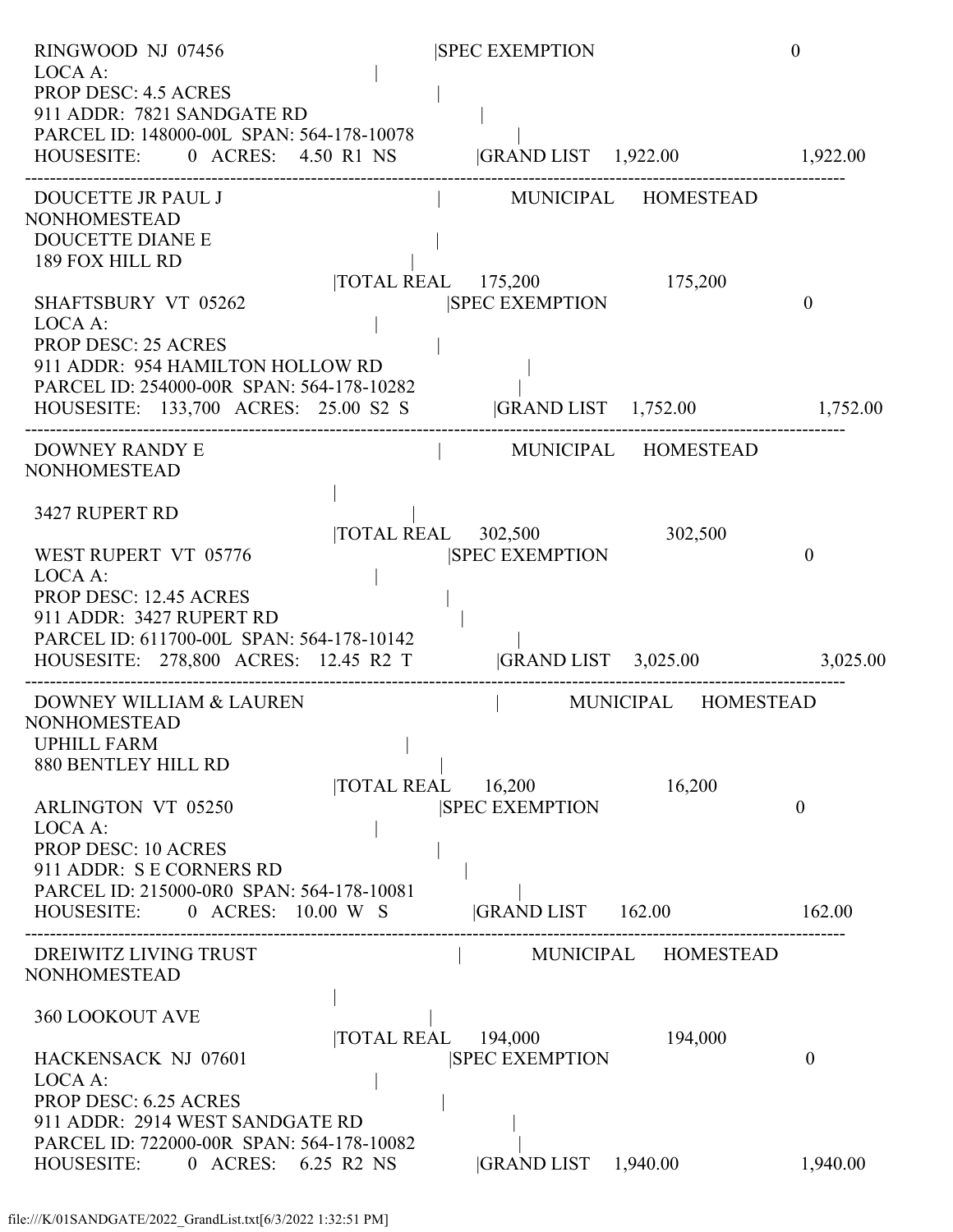| 06/01/2022<br>$10:20$ am                                                                                                                                                                                         | Town of Sandgate Grand List<br>Grand List Report (Detail)<br>By Name For All Parcels Main District |                                                                    |                                          | Page 18<br>sandg                 |
|------------------------------------------------------------------------------------------------------------------------------------------------------------------------------------------------------------------|----------------------------------------------------------------------------------------------------|--------------------------------------------------------------------|------------------------------------------|----------------------------------|
| PARCEL INFORMATION<br><b>CONTRACTS</b>                                                                                                                                                                           |                                                                                                    |                                                                    | <b>TAXABLE VALUATIONS / EXEMPTIONS /</b> |                                  |
| <b>NONHOMESTEAD</b>                                                                                                                                                                                              | DYKE GEORGE REVOCABLE LIVING TRUST OF                                                              |                                                                    |                                          | MUNICIPAL HOMESTEAD              |
| 3694 SANDGATE RD<br>SANDGATE VT 05250<br>LOCA A:<br><b>PROP DESC: 10.66 ACRES</b><br>911 ADDR: 3694 SANDGATE RD                                                                                                  | $\overline{\text{TOTAL REAL}}$ 468,200                                                             | <b>SPEC EXEMPTION</b>                                              | 468,200                                  | 0                                |
| PARCEL ID: 121500-00B SPAN: 564-178-10117<br>HOUSESITE: 446,800 ACRES: 10.66 R2 T                                                                                                                                |                                                                                                    | <b>GRAND LIST</b>                                                  | 4,682.00                                 | 4,682.00                         |
| EISENHART JEAN                                                                                                                                                                                                   |                                                                                                    |                                                                    |                                          | MUNICIPAL HOMESTEAD NONHOMESTEAD |
| 2712 WEST SANDGATE ROAD<br>SANDGATE VT 05250<br>LOCA A:                                                                                                                                                          | <b>TOTAL REAL</b>                                                                                  | 48,800<br><b>ISPEC EXEMPTION</b>                                   | 48,800                                   | 0                                |
| PROP DESC: 25 ACRES CU##<br>911 ADDR: WEST SANDGATE RD<br>PARCEL ID: 710000-00R SPAN: 564-178-10084<br>HOUSESITE:                                                                                                | 0 ACRES: 25.00 M T                                                                                 | CURRENT USE 44,500<br>$ GRAND LIST$ 43.00                          |                                          | 44,500<br>43.00                  |
| EISENHART JEAN                                                                                                                                                                                                   |                                                                                                    |                                                                    |                                          | MUNICIPAL HOMESTEAD NONHOMESTEAD |
| 2712 WEST SANDGATE RD<br>SANDGATE VT 05250<br>LOCA A:<br><b>PROP DESC: 16.3 ACRES</b><br>911 ADDR: 2231 WEST SANDGATE RD<br>PARCEL ID: 715500-00L SPAN: 564-178-10085                                            | <b>TOTAL REAL</b>                                                                                  | 202,000<br><b>SPEC EXEMPTION</b>                                   | 202,000                                  | 0                                |
| HOUSESITE: 175,300 ACRES: 16.30 R2 T                                                                                                                                                                             |                                                                                                    | $ GRAND LIST$ 2,020.00                                             |                                          | 2,020.00                         |
| EISENHART JEAN<br><b>NONHOMESTEAD</b>                                                                                                                                                                            |                                                                                                    | HMSTD FILED   MUNICIPAL HOMESTEAD                                  |                                          |                                  |
| 2712 WEST SANDGATE RD<br>SANDGATE VT 05250<br>LOCA A:<br><b>PROP DESC: 103.25 CU ##</b><br>911 ADDR: 2712 WEST SANDGATE RD<br>PARCEL ID: 719500-00B SPAN: 564-178-10086<br>HOUSESITE: 291,500 ACRES: 103.25 R2 T | <b>TOTAL REAL</b>                                                                                  | 433,900 433,900<br><b>SPEC EXEMPTION</b><br>$ GRAND LIST$ 3,266.00 | $\Omega$<br> CURRENT USE 107,300         | 107,300<br>3,266.00              |

------------------------------------------------------------------------------------------------------------------------------------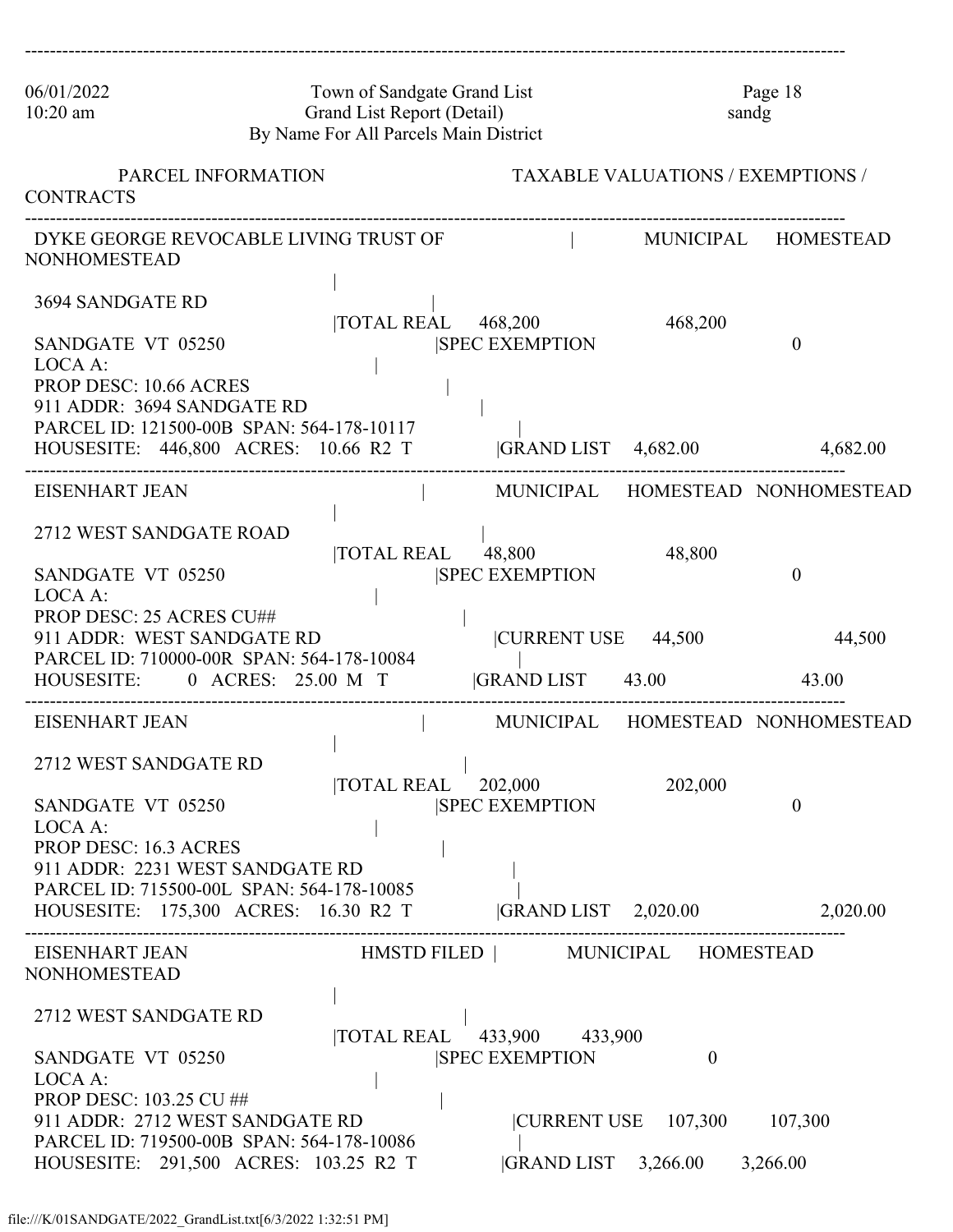| EISENHART JEAN                                                                                                                                                                                                     |                                                               |                                             | MUNICIPAL HOMESTEAD NONHOMESTEAD |
|--------------------------------------------------------------------------------------------------------------------------------------------------------------------------------------------------------------------|---------------------------------------------------------------|---------------------------------------------|----------------------------------|
| 2712 WEST SANDGATE RD<br>SANDGATE VT 05250<br>LOCA A:<br>PROP DESC: 1.887 ACRES<br>911 ADDR: 3698 WEST SANDGATE RD<br>PARCEL ID: 727000-00R SPAN: 564-178-10087<br>HOUSESITE: 0 ACRES: 1.88 M T  GRAND LIST 628.00 | TOTAL REAL 62,800<br><b>SPEC EXEMPTION</b>                    | 62,800                                      | $\boldsymbol{0}$<br>628.00       |
| 06/01/2022<br>$10:20$ am<br>By Name For All Parcels Main District                                                                                                                                                  | Town of Sandgate Grand List<br>Grand List Report (Detail)     |                                             | Page 19<br>sandg                 |
| PARCEL INFORMATION<br><b>CONTRACTS</b>                                                                                                                                                                             |                                                               | <b>TAXABLE VALUATIONS / EXEMPTIONS /</b>    |                                  |
| ELWELL DAVID JR                                                                                                                                                                                                    |                                                               |                                             | MUNICIPAL HOMESTEAD NONHOMESTEAD |
| <b>187 WINDY KNOLL</b><br><b>ARLINGTON VT 05250</b><br>LOCA A:<br><b>PROP DESC: 5.65 ACRES</b>                                                                                                                     | TOTAL REAL 190,400<br><b>SPEC EXEMPTION</b>                   | 190,400                                     | $\theta$                         |
| 911 ADDR: HAMILTON HOLLOW RD<br>PARCEL ID: 253900-00L SPAN: 564-178-10368<br>HOUSESITE: 181,300 ACRES: 5.65 S1 S  GRAND LIST 1,904.00 1,904.00                                                                     |                                                               |                                             |                                  |
| ERTHEIN JAMES AND MARCELLA LIVING TRUST HMSTD FILED   MUNICIPAL<br>HOMESTEAD NONHOMESTEAD<br><b>UST</b><br>$\sim$ 1.000 $\sim$<br>P O BOX 818                                                                      |                                                               |                                             |                                  |
| NORTH BENNINGTON VT 05257<br>LOCA A:                                                                                                                                                                               | <b>TOTAL REAL</b><br>559,100 559,100<br><b>SPEC EXEMPTION</b> |                                             | $\mathbf{0}$                     |
| PROP DESC: 111.6 ACRES CU##<br>911 ADDR: 226 ERTHEIN DR<br>PARCEL ID: 723000-00R SPAN: 564-178-10088<br>HOUSESITE: 335,600 ACRES: 111.60 R2 T                                                                      |                                                               | CURRENT USE 100,300<br> GRAND LIST 4,588.00 | 100,300<br>4,588.00              |
| <b>FAGAN TIMOTHY P</b>                                                                                                                                                                                             |                                                               |                                             | MUNICIPAL HOMESTEAD NONHOMESTEAD |
| 1356 CHUNCKS BROOK RD<br><b>TOTAL REAL</b><br>SANDGATE VT 05250<br>LOCA A:                                                                                                                                         | 33,200<br><b>SPEC EXEMPTION</b>                               | 33,200                                      | $\theta$                         |
| <b>PROP DESC: 10.5 ACRES</b><br>911 ADDR: CHUNKS BROOKS RD<br>PARCEL ID: 309495-0RO SPAN: 564-178-10285<br>HOUSESITE: 0 ACRES: 10.50 W T                                                                           | <b>GRAND LIST</b> 332.00                                      |                                             | 332.00                           |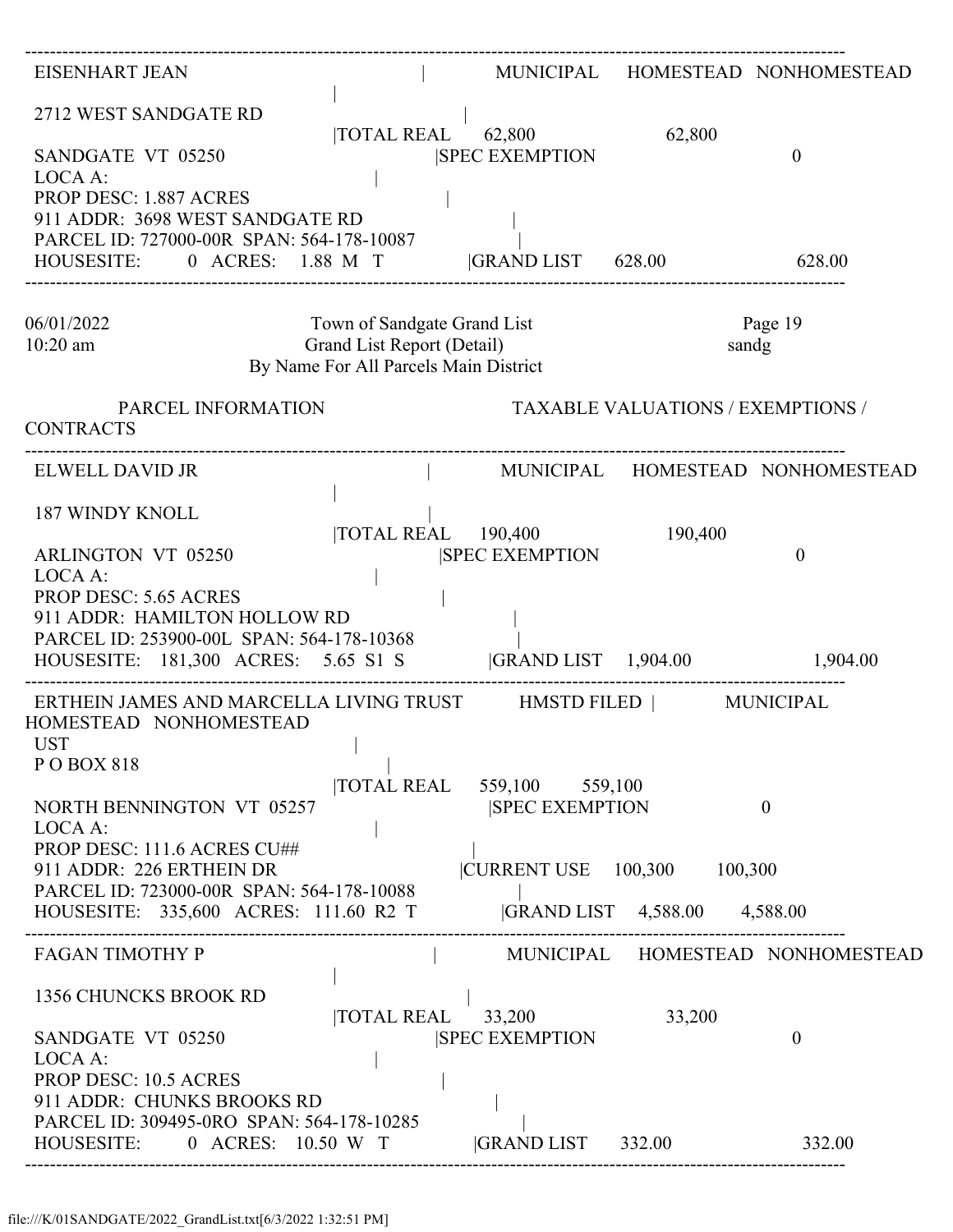| FAGAN TIMOTHY P<br><b>NONHOMESTEAD</b>                                                                                                                                                                                                                                                                   | HMSTD FILED   MUNICIPAL HOMESTEAD                                                                  |                     |                                          |
|----------------------------------------------------------------------------------------------------------------------------------------------------------------------------------------------------------------------------------------------------------------------------------------------------------|----------------------------------------------------------------------------------------------------|---------------------|------------------------------------------|
| 1356 CHUNKS BROOK RD<br>SANDGATE VT 05250<br>LOCA A:<br><b>PROP DESC: 7.1 ACRES</b><br>911 ADDR: 1356 CHUNKS BROOK RD<br>PARCEL ID: 310500-00L SPAN: 564-178-10366                                                                                                                                       | TOTAL REAL 213,400 213,400<br><b>SPEC EXEMPTION</b>                                                |                     | $\overline{0}$                           |
| HOUSESITE: 200,600 ACRES: 7.10 R2 T  GRAND LIST 2,134.00 2,134.00                                                                                                                                                                                                                                        |                                                                                                    |                     |                                          |
| <b>NONHOMESTEAD</b>                                                                                                                                                                                                                                                                                      |                                                                                                    |                     |                                          |
| 569 TUDOR RD<br>SANDGATE VT 05250<br>LOCA A:<br><b>PROP DESC: 58.6 ACRES</b><br>911 ADDR: 569 TUDOR RD<br>PARCEL ID: 428500-00B SPAN: 564-178-10306<br>HOUSESITE: 133,000 ACRES: 58.60 R2 T  GRAND LIST 2,239.00 2,239.00                                                                                | TOTAL REAL 223,900 223,900<br><b>SPEC EXEMPTION</b>                                                |                     | $\mathbf{0}$                             |
| 06/01/2022<br>10:20 am                                                                                                                                                                                                                                                                                   | Town of Sandgate Grand List<br>Grand List Report (Detail)<br>By Name For All Parcels Main District |                     | Page 20<br>sandg                         |
| PARCEL INFORMATION<br><b>CONTRACTS</b>                                                                                                                                                                                                                                                                   |                                                                                                    |                     | <b>TAXABLE VALUATIONS / EXEMPTIONS /</b> |
| <b>FARRINGTON SCOTT A</b><br><b>NONHOMESTEAD</b><br><b>FARRINGTON JOANNE</b><br>160 SO BRANCH ST<br><b>BENNINGTON VT 05201</b><br>LOCA A:<br><b>PROP DESC: .71 ACRES</b><br>911 ADDR: 419 S E CORNERS RD<br>PARCEL ID: 202500-00L SPAN: 564-178-10092<br>HOUSESITE: 0 ACRES: 0.71 S1 S GRAND LIST 486.00 | TOTAL REAL 48,600<br><b>SPEC EXEMPTION</b>                                                         | MUNICIPAL<br>48,600 | <b>HOMESTEAD</b><br>$\theta$<br>486.00   |
| <b>FIELDING LYNN</b><br><b>NONHOMESTEAD</b>                                                                                                                                                                                                                                                              | HMSTD FILED   MUNICIPAL HOMESTEAD                                                                  |                     |                                          |
| 101 TUDOR RD<br>SANDGATE VT 05250<br>LOCA A:<br><b>PROP DESC: 1.5 ACRES</b><br>911 ADDR: 101 TUDOR RD<br>PARCEL ID: 421500-00L SPAN: 564-178-10093                                                                                                                                                       | TOTAL REAL 128,500 128,500<br><b>SPEC EXEMPTION</b>                                                |                     | $\theta$                                 |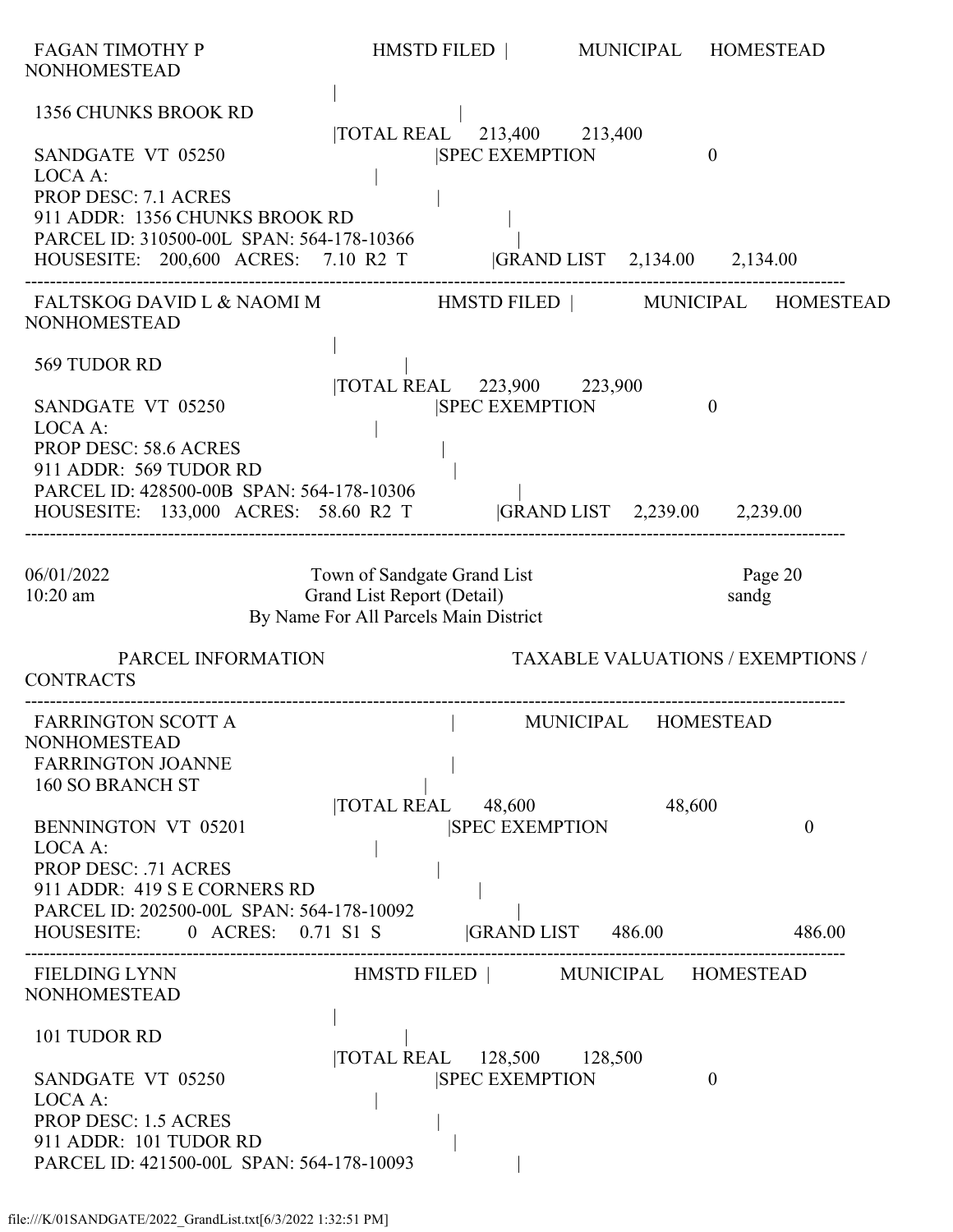| <b>FILIPP ALEXANDER</b><br><b>FILIPP SUSAN R</b><br><b>22 STANDISH RD</b>                                                                                                                               |                                                                                                    |                                                                       |                                          | MUNICIPAL HOMESTEAD NONHOMESTEAD |
|---------------------------------------------------------------------------------------------------------------------------------------------------------------------------------------------------------|----------------------------------------------------------------------------------------------------|-----------------------------------------------------------------------|------------------------------------------|----------------------------------|
| GLENMONT NY 12077<br>LOCA A:<br>PROP DESC: 3.26 ACRES<br>911 ADDR: 151 MOUNTAIN VIEW RD                                                                                                                 |                                                                                                    | $\overline{\text{TOTAL REAL}}$ 222,200<br><b>SPEC EXEMPTION</b>       | 222,200                                  | $\theta$                         |
| PARCEL ID: 424500-00L SPAN: 564-178-10228<br>HOUSESITE: 0 ACRES: 3.26 R1 NS  GRAND LIST 2,222.00 2,222.00                                                                                               |                                                                                                    |                                                                       |                                          |                                  |
| <b>FILLIS ROBERT H</b>                                                                                                                                                                                  |                                                                                                    |                                                                       |                                          | MUNICIPAL HOMESTEAD NONHOMESTEAD |
| <b>403 TACONIC RD</b><br><b>GREENWICH CT 06831</b><br>LOCA A: .8 ACRE<br><b>PROP DESC: .8 ACRE</b><br>911 ADDR: 4630 SANDGATE RD                                                                        |                                                                                                    | $\overline{10}$ TAL REAL $\overline{71,700}$<br><b>SPEC EXEMPTION</b> | 71,700                                   | $\theta$                         |
| PARCEL ID: 127500-00R SPAN: 564-178-10096<br>HOUSESITE: 41,000 ACRES: 0.80 S1 NS  GRAND LIST 717.00 717.00                                                                                              |                                                                                                    |                                                                       |                                          |                                  |
| FINN M SHELLEY HMSTD FILED   MUNICIPAL HOMESTEAD<br><b>NONHOMESTEAD</b><br>zopp SHEILA M<br><b>4995 SANDGATE RD</b>                                                                                     |                                                                                                    | TOTAL REAL 320,900 320,900                                            |                                          |                                  |
| SANDGATE VT 05250<br>LOCA A:<br>PROP DESC: 11.89 ACRES<br>911 ADDR: 4995 SANDGATE RD<br>PARCEL ID: 131500-00B SPAN: 564-178-10030<br>HOUSESITE: 296,900 ACRES: 11.89 R2 T  GRAND LIST 3,209.00 3,209.00 |                                                                                                    | <b>SPEC EXEMPTION</b>                                                 | $\overline{0}$                           |                                  |
| 06/01/2022<br>$10:20$ am                                                                                                                                                                                | Town of Sandgate Grand List<br>Grand List Report (Detail)<br>By Name For All Parcels Main District |                                                                       | sandg                                    | Page 21                          |
| PARCEL INFORMATION<br><b>CONTRACTS</b>                                                                                                                                                                  |                                                                                                    |                                                                       | <b>TAXABLE VALUATIONS / EXEMPTIONS /</b> |                                  |
| FINNEGAN, SHARYN & PRANS GEORGE<br><b>NONHOMESTEAD</b>                                                                                                                                                  |                                                                                                    |                                                                       | MUNICIPAL HOMESTEAD                      |                                  |
| 50 W 106TH ST<br><b>APARTMENT 4C</b><br>NEW YORK NY 10025<br>LOCA A:<br><b>PROP DESC: 10 ACRES</b><br>911 ADDR: 150 CAMPBELL RD<br>PARCEL ID: 350500-00B SPAN: 564-178-10097                            |                                                                                                    | TOTAL REAL 184,700<br><b>SPEC EXEMPTION</b>                           |                                          | 184,700<br>$\theta$              |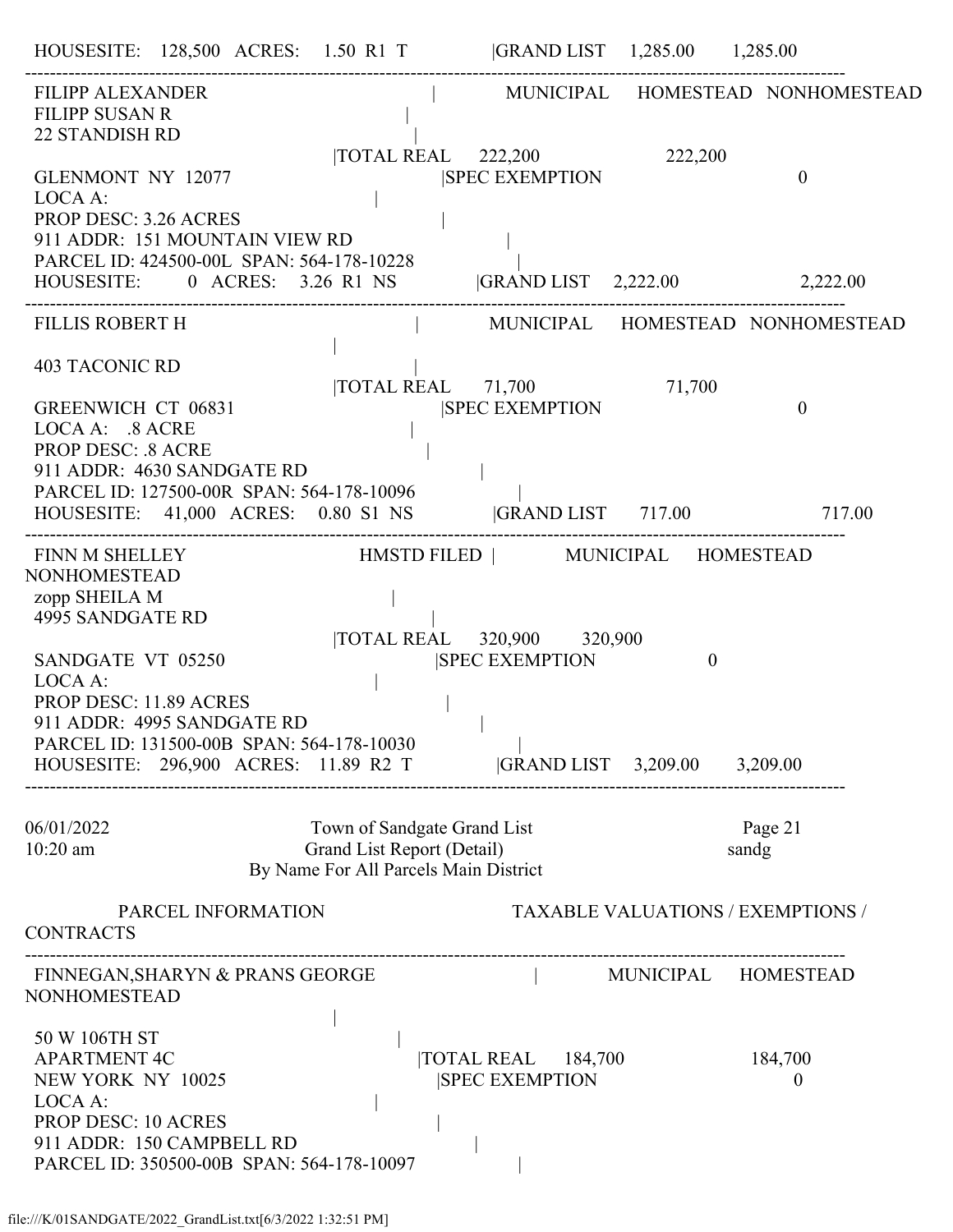|                                                                                                                                                                                                                              |                                                                                                    | HOUSESITE: 0 ACRES: 10.00 R2 NS  GRAND LIST 1,847.00 1,847.00                                                     |          |                                  |
|------------------------------------------------------------------------------------------------------------------------------------------------------------------------------------------------------------------------------|----------------------------------------------------------------------------------------------------|-------------------------------------------------------------------------------------------------------------------|----------|----------------------------------|
| <b>FISCHER FAMILY TRUST</b><br><b>NONHOMESTEAD</b>                                                                                                                                                                           |                                                                                                    | MUNICIPAL HOMESTEAD                                                                                               |          |                                  |
| 10000 SOUTH OCEAN DR<br><b>UNIT 201</b><br><b>JENSEN BEACH FL 34957</b><br>LOCA A:<br><b>PROP DESC: .8 ACRES</b><br>911 ADDR: 1408 WEST SANDGATE RD<br>PARCEL ID: 705000-00R SPAN: 564-178-10098                             |                                                                                                    | TOTAL REAL 187,000<br><b>SPEC EXEMPTION</b><br>HOUSESITE: 187,000 ACRES: 0.80 R1 NS  GRAND LIST 1,870.00 1,870.00 | 187,000  | $\theta$                         |
| <b>FITCH SARAH E</b>                                                                                                                                                                                                         |                                                                                                    |                                                                                                                   |          | MUNICIPAL HOMESTEAD NONHOMESTEAD |
| 103 MAZZOLA TRAIL<br>SANDGATE VT 05250<br>LOCA A:<br><b>PROP DESC: 7.5 ACRES</b><br>911 ADDR: 103 MAZZOLA TRAIL<br>PARCEL ID: 126500-00L SPAN: 564-178-10297                                                                 | $\overline{10}$ TOTAL REAL $176,800$                                                               | <b>ISPEC EXEMPTION</b><br>HOUSESITE: 163,000 ACRES: 7.50 R2 NS  GRAND LIST 1,768.00 1,768.00                      | 176,800  | $\mathbf{0}$                     |
|                                                                                                                                                                                                                              |                                                                                                    | FITZGERALD DAVID W DAWSEN, CLEMMA L HMSTD FILED   MUNICIPAL                                                       |          |                                  |
| HOMESTEAD NONHOMESTEAD<br>2925 SANDGATE RD<br>SANDGATE VT 05250<br>LOCA A:<br><b>PROP DESC: 8.14 ACRES</b><br>911 ADDR: 2925 SANDGATE RD<br>PARCEL ID: 113000-00L SPAN: 564-178-10099<br>HOUSESITE: 165,200 ACRES: 8.14 R2 T |                                                                                                    | TOTAL REAL 180,600 180,600<br><b>SPEC EXEMPTION</b>                                                               | $\theta$ |                                  |
| FLECTHER FAMILY REVOCABLE LIVING TRUST<br><b>NONHOMESTEAD</b>                                                                                                                                                                |                                                                                                    |                                                                                                                   |          | MUNICIPAL HOMESTEAD              |
| <b>46 HAMILTON HOLLOW RD</b><br>SANDGATE VT 05250<br>LOCA A:<br>PROP DESC: 40.6 ACRES CU##<br>911 ADDR: 46 HAMILTON HOLLOW RD                                                                                                | TOTAL REAL                                                                                         | 547,500<br><b>SPEC EXEMPTION</b>                                                                                  | 547,500  | $\boldsymbol{0}$                 |
| PARCEL ID: 250500-00B SPAN: 564-178-10145<br>HOUSESITE: 462,500 ACRES: 40.60 R2 T                                                                                                                                            |                                                                                                    | GRAND LIST 5,475.00                                                                                               |          | 5,475.00                         |
| 06/01/2022<br>10:20 am                                                                                                                                                                                                       | Town of Sandgate Grand List<br>Grand List Report (Detail)<br>By Name For All Parcels Main District |                                                                                                                   |          | Page 22<br>sandg                 |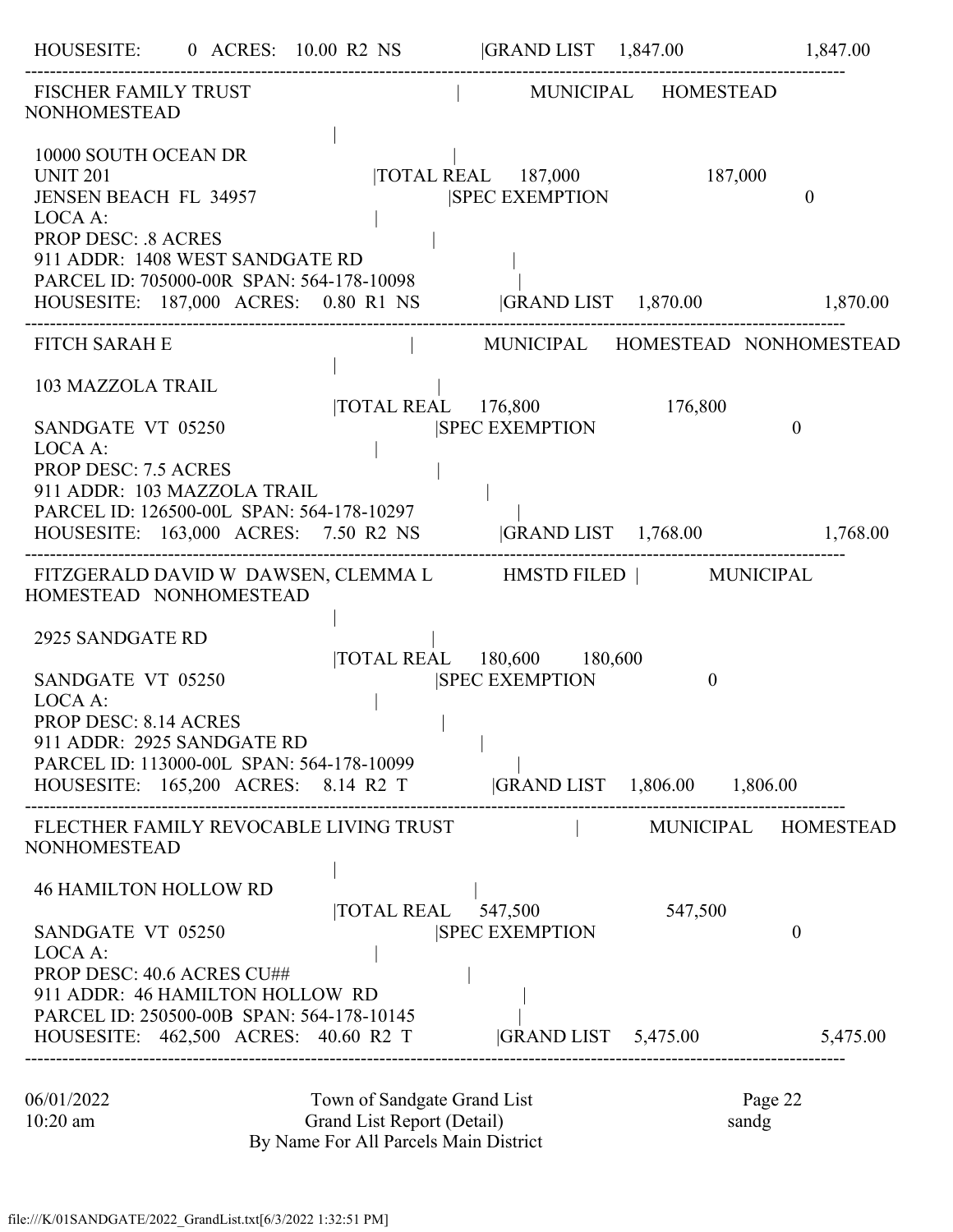PARCEL INFORMATION TAXABLE VALUATIONS / EXEMPTIONS /

| <b>FLYNN LORCAN</b><br><b>FLYNN KELLEY</b><br><b>15 GODDARD AVE</b>                                                                                                             |                    |                                              |                     | MUNICIPAL HOMESTEAD NONHOMESTEAD |
|---------------------------------------------------------------------------------------------------------------------------------------------------------------------------------|--------------------|----------------------------------------------|---------------------|----------------------------------|
| <b>BROOKLINE MA 02445</b><br>LOCA A:<br><b>PROP DESC: 1.5 ACRES</b><br>911 ADDR: 82 TUDOR HILL RD                                                                               |                    | TOTAL REAL 303,000<br><b>ISPEC EXEMPTION</b> | 303,000             | $\theta$                         |
| PARCEL ID: 421000-00R SPAN: 564-178-10132<br>HOUSESITE: 303,000 ACRES: 1.50 R1 NS  GRAND LIST 3,030.00 3,030.00                                                                 |                    |                                              |                     |                                  |
| <b>FORTER FAMILY TRUST</b><br><b>NONHOMESTEAD</b>                                                                                                                               |                    |                                              | MUNICIPAL HOMESTEAD |                                  |
| 6285 E SPRING ST<br><b>LONG BEACH CA 90808</b>                                                                                                                                  |                    | TOTAL REAL 95,800<br><b>SPEC EXEMPTION</b>   | 95,800              | $\theta$                         |
| LOCA A:<br><b>PROP DESC: 1 ACRE</b><br>911 ADDR: 4355 SANDGATE RD<br>PARCEL ID: 124500-00L SPAN: 564-178-10101<br>HOUSESITE: 95,800 ACRES: 1.00 S1 NS  GRAND LIST 958.00 958.00 |                    |                                              |                     |                                  |
| FOUR PEACEFUL PEAKS LLC<br><b>NONHOMESTEAD</b>                                                                                                                                  |                    | MUNICIPAL HOMESTEAD                          |                     |                                  |
| <b>680 LINCOLN LN</b><br>SANDGATE VT 05250<br>LOCA A:                                                                                                                           |                    | TOTAL REAL 988,600<br><b>SPEC EXEMPTION</b>  | 988,600             | $\boldsymbol{0}$                 |
| <b>PROP DESC: 523</b><br>911 ADDR: 680 LINCOLN LN<br>PARCEL ID: 507500-00R SPAN: 564-178-10095                                                                                  |                    | CURRENT USE 252,800                          |                     | 252,800                          |
| HOUSESITE: 631,900 ACRES: 523.00 R2 T                                                                                                                                           |                    | GRAND LIST 7,358.00 7,358.00                 |                     |                                  |
| <b>FRANK AMANDA</b>                                                                                                                                                             |                    |                                              |                     | MUNICIPAL HOMESTEAD NONHOMESTEAD |
| <b>22 GREATON RD</b><br>WEST ROXBURY MA 02132<br>LOCA A:<br>PROP DESC: 10.9 ACRES & DWL<br>911 ADDR: 207 WEST RD                                                                | <b>TOTAL REAL</b>  | 156,700<br><b>SPEC EXEMPTION</b>             | 156,700             | $\theta$                         |
| PARCEL ID: 336000-00B SPAN: 564-178-10187<br>HOUSESITE: 135,300 ACRES: 10.90 R2 NS                                                                                              |                    | GRAND LIST 1,567.00 1,567.00                 |                     |                                  |
| FREEMAN WILLAM JR<br><b>NONHOMESTEAD</b>                                                                                                                                        |                    |                                              | MUNICIPAL HOMESTEAD |                                  |
| <b>PO BOX 244</b>                                                                                                                                                               | TOTAL REAL 119,000 |                                              | 119,000             |                                  |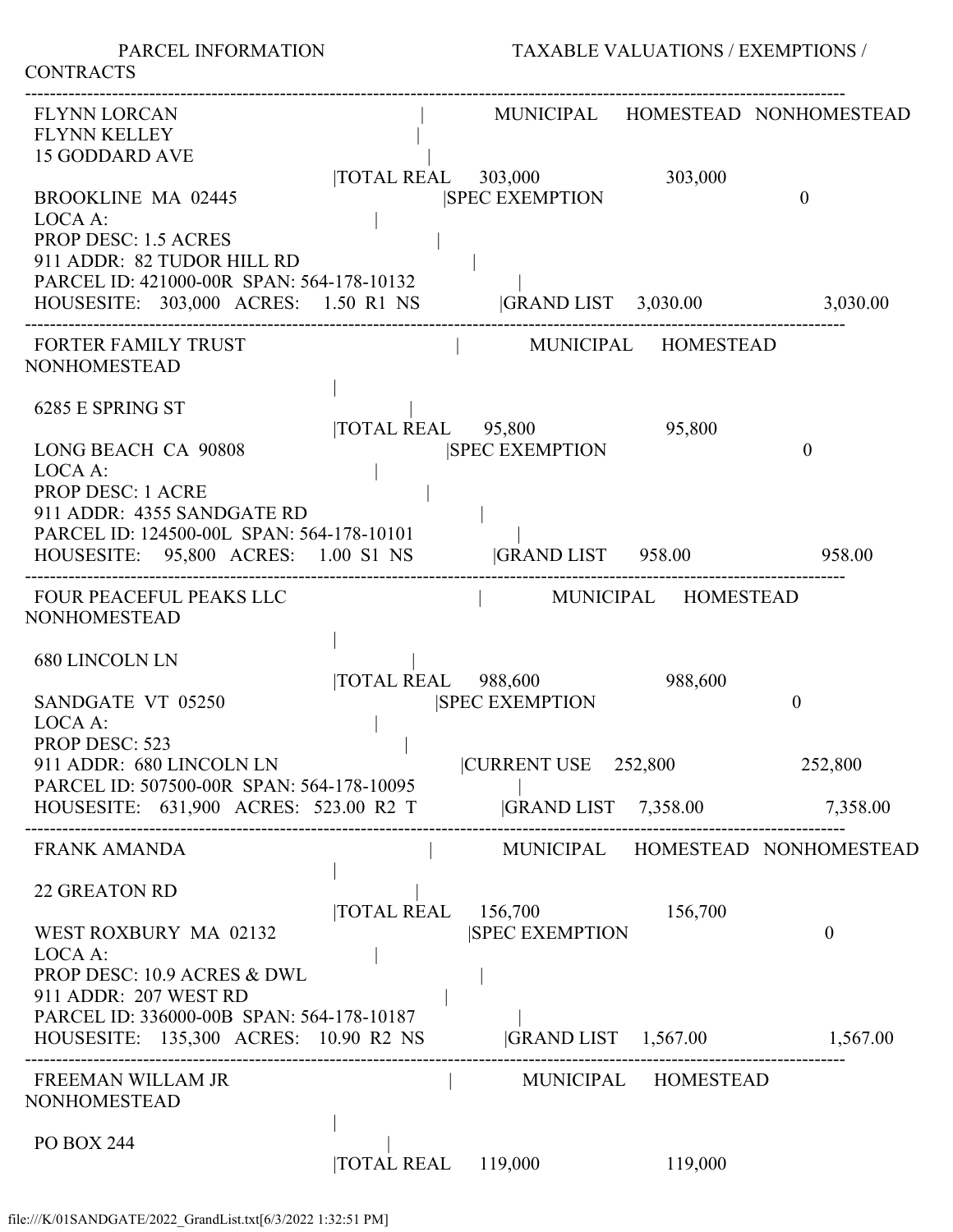| <b>SHAFTSBURY VT 05262</b><br>LOCA A:                                                                                                                                                                                   |                    |                                                                                                    |                       | <b>SPEC EXEMPTION</b> |                                            | $\theta$         |          |
|-------------------------------------------------------------------------------------------------------------------------------------------------------------------------------------------------------------------------|--------------------|----------------------------------------------------------------------------------------------------|-----------------------|-----------------------|--------------------------------------------|------------------|----------|
| <b>PROP DESC: 124 ACRES</b><br>911 ADDR: OFF SWEARING HILL RD<br>PARCEL ID: 114900-0L0 SPAN: 564-178-10102                                                                                                              |                    |                                                                                                    |                       |                       |                                            |                  |          |
| HOUSESITE: 31,500 ACRES: 124.00 S2 S  GRAND LIST 1,190.00                                                                                                                                                               |                    |                                                                                                    |                       |                       |                                            |                  | 1,190.00 |
| 06/01/2022<br>10:20 am                                                                                                                                                                                                  |                    | Town of Sandgate Grand List<br>Grand List Report (Detail)<br>By Name For All Parcels Main District |                       |                       |                                            | Page 23<br>sandg |          |
| <b>CONTRACTS</b>                                                                                                                                                                                                        | PARCEL INFORMATION |                                                                                                    |                       |                       | <b>TAXABLE VALUATIONS / EXEMPTIONS /</b>   |                  |          |
| <b>FRENKE CHRISTIAN</b><br><b>FRENKE DAWN</b><br>P.O. BOX 242                                                                                                                                                           |                    |                                                                                                    |                       |                       | MUNICIPAL HOMESTEAD NONHOMESTEAD           |                  |          |
| ARLINGTON VT 05250<br>LOCA A:<br>PROP DESC: 46.86 ACRES<br>911 ADDR: 759 WEST RD<br>PARCEL ID: 339500-00L SPAN: 564-178-10294<br>HOUSESITE: 202,200 ACRES: 46.86 R2 T                                                   |                    | $\text{TOTAL REAL}$ 261,200                                                                        | <b>SPEC EXEMPTION</b> |                       | 261,200<br> GRAND LIST 2,612.00 2,612.00   | $\overline{0}$   |          |
| FROMENT, DIANE VICKERS, EDWARD<br>NONHOMESTEAD                                                                                                                                                                          |                    |                                                                                                    |                       |                       | MUNICIPAL HOMESTEAD                        |                  |          |
| P.O.BOX 195<br><b>GRAFTON MA 01519</b><br>LOCA A:<br>PROP DESC: 45.94 ACRES<br>911 ADDR: HAMILTON HOLLOW RD<br>PARCEL ID: 253500-00L SPAN: 564-178-10104<br>HOUSESITE: 0 ACRES: 45.94 W NS GRAND LIST 1,140.00 1,140.00 |                    | $\overline{\text{TOTAL REAL}}$ 114,000                                                             | <b>SPEC EXEMPTION</b> |                       | 114,000                                    | $\theta$         |          |
| FROST PHILIP & PAULINE A HMSTD FILED   MUNICIPAL HOMESTEAD<br><b>NONHOMESTEAD</b>                                                                                                                                       |                    |                                                                                                    |                       |                       |                                            |                  |          |
| 3117 RUPERT RD<br>W RUPERT VT 05776<br>LOCA A:<br>PROP DESC: 442 ACRES CU##<br>911 ADDR: 3117 RUPERT RD<br>PARCEL ID: 609500-00B SPAN: 564-178-10106                                                                    |                    | TOTAL REAL 548,300 548,300                                                                         | <b>SPEC EXEMPTION</b> |                       | $\theta$<br> CURRENT USE  246,800  246,800 |                  |          |
| HOUSESITE: 224,900 ACRES: 452.50 R2 T<br>GARDNER JEREMY & HEATHER HMSTD FILED   MUNICIPAL HOMESTEAD<br><b>NONHOMESTEAD</b>                                                                                              |                    |                                                                                                    |                       |                       |                                            |                  |          |
| 419 TUDOR RD                                                                                                                                                                                                            |                    |                                                                                                    |                       |                       |                                            |                  |          |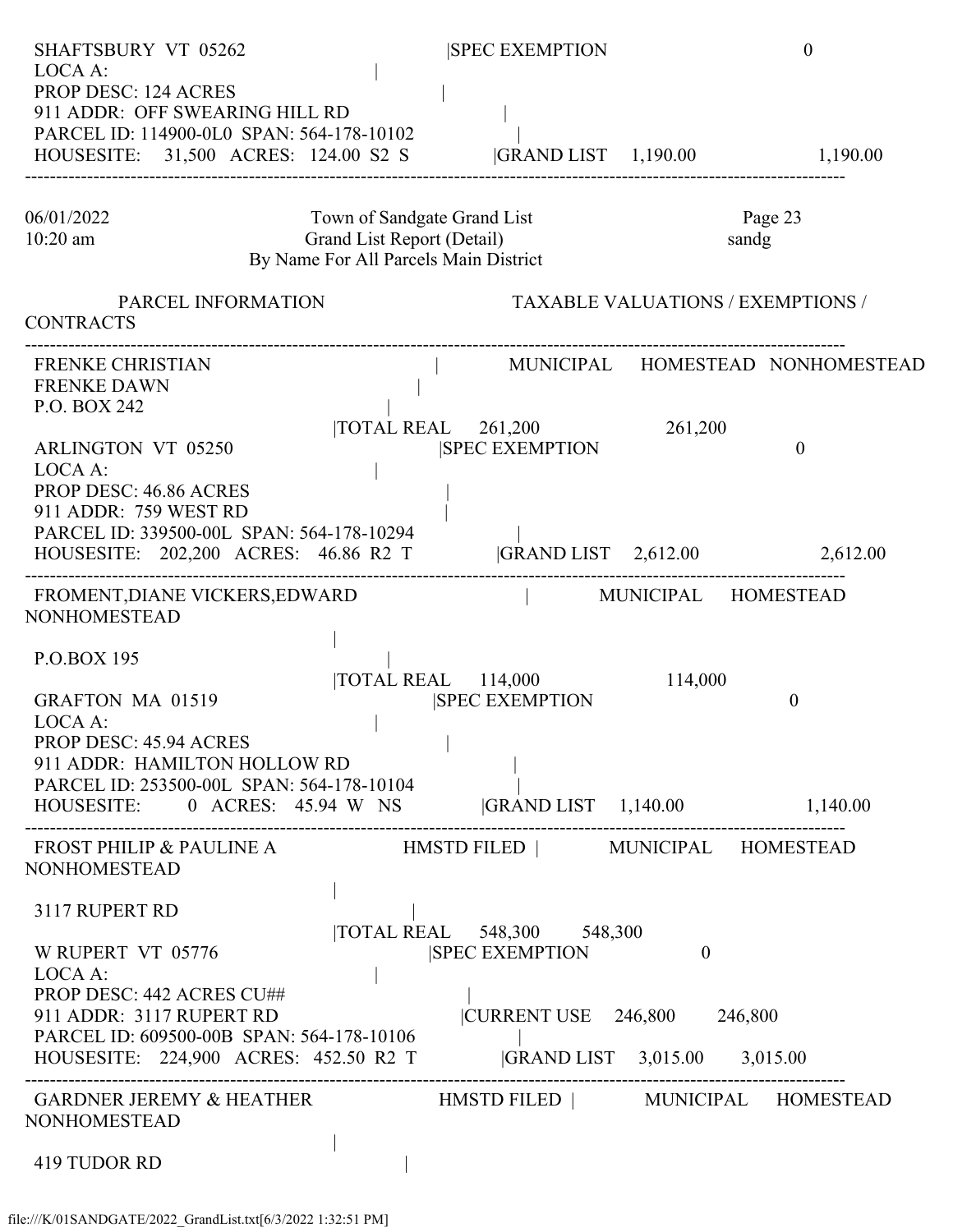| SANDGATE VT 05250<br>LOCA A:<br><b>PROP DESC: 14.1 ACRES</b><br>911 ADDR: 419 TUDOR RD<br>PARCEL ID: 428000-00L SPAN: 564-178-10035<br>HOUSESITE: 222,300 ACRES: 14.10 R2 T  GRAND LIST 2,510.00 2,510.00                                |                                                                                                    | TOTAL REAL 251,000 251,000<br><b>SPEC EXEMPTION</b> | $\mathbf{0}$ |                                          |
|------------------------------------------------------------------------------------------------------------------------------------------------------------------------------------------------------------------------------------------|----------------------------------------------------------------------------------------------------|-----------------------------------------------------|--------------|------------------------------------------|
| GARRISON WILLIAM & JANICE HMSTD FILED   MUNICIPAL HOMESTEAD<br>NONHOMESTEAD                                                                                                                                                              |                                                                                                    |                                                     |              |                                          |
| 5584 SANDGATE RD<br>SANDGATE VT 05250<br>LOCA A:<br><b>PROP DESC: . 9 ACRES</b><br>911 ADDR: 5584 SANDGATE RD<br>PARCEL ID: 135500-00R SPAN: 564-178-10108<br>HOUSESITE: 188,400 ACRES: 0.90 R1 T  GRAND LIST 1,884.00 1,884.00          |                                                                                                    | TOTAL REAL 188,400 188,400<br><b>SPEC EXEMPTION</b> | $\mathbf{0}$ |                                          |
| 06/01/2022<br>$10:20$ am                                                                                                                                                                                                                 | Town of Sandgate Grand List<br>Grand List Report (Detail)<br>By Name For All Parcels Main District |                                                     |              | Page 24<br>sandg                         |
| PARCEL INFORMATION<br><b>CONTRACTS</b>                                                                                                                                                                                                   |                                                                                                    |                                                     |              | <b>TAXABLE VALUATIONS / EXEMPTIONS /</b> |
| <b>GOLUB BURTON M</b>                                                                                                                                                                                                                    |                                                                                                    |                                                     |              | MUNICIPAL HOMESTEAD NONHOMESTEAD         |
| 7605 MOKENA COURT<br>NEW PORT RICHEY FL 34654<br>LOCA A:<br>PROP DESC: 10.94                                                                                                                                                             | <b>TOTAL REAL</b>                                                                                  | 190,700<br><b>SPEC EXEMPTION</b>                    | 190,700      | $\theta$                                 |
| 911 ADDR: 4498 RUPERT RD<br>PARCEL ID: 617500-00R SPAN: 564-178-10113<br>HOUSESITE: 183,900 ACRES: 5.00 R2 NS  GRAND LIST 1,907.00 1,907.00                                                                                              |                                                                                                    |                                                     |              |                                          |
| GOODELL DONALD<br><b>NONHOMESTEAD</b>                                                                                                                                                                                                    |                                                                                                    | HMSTD FILED   MUNICIPAL HOMESTEAD                   |              |                                          |
| P.O. BOX 2445<br>MANCHESTER CTR VT 05255<br>LOCA A:<br><b>PROP DESC: 13.9ACRE</b><br>911 ADDR: 509 HAMILTON HOLLOW RD<br>PARCEL ID: 251500-00L SPAN: 564-178-10064<br>HOUSESITE: 243,500 ACRES: 13.90 R1 T  GRAND LIST 3,763.00 3,763.00 |                                                                                                    | TOTAL REAL 376,300 376,300<br><b>SPEC EXEMPTION</b> |              | $\theta$                                 |
| <b>GORSKI DOUGLAS</b><br><b>NONHOMESTEAD</b>                                                                                                                                                                                             |                                                                                                    | HMSTD FILED   MUNICIPAL HOMESTEAD                   |              |                                          |
|                                                                                                                                                                                                                                          |                                                                                                    |                                                     |              |                                          |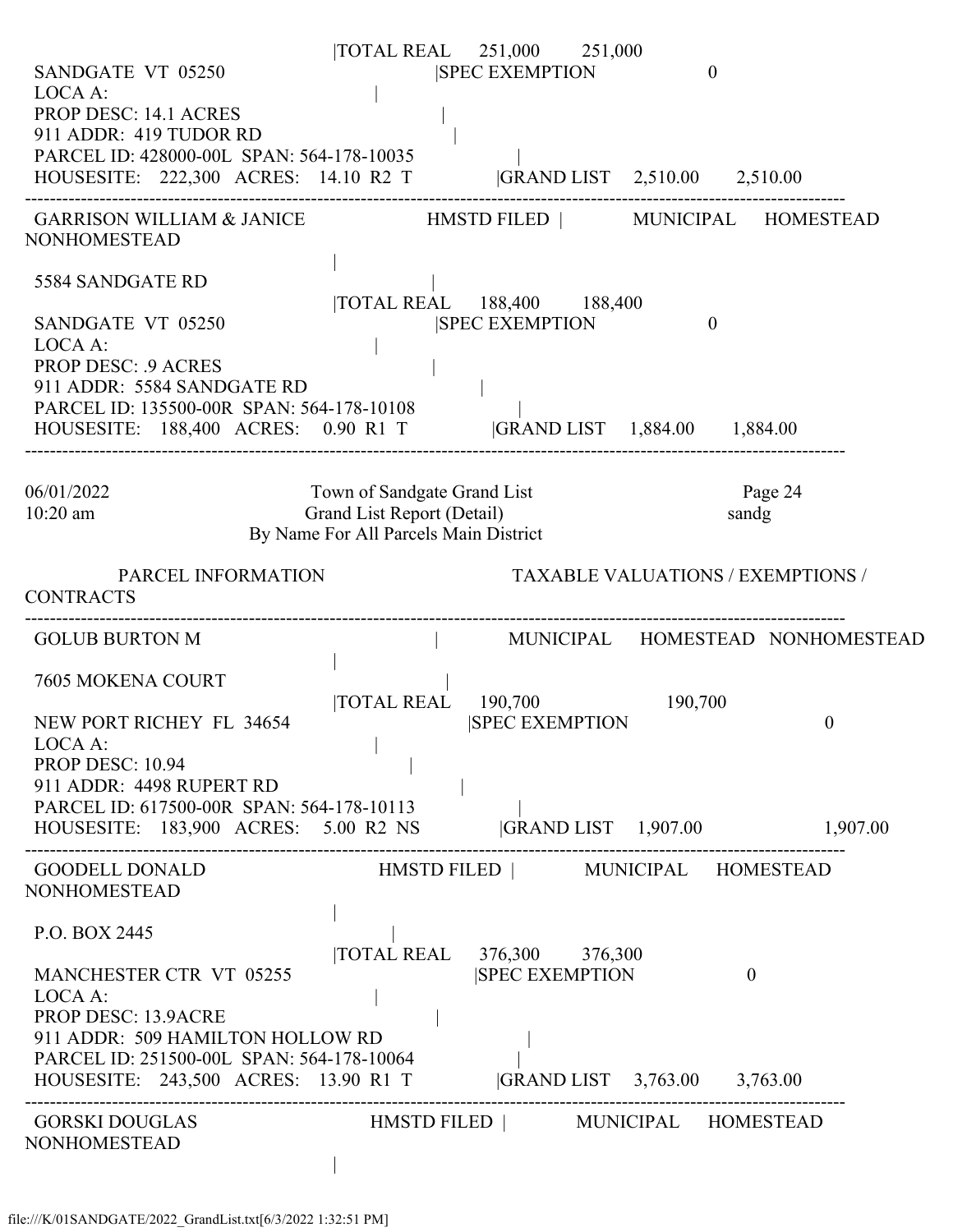| 4416 SANDGATE RD                                                                                           |                             |                                                   |                     |                                          |
|------------------------------------------------------------------------------------------------------------|-----------------------------|---------------------------------------------------|---------------------|------------------------------------------|
| SANDGATE VT 05250                                                                                          |                             | TOTAL REAL 75,000 75,000<br><b>SPEC EXEMPTION</b> | $\overline{0}$      |                                          |
| LOCA A:                                                                                                    |                             |                                                   |                     |                                          |
| <b>PROP DESC: 24.1 ACRES</b>                                                                               |                             |                                                   |                     |                                          |
| 911 ADDR: 4416 SANDGATE RD                                                                                 |                             |                                                   |                     |                                          |
| PARCEL ID: 126000-00R SPAN: 564-178-10114<br>HOUSESITE: 45,000 ACRES: 24.10 R1 T  GRAND LIST 750.00 750.00 |                             |                                                   |                     |                                          |
|                                                                                                            |                             |                                                   |                     |                                          |
| <b>GREELEY ANNE MCKAY LIVING TRUST</b><br><b>NONHOMESTEAD</b>                                              |                             |                                                   |                     | MUNICIPAL HOMESTEAD                      |
| <b>53 CAZNEAU AVE</b>                                                                                      |                             | TOTAL REAL 257,800                                | 257,800             |                                          |
| SAUSALITO CA 94965                                                                                         |                             | <b>SPEC EXEMPTION</b>                             |                     | $\mathbf{0}$                             |
| LOCA A:                                                                                                    |                             |                                                   |                     |                                          |
| PROP DESC: 92.6 ACRES CU ##                                                                                |                             |                                                   |                     |                                          |
| 911 ADDR: 635 WILCOX HOLLOW RD<br>PARCEL ID: 263000-00R SPAN: 564-178-10260                                |                             |                                                   |                     |                                          |
| HOUSESITE: 0 ACRES: 92.60 R2 NS  GRAND LIST 2,578.00 2,578.00                                              |                             |                                                   |                     |                                          |
|                                                                                                            |                             |                                                   |                     |                                          |
| <b>GREEN MOUNTAIN POWER CORP</b><br><b>NONHOMESTEAD</b>                                                    |                             |                                                   | MUNICIPAL HOMESTEAD |                                          |
| <b>ATTN: PROPERTY TAX ADMIN</b>                                                                            |                             |                                                   |                     |                                          |
| 2154 POST RD                                                                                               |                             |                                                   |                     |                                          |
|                                                                                                            |                             | TOTAL REAL 1579,800 1579,800                      |                     |                                          |
| RUTLAND VT 05701-6200<br>LOCA A:                                                                           |                             | <b>SPEC EXEMPTION</b>                             |                     | $\theta$                                 |
| <b>PROP DESC:</b>                                                                                          |                             |                                                   |                     |                                          |
| 911 ADDR:                                                                                                  |                             |                                                   |                     |                                          |
| PARCEL ID: CVPS00-000 SPAN: 564-178-10040                                                                  |                             |                                                   |                     |                                          |
| HOUSESITE: 0 ACRES: 0.00 UE C                                                                              |                             | GRAND LIST 15,798.00 15,798.00                    |                     |                                          |
|                                                                                                            |                             |                                                   |                     |                                          |
| 06/01/2022                                                                                                 | Town of Sandgate Grand List |                                                   |                     | Page 25                                  |
| $10:20$ am                                                                                                 | Grand List Report (Detail)  | By Name For All Parcels Main District             |                     | sandg                                    |
|                                                                                                            |                             |                                                   |                     |                                          |
| PARCEL INFORMATION                                                                                         |                             |                                                   |                     | <b>TAXABLE VALUATIONS / EXEMPTIONS /</b> |
| <b>CONTRACTS</b>                                                                                           |                             |                                                   |                     |                                          |
| GRIMMELMANN KURT & DEBORAH                                                                                 |                             | MUNICIPAL HOMESTEAD                               |                     |                                          |
| <b>NONHOMESTEAD</b>                                                                                        |                             |                                                   |                     |                                          |
| <b>8 CURTIS CIRCLE</b>                                                                                     |                             |                                                   |                     |                                          |
|                                                                                                            |                             | TOTAL REAL 41,300                                 | 41,300              |                                          |
| VICTOR ID 83455                                                                                            |                             | <b>SPEC EXEMPTION</b>                             |                     | $\theta$                                 |
| LOCA A:                                                                                                    |                             |                                                   |                     |                                          |
| <b>PROP DESC: 4.65 ACRES</b>                                                                               |                             |                                                   |                     |                                          |
| 911 ADDR: WEST SANDGATE RD<br>PARCEL ID: 600500-00R SPAN: 564-178-10120                                    |                             |                                                   |                     |                                          |
| HOUSESITE: 0 ACRES: 4.65 M NS                                                                              |                             | GRAND LIST 413.00                                 |                     | 413.00                                   |
| <b>GROGAN HEATH E</b>                                                                                      |                             |                                                   |                     | MUNICIPAL HOMESTEAD NONHOMESTEAD         |
|                                                                                                            |                             |                                                   |                     |                                          |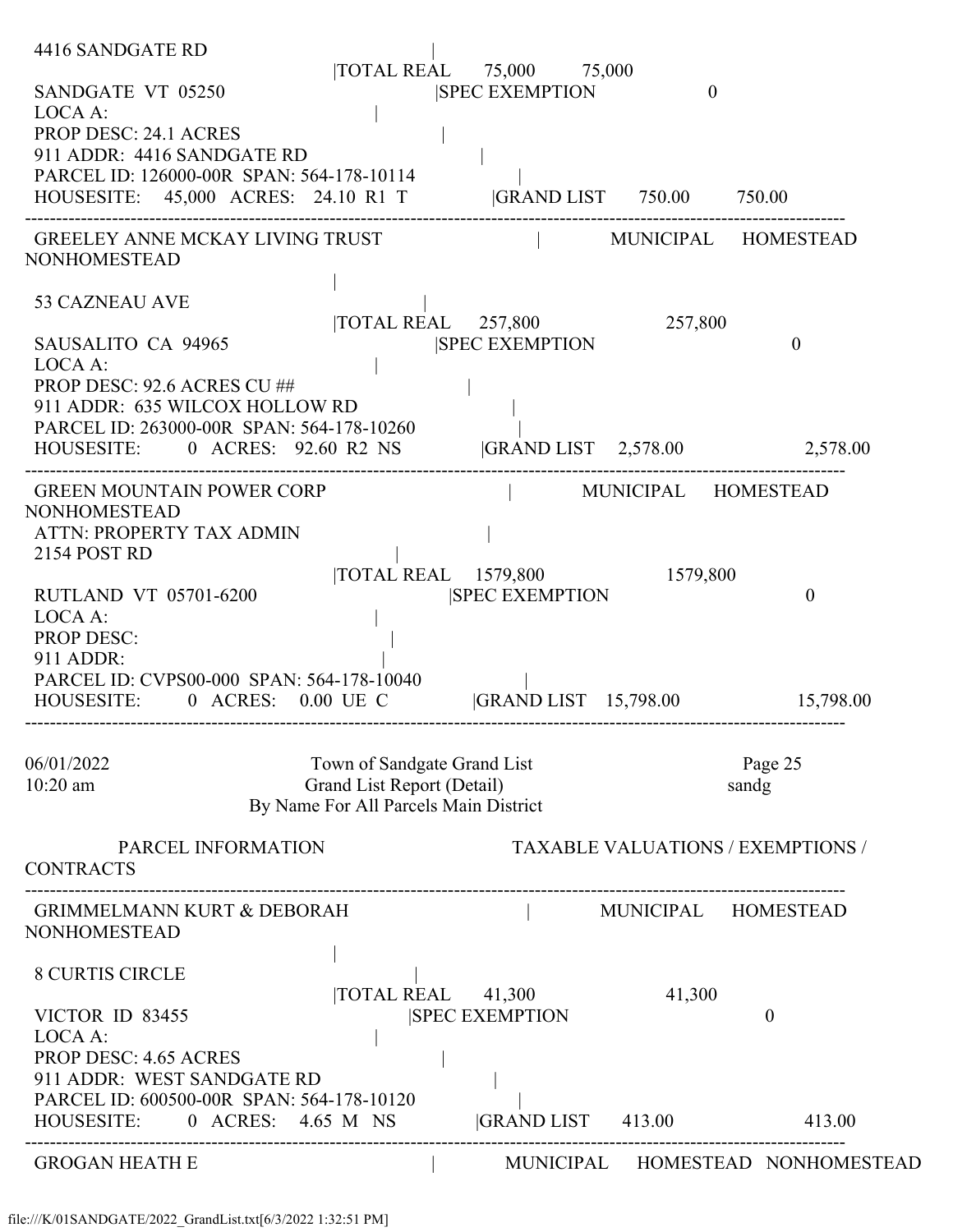| <b>TELFORD CRYSTAL L</b><br>1337 CHUNKS BROOK RD                                                                                                                                | TOTAL REAL 387,100                                                                                 | 387,100                                  |                                  |
|---------------------------------------------------------------------------------------------------------------------------------------------------------------------------------|----------------------------------------------------------------------------------------------------|------------------------------------------|----------------------------------|
| SANDGATE VT 05250<br>LOCA A:<br><b>PROP DESC: 8 ACRES</b><br>911 ADDR: 1337 CHUNKS BROOK RD<br>PARCEL ID: 307500-00R SPAN: 564-178-10074<br>HOUSESITE: 372,100 ACRES: 8.00 R2 T | <b>SPEC EXEMPTION</b>                                                                              | GRAND LIST 3,871.00 3,871.00             | $\theta$                         |
|                                                                                                                                                                                 |                                                                                                    |                                          |                                  |
| <b>GUERRA JOSE L</b><br><b>KNAKE TRISHA L</b><br>950 RUPERT ROAD                                                                                                                |                                                                                                    |                                          | MUNICIPAL HOMESTEAD NONHOMESTEAD |
| SANDGATE VT 05250<br>LOCA A:                                                                                                                                                    | $\overline{\text{TOTAL REAL}}$ 801,300<br><b>SPEC EXEMPTION</b>                                    | 801,300                                  | $\theta$                         |
| <b>PROP DESC: 138.6 ACRES</b><br>911 ADDR: 950 RUPERT RD<br>PARCEL ID: 601500-00R SPAN: 564-178-10077                                                                           |                                                                                                    | CURRENT USE 108,000                      | 108,000                          |
| HOUSESITE: 665,800 ACRES: 138.60 R2 T  GRAND LIST 6,933.00 6,933.00                                                                                                             |                                                                                                    |                                          |                                  |
| <b>GUST EDWARD</b>                                                                                                                                                              |                                                                                                    |                                          | MUNICIPAL HOMESTEAD NONHOMESTEAD |
| <b>300 SOPHIE'S WAY</b>                                                                                                                                                         |                                                                                                    |                                          |                                  |
| SANDGATE VT 05250<br>LOCA A:<br><b>PROP DESC: 12 ACRES</b>                                                                                                                      | $\overline{\text{TOTAL REAL}}$ 193,300<br><b>SPEC EXEMPTION</b>                                    | 193,300                                  | $\mathbf{0}$                     |
| 911 ADDR: 300 SOPHIES WAY<br>PARCEL ID: 334500-00B SPAN: 564-178-10121<br>HOUSESITE: 169,000 ACRES: 12.00 R2 T                                                                  |                                                                                                    | GRAND LIST 1,933.00 1,933.00             |                                  |
| HAGGERTY CHRISTOPHER<br><b>NONHOMESTEAD</b>                                                                                                                                     |                                                                                                    | MUNICIPAL HOMESTEAD                      |                                  |
| <b>7 OAKVIEW CIR</b>                                                                                                                                                            | $\overline{\text{TOTAL REAL}}$ 291,200                                                             | 291,200                                  |                                  |
| WESTPORT CT 06880<br>LOCA A:<br><b>PROP DESC: 23.5 ACRES</b><br>911 ADDR: 3478 W SANDGATE RD                                                                                    | <b>SPEC EXEMPTION</b>                                                                              |                                          | $\theta$                         |
| PARCEL ID: 724500-00R SPAN: 564-178-10122<br>HOUSESITE: 242,500 ACRES: 23.50 R2 NS                                                                                              |                                                                                                    | GRAND LIST 2,912.00                      | 2,912.00                         |
| 06/01/2022<br>10:20 am                                                                                                                                                          | Town of Sandgate Grand List<br>Grand List Report (Detail)<br>By Name For All Parcels Main District |                                          | Page 26<br>sandg                 |
| PARCEL INFORMATION<br><b>CONTRACTS</b>                                                                                                                                          |                                                                                                    | <b>TAXABLE VALUATIONS / EXEMPTIONS /</b> |                                  |
| HAGGERTY WILLIAM<br><b>NONHOMESTEAD</b>                                                                                                                                         | HMSTD FILED   MUNICIPAL HOMESTEAD                                                                  |                                          |                                  |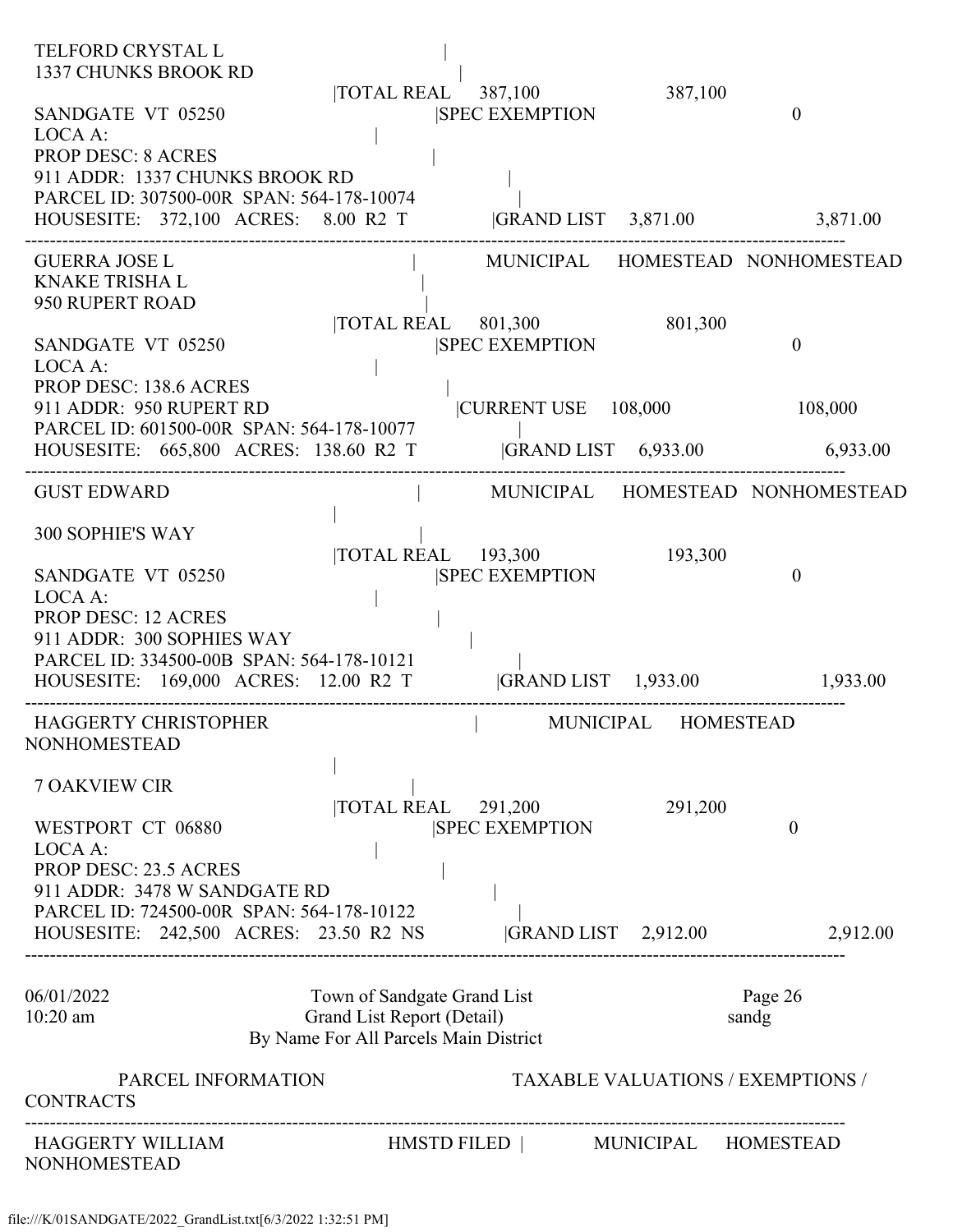| 3699 WEST SANDGATE RD<br>SANDGATE VT 05250<br>LOCA A:<br><b>PROP DESC: 11.1 ACRES</b>                                                                                                                                            |                   | TOTAL REAL 252,200 252,200<br><b>SPEC EXEMPTION</b>                                  | $\theta$ |                          |
|----------------------------------------------------------------------------------------------------------------------------------------------------------------------------------------------------------------------------------|-------------------|--------------------------------------------------------------------------------------|----------|--------------------------|
| 911 ADDR: 3699 WEST SANDGATE RD<br>PARCEL ID: 726500-00L SPAN: 564-178-10123<br>HOUSESITE: 229,900 ACRES: 11.10 R2 T                                                                                                             |                   | GRAND LIST 2,522.00 2,522.00                                                         |          |                          |
| HALL PATRICIA A TTEE PATRICIA A HALL TR HMSTD FILED   MUNICIPAL<br>HOMESTEAD NONHOMESTEAD                                                                                                                                        |                   |                                                                                      |          |                          |
| 4966 SANDGATE RD<br>SANDGATE VT 05250<br>LOCA A:<br><b>PROP DESC: 5.01 ACRES</b><br>911 ADDR: 4966 SANDGATE RD<br>PARCEL ID: 131550-00R SPAN: 564-178-10364<br>HOUSESITE: 232,600 ACRES: 5.01 R1 T  GRAND LIST 2,401.00 2,401.00 |                   | TOTAL REAL 240,100 240,100<br><b>ISPEC EXEMPTION</b>                                 | $\theta$ |                          |
| <b>HAMMERLE ANN</b><br><b>NONHOMESTEAD</b>                                                                                                                                                                                       |                   | HMSTD FILED   MUNICIPAL HOMESTEAD                                                    |          |                          |
| 1782 RUPERT RD<br>SANDGATE VT 05250<br>LOCA A:<br><b>PROP DESC: 2.78 ACRES</b><br>911 ADDR: 1782 RUPERT RD<br>PARCEL ID: 604500-00R SPAN: 564-178-10125<br>HOUSESITE: 202,200 ACRES: 2.78 R1 T                                   |                   | TOTAL REAL 204,200 204,200<br><b>SPEC EXEMPTION</b><br> GRAND LIST 2,042.00 2,042.00 | $\theta$ |                          |
| <b>HANSEN RICHARD JR</b><br><b>NONHOMESTEAD</b>                                                                                                                                                                                  |                   | MUNICIPAL HOMESTEAD                                                                  |          |                          |
| PO BOX 2413<br>SHELTON CT 06484<br>LOCA A:<br><b>PROP DESC: 20.42 ACRES</b><br>911 ADDR: 4756 SANDGATE RD<br>PARCEL ID: 129500-00R SPAN: 564-178-10124<br>HOUSESITE: 0 ACRES: 20.42 S2 NS                                        | TOTAL REAL 66,400 | <b>SPEC EXEMPTION</b><br> GRAND LIST 664.00                                          | 66,400   | $\overline{0}$<br>664.00 |
| HARRINGTON GEORGE N & EMILY P<br><b>NONHOMESTEAD</b><br>HARRINGTON BRIAN J & MELINDA G<br><b>4 PINE RD</b>                                                                                                                       |                   |                                                                                      |          | MUNICIPAL HOMESTEAD      |
| <b>BENNINGTON VT 05201</b><br>LOCA A:<br>PROP DESC: 10.13 ACRES                                                                                                                                                                  | <b>TOTAL REAL</b> | 144,600<br><b>SPEC EXEMPTION</b>                                                     | 144,600  | $\boldsymbol{0}$         |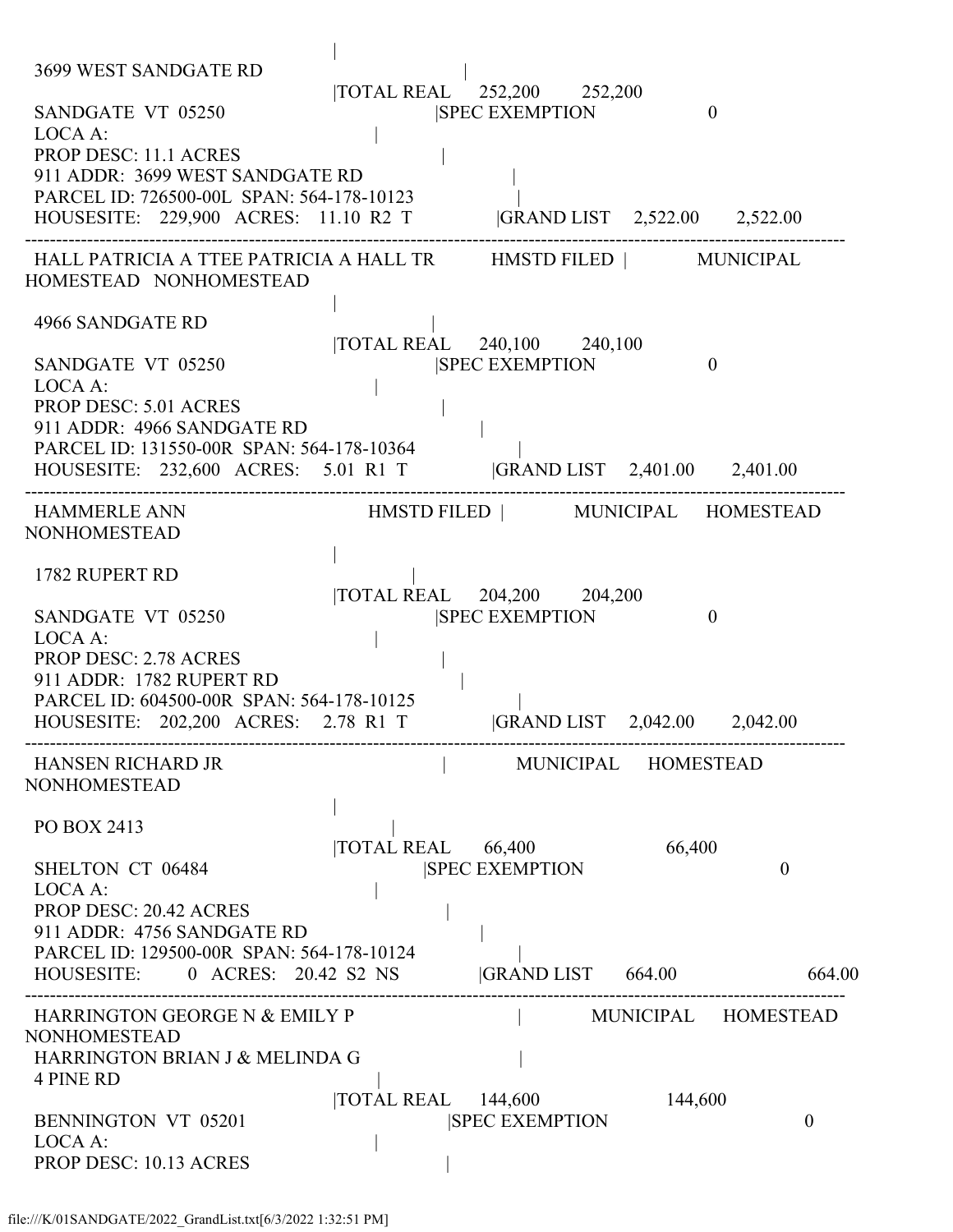| 911 ADDR: 640 HAMILTON HOLLOW RD<br>PARCEL ID: 253000-00R SPAN: 564-178-10231<br>HOUSESITE: 0 ACRES: 10.13 R2 S  GRAND LIST 1,446.00                      |                                                                                                    |                                                     |                                                 | 1,446.00                         |
|-----------------------------------------------------------------------------------------------------------------------------------------------------------|----------------------------------------------------------------------------------------------------|-----------------------------------------------------|-------------------------------------------------|----------------------------------|
| 06/01/2022<br>$10:20$ am                                                                                                                                  | Town of Sandgate Grand List<br>Grand List Report (Detail)<br>By Name For All Parcels Main District |                                                     |                                                 | Page 27<br>sandg                 |
| PARCEL INFORMATION<br><b>CONTRACTS</b>                                                                                                                    |                                                                                                    |                                                     | <b>TAXABLE VALUATIONS / EXEMPTIONS /</b>        |                                  |
| <b>HAYES CLAYTON</b>                                                                                                                                      |                                                                                                    |                                                     |                                                 | MUNICIPAL HOMESTEAD NONHOMESTEAD |
| <b>433 SE CORNERS RD</b><br>SANDGATE VT 05250<br>LOCA A:                                                                                                  | $\overline{10TAL}$ REAL 56,100                                                                     | <b>SPEC EXEMPTION</b>                               | 56,100                                          | $\theta$                         |
| <b>PROP DESC: .65 ACRES</b><br>911 ADDR: 433 S E CORNERS RD<br>PARCEL ID: 203000-00L SPAN: 564-178-10126<br>HOUSESITE: 56,100 ACRES: 0.65 MHL T           |                                                                                                    | GRAND LIST 561.00                                   |                                                 | 561.00                           |
| <b>HEIL COLLEEN M</b>                                                                                                                                     |                                                                                                    |                                                     |                                                 | MUNICIPAL HOMESTEAD NONHOMESTEAD |
| 7757 SANDGATE RD<br>SANDGATE VT 05250                                                                                                                     |                                                                                                    | TOTAL REAL 188,500<br><b>SPEC EXEMPTION</b>         | 188,500                                         | $\boldsymbol{0}$                 |
| LOCA A:<br><b>PROP DESC: 4.68 ACRES</b><br>911 ADDR: 7757 SANDGATE RD<br>PARCEL ID: 147000-00L SPAN: 564-178-10127<br>HOUSESITE: 181,800 ACRES: 4.68 R1 T |                                                                                                    | <b>GRAND LIST</b> 1,885.00                          |                                                 | 1,885.00                         |
| <b>HELLWIG EUGENE JR &amp; JEANINE B</b><br><b>NONHOMESTEAD</b>                                                                                           |                                                                                                    |                                                     | MUNICIPAL HOMESTEAD                             |                                  |
| 5931 RIDGEVIEW DR<br>MILTON FL 32570<br>LOCA A:<br>PROP DESC: 72.7 ACRES CU##                                                                             |                                                                                                    | TOTAL REAL 161,700<br><b>SPEC EXEMPTION</b>         | 161,700                                         | $\theta$                         |
| 911 ADDR: 511 WEST SANDGATE RD<br>PARCEL ID: 702000-00L SPAN: 564-178-10128<br>HOUSESITE: 51,000 ACRES: 72.70 S2 NS                                       |                                                                                                    |                                                     | CURRENT USE 75,800<br> GRAND LIST 859.00 859.00 | 75,800                           |
| HENDERSON JAMES K & NANCY E HMSTD FILED   MUNICIPAL HOMESTEAD<br><b>NONHOMESTEAD</b>                                                                      |                                                                                                    |                                                     |                                                 |                                  |
| 490 WOODCOCK RD<br>SANDGATE VT 05250<br>LOCA A:<br><b>PROP DESC: 10 ACRES</b>                                                                             |                                                                                                    | TOTAL REAL 277,600 277,600<br><b>SPEC EXEMPTION</b> | $\theta$                                        |                                  |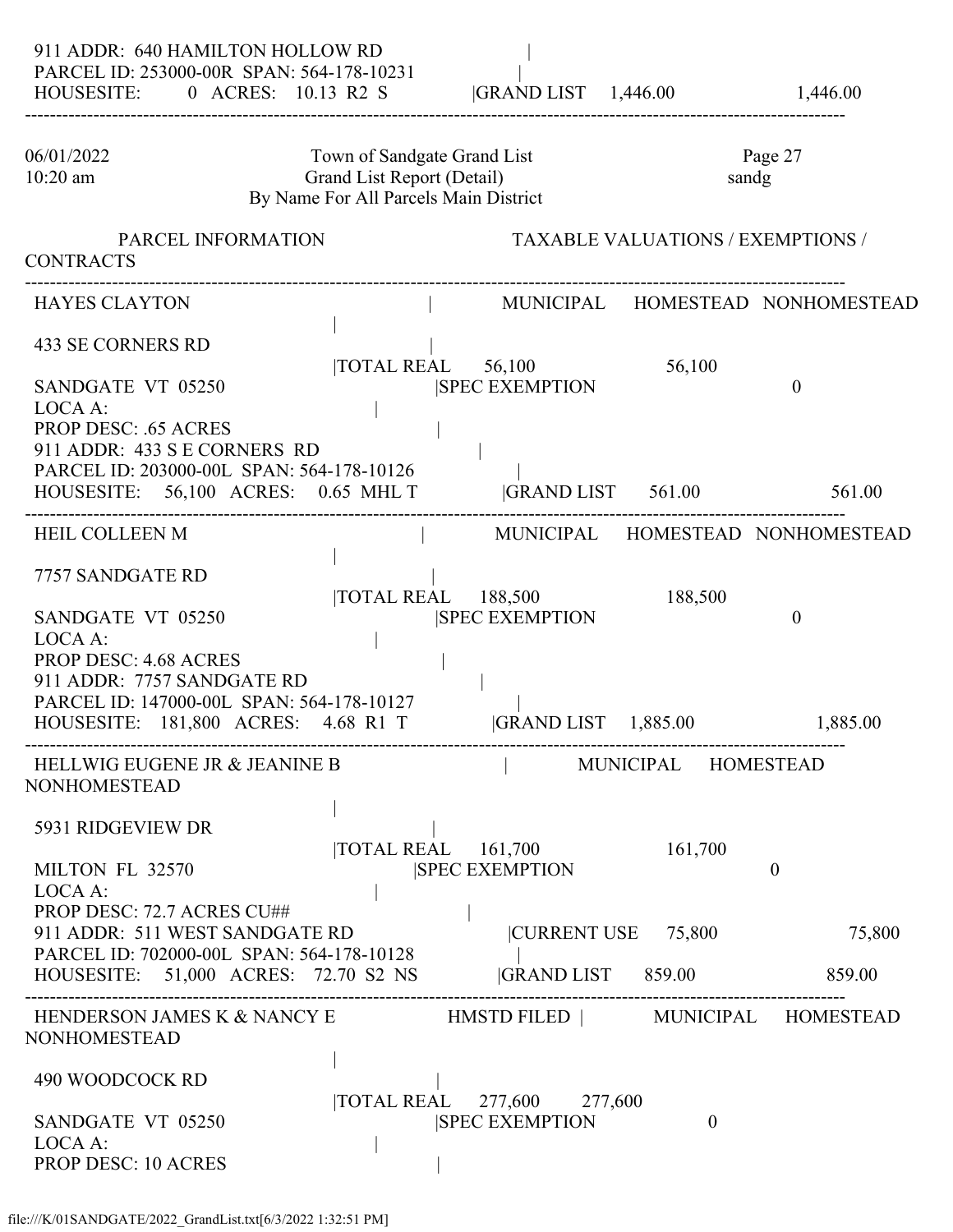| 911 ADDR: 490 WOODCOCK RD<br>PARCEL ID: 233500-00B SPAN: 564-178-10010<br>HOUSESITE: 261,600 ACRES: 10.00 R2 T  GRAND LIST 2,776.00 2,776.00                                                                                       |                                                                                                    |                                                                       |                                           |                          |
|------------------------------------------------------------------------------------------------------------------------------------------------------------------------------------------------------------------------------------|----------------------------------------------------------------------------------------------------|-----------------------------------------------------------------------|-------------------------------------------|--------------------------|
| HETES MARY ELLEN<br><b>NONHOMESTEAD</b>                                                                                                                                                                                            |                                                                                                    | HMSTD FILED   MUNICIPAL HOMESTEAD                                     |                                           |                          |
| <b>70 SOPHIE'S WAY</b><br>SANDGATE VT 05250<br>LOCA A:<br><b>PROP DESC: 4.25 ACRES</b><br>911 ADDR: 70 SOPHIE'S WAY<br>PARCEL ID: 333000-00R SPAN: 564-178-10072<br>HOUSESITE: 135,800 ACRES: 4.25 R2 T                            |                                                                                                    | TOTAL REAL 141,400 141,400<br><b>SPEC EXEMPTION</b>                   | $\theta$<br> GRAND LIST 1,414.00 1,414.00 |                          |
| 06/01/2022<br>$10:20$ am                                                                                                                                                                                                           | Town of Sandgate Grand List<br>Grand List Report (Detail)<br>By Name For All Parcels Main District |                                                                       |                                           | Page 28<br>sandg         |
| PARCEL INFORMATION<br><b>CONTRACTS</b>                                                                                                                                                                                             |                                                                                                    |                                                                       | <b>TAXABLE VALUATIONS / EXEMPTIONS /</b>  |                          |
| <b>HILL JESSICA M</b><br><b>NONHOMESTEAD</b>                                                                                                                                                                                       |                                                                                                    | HMSTD FILED   MUNICIPAL HOMESTEAD                                     |                                           |                          |
| P.O. BOX 911<br><b>ARLINGTON VT 05250</b><br>LOCA A:<br><b>PROP DESC: 58 ACRES</b><br>911 ADDR: 114 WOODCOCK RD<br>PARCEL ID: 231000-00B SPAN: 564-178-10334<br>HOUSESITE: 280,900 ACRES: 58.00 R2 T  GRAND LIST 3,969.00 3,969.00 |                                                                                                    | TOTAL REAL 396,900 396,900<br><b>SPEC EXEMPTION</b>                   | $\theta$                                  |                          |
| HILL MICHAEL & KATHLEEN<br><b>NONHOMESTEAD</b>                                                                                                                                                                                     |                                                                                                    |                                                                       | MUNICIPAL HOMESTEAD                       |                          |
| 5353 SANDGATE RD<br>SANDGATE VT 05250<br>LOCA A:<br>PROP DESC: 44.42 ACRE<br>911 ADDR: 5353 SANDGATE RD<br>PARCEL ID: 133500-00L SPAN: 564-178-10130<br>HOUSESITE: 272,300 ACRES: 44.42 R2 T                                       |                                                                                                    | TOTAL REAL 365,500<br><b>SPEC EXEMPTION</b><br>$ GRAND LIST$ 3,655.00 | 365,500                                   | $\mathbf{0}$<br>3,655.00 |
| HOUSMAN FAMILY IRREVOCABLE TRUST UAD 12/ [19] MUNICIPAL HOMESTEAD<br><b>NONHOMESTEAD</b>                                                                                                                                           |                                                                                                    |                                                                       |                                           |                          |
| <b>18 COUNTY RTE 29</b><br><b>GRANVILLE NY 12832</b>                                                                                                                                                                               |                                                                                                    | TOTAL REAL 87,000<br><b>SPEC EXEMPTION</b>                            | 87,000                                    | $\overline{0}$           |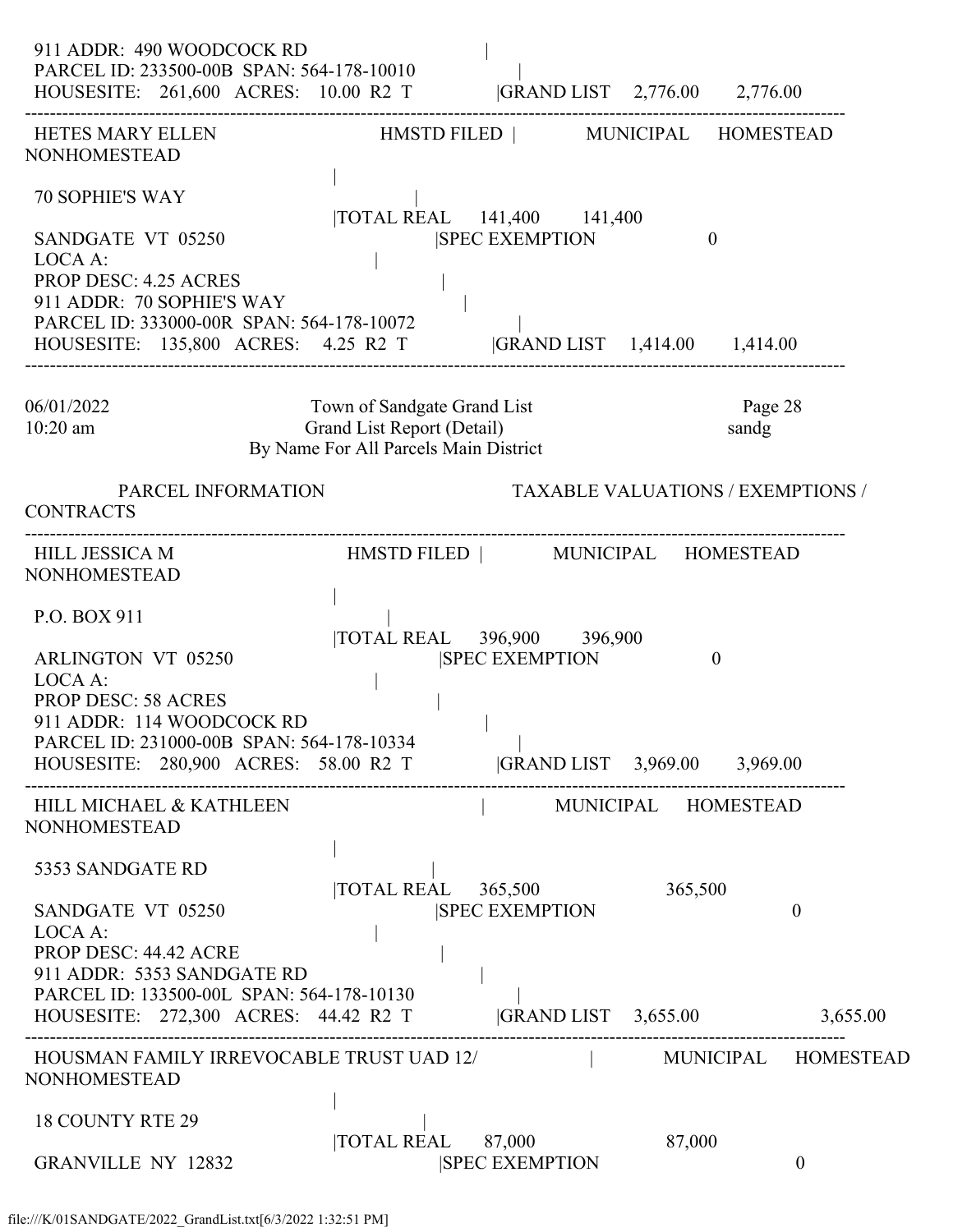| LOCA A:<br><b>PROP DESC: 1.16 ACRES</b><br>911 ADDR: 800 CHAMBERS RD<br>PARCEL ID: 504000-00R SPAN: 564-178-10136<br>HOUSESITE: 87,000 ACRES: 1.16 S1 NS  GRAND LIST 870.00 |                                                           |                                                                          |                                          | 870.00                           |
|-----------------------------------------------------------------------------------------------------------------------------------------------------------------------------|-----------------------------------------------------------|--------------------------------------------------------------------------|------------------------------------------|----------------------------------|
| HUNKLER COLLEEN ANN HMSTD FILED   MUNICIPAL HOMESTEAD<br>NONHOMESTEAD                                                                                                       |                                                           |                                                                          |                                          |                                  |
| <b>164 WALSH ROAD</b><br>SANDGATE VT 05250<br>LOCA A:                                                                                                                       |                                                           | TOTAL REAL 394,300 394,300<br><b>SPEC EXEMPTION</b>                      | $\theta$                                 |                                  |
| PROP DESC: 91.3 ACRES CU##<br>911 ADDR: 164 WALSH RD<br>PARCEL ID: 427500-00L SPAN: 564-178-10042<br>HOUSESITE: 277,300 ACRES: 91.30 R2 T                                   |                                                           | CURRENT USE  101,800  101,800                                            | GRAND LIST 2,925.00 2,925.00             |                                  |
| <b>JAFFEE SONJA H</b>                                                                                                                                                       |                                                           |                                                                          |                                          | MUNICIPAL HOMESTEAD NONHOMESTEAD |
| 4233 SANDGATE RD<br>SANDGATE VT 05250<br>LOCA A:                                                                                                                            |                                                           | TOTAL REAL 451,800<br><b>SPEC EXEMPTION</b>                              | 451,800                                  | $\overline{0}$                   |
| PROP DESC: 89.94 ACRES CU ##<br>911 ADDR: 4233 SANDGATE RD<br>PARCEL ID: 124000-00B SPAN: 564-178-10139<br>HOUSESITE: 321,400 ACRES: 89.94 R2 T                             |                                                           | $ {\text{CURRENT USE}} \quad 111,000$                                    | <b>GRAND LIST</b> 3,408.00               | 111,000<br>3,408.00              |
| 06/01/2022<br>$10:20$ am                                                                                                                                                    | Town of Sandgate Grand List<br>Grand List Report (Detail) | By Name For All Parcels Main District                                    |                                          | Page 29<br>sandg                 |
| PARCEL INFORMATION<br><b>CONTRACTS</b>                                                                                                                                      |                                                           |                                                                          | <b>TAXABLE VALUATIONS / EXEMPTIONS /</b> |                                  |
| <b>JARVAS RICHARD E</b><br><b>JARVAS CHERYL A</b><br><b>168 BREWSTER RD</b>                                                                                                 |                                                           |                                                                          |                                          | MUNICIPAL HOMESTEAD NONHOMESTEAD |
| GRISWOLD CT 06351<br>LOCA A:<br><b>PROP DESC: 2.6 ACRE</b><br>911 ADDR: 4706 SANDGATE RD                                                                                    |                                                           | $\overline{10}$ TOTAL REAL $\overline{150,300}$<br><b>SPEC EXEMPTION</b> | 150,300                                  | $\theta$                         |
| PARCEL ID: 128500-00R SPAN: 564-178-10140<br>HOUSESITE: 0 ACRES: 2.60 R1 NS                                                                                                 |                                                           | $ GRAND LIST \t1,503.00$                                                 |                                          | 1,503.00                         |
| JOBSON LEWIS L<br>NONHOMESTEAD                                                                                                                                              |                                                           | HMSTD FILED   MUNICIPAL HOMESTEAD                                        |                                          |                                  |
| 3767 WEST SANDGATE RD<br>SANDGATE VT 05250                                                                                                                                  | <b>TOTAL REAL</b>                                         | 201,200 201,200<br><b>SPEC EXEMPTION</b>                                 | $\overline{0}$                           |                                  |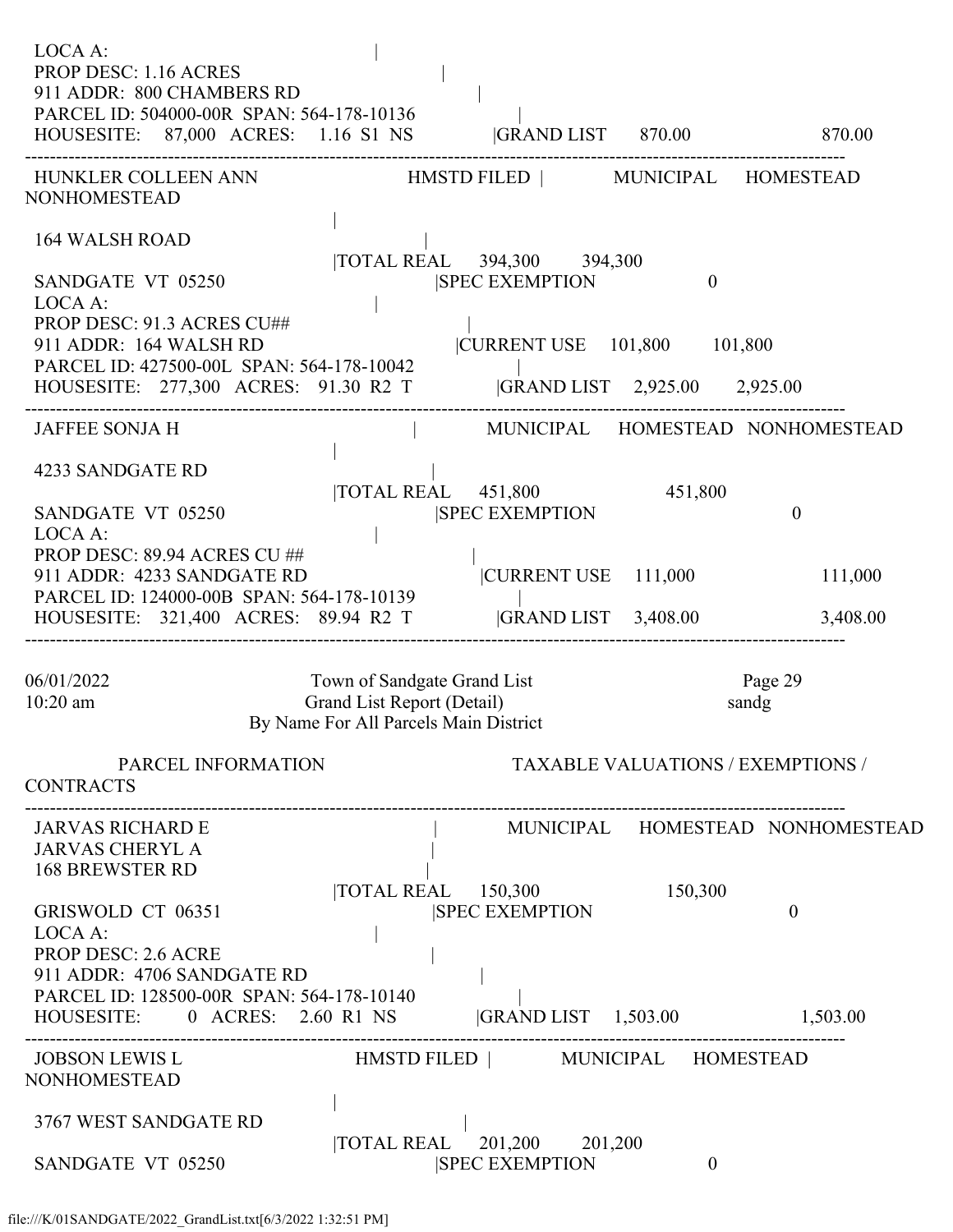| LOCA A:<br><b>PROP DESC: 47.9 ACRES</b><br>911 ADDR: 3767 WEST SANDGATE RD<br>PARCEL ID: 726000-0L0 SPAN: 564-178-10346<br>HOUSESITE: 120,800 ACRES: 47.90 R2 T  GRAND LIST 2,012.00 2,012.00                                    |                                                                                                    |                                                              |         |                                          |
|----------------------------------------------------------------------------------------------------------------------------------------------------------------------------------------------------------------------------------|----------------------------------------------------------------------------------------------------|--------------------------------------------------------------|---------|------------------------------------------|
| JOHNSON ANTHONY D HMSTD FILED   MUNICIPAL HOMESTEAD<br><b>NONHOMESTEAD</b>                                                                                                                                                       |                                                                                                    |                                                              |         |                                          |
| 2581 SANDGATE RD                                                                                                                                                                                                                 |                                                                                                    | TOTAL REAL 75,300 75,300                                     |         |                                          |
| SANDGATE VT 05250<br>LOCA A:<br><b>PROP DESC: .52 ACRE</b><br>911 ADDR: 2593 SANDGATE RD<br>PARCEL ID: 111500-00L SPAN: 564-178-10353<br>HOUSESITE: 75,300 ACRES: 0.52 R1 T  GRAND LIST 753.00 753.00                            |                                                                                                    | <b>SPEC EXEMPTION</b>                                        |         | $\theta$                                 |
| JONES JULEE M<br><b>NONHOMESTEAD</b>                                                                                                                                                                                             |                                                                                                    | HMSTD FILED   MUNICIPAL HOMESTEAD                            |         |                                          |
| 7723 SANDGATE RD<br>SANDGATE VT 05250<br>LOCA A:<br><b>PROP DESC: 2.6 ACRES</b><br>911 ADDR: 7723 SANDGATE RD<br>PARCEL ID: 146500-00L SPAN: 564-178-10271<br>HOUSESITE: 136,400 ACRES: 2.60 MHL T  GRAND LIST 1,379.00 1,379.00 |                                                                                                    | TOTAL REAL 137,900 137,900<br><b>SPEC EXEMPTION</b>          |         | $\theta$                                 |
| KAPALCZYNSKI IGNATIUS & JANINA<br><b>NONHOMESTEAD</b>                                                                                                                                                                            |                                                                                                    | MUNICIPAL HOMESTEAD                                          |         |                                          |
| 139 SELDEN HILL DR<br>W HARTFORD CT 06107<br>LOCA A:<br><b>PROP DESC: 2 ACRES</b><br>911 ADDR: 7561 SANDGATE RD<br>PARCEL ID: 142000-00L SPAN: 564-178-10146<br>HOUSESITE: 100,500 ACRES: 2.00 S1 NS                             | <b>TOTAL REAL</b>                                                                                  | 100,500<br><b>SPEC EXEMPTION</b><br>$ GRAND LIST \t1,005.00$ | 100,500 | $\theta$<br>1,005.00                     |
| 06/01/2022<br>10:20 am                                                                                                                                                                                                           | Town of Sandgate Grand List<br>Grand List Report (Detail)<br>By Name For All Parcels Main District |                                                              |         | Page 30<br>sandg                         |
| PARCEL INFORMATION<br><b>CONTRACTS</b>                                                                                                                                                                                           |                                                                                                    |                                                              |         | <b>TAXABLE VALUATIONS / EXEMPTIONS /</b> |
| KASPER ROBYN M.B.<br><b>NONHOMESTEAD</b>                                                                                                                                                                                         |                                                                                                    | HMSTD FILED   MUNICIPAL HOMESTEAD                            |         |                                          |
| <b>565 HAMILTON HOLLOW RD</b>                                                                                                                                                                                                    |                                                                                                    |                                                              |         |                                          |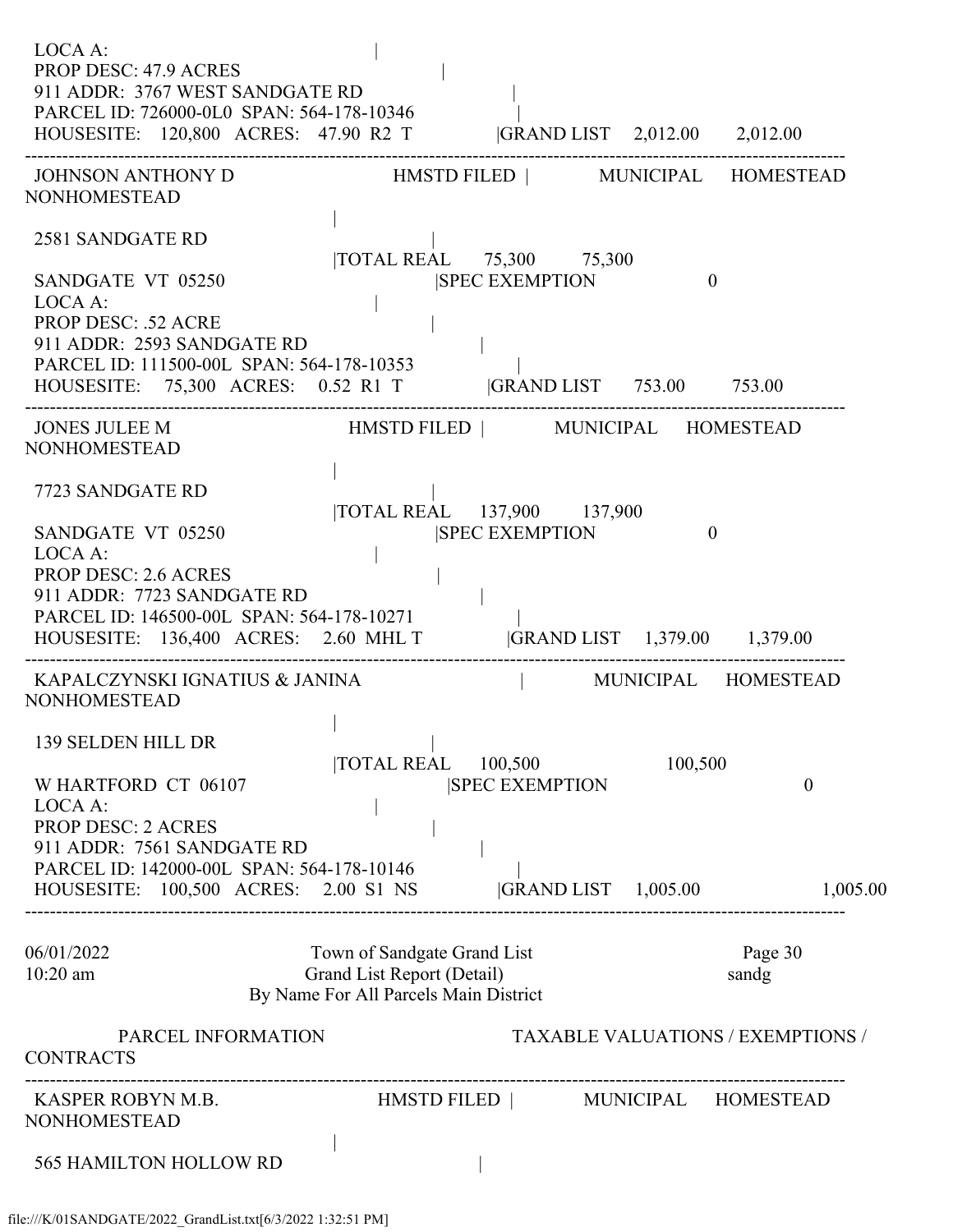|                                                                                                      |                    | TOTAL REAL 222,800 222,800                                      |                              |                                  |
|------------------------------------------------------------------------------------------------------|--------------------|-----------------------------------------------------------------|------------------------------|----------------------------------|
| SANDGATE VT 05250                                                                                    |                    | <b>SPEC EXEMPTION</b>                                           | $\theta$                     |                                  |
| LOCA A:<br><b>PROP DESC: 16 ACRES</b>                                                                |                    |                                                                 |                              |                                  |
| 911 ADDR: 565 HAMILTON HOLLOW RD                                                                     |                    |                                                                 |                              |                                  |
| PARCEL ID: 252500-00L SPAN: 564-178-10148                                                            |                    |                                                                 |                              |                                  |
| HOUSESITE: 190,000 ACRES: 16.00 R2 T  GRAND LIST 2,228.00 2,228.00                                   |                    |                                                                 |                              |                                  |
|                                                                                                      |                    |                                                                 |                              |                                  |
| <b>KASTNER, J CLARK</b>                                                                              |                    |                                                                 |                              | MUNICIPAL HOMESTEAD NONHOMESTEAD |
| KASTNER, LYNN M<br>342 WELDON DR OFF W SANDGATE RD                                                   |                    |                                                                 |                              |                                  |
|                                                                                                      |                    | $\overline{\text{TOTAL REAL}}$ 315,200                          | 315,200                      |                                  |
| SANDGATE VT 05250                                                                                    |                    | <b>SPEC EXEMPTION</b>                                           |                              | $\theta$                         |
| LOCA A:                                                                                              |                    |                                                                 |                              |                                  |
| PROP DESC: DWELLING AND ACRES                                                                        |                    |                                                                 |                              |                                  |
| 911 ADDR: 342 WELDON RD<br>PARCEL ID: 730500-0L0 SPAN: 564-178-10266                                 |                    |                                                                 |                              |                                  |
| HOUSESITE: 209,600 ACRES: 21.00 R2 T                                                                 |                    |                                                                 | GRAND LIST 3,152.00 3,152.00 |                                  |
|                                                                                                      |                    |                                                                 |                              |                                  |
| <b>KAUFFMAN LELIA</b>                                                                                |                    |                                                                 |                              | MUNICIPAL HOMESTEAD NONHOMESTEAD |
|                                                                                                      |                    |                                                                 |                              |                                  |
| 5967 SANDGATE RD                                                                                     |                    |                                                                 |                              |                                  |
| SANDGATE VT 05250                                                                                    |                    | $\overline{\text{TOTAL REAL}}$ 133,400<br><b>SPEC EXEMPTION</b> | 133,400                      | $\theta$                         |
| LOCA A:                                                                                              |                    |                                                                 |                              |                                  |
| <b>PROP DESC: 3.5 ACRES</b>                                                                          |                    |                                                                 |                              |                                  |
| 911 ADDR: 5967 SANDGATE RD                                                                           |                    |                                                                 |                              |                                  |
| PARCEL ID: 138000-00L SPAN: 564-178-10149                                                            |                    |                                                                 |                              |                                  |
| HOUSESITE: 129,600 ACRES: 3.50 R2 T  GRAND LIST 1,334.00 1,334.00                                    |                    |                                                                 |                              |                                  |
| KAUFFMAN VIRGINIA                                  HMSTD FILED               MUNICIPAL     HOMESTEAD |                    |                                                                 |                              |                                  |
| NONHOMESTEAD                                                                                         |                    |                                                                 |                              |                                  |
|                                                                                                      |                    |                                                                 |                              |                                  |
| PO 173                                                                                               |                    |                                                                 |                              |                                  |
| <b>ARLINGTON VT 05250</b>                                                                            |                    | TOTAL REAL 200,700 200,700<br><b>SPEC EXEMPTION</b>             | $\overline{0}$               |                                  |
| LOCA A:                                                                                              |                    |                                                                 |                              |                                  |
| <b>PROP DESC: 10.57 ACRES</b>                                                                        |                    |                                                                 |                              |                                  |
| 911 ADDR: 581 WEST RD                                                                                |                    |                                                                 |                              |                                  |
| PARCEL ID: 338000-00L SPAN: 564-178-10296                                                            |                    |                                                                 |                              |                                  |
| HOUSESITE: 179,500 ACRES: 10.57 R2 T                                                                 |                    |                                                                 | GRAND LIST 2,007.00 2,007.00 |                                  |
| <b>KEARY MATTHEW</b>                                                                                 |                    |                                                                 |                              | MUNICIPAL HOMESTEAD NONHOMESTEAD |
|                                                                                                      |                    |                                                                 |                              |                                  |
| 5057 SANDGATE RD                                                                                     |                    |                                                                 |                              |                                  |
|                                                                                                      | TOTAL REAL 124,100 |                                                                 | 124,100                      |                                  |
| SANDGATE VT 05250                                                                                    |                    | <b>SPEC EXEMPTION</b>                                           |                              | $\mathbf{0}$                     |
| LOCA A:<br><b>PROP DESC: 5.01 ACRES</b>                                                              |                    |                                                                 |                              |                                  |
| 911 ADDR: 5057 SANDGATE RD                                                                           |                    |                                                                 |                              |                                  |
| PARCEL ID: 131700-00L SPAN: 564-178-10386                                                            |                    |                                                                 |                              |                                  |
| HOUSESITE: 116,600 ACRES: 5.01 W T                                                                   |                    | $ GRAND LIST \t1,241.00$                                        |                              | 1,241.00                         |
|                                                                                                      |                    |                                                                 |                              |                                  |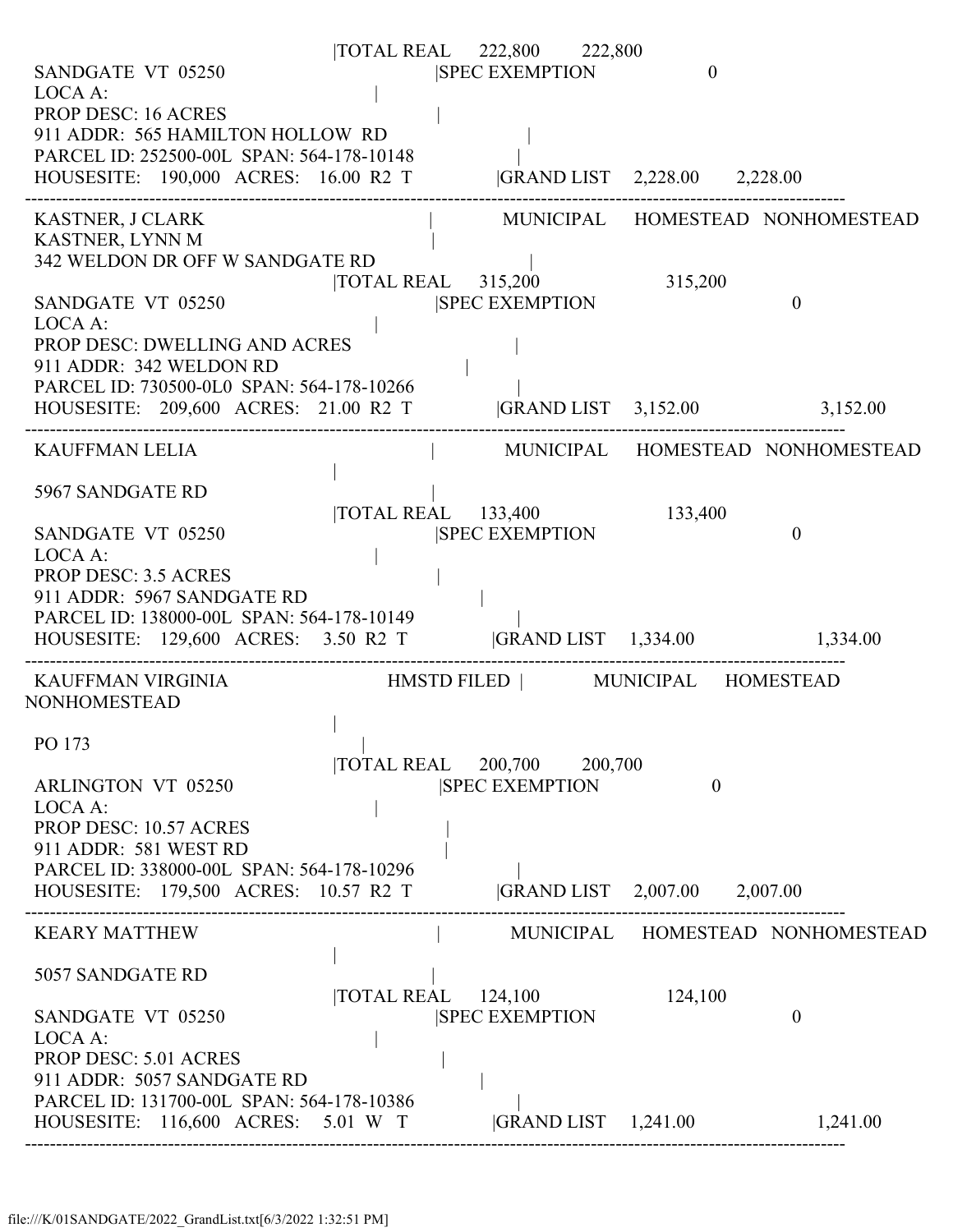# 06/01/2022 Town of Sandgate Grand List Page 31<br>10:20 am Grand List Report (Detail) sandg 10:20 am Grand List Report (Detail) sandg By Name For All Parcels Main District

| PARCEL INFORMATION<br><b>CONTRACTS</b>                                                                                                                                               |                   |                                                     |                     | <b>TAXABLE VALUATIONS / EXEMPTIONS /</b> |
|--------------------------------------------------------------------------------------------------------------------------------------------------------------------------------------|-------------------|-----------------------------------------------------|---------------------|------------------------------------------|
| KEEL CELESTE M & DAVID J HMSTD FILED   MUNICIPAL HOMESTEAD<br><b>NONHOMESTEAD</b>                                                                                                    |                   |                                                     |                     |                                          |
| 3761 RUPERT RD<br>W RUPERT VT 05776                                                                                                                                                  |                   | TOTAL REAL 268,300 268,300<br><b>SPEC EXEMPTION</b> | $\theta$            |                                          |
| LOCA A:<br><b>PROP DESC: 5.2 ACRES</b><br>911 ADDR: 3761 RUPERT RD<br>PARCEL ID: 611500-00L SPAN: 564-178-10150<br>HOUSESITE: 260,300 ACRES: 5.20 R1 T  GRAND LIST 2,683.00 2,683.00 |                   |                                                     |                     |                                          |
| KEENAN KEVIN P & CHARLOTTE<br><b>NONHOMESTEAD</b>                                                                                                                                    |                   | MUNICIPAL HOMESTEAD                                 |                     |                                          |
| 874 LIME KILN RD                                                                                                                                                                     |                   | TOTAL REAL 42,000                                   | 42,000              |                                          |
| DOYLESTON PA 18901<br>LOCA A:<br><b>PROP DESC: 5 ACRES</b><br>911 ADDR: WEST SANDGATE RD<br>PARCEL ID: 709000-00L SPAN: 564-178-10151                                                |                   | <b>SPEC EXEMPTION</b>                               |                     | $\theta$                                 |
| HOUSESITE: 0 ACRES: 5.00 M NS GRAND LIST 420.00 420.00                                                                                                                               |                   |                                                     |                     |                                          |
| KELLY STEPHEN J & KATHLEEN MARY<br><b>NONHOMESTEAD</b>                                                                                                                               |                   | MUNICIPAL HOMESTEAD                                 |                     |                                          |
| 160 NOLAN RD                                                                                                                                                                         |                   | TOTAL REAL 174,500 174,500                          |                     |                                          |
| MORGANVILLE NJ 07751<br>LOCA A:<br><b>PROP DESC: 3.52 ACRES</b><br>911 ADDR: 252 TUDOR RD<br>PARCEL ID: 423000-00R SPAN: 564-178-10107                                               |                   | <b>SPEC EXEMPTION</b>                               |                     | $\theta$                                 |
| HOUSESITE: 170,700 ACRES: 3.52 R1 NS                                                                                                                                                 |                   |                                                     |                     | GRAND LIST 1,745.00 1,745.00             |
| KENNEDY PATRICK & MICHELLE<br><b>NONHOMESTEAD</b>                                                                                                                                    |                   |                                                     | MUNICIPAL HOMESTEAD |                                          |
| 921 PEBBLE HILL RD                                                                                                                                                                   | <b>TOTAL REAL</b> | 266,700                                             | 266,700             |                                          |
| DOYLESTOWN PA 18901<br>LOCA A:<br><b>PROP DESC: 14.8 ACRES</b>                                                                                                                       |                   | <b>SPEC EXEMPTION</b>                               |                     | $\theta$                                 |
| 911 ADDR: 2950 WEST SANDGATE RD<br>PARCEL ID: 722500-00B SPAN: 564-178-10008<br>HOUSESITE: 239,500 ACRES: 14.80 R2 NS                                                                |                   | GRAND LIST 2,667.00                                 |                     | 2,667.00                                 |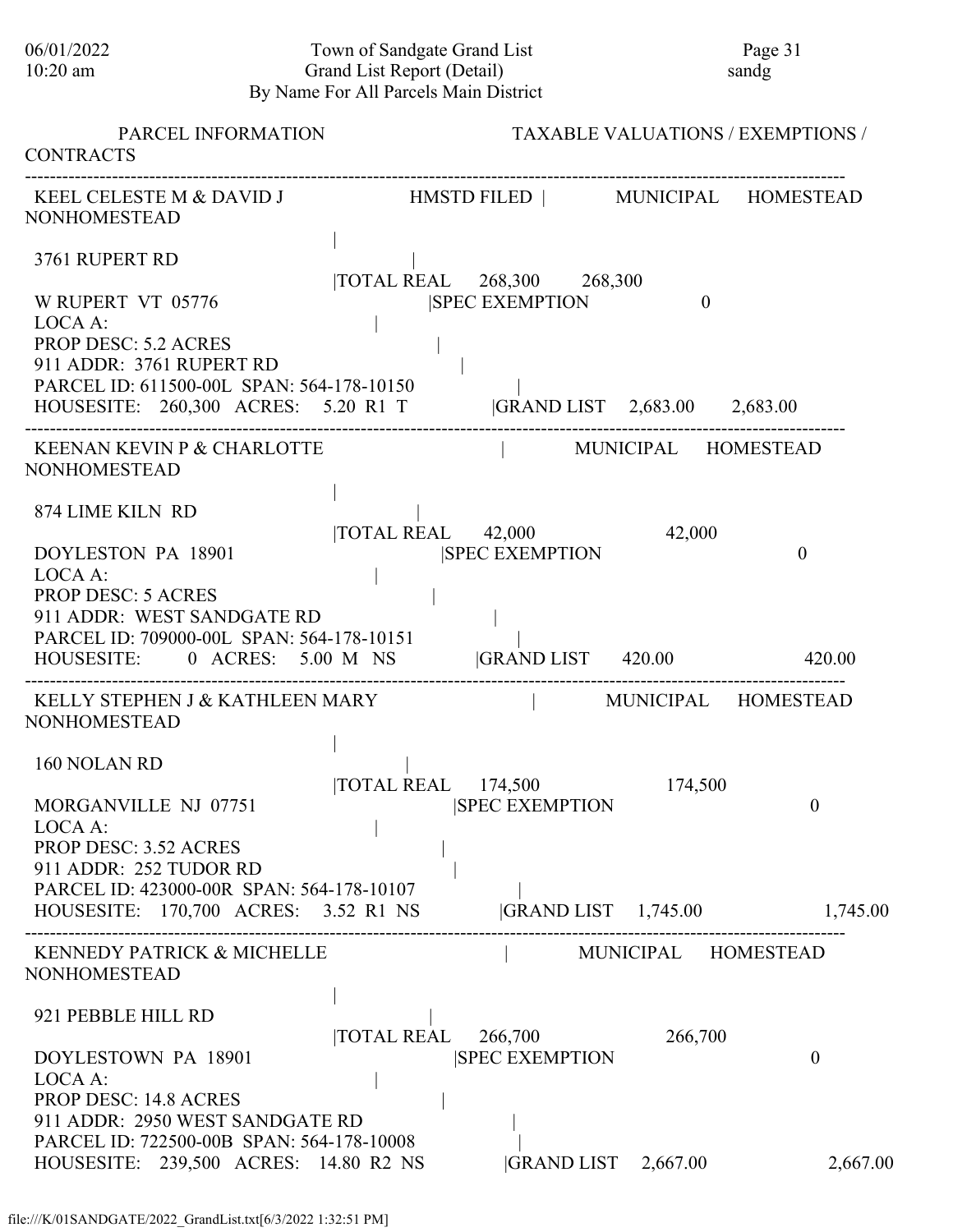| <b>KENNEY THOMAS J</b>                                                                                                                                                                                                                  |                                                                                                    |                                                     |                                          | MUNICIPAL HOMESTEAD NONHOMESTEAD |
|-----------------------------------------------------------------------------------------------------------------------------------------------------------------------------------------------------------------------------------------|----------------------------------------------------------------------------------------------------|-----------------------------------------------------|------------------------------------------|----------------------------------|
| 1108 W SANDGATE RD<br>SANDGATE VT 05250<br>LOCA A:<br><b>PROP DESC: 18. ACRES</b><br>911 ADDR: 1140 WEST SANDGATE RD<br>PARCEL ID: 704000-00R SPAN: 564-178-10153<br>HOUSESITE: 125,300 ACRES: 18.00 R2 T  GRAND LIST 1,549.00 1,549.00 |                                                                                                    | TOTAL REAL 154,900<br><b>ISPEC EXEMPTION</b>        | 154,900                                  | $\boldsymbol{0}$                 |
| 06/01/2022<br>$10:20$ am                                                                                                                                                                                                                | Town of Sandgate Grand List<br>Grand List Report (Detail)<br>By Name For All Parcels Main District |                                                     | sandg                                    | Page 32                          |
| PARCEL INFORMATION<br><b>CONTRACTS</b>                                                                                                                                                                                                  |                                                                                                    |                                                     | <b>TAXABLE VALUATIONS / EXEMPTIONS /</b> |                                  |
| <b>NONHOMESTEAD</b>                                                                                                                                                                                                                     |                                                                                                    |                                                     |                                          |                                  |
| 120 WEST RD<br>SANDGATE VT 05250                                                                                                                                                                                                        |                                                                                                    | TOTAL REAL 103,200 103,200<br><b>SPEC EXEMPTION</b> | $\overline{0}$                           |                                  |
| LOCA A:<br>PROP DESC: 1.25 ACRES<br>911 ADDR: 120 WEST RD<br>PARCEL ID: 331500-00R SPAN: 564-178-10154<br>HOUSESITE: 103,200 ACRES: 1.25 R1 T  GRAND LIST 1,032.00 1,032.00                                                             |                                                                                                    |                                                     |                                          |                                  |
| <b>KESSLER BRAD</b><br><b>NONHOMESTEAD</b><br><b>MCADAMS DONA A</b><br>5677 SANDGATE RD                                                                                                                                                 | HMSTD FILED   MUNICIPAL HOMESTEAD                                                                  |                                                     |                                          |                                  |
| SANDGATE VT 05250<br>LOCA A:<br><b>PROP DESC: 75 ACRES</b><br>911 ADDR: 5677 SANDGATE RD                                                                                                                                                |                                                                                                    | TOTAL REAL 413,100 413,100<br><b>SPEC EXEMPTION</b> | $\Omega$                                 |                                  |
| PARCEL ID: 137000-00L SPAN: 564-178-10155<br>HOUSESITE: 309,100 ACRES: 75.00 R2 T                                                                                                                                                       |                                                                                                    |                                                     | GRAND LIST 4,131.00 4,131.00             |                                  |
| KIMBALL ADRIENNE T REVOCABLE TRUST<br><b>NONHOMESTEAD</b>                                                                                                                                                                               |                                                                                                    |                                                     | MUNICIPAL HOMESTEAD                      |                                  |
| 2589 WEST SANDGATE RD<br>SANDGATE VT 05250                                                                                                                                                                                              | TOTAL REAL 358,800                                                                                 | <b>SPEC EXEMPTION</b>                               | 358,800                                  | 0                                |
| LOCA A:<br><b>PROP DESC: 86.7 ACRES</b><br>911 ADDR: 2457 WEST SANDGATE RD<br>PARCEL ID: 716500-00L SPAN: 564-178-10309                                                                                                                 |                                                                                                    | <b>CURRENT USE</b>                                  | 97,000                                   | 97,000                           |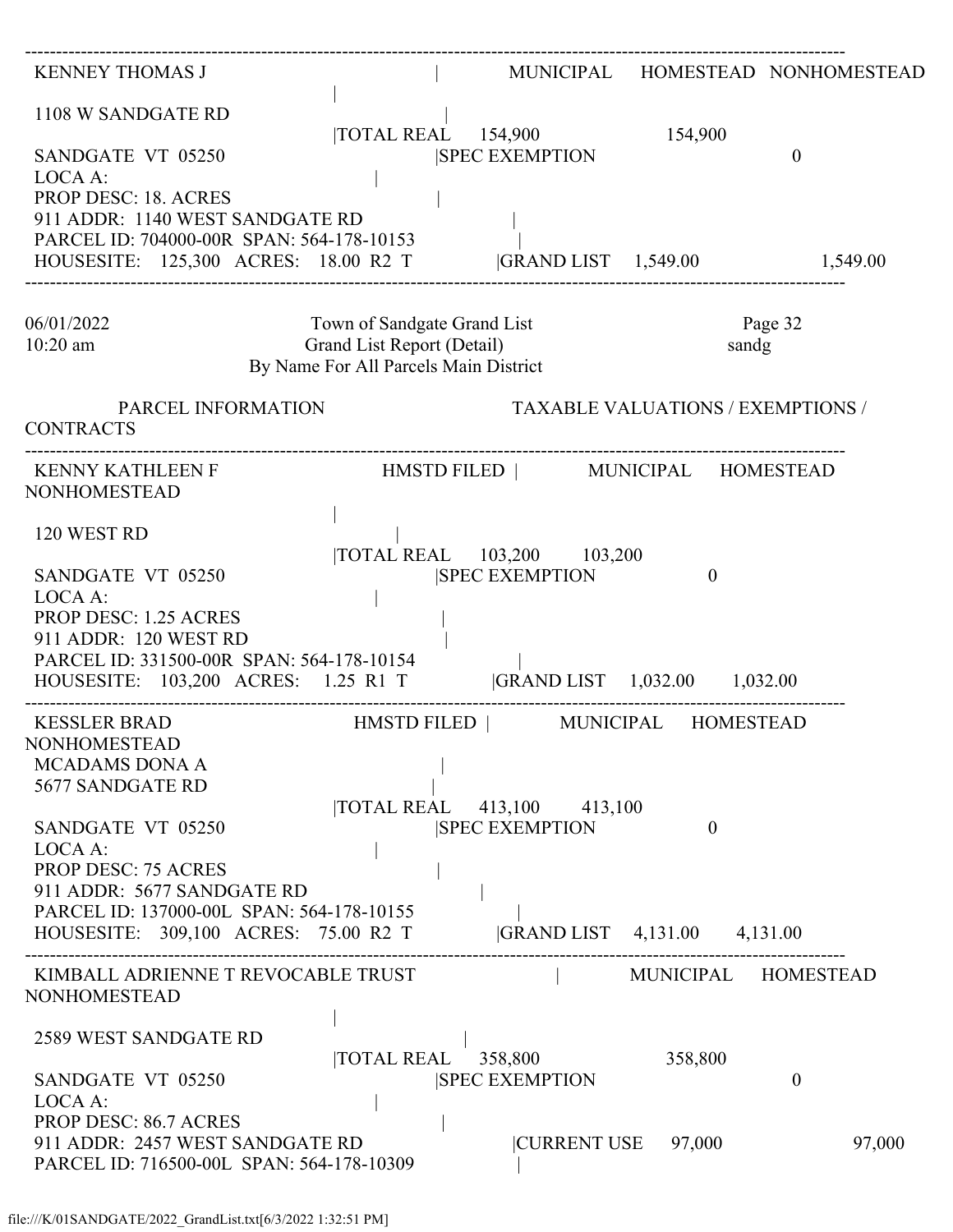| HOUSESITE: 245,400 ACRES: 86.70 R2 NS GRAND LIST 2,618.00 2,618.00                                                                                 |                                                                                                    |                                                                       |                                          |                     |
|----------------------------------------------------------------------------------------------------------------------------------------------------|----------------------------------------------------------------------------------------------------|-----------------------------------------------------------------------|------------------------------------------|---------------------|
| KIMBALL ADRIENNE T REVOCABLE TRUST<br><b>NONHOMESTEAD</b>                                                                                          |                                                                                                    |                                                                       |                                          | MUNICIPAL HOMESTEAD |
| 2589 WEST SANDGATE RD<br>SANDGATE VT 05250<br>LOCA A:<br>PROP DESC: 3.37 ACRES                                                                     |                                                                                                    | TOTAL REAL 270,700<br><b>SPEC EXEMPTION</b>                           | 270,700                                  | $\theta$            |
| 911 ADDR: 2590 WEST SANDGATE RD<br>PARCEL ID: 718700-00R SPAN: 564-178-10384<br>HOUSESITE: 264,700 ACRES: 3.37 R1 NS  GRAND LIST 2,707.00 2,707.00 |                                                                                                    |                                                                       |                                          |                     |
| KIMBALL CHILDREN'S TRUST/ADRIENNE T                                                                                                                |                                                                                                    | MUNICIPAL HOMESTEAD                                                   |                                          |                     |
| <b>NONHOMESTEAD</b><br>KIMBALL & KATHERINE W KIMBALL REV TRUST<br>2589 WEST SANDGATE RD                                                            | $ {\rm TOTAL}\;{\rm REAL}^{-1}$ 180,000                                                            |                                                                       | 180,000                                  |                     |
| SANDGATE VT 05250<br>LOCA A:<br>PROP DESC: 140 ACRES CU#                                                                                           |                                                                                                    | <b>SPEC EXEMPTION</b>                                                 |                                          | $\theta$            |
| 911 ADDR: WEST SANDGATE RD<br>PARCEL ID: 724300-00L SPAN: 564-178-10385                                                                            |                                                                                                    | CURRENT USE 99,600                                                    |                                          | 99,600              |
| HOUSESITE: 0 ACRES: 140.00 R2 T  GRAND LIST 804.00 804.00                                                                                          |                                                                                                    |                                                                       |                                          |                     |
| 06/01/2022<br>$10:20$ am                                                                                                                           | Town of Sandgate Grand List<br>Grand List Report (Detail)<br>By Name For All Parcels Main District |                                                                       |                                          | Page 33<br>sandg    |
| PARCEL INFORMATION<br><b>CONTRACTS</b>                                                                                                             |                                                                                                    |                                                                       | <b>TAXABLE VALUATIONS / EXEMPTIONS /</b> |                     |
| KIMBALL CHRISTOPHER P REVOCABLE TRUST<br><b>NONHOMESTEAD</b>                                                                                       |                                                                                                    |                                                                       |                                          | MUNICIPAL HOMESTEAD |
| 23 BUCKINGHAM ST.<br>CAMBRIDGE MA 02138<br>LOCA A:<br><b>PROP DESC: 32 ARCES</b><br>911 ADDR: WEST RD                                              |                                                                                                    | TOTAL REAL 112,600<br><b>SPEC EXEMPTION</b>                           | 112,600                                  | $\theta$            |
| PARCEL ID: 335700-00R SPAN: 564-178-10377<br>HOUSESITE: 0 ACRES: 32.00 W NS GRAND LIST 1,126.00 1,126.00                                           |                                                                                                    |                                                                       |                                          |                     |
| KIMBALL CHRISTOPHER REVOCABLE TRUST<br><b>NONHOMESTEAD</b>                                                                                         |                                                                                                    |                                                                       |                                          | MUNICIPAL HOMESTEAD |
| <b>23 BUCKINGHAM STREET</b><br>CAMBRIDGE MA 021381<br>LOCA A:                                                                                      |                                                                                                    | $\overline{10TAL}$ REAL $\overline{434,600}$<br><b>SPEC EXEMPTION</b> | 434,600                                  | $\theta$            |
| PROP DESC: 198.61 ACRES                                                                                                                            |                                                                                                    |                                                                       |                                          |                     |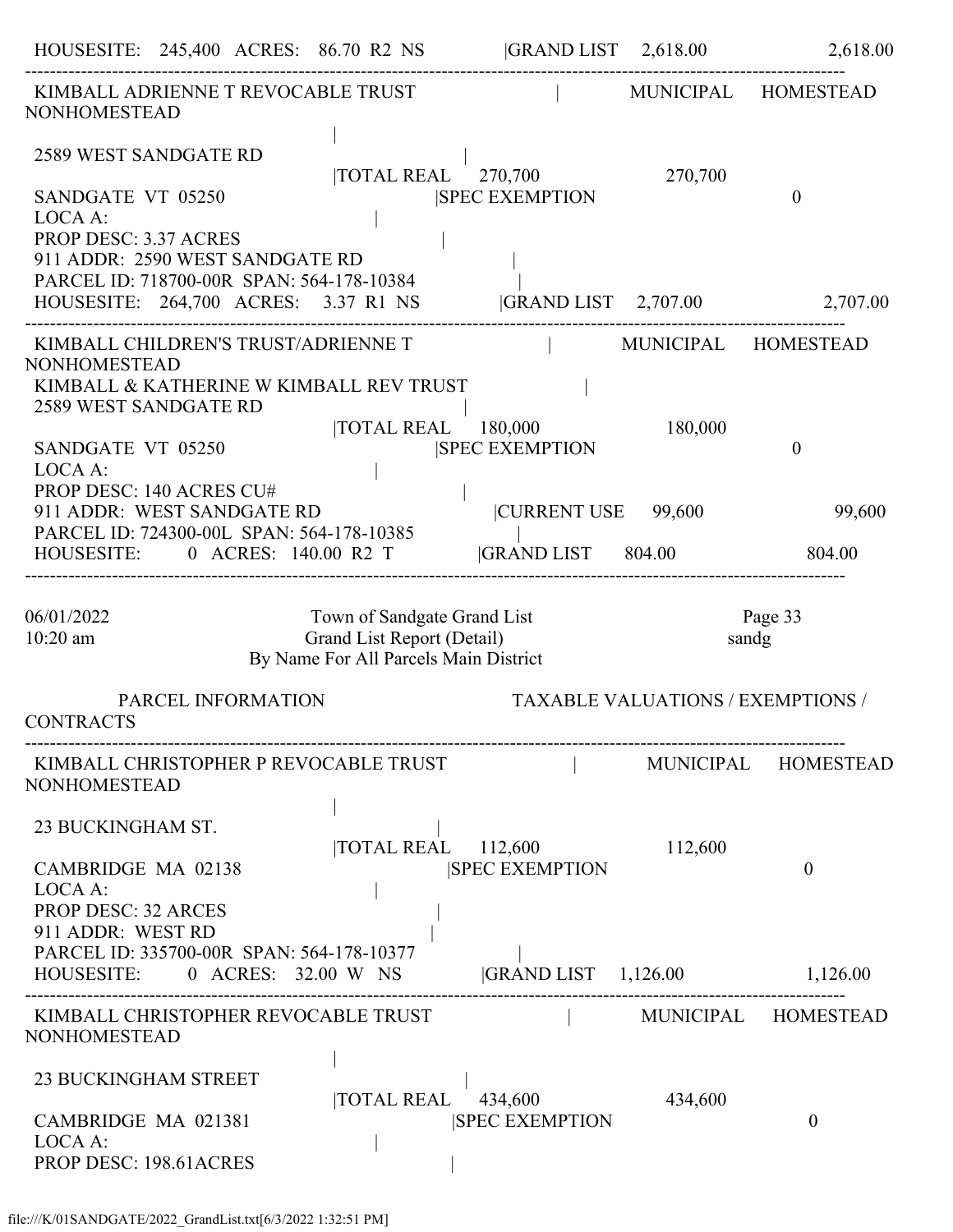| 911 ADDR: 524 WELDON DR                                                                                                                                                | CURRENT USE 161,200                                                                                                                               | 161,200        |
|------------------------------------------------------------------------------------------------------------------------------------------------------------------------|---------------------------------------------------------------------------------------------------------------------------------------------------|----------------|
| PARCEL ID: 730300-0L0 SPAN: 564-178-10230                                                                                                                              | PARCEL ID: 730300-0L0 SPAN: 564-178-10230<br>HOUSESITE: 0 ACRES: 198.61 R2 NS [GRAND LIST 2,734.00 2,734.00                                       |                |
| KOSCINSKI MICHAEL<br><b>NONHOMESTEAD</b>                                                                                                                               | MUNICIPAL HOMESTEAD                                                                                                                               |                |
| <b>PO BOX 142</b><br><b>ARLINGTON VT 05250</b><br>LOCA A:<br><b>PROP DESC: 1.5 ACRES</b><br>911 ADDR: 16 MOUNTAIN VIEW RD<br>PARCEL ID: 424000-00L SPAN: 564-178-10067 | TOTAL REAL 75,000<br>75,000<br><b>SPEC EXEMPTION</b><br>HOUSESITE: 75,000 ACRES: 1.50 S1 S  GRAND LIST 750.00 750.00                              | $\overline{0}$ |
| KULMANE KENNETH<br><b>NONHOMESTEAD</b>                                                                                                                                 | MUNICIPAL HOMESTEAD                                                                                                                               |                |
| <b>33 SULIVAN LN</b><br>SANDGATE VT 05250<br>LOCA A:<br><b>PROP DESC: 90.63 ACRES</b><br>911 ADDR: 33 SULLIVAN LN<br>PARCEL ID: 210000-00R SPAN: 564-178-10161         | $\overline{\text{TOTAL REAL}}$ 223,700<br>223,700<br><b>ISPEC EXEMPTION</b><br>HOUSESITE: 150,900 ACRES: 90.63 R2 T  GRAND LIST 2,237.00 2,237.00 | $\mathbf{0}$   |
| <b>NONHOMESTEAD</b>                                                                                                                                                    | KULMANE RICHARD & MARTHA                            HMSTD FILED               MUNICIPAL     HOMESTEAD                                             |                |
| 1381 SE CORNERS RD<br>SANDGATE VT 05250<br>LOCA A:<br><b>PROP DESC: 5 ACRES</b><br>911 ADDR: 1381 S E CORNERS RD<br>PARCEL ID: 209000-00L SPAN: 564-178-10162          | TOTAL REAL 198,800 198,800<br><b>SPEC EXEMPTION</b><br>$\theta$<br>HOUSESITE: 191,300 ACRES: 5.00 R1 T  GRAND LIST 1,988.00 1,988.00              |                |
| 06/01/2022<br>$10:20$ am                                                                                                                                               | Town of Sandgate Grand List<br>Page 34<br>Grand List Report (Detail)<br>sandg<br>By Name For All Parcels Main District                            |                |
| PARCEL INFORMATION<br><b>CONTRACTS</b>                                                                                                                                 | <b>TAXABLE VALUATIONS / EXEMPTIONS /</b>                                                                                                          |                |
| KURASINSKI LUCILLE A<br><b>NONHOMESTEAD</b><br>PERRA MICHAEL J<br>2472 WEST SANDGATE RD<br>SANDGATE VT 05250                                                           | HMSTD FILED   MUNICIPAL HOMESTEAD<br><b>TOTAL REAL</b><br>412,100 412,100<br><b>SPEC EXEMPTION</b><br>$\overline{0}$                              |                |
|                                                                                                                                                                        |                                                                                                                                                   |                |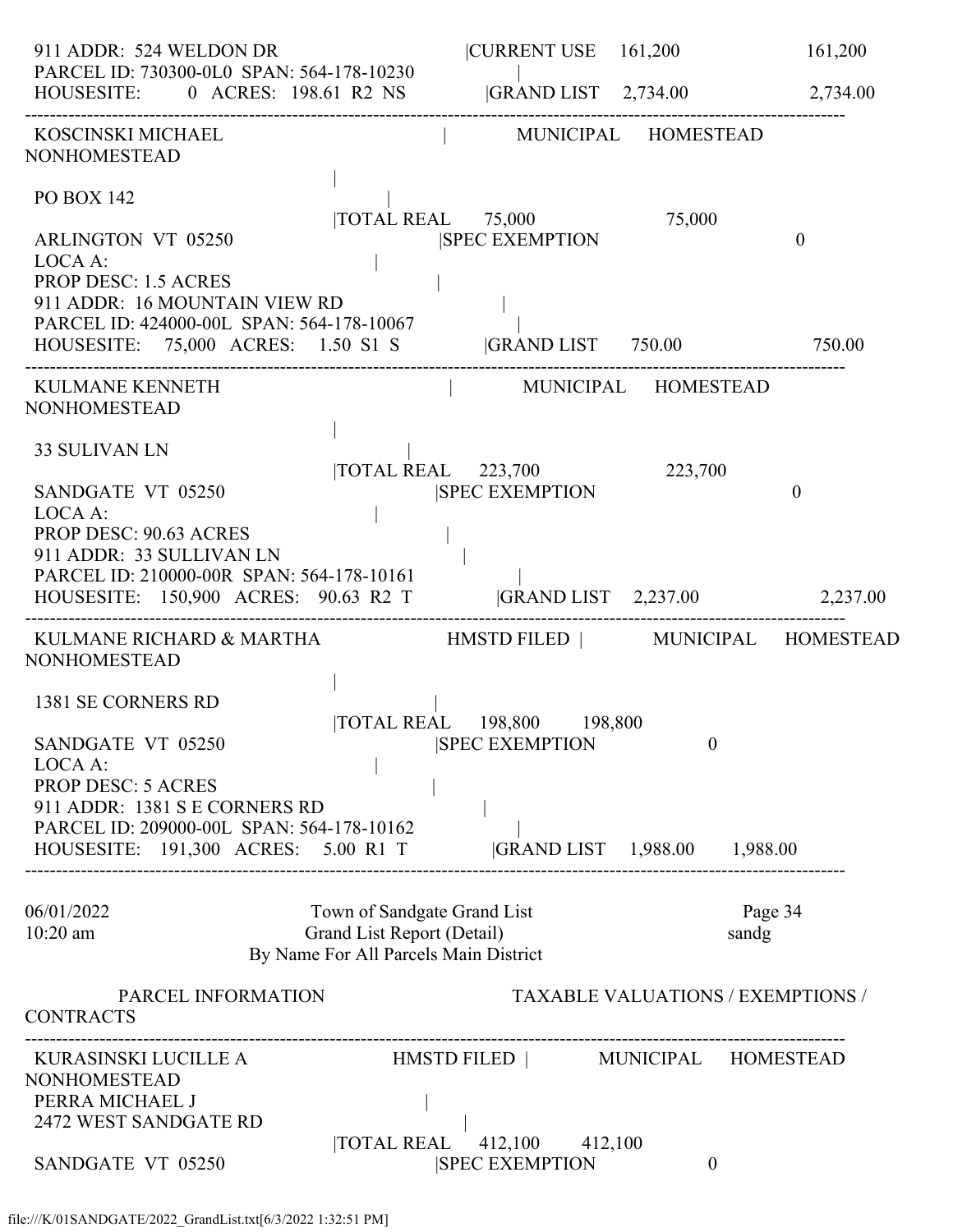| LOCA A:<br>PROP DESC: 125 ACRES CU ##<br>911 ADDR: 2470 WEST SANDGATE RD<br>PARCEL ID: 717000-00R SPAN: 564-178-10163<br>HOUSESITE: 247,000 ACRES: 125.00 R2 T  GRAND LIST 2,757.00 2,757.00 |                    |                                                                                      | CURRENT USE 136,400 136,400 |                                  |
|----------------------------------------------------------------------------------------------------------------------------------------------------------------------------------------------|--------------------|--------------------------------------------------------------------------------------|-----------------------------|----------------------------------|
| KUSHMA JOHN G<br><b>KUSHMA ILENE</b><br>483 WEST 100 NORTH                                                                                                                                   |                    |                                                                                      |                             | MUNICIPAL HOMESTEAD NONHOMESTEAD |
| LOGAN UT 84321<br>LOCA A:<br><b>PROP DESC: 29 ACRES</b><br>911 ADDR: SANDGATE RD<br>PARCEL ID: 100100-0L0 SPAN: 564-178-10164<br>HOUSESITE: 0 ACRES: 29.00 W NS GRAND LIST 531.00 531.00     |                    | TOTAL REAL 53,100<br><b>SPEC EXEMPTION</b>                                           | 53,100                      | $\theta$                         |
| LACROIX CHRISTOPHER<br><b>NONHOMESTEAD</b>                                                                                                                                                   |                    | MUNICIPAL HOMESTEAD                                                                  |                             |                                  |
| P O BOX 958<br>HANOVER NH 03755<br>LOCA A:<br><b>PROP DESC: 4 ACRES</b>                                                                                                                      |                    | TOTAL REAL 417,800 417,800<br><b>SPEC EXEMPTION</b>                                  |                             | $\theta$                         |
| 911 ADDR: 47 SE CORNERS RD<br>PARCEL ID: 200500-00B SPAN: 564-178-10165<br>HOUSESITE: 412,800 ACRES: 4.00 R1 NS  GRAND LIST 4,178.00 4,178.00                                                |                    |                                                                                      |                             |                                  |
| LACROSS BRIAN HMSTD FILED   MUNICIPAL HOMESTEAD<br><b>NONHOMESTEAD</b>                                                                                                                       |                    |                                                                                      |                             |                                  |
| 1647 SANDGATE RD<br>SANDGATE VT 05250<br>LOCA A:<br>PROP DESC: 1.133 ACRES<br>911 ADDR: 1647 SANDGATE RD<br>PARCEL ID: 104000-00L SPAN: 564-178-10167<br>HOUSESITE: 139,200 ACRES: 1.13 R1 T |                    | TOTAL REAL 139,200 139,200<br><b>SPEC EXEMPTION</b><br> GRAND LIST 1,392.00 1,392.00 | $\theta$                    |                                  |
| <b>LACROSS ELEANOR A</b><br><b>NONHOMESTEAD</b><br>DEPEYSTER SUZANNE<br><b>84 BENTLEY RD</b>                                                                                                 |                    |                                                                                      | MUNICIPAL HOMESTEAD         |                                  |
| SANDGATE VT 05250<br>LOCA A:<br><b>PROP DESC: 6.50 ACRES</b><br>911 ADDR: 1907 SANDGATE RD                                                                                                   | TOTAL REAL 220,700 | <b>SPEC EXEMPTION</b>                                                                | 220,700                     | $\overline{0}$                   |
| PARCEL ID: 105500-00L SPAN: 564-178-10168<br>HOUSESITE: 214,400 ACRES: 4.50 R2 T                                                                                                             |                    | $ GRAND LIST$ 2,207.00                                                               |                             | 2,207.00                         |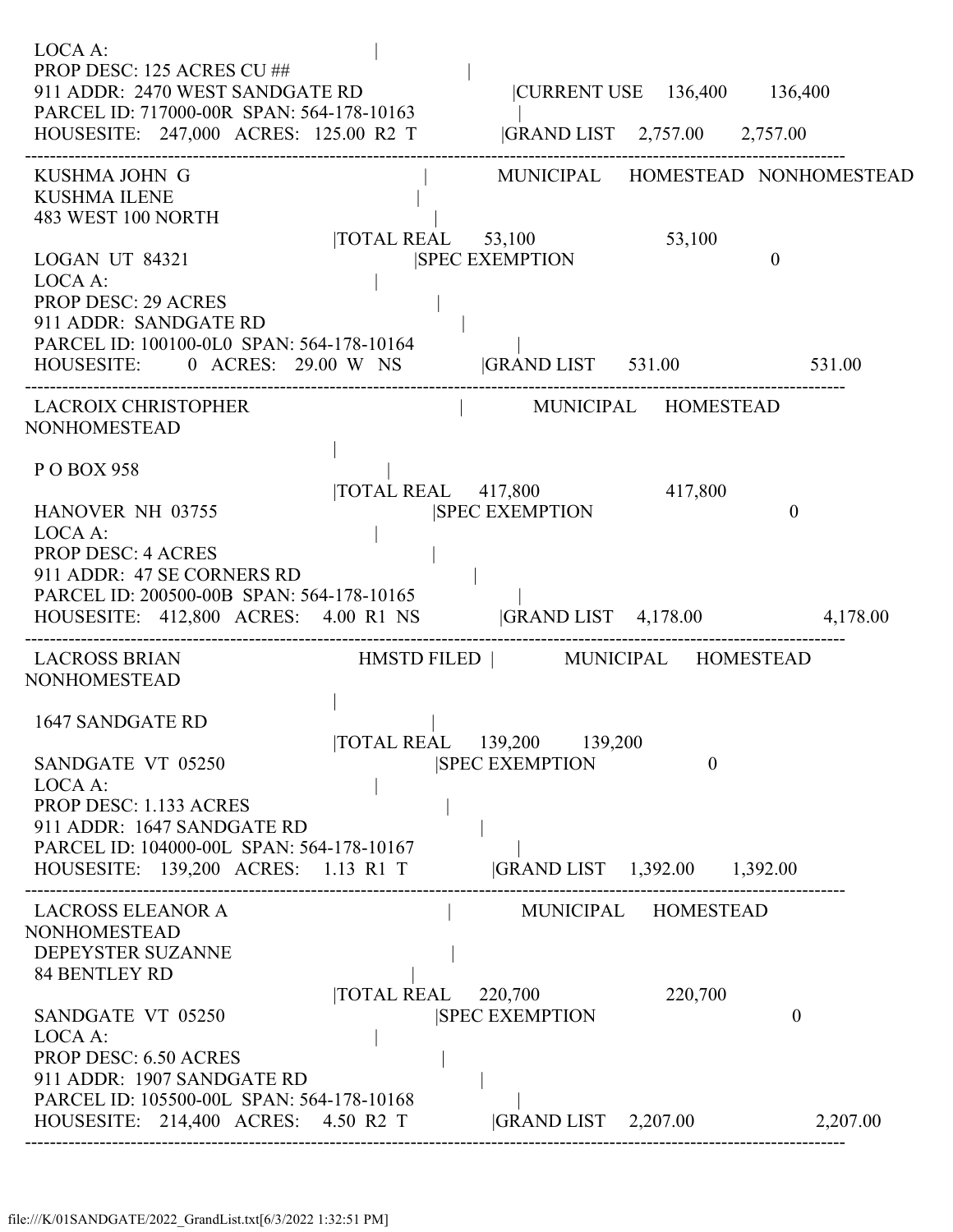## 06/01/2022 Town of Sandgate Grand List Page 35<br>10:20 am Grand List Report (Detail) sandg Grand List Report (Detail) By Name For All Parcels Main District

| PARCEL INFORMATION<br><b>CONTRACTS</b>                                                                                                                                                                   |                                    |                                                                                                  | <b>TAXABLE VALUATIONS / EXEMPTIONS /</b> |                                  |
|----------------------------------------------------------------------------------------------------------------------------------------------------------------------------------------------------------|------------------------------------|--------------------------------------------------------------------------------------------------|------------------------------------------|----------------------------------|
| <b>LAPENTA VINCENT &amp; SHARON</b><br><b>NONHOMESTEAD</b>                                                                                                                                               |                                    | MUNICIPAL HOMESTEAD                                                                              |                                          |                                  |
| 45-07 169TH ST                                                                                                                                                                                           | $\overline{10}$ TOTAL REAL 397,200 |                                                                                                  | 397,200                                  |                                  |
| FLUSHING NY 11358<br>LOCA A:<br><b>PROP DESC: 6 ACRES</b><br>911 ADDR: 25 PANTALEON RD<br>PARCEL ID: 306000-00R SPAN: 564-178-10239<br>HOUSESITE: 387,200 ACRES: 6.00 R2 T  GRAND LIST 3,972.00 3,972.00 |                                    | <b>SPEC EXEMPTION</b>                                                                            |                                          | $\Omega$                         |
| LAPOINTE SANDRA L<br><b>NONHOMESTEAD</b>                                                                                                                                                                 |                                    | MUNICIPAL HOMESTEAD                                                                              |                                          |                                  |
| <b>18 REAGAN RD</b><br>TOWNSEND MA 01469<br>LOCA A:<br><b>PROP DESC: 1 ACRE</b><br>911 ADDR: 420 WEST RD<br>PARCEL ID: 336500-00R SPAN: 564-178-10169                                                    |                                    | TOTAL REAL 66,500<br><b>SPEC EXEMPTION</b>                                                       | 66,500                                   | $\overline{0}$                   |
| HOUSESITE: 66,500 ACRES: 1.00 S1 NS  GRAND LIST 665.00                                                                                                                                                   |                                    |                                                                                                  |                                          | 665.00                           |
| <b>LAPSLEY WILLIAM</b><br>92 LEE ST                                                                                                                                                                      |                                    |                                                                                                  |                                          | MUNICIPAL HOMESTEAD NONHOMESTEAD |
| ELMWOOD PARK NJ 07407<br>LOCA A:<br>PROP DESC: 7.5 ACRES<br>911 ADDR: 2009 WEST SANDGATE RD                                                                                                              | <b>TOTAL REAL</b>                  | 68,600<br><b>SPEC EXEMPTION</b>                                                                  | 68,600                                   | $\boldsymbol{0}$                 |
| PARCEL ID: 711500-00L SPAN: 564-178-10170<br>HOUSESITE: 0 ACRES: 7.50 S2 NS GRAND LIST 686.00                                                                                                            |                                    |                                                                                                  |                                          | 686.00                           |
| <b>LARSON RONALD H</b><br><b>NONHOMESTEAD</b><br>C/O LARSON RONALD H & CHERYL A TRUST<br>1064 RUPERT RD<br>SANDGATE VT 05250                                                                             |                                    | HMSTD FILED   MUNICIPAL HOMESTEAD<br> TOTAL REAL 574,500 506,100 68,400<br><b>SPEC EXEMPTION</b> | $\theta$                                 | $\theta$                         |
| LOCA A:<br><b>PROP DESC: 143 ACRES</b><br>911 ADDR: 1064 RUPERT RD<br>PARCEL ID: 602000-00R SPAN: 564-178-10171<br>HOUSESITE: 323,400 ACRES: 143.00 R2 T                                                 |                                    |                                                                                                  | GRAND LIST 5,745.00 5,061.00             | 684.00                           |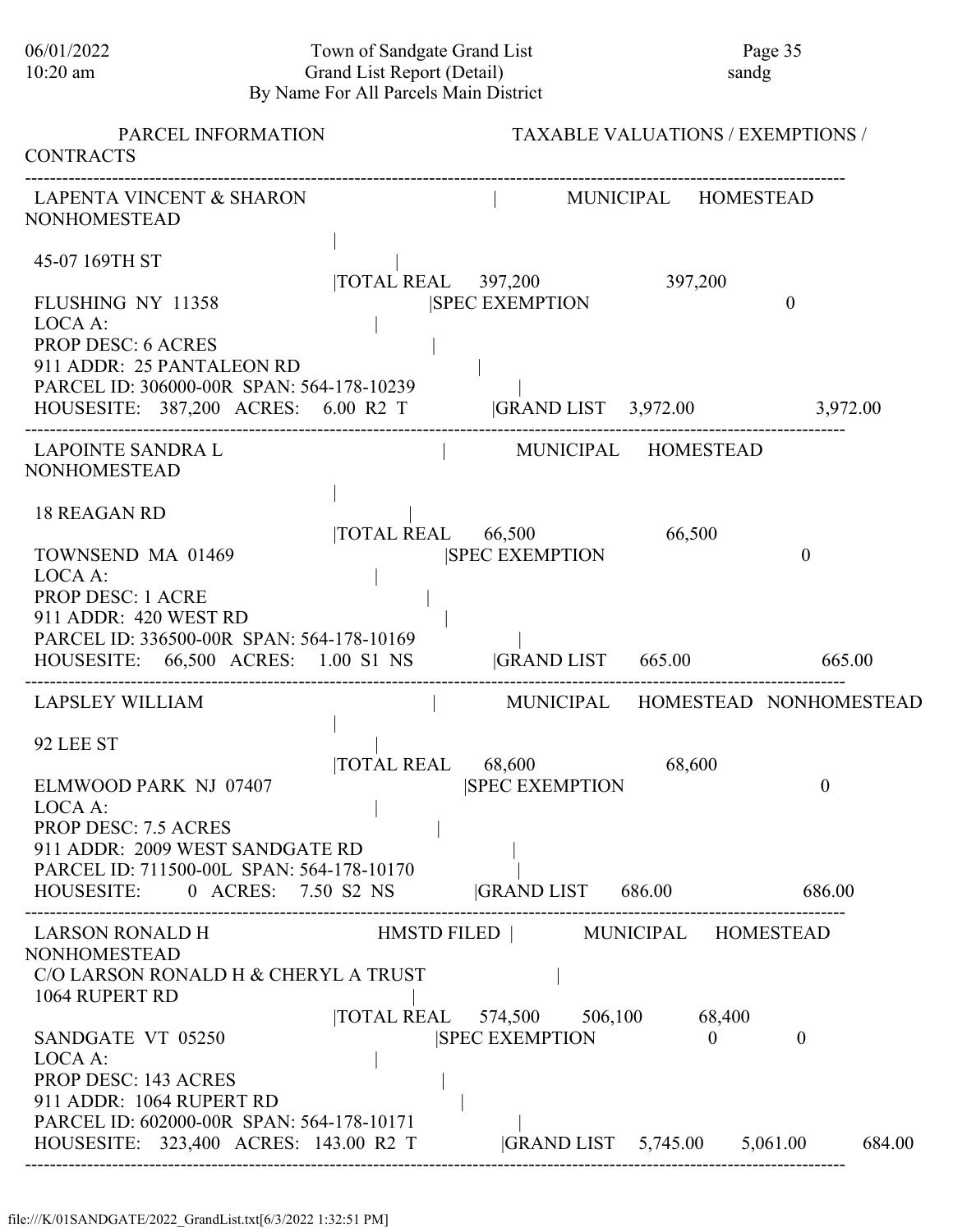| <b>LBJ HUNTING CLUB</b><br>C/O GARY JONES SEC<br><b>48 WRIGHT RD</b>                                                                                                                                              |                                                                                                    |                                                                             |                                          | MUNICIPAL HOMESTEAD NONHOMESTEAD |
|-------------------------------------------------------------------------------------------------------------------------------------------------------------------------------------------------------------------|----------------------------------------------------------------------------------------------------|-----------------------------------------------------------------------------|------------------------------------------|----------------------------------|
| <b>GRANVILLE NY 12832</b><br>LOCA A:<br>PROP DESC: UNLANDED CAMP<br>911 ADDR: 6384 SANDGATE RD<br>PARCEL ID: 139500-00R SPAN: 564-178-10173                                                                       |                                                                                                    | TOTAL REAL 28,800<br><b>SPEC EXEMPTION</b>                                  | 28,800                                   | $\boldsymbol{0}$                 |
| HOUSESITE: 0 ACRES: 0.00 M NS  GRAND LIST 288.00                                                                                                                                                                  |                                                                                                    |                                                                             |                                          | 288.00                           |
| 06/01/2022<br>$10:20$ am                                                                                                                                                                                          | Town of Sandgate Grand List<br>Grand List Report (Detail)<br>By Name For All Parcels Main District |                                                                             | sandg                                    | Page 36                          |
| PARCEL INFORMATION<br><b>CONTRACTS</b>                                                                                                                                                                            |                                                                                                    |                                                                             | <b>TAXABLE VALUATIONS / EXEMPTIONS /</b> |                                  |
| NONHOMESTEAD                                                                                                                                                                                                      |                                                                                                    |                                                                             |                                          |                                  |
| 93 WEST RD<br>SANDGATE VT 05250<br>LOCA A:<br>PROP DESC: 1 ACRE<br>911 ADDR: 93 WEST RD<br>PARCEL ID: 330500-00L SPAN: 564-178-10175<br>HOUSESITE: 112,300 ACRES: 1.00 R1 T  GRAND LIST 1,123.00 1,123.00         |                                                                                                    | TOTAL REAL 112,300 112,300<br><b>SPEC EXEMPTION</b>                         | $\mathbf{0}$                             |                                  |
| LEHNER HERBERT H & ANNE<br>NONHOMESTEAD                                                                                                                                                                           |                                                                                                    |                                                                             | MUNICIPAL HOMESTEAD                      |                                  |
| 1375 BLAIR CT<br><b>BRIDGEWATER NJ 08807</b><br>LOCA A:<br><b>PROP DESC: 5 ACRES</b><br>911 ADDR: 247 OX LOT RD<br>PARCEL ID: 204500-0R0 SPAN: 564-178-10176<br>HOUSESITE:<br>0 ACRES: 5.00 S1 NS                 | $\overline{10TAL}$ REAL $\overline{95,700}$                                                        | <b>SPEC EXEMPTION</b><br><b>GRAND LIST</b> 957.00                           | 95,700                                   | $\theta$<br>957.00               |
| LEMAY JOHN F & ELIZABETH E                           HMSTD FILED               MUNICIPAL     HOMESTEAD<br>NONHOMESTEAD                                                                                            |                                                                                                    |                                                                             |                                          |                                  |
| <b>2899 WEST SANDGATE RD</b><br>SANDGATE VT 05250<br>LOCA A:<br><b>PROP DESC: .5 ACRES</b><br>911 ADDR: 2899 WEST SANDGATE RD<br>PARCEL ID: 721500-00L SPAN: 564-178-10134<br>HOUSESITE: 156,000 ACRES: 0.50 R1 T |                                                                                                    | TOTAL REAL 156,000 156,000<br><b>SPEC EXEMPTION</b><br> GRAND LIST 1,560.00 | $\overline{0}$<br>1,560.00               |                                  |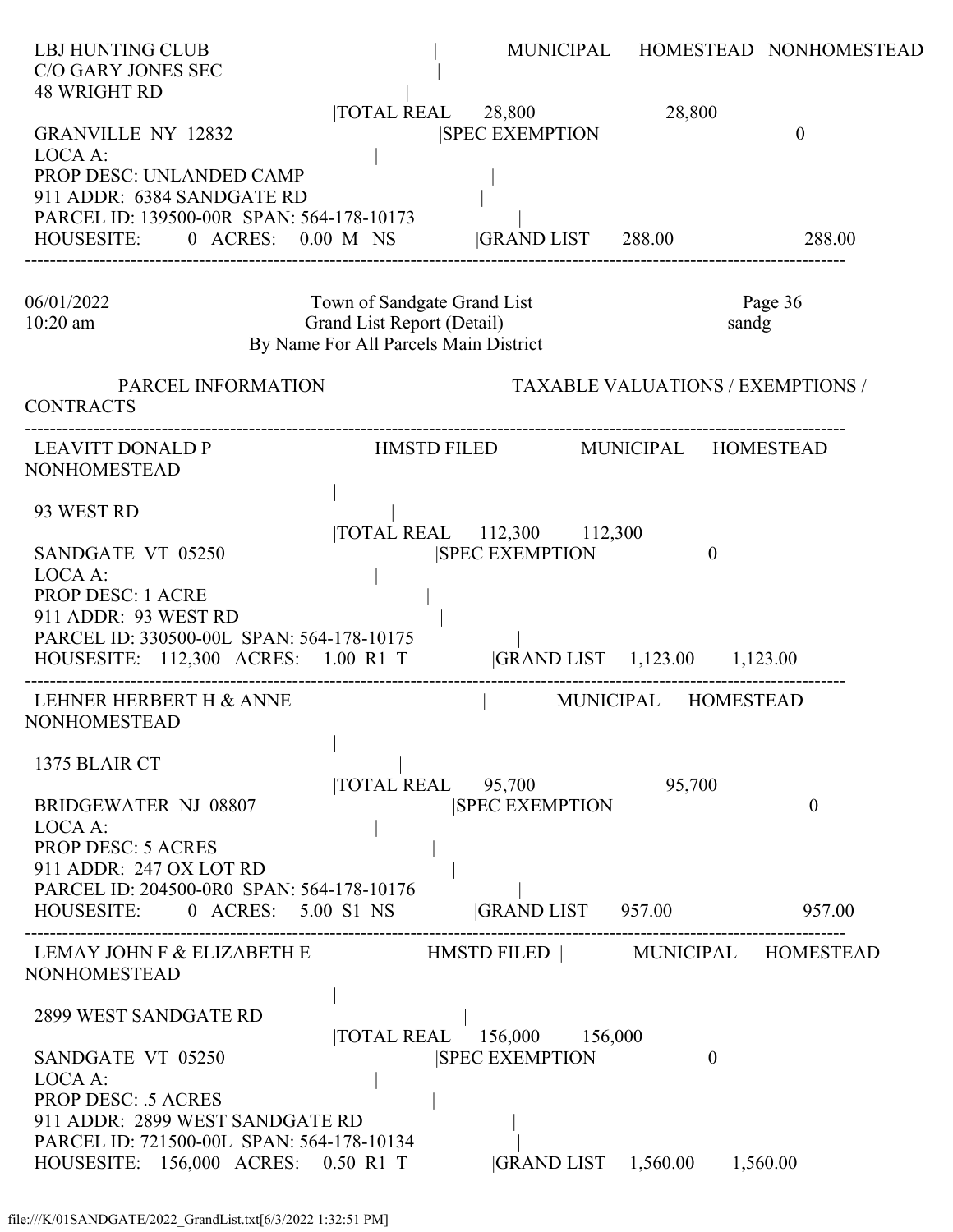| LENAHAN MICHAEL<br><b>NONHOMESTEAD</b>                                                                                                                                             |                                                                                                    |                                                     | MUNICIPAL HOMESTEAD |                                          |
|------------------------------------------------------------------------------------------------------------------------------------------------------------------------------------|----------------------------------------------------------------------------------------------------|-----------------------------------------------------|---------------------|------------------------------------------|
| <b>855 STRATFORD RD</b>                                                                                                                                                            |                                                                                                    | $\overline{10TAL}$ REAL $\overline{26,700}$         | 26,700              |                                          |
| STRATFORD RD CT 06615<br>LOCA A:<br><b>PROP DESC: 22 ACRES</b><br>911 ADDR: SNOW RD                                                                                                |                                                                                                    | <b>SPEC EXEMPTION</b>                               |                     | $\overline{0}$                           |
| PARCEL ID: 633000-0R0 SPAN: 564-178-10332<br>HOUSESITE: 0 ACRES: 22.00 W S GRAND LIST 267.00 267.00                                                                                |                                                                                                    |                                                     |                     |                                          |
| <b>LERNER BENJAMIN</b><br><b>NONHOMESTEAD</b>                                                                                                                                      |                                                                                                    | HMSTD FILED   MUNICIPAL HOMESTEAD                   |                     |                                          |
| 316 OLD MILL RD<br><b>EAST ARLINGTON VT 05250</b>                                                                                                                                  |                                                                                                    | TOTAL REAL 190,300 190,300<br><b>SPEC EXEMPTION</b> |                     | $\mathbf{0}$                             |
| LOCA A:<br><b>PROP DESC: 11 ACRES</b><br>911 ADDR: 793 TUDOR RD<br>PARCEL ID: 429000-00L SPAN: 564-178-10177<br>HOUSESITE: 168,200 ACRES: 11.00 R2 S  GRAND LIST 1,903.00 1,903.00 |                                                                                                    |                                                     |                     |                                          |
| 06/01/2022<br>$10:20$ am                                                                                                                                                           | Town of Sandgate Grand List<br>Grand List Report (Detail)<br>By Name For All Parcels Main District |                                                     |                     | Page 37<br>sandg                         |
| PARCEL INFORMATION<br><b>CONTRACTS</b>                                                                                                                                             |                                                                                                    |                                                     |                     | <b>TAXABLE VALUATIONS / EXEMPTIONS /</b> |
| LIFE IS GOLD AT THE GRIL LLC<br><b>NONHOMESTEAD</b><br><b>C/O CARRIE KAUFMAN</b><br><b>305 CIRCULAR ST</b>                                                                         |                                                                                                    | MUNICIPAL HOMESTEAD                                 |                     |                                          |
| <b>SARATOGA SPRINGS NY 12866</b><br>LOCA A:<br><b>PROP DESC: 2.5 ACRES</b><br>911 ADDR: 3402 SANDGATE RD                                                                           | <b>TOTAL REAL</b>                                                                                  | 713,800<br><b>SPEC EXEMPTION</b>                    | 713,800             | $\theta$                                 |
| PARCEL ID: 119000-00R SPAN: 564-178-10118<br>HOUSESITE: 711,900 ACRES: 2.50 C NS                                                                                                   |                                                                                                    | GRAND LIST 7,138.00                                 |                     | 7,138.00                                 |
| <b>LINCOLN JEAN</b>                                                                                                                                                                |                                                                                                    |                                                     |                     | MUNICIPAL HOMESTEAD NONHOMESTEAD         |
| 1097 38TH AVE                                                                                                                                                                      | <b>TOTAL REAL</b>                                                                                  | 145,000                                             | 145,000             |                                          |
| SWEET HOME OR 97386<br>LOCA A:<br>PROP DESC: 105.53 ACRES<br>911 ADDR: 636 LINCOLN LN<br>PARCEL ID: 281000-00L SPAN: 564-178-10181                                                 |                                                                                                    | <b>SPEC EXEMPTION</b>                               |                     | $\overline{0}$                           |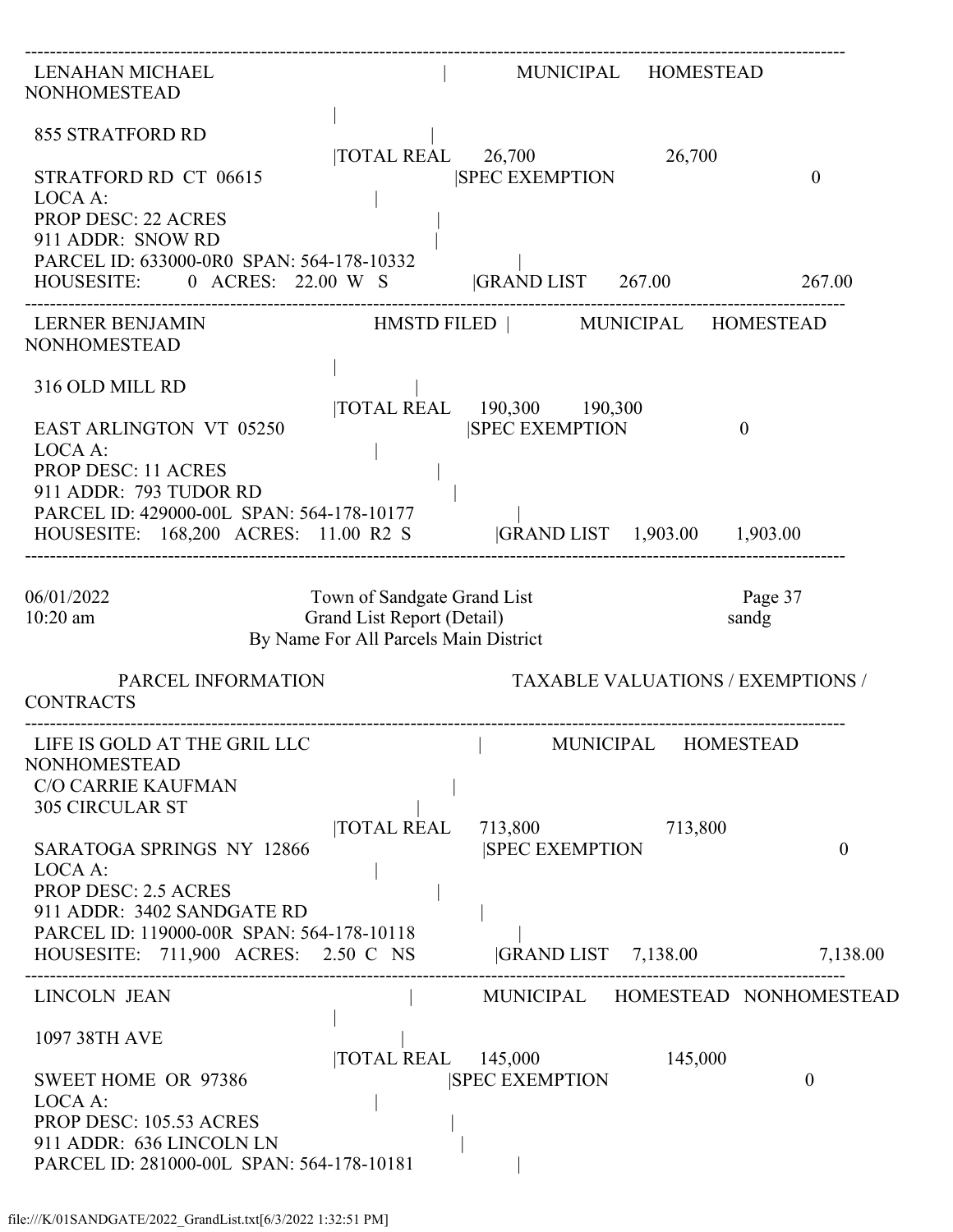| HOUSESITE: 0 ACRES: 105.53 M NS  GRAND LIST 1,450.00 1,450.00                                                                                                                                                                    |                            |                                                                      |                            |                              |                                          |
|----------------------------------------------------------------------------------------------------------------------------------------------------------------------------------------------------------------------------------|----------------------------|----------------------------------------------------------------------|----------------------------|------------------------------|------------------------------------------|
| LOW ALBERT M                                                                                                                                                                                                                     |                            |                                                                      |                            |                              | MUNICIPAL HOMESTEAD NONHOMESTEAD         |
| 214 WAREHAM RD<br>#1113<br>PLYMOUTH MA 02350<br>LOCA A:<br><b>PROP DESC: 7.9 ACRES</b><br>911 ADDR: OFF CHUNKS BROOK RD<br>PARCEL ID: 312000-0R0 SPAN: 564-178-10305<br>HOUSESITE: 0 ACRES: 7.90 M NS  GRAND LIST 359.00 359.00  |                            | <b>SPEC EXEMPTION</b>                                                |                            | TOTAL REAL 35,900 35,900     | $\mathbf{0}$                             |
| MACOMBER EDWARD H<br><b>NONHOMESTEAD</b>                                                                                                                                                                                         |                            |                                                                      |                            | MUNICIPAL HOMESTEAD          |                                          |
| 189 GILBERTS RD<br>SANDGATE VT 05250<br>LOCA A:<br><b>PROP DESC: 10.03 ACRES</b><br>911 ADDR: 189 GILBERTS RD<br>PARCEL ID: 352500-00L SPAN: 564-178-10110<br>HOUSESITE: 272,400 ACRES: 10.03 R2 T  GRAND LIST 2,925.00 2,925.00 |                            | TOTAL REAL 292,500 292,500<br><b>SPEC EXEMPTION</b>                  |                            |                              | $\theta$                                 |
| MADAVA MANCHESTER LLC<br><b>NONHOMESTEAD</b>                                                                                                                                                                                     |                            |                                                                      | -------------------------- | MUNICIPAL HOMESTEAD          |                                          |
| <b>47 MC COURT RD</b><br>DOVER PLAINS NY 12522<br>LOCA A:<br><b>PROP DESC: 2812.82 ACRES CU ##</b><br>911 ADDR: SANDGATE RD                                                                                                      |                            | <b>SPEC EXEMPTION</b><br> CURRENT USE 692,700                        |                            | TOTAL REAL 1175,900 1175,900 | $\mathbf{0}$<br>692,700                  |
| PARCEL ID: 139500-00B SPAN: 564-178-10219<br>HOUSESITE: 0 ACRES: 2812.82 W C GRAND LIST 4,832.00                                                                                                                                 |                            |                                                                      |                            |                              | 4,832.00                                 |
| 06/01/2022<br>$10:20$ am                                                                                                                                                                                                         | Grand List Report (Detail) | Town of Sandgate Grand List<br>By Name For All Parcels Main District |                            |                              | Page 38<br>sandg                         |
| PARCEL INFORMATION<br><b>CONTRACTS</b>                                                                                                                                                                                           |                            |                                                                      |                            |                              | <b>TAXABLE VALUATIONS / EXEMPTIONS /</b> |
| MANGINO JOSEPH & NANCY<br>NONHOMESTEAD                                                                                                                                                                                           |                            |                                                                      |                            | MUNICIPAL HOMESTEAD          |                                          |
| 1103 ATLANTIC DR<br>STAFFORD VA 22554<br>LOCA A:<br><b>PROP DESC: 12 ACRES</b><br>911 ADDR: SWEARING HILL RD                                                                                                                     |                            | TOTAL REAL 55,600<br><b>SPEC EXEMPTION</b>                           |                            | 55,600                       | $\overline{0}$                           |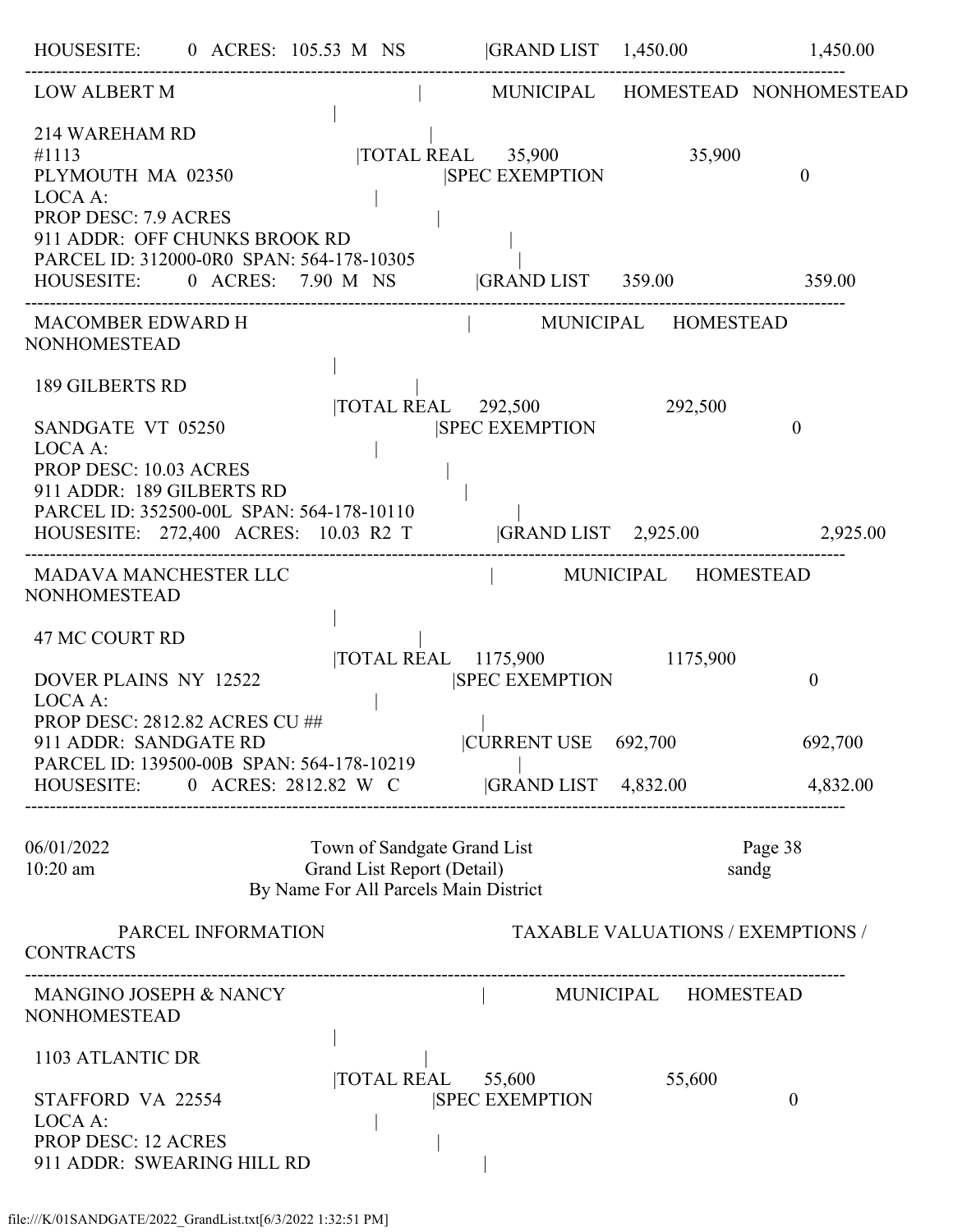| PARCEL ID: 115500-0L0 SPAN: 564-178-10186<br>HOUSESITE: 0 ACRES: 12.00 M NS  GRAND LIST 556.00 556.00           |                                              |                                   |          |                |
|-----------------------------------------------------------------------------------------------------------------|----------------------------------------------|-----------------------------------|----------|----------------|
| MANRELL FAMILY TRUST<br><b>NONHOMESTEAD</b>                                                                     |                                              | MUNICIPAL HOMESTEAD               |          |                |
| 1420 WEST SANDGATE RD                                                                                           |                                              | TOTAL REAL 143,000 143,000        |          |                |
| SANDGATE VT 05250<br>LOCA A:                                                                                    |                                              | <b>SPEC EXEMPTION</b>             |          | $\overline{0}$ |
| <b>PROP DESC: 1.5 ACRES</b><br>911 ADDR: 1420 WEST SANDGATE RD<br>PARCEL ID: 704500-00R SPAN: 564-178-10189     |                                              |                                   |          |                |
| HOUSESITE: 143,000 ACRES: 1.50 R1 T  GRAND LIST 1,430.00 1,430.00                                               |                                              |                                   |          |                |
| <b>NONHOMESTEAD</b><br><b>SCHMIDT LINDA K</b>                                                                   |                                              |                                   |          |                |
| 391 WELDON DR                                                                                                   |                                              | TOTAL REAL 231,600 231,600        |          |                |
| SANDGATE VT 05250<br>LOCA A:                                                                                    |                                              | <b>SPEC EXEMPTION</b>             | $\theta$ |                |
| PROP DESC: 16.75 ACRES<br>911 ADDR: 391 WELDON DR                                                               |                                              |                                   |          |                |
| PARCEL ID: 729000-0L0 SPAN: 564-178-10090<br>HOUSESITE: 197,600 ACRES: 16.57 R2 T  GRAND LIST 2,316.00 2,316.00 |                                              |                                   |          |                |
| <b>MARTIN IRENE</b><br><b>NONHOMESTEAD</b>                                                                      |                                              | HMSTD FILED   MUNICIPAL HOMESTEAD |          |                |
| 3919 WEST SANDGATE RD                                                                                           |                                              | TOTAL REAL 186,100 186,100        |          |                |
| SANDGATE VT 05250<br>LOCA A:                                                                                    |                                              | <b>SPEC EXEMPTION</b>             | $\theta$ |                |
| PROP DESC: 12.835 ACRES<br>911 ADDR: 3919 WEST SANDGATE RD                                                      |                                              |                                   |          |                |
| PARCEL ID: 731000-00L SPAN: 564-178-10193                                                                       |                                              |                                   |          |                |
| HOUSESITE: 165,300 ACRES: 12.83 R2 T  GRAND LIST 1,861.00 1,861.00                                              |                                              |                                   |          |                |
| <b>MASSIE CHRISTOPHER M</b><br><b>NONHOMESTEAD</b>                                                              |                                              | MUNICIPAL HOMESTEAD               |          |                |
| <b>2089 WEST SANDGATE RD</b>                                                                                    |                                              |                                   | 148,100  |                |
| SANDGATE VT 05250<br>LOCA A:                                                                                    | $\overline{10TAL}$ REAL $\overline{148,100}$ | <b>SPEC EXEMPTION</b>             |          | $\mathbf{0}$   |
| <b>PROP DESC: 3.9 ACRES</b>                                                                                     |                                              |                                   |          |                |
| 911 ADDR: 2089 WEST SANDGATE RD<br>PARCEL ID: 713000-00L SPAN: 564-178-10330                                    |                                              |                                   |          |                |
| HOUSESITE: 144,800 ACRES: 3.90 R1 T  GRAND LIST 1,481.00                                                        |                                              |                                   |          | 1,481.00       |

| 06/01/2022 | Town of Sandgate Grand List | Page 39 |
|------------|-----------------------------|---------|
| $10:20$ am | Grand List Report (Detail)  | sandg   |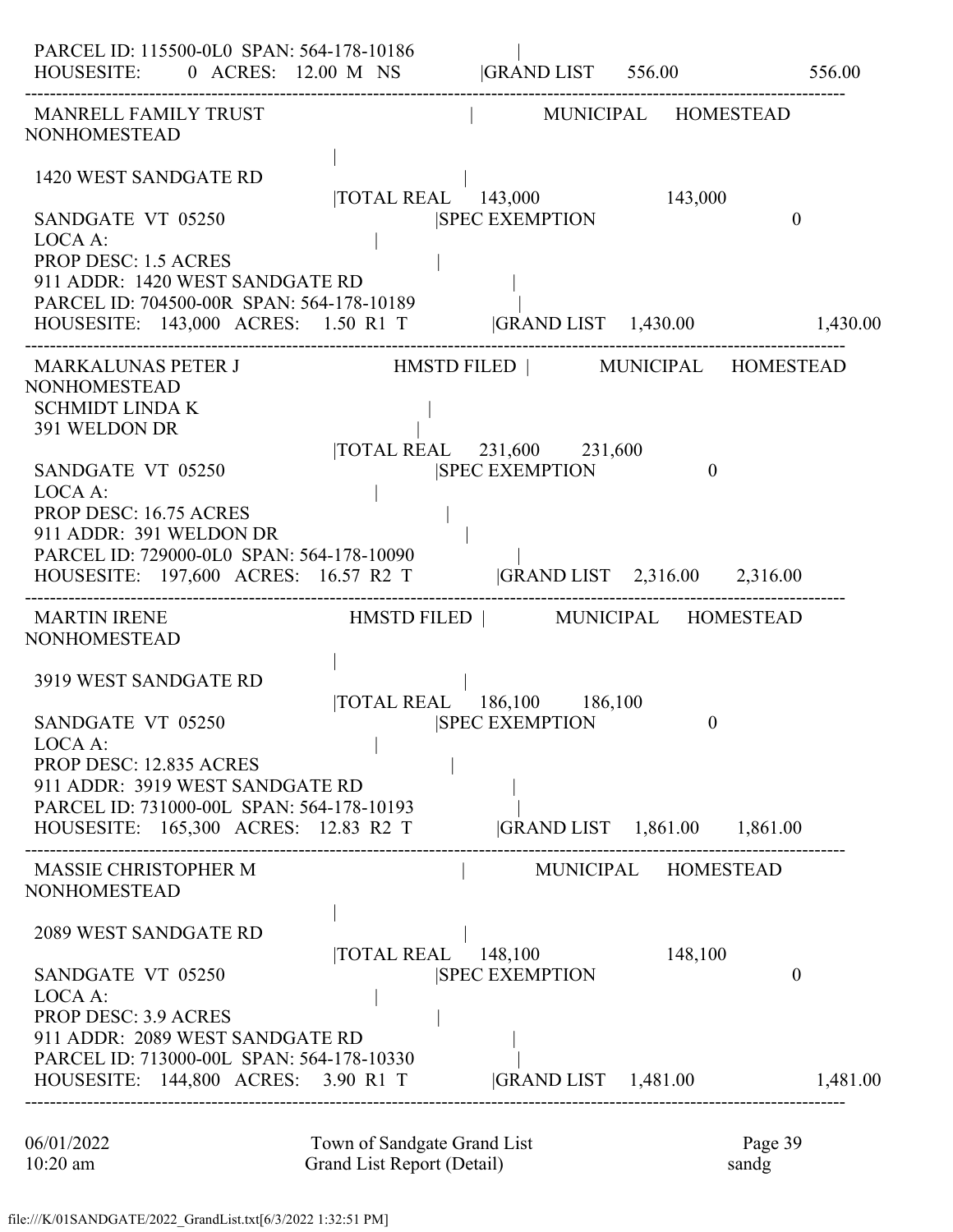PARCEL INFORMATION TAXABLE VALUATIONS / EXEMPTIONS / **CONTRACTS** ------------------------------------------------------------------------------------------------------------------------------------ MATTISON WILLIAM  $\parallel$  MUNICIPAL HOMESTEAD NONHOMESTEAD | 1212 CHUNKS BROOK RD | |TOTAL REAL 72,800 72,800 SANDGATE VT 05250-0000 SPEC EXEMPTION 0 LOCA A: PROP DESC: 125 ACRES 911 ADDR: OFF RUPERT & WEST RDS | PARCEL ID: 605300-0L0 SPAN: 564-178-10192 HOUSESITE: 0 ACRES: 125.00 W T |GRAND LIST 728.00 728.00 ------------------------------------------------------------------------------------------------------------------------------------ MATTISON WILLIAM S HMSTD FILED | MUNICIPAL HOMESTEAD NONHOMESTEAD MATTISON MELISSA A | 1212 CHUNKS BROOK RD | |TOTAL REAL 224,000 224,000 SANDGATE VT 05250 **SANDGATE VT 05250 ISPEC EXEMPTION** 0  $\text{LOCA A}:$ PROP DESC: 6 ACRES 911 ADDR: 1212 CHUNKS BROOK RD | PARCEL ID: 312500-00L SPAN: 564-178-10195 | HOUSESITE: 214,000 ACRES: 6.00 R2 T |GRAND LIST 2,240.00 2,240.00 ------------------------------------------------------------------------------------------------------------------------------------ MAUE EUGENE R & TERRI D | MUNICIPAL HOMESTEAD NONHOMESTEAD | 152 SUNKEN MEADOW RD | |TOTAL REAL 137,200 137,200 KINGS PARK NY 11754 |SPEC EXEMPTION 0 LOCA A: PROP DESC: .56 ACRES 911 ADDR: 7852 SANDGATE RD | PARCEL ID: 148500-00R SPAN: 564-178-10196 | HOUSESITE: 137,200 ACRES: 0.56 R1 NS |GRAND LIST 1,372.00 1,372.00 ------------------------------------------------------------------------------------------------------------------------------------ MAURER KENNETH & PETER  $|$  MUNICIPAL HOMESTEAD NONHOMESTEAD | 17 DUNELM RD | |TOTAL REAL 108,600 108,600 BEDFORD MA 01730 |SPEC EXEMPTION 0 LOCA A: PROP DESC: 20.34 ACRES 911 ADDR: 4007 WEST SANDGATE RD | PARCEL ID: 731500-00L SPAN: 564-178-10197 | HOUSESITE: 75,000 ACRES: 20.34 S1 NS |GRAND LIST 1,086.00 1,086.00 ------------------------------------------------------------------------------------------------------------------------------------ MAURI KATHLEEN | MUNICIPAL HOMESTEAD NONHOMESTEAD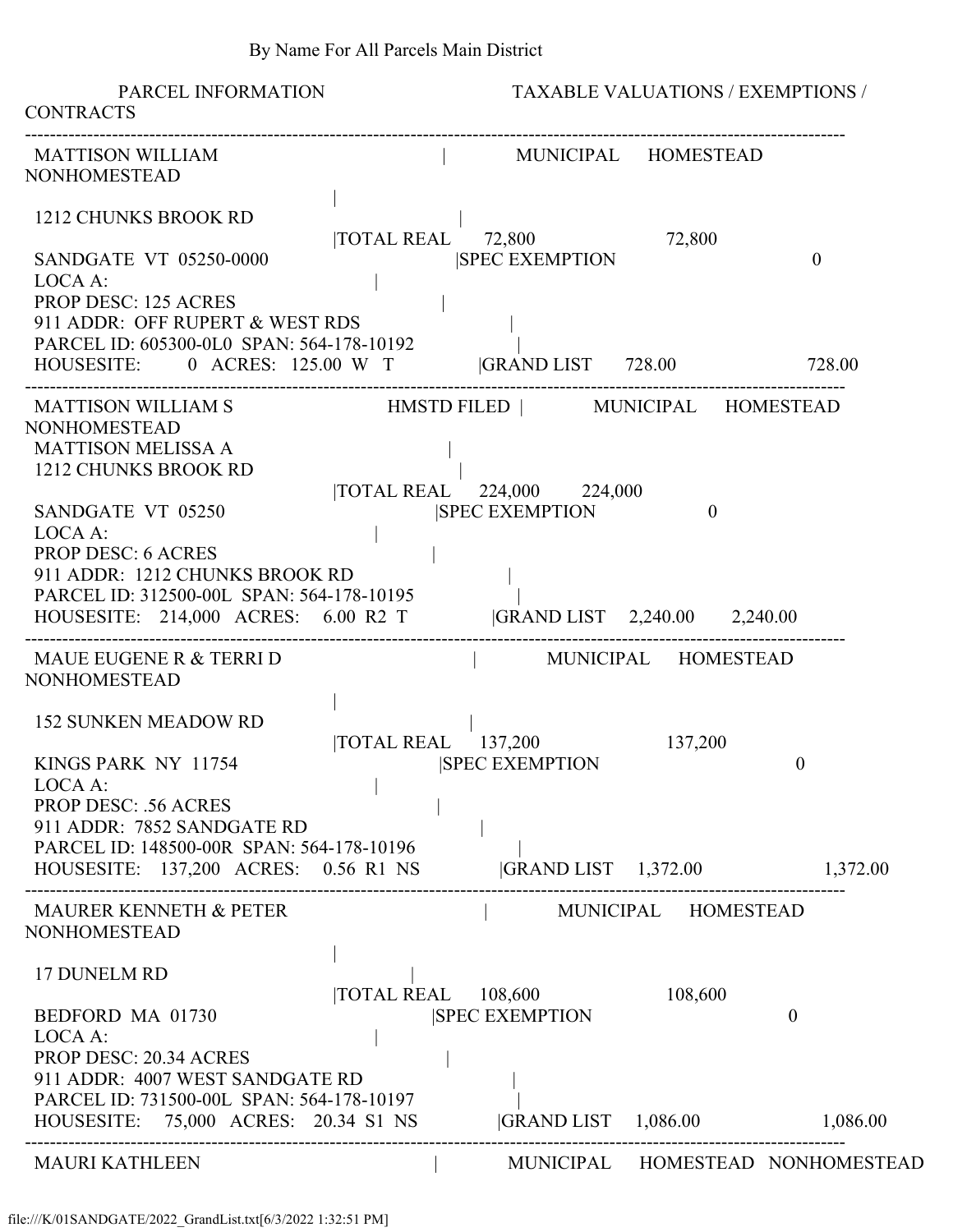| <b>PLAINS RD</b><br><b>CAMBRIDGE NY 12816</b><br>LOCA A:<br><b>PROP DESC: 4.5 ACRES</b><br>911 ADDR: 2113 WEST SANDGATE RD<br>PARCEL ID: 713500-00L SPAN: 564-178-10198<br>HOUSESITE: 82,700 ACRES: 4.50 MHL NS                                                                 | $\overline{10TAL}$ REAL $\overline{87,100}$                                                        | <b>SPEC EXEMPTION</b><br> GRAND LIST 871.00                                                                                | 87,100   | $\overline{0}$<br>871.00                    |
|---------------------------------------------------------------------------------------------------------------------------------------------------------------------------------------------------------------------------------------------------------------------------------|----------------------------------------------------------------------------------------------------|----------------------------------------------------------------------------------------------------------------------------|----------|---------------------------------------------|
| 06/01/2022<br>$10:20$ am                                                                                                                                                                                                                                                        | Town of Sandgate Grand List<br>Grand List Report (Detail)<br>By Name For All Parcels Main District |                                                                                                                            |          | Page 40<br>sandg                            |
| PARCEL INFORMATION<br><b>CONTRACTS</b>                                                                                                                                                                                                                                          |                                                                                                    |                                                                                                                            |          | <b>TAXABLE VALUATIONS / EXEMPTIONS /</b>    |
| MAYER WILLIAM H JR<br><b>NONHOMESTEAD</b><br><b>MAYER PATRICIA E</b><br>2742 SANDGATE RD<br>SANDGATE VT 05250<br>LOCA A:<br><b>PROP DESC: 3.16 ACRES</b><br>911 ADDR: 2742 SANDGATE RD<br>PARCEL ID: 112200-00R SPAN: 564-178-10200<br>HOUSESITE: 282,800 ACRES: 3.16 R2 T      |                                                                                                    | HMSTD FILED   MUNICIPAL HOMESTEAD<br> TOTAL REAL 285,700 285,700<br><b>SPEC EXEMPTION</b><br> GRAND LIST 2,857.00 2,857.00 | $\theta$ |                                             |
| MCALVANAH THOMAS & MARGARET<br><b>NONHOMESTEAD</b><br><b>96 THE FARMS RD</b><br>BEDFORD NY 10506<br>LOCA A:<br>PROP DESC: 30.2 ACRES<br>911 ADDR: 3646 RUPERT RD<br>PARCEL ID: 614000-00R SPAN: 564-178-10201<br>HOUSESITE: 180,000 ACRES: 30.20 R2 NS                          | $\overline{10}$ TOTAL REAL 230,300                                                                 | <b>SPEC EXEMPTION</b><br>$ GRAND LIST$ 2,303.00                                                                            | 230,300  | MUNICIPAL HOMESTEAD<br>$\theta$<br>2,303.00 |
| MCAWARD STEPHEN J<br><b>NONHOMESTEAD</b><br><b>MACAWARD LISA</b><br><b>9 BREUER AVE</b><br><b>GREAT NECK NY 11023</b><br>LOCA A:<br><b>PROP DESC: 5 ACRES</b><br>911 ADDR: 97 WOODSGIFT LN<br>PARCEL ID: 149500-0L0 SPAN: 564-178-10204<br>HOUSESITE: 353,400 ACRES: 5.00 R1 NS | TOTAL REAL 360,900                                                                                 | MUNICIPAL HOMESTEAD<br><b>ISPEC EXEMPTION</b><br> GRAND LIST 3,609.00                                                      | 360,900  | $\theta$<br>3,609.00                        |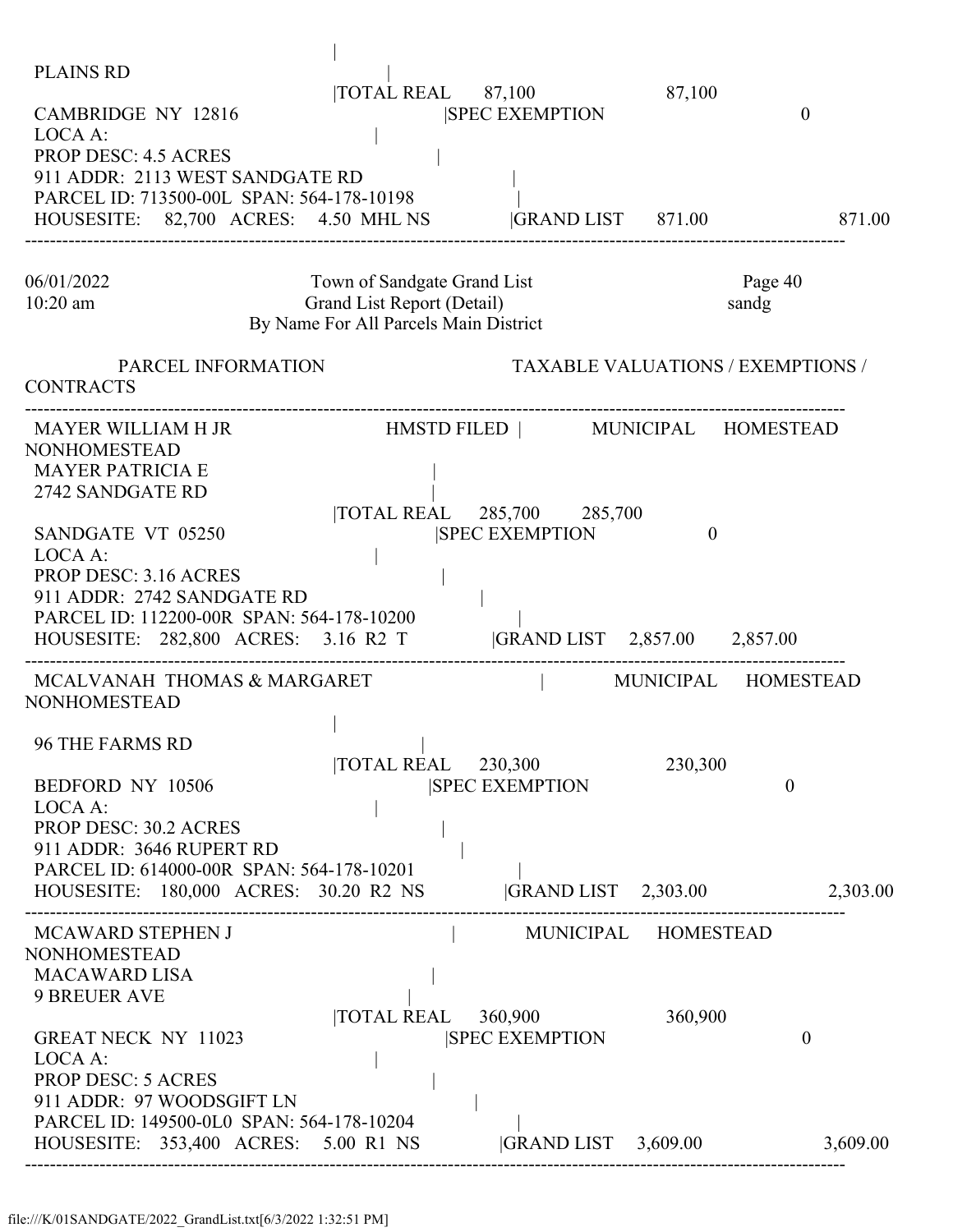| MCCAULEY LAND HOLDINGS<br><b>NONHOMESTEAD</b>                                                                                                                                 |                                                                                                    |                                                                 | MUNICIPAL | <b>HOMESTEAD</b>                         |                     |
|-------------------------------------------------------------------------------------------------------------------------------------------------------------------------------|----------------------------------------------------------------------------------------------------|-----------------------------------------------------------------|-----------|------------------------------------------|---------------------|
| <b>106 E BROADWAY</b><br>SALEM NY 12865                                                                                                                                       | $\overline{1}$ TOTAL REAL 359,600                                                                  | <b>SPEC EXEMPTION</b>                                           |           | 359,600<br>$\boldsymbol{0}$              |                     |
| LOCA A:<br>PROP DESC: 246 ACRES CU ##<br>911 ADDR: 1662 RUPERT RD<br>PARCEL ID: 603000-00R SPAN: 564-178-10207<br>HOUSESITE: 118,800 ACRES: 246.00 S2 NS  GRAND LIST 1,658.00 |                                                                                                    | CURRENT USE 193,800                                             |           |                                          | 193,800<br>1,658.00 |
| MCDONALD FRANK E JR<br><b>NONHOMESTEAD</b>                                                                                                                                    |                                                                                                    | MUNICIPAL HOMESTEAD                                             |           |                                          |                     |
| PO BOX 606<br><b>ARLINGTON VT 05250</b><br>LOCA A:<br>PROP DESC: 10.23 ACRES<br>911 ADDR: 2729 SANDGATE RD                                                                    |                                                                                                    | TOTAL REAL 230,500<br><b>SPEC EXEMPTION</b>                     |           | 230,500                                  | $\theta$            |
| PARCEL ID: 112000-00L SPAN: 564-178-10002<br>HOUSESITE: 0 ACRES: 10.23 R2 T GRAND LIST 2,305.00                                                                               |                                                                                                    |                                                                 |           |                                          | 2,305.00            |
| 06/01/2022<br>10:20 am                                                                                                                                                        | Town of Sandgate Grand List<br>Grand List Report (Detail)<br>By Name For All Parcels Main District |                                                                 |           | Page 41<br>sandg                         |                     |
| PARCEL INFORMATION<br><b>CONTRACTS</b>                                                                                                                                        |                                                                                                    |                                                                 |           | <b>TAXABLE VALUATIONS / EXEMPTIONS /</b> |                     |
| MCGOWAN ROY E & ALANE J MUNICIPAL HOMESTEAD<br><b>NONHOMESTEAD</b>                                                                                                            |                                                                                                    |                                                                 |           |                                          |                     |
| <b>150 SOPHIE'S WAY</b><br>SANDGATE VT 05250<br>LOCA A:<br><b>PROP DESC: 6.2 ACRES</b>                                                                                        |                                                                                                    | $\overline{\text{TOTAL REAL}}$ 224,300<br><b>SPEC EXEMPTION</b> |           | 224,300                                  | $\boldsymbol{0}$    |
| 911 ADDR: 150 SOPHIE'S WAY<br>PARCEL ID: 333500-00R SPAN: 564-178-10210<br>HOUSESITE: 213,800 ACRES: 6.20 R2 T                                                                |                                                                                                    | $ GRAND LIST$ 2,243.00                                          |           |                                          | 2,243.00            |
| MCKENNA SHEILA M<br><b>NONHOMESTEAD</b><br>MCKENNA KETT<br><b>PO BOX 253</b>                                                                                                  |                                                                                                    | MUNICIPAL HOMESTEAD                                             |           |                                          |                     |
| ARLINGTON VT 055250<br>LOCA A:<br><b>PROP DESC: 1.23 ACRE</b><br>911 ADDR: 90 WOODSGIFT LN<br>PARCEL ID: 150000-0L0 SPAN: 564-178-10202                                       |                                                                                                    | $\overline{\text{TOTAL REAL}}$ 254,400<br><b>SPEC EXEMPTION</b> |           | 254,400                                  | $\theta$            |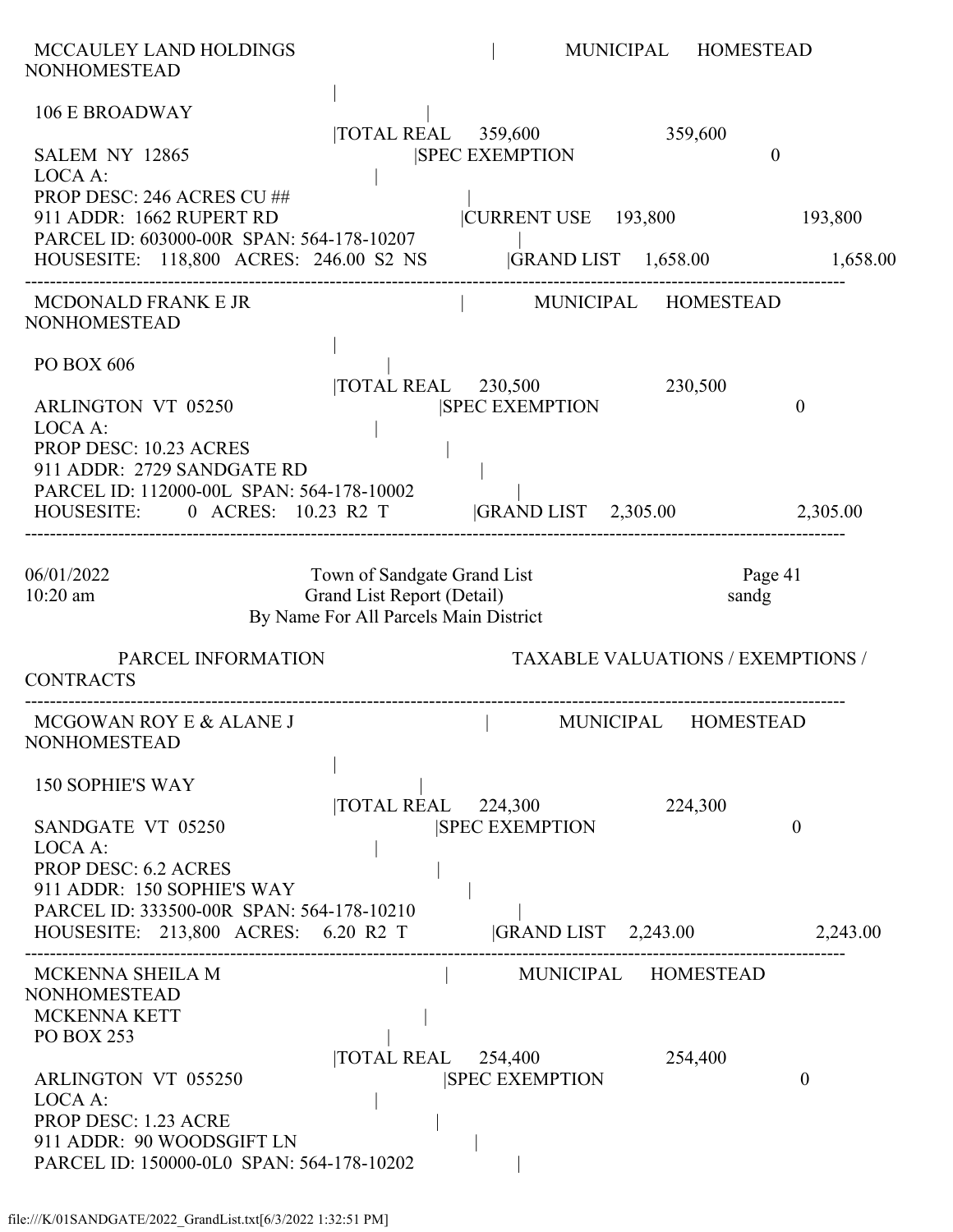| MELVIN ROBERT M<br><b>BOSSIE HELEN M</b><br>95 CONCORD ST                                                                                                                                                   |                                                                                                    |                                       |                                           | MUNICIPAL HOMESTEAD NONHOMESTEAD |
|-------------------------------------------------------------------------------------------------------------------------------------------------------------------------------------------------------------|----------------------------------------------------------------------------------------------------|---------------------------------------|-------------------------------------------|----------------------------------|
| ROCKLAND MA 02370<br>LOCA A:<br><b>PROP DESC: 5 ACRES</b><br>911 ADDR: 161 OX LOT RD<br>PARCEL ID: 205000-0R0 SPAN: 564-178-10213                                                                           | TOTAL REAL 114,000                                                                                 | <b>SPEC EXEMPTION</b>                 | 114,000                                   | $\theta$                         |
|                                                                                                                                                                                                             |                                                                                                    |                                       |                                           |                                  |
| MERRILL LYNCH TRUSTEE HASS FAMILY1945,55   MUNICIPAL HOMESTEAD<br><b>NONHOMESTEAD</b><br><b>C/O HARDING &amp; CARBONE</b><br>1235 NORTH LOOP WEST, SUITE 205                                                |                                                                                                    |                                       |                                           |                                  |
| HOUSTON TX 77008<br>LOCA A:                                                                                                                                                                                 | TOTAL REAL 344,600                                                                                 | <b>SPEC EXEMPTION</b>                 | 344,600                                   | $\overline{0}$                   |
| PROP DESC: 484.5 ACRES CU#<br>911 ADDR: SANDGATE RD<br>PARCEL ID: 144500-0L0 SPAN: 564-178-10049                                                                                                            |                                                                                                    | $ {\text{CURRENT USE}} \quad 265,500$ |                                           | 265,500                          |
| HOUSESITE: 0 ACRES: 484.50 W C  GRAND LIST 791.00 791.00                                                                                                                                                    |                                                                                                    |                                       |                                           |                                  |
| MERRITT CLAIRE HMSTD FILED   MUNICIPAL HOMESTEAD<br><b>NONHOMESTEAD</b>                                                                                                                                     |                                                                                                    |                                       |                                           |                                  |
| 1105 HAMILTON HOLLOW RD<br>SANDGATE VT 05250<br>LOCA A:<br>PROP DESC: 48.05 ACRES<br>911 ADDR: 1105 HAMILTON HOLLOW RD<br>PARCEL ID: 254500-00B SPAN: 564-178-10215<br>HOUSESITE: 205,700 ACRES: 48.05 R2 T | TOTAL REAL 296,500 296,500                                                                         | <b>SPEC EXEMPTION</b>                 | $\theta$<br> GRAND LIST 2,965.00 2,965.00 |                                  |
| 06/01/2022<br>$10:20$ am                                                                                                                                                                                    | Town of Sandgate Grand List<br>Grand List Report (Detail)<br>By Name For All Parcels Main District |                                       | sandg                                     | Page 42                          |
| PARCEL INFORMATION<br><b>CONTRACTS</b>                                                                                                                                                                      |                                                                                                    |                                       | <b>TAXABLE VALUATIONS / EXEMPTIONS /</b>  |                                  |
| MERROW MICHAEL T<br><b>NONHOMESTEAD</b>                                                                                                                                                                     |                                                                                                    |                                       | MUNICIPAL HOMESTEAD                       |                                  |
| <b>32 WALNUT ST</b><br>DOBBS FERRY NY 10522<br>LOCA A:<br>PROP DESC: 160.1 ACRES<br>911 ADDR: 1285 WEST RD                                                                                                  | <b>TOTAL REAL</b>                                                                                  | 370,600<br><b>SPEC EXEMPTION</b>      | 370,600                                   | $\boldsymbol{0}$                 |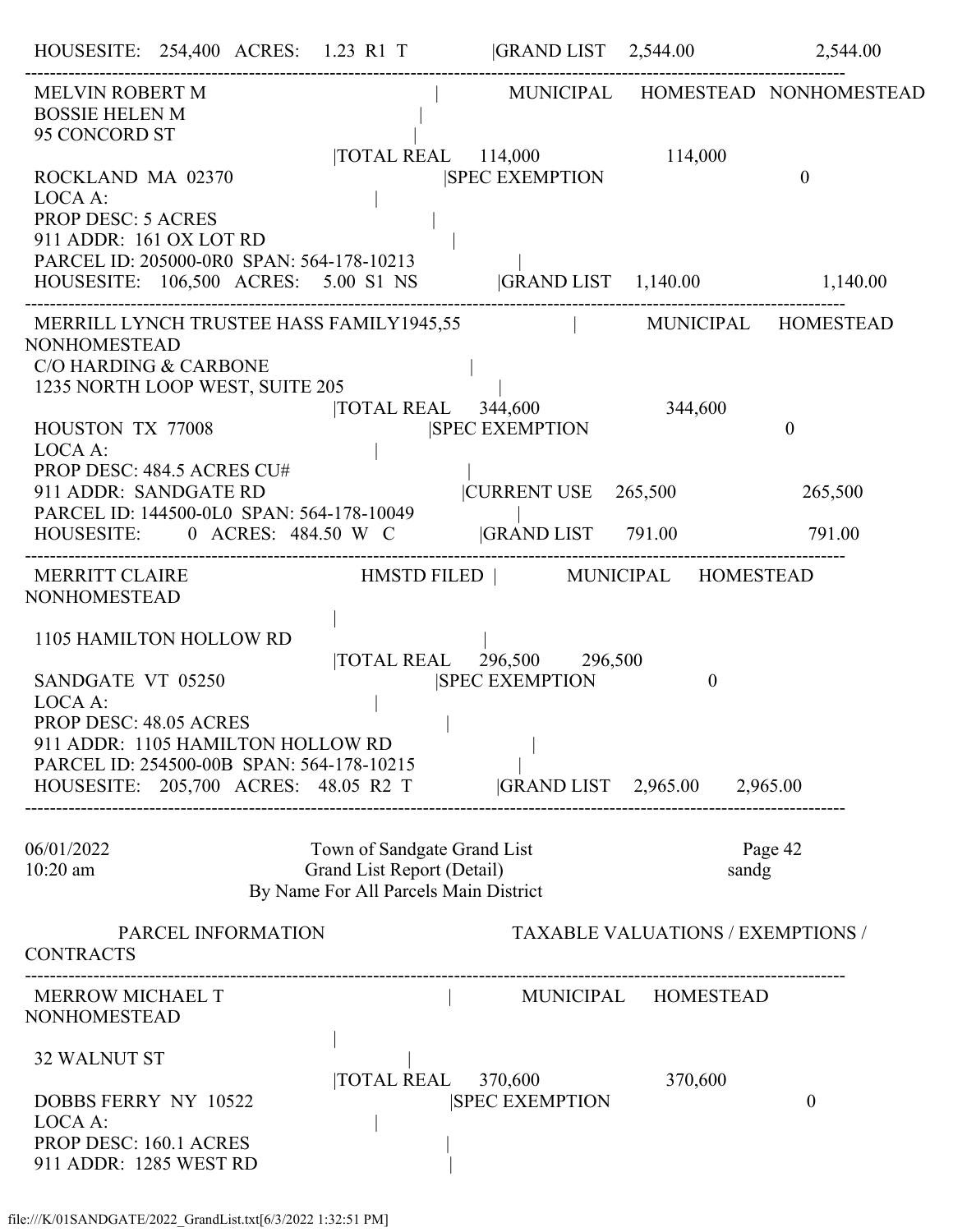| PARCEL ID: 342000-00L SPAN: 564-178-10251<br>HOUSESITE: 198,500 ACRES: 160.10 R2 NS GRAND LIST 3,706.00 3,706.00 |                                                                     |                                   |                     |                                  |
|------------------------------------------------------------------------------------------------------------------|---------------------------------------------------------------------|-----------------------------------|---------------------|----------------------------------|
| <b>MESSIER DAVID P</b>                                                                                           |                                                                     |                                   |                     | MUNICIPAL HOMESTEAD NONHOMESTEAD |
| 4085 STATE ROUTE 29                                                                                              | TOTAL REAL 52,500                                                   |                                   | 52,500              |                                  |
| SALEM NY 12865<br>LOCA A:                                                                                        |                                                                     | <b>SPEC EXEMPTION</b>             |                     | $\theta$                         |
| <b>PROP DESC: 48 ACRES</b><br>911 ADDR: OFF WEST RD                                                              |                                                                     |                                   |                     |                                  |
| PARCEL ID: 430000-0R0 SPAN: 564-178-10374<br>HOUSESITE: 0 ACRES: 48.00 W NS GRAND LIST 525.00 525.00             |                                                                     |                                   |                     |                                  |
| METTOWEE LUMBER & PLASTICS CO<br>NONHOMESTEAD                                                                    |                                                                     | MUNICIPAL HOMESTEAD               |                     |                                  |
| <b>82 CHURCH ST</b>                                                                                              |                                                                     |                                   |                     |                                  |
| <b>GRANVILLE NY 12832</b><br>LOCA A:                                                                             |                                                                     | <b>SPEC EXEMPTION</b>             |                     | $\mathbf{0}$                     |
| PROP DESC: 510 ACRES CU##<br>911 ADDR: RUPERT RD                                                                 |                                                                     | $ C\overline{U}$ RENT USE 202,400 |                     | 202,400                          |
| PARCEL ID: 606500-00B SPAN: 564-178-10217<br>HOUSESITE: 0 ACRES: 510.00 W C  GRAND LIST 2,562.00 2,562.00        |                                                                     |                                   |                     |                                  |
| METTOWEE LUMBER & PLASTICS CO INC<br>NONHOMESTEAD                                                                |                                                                     | MUNICIPAL HOMESTEAD               |                     |                                  |
| <b>82 CHURCH ST</b>                                                                                              |                                                                     |                                   |                     |                                  |
| <b>GRANVILLE NY 12832</b><br>LOCA A:                                                                             | TOTAL REAL 265,000                                                  | <b>SPEC EXEMPTION</b>             | 265,000             | $\mathbf{0}$                     |
| PROP DESC: 278.5 ACRES CU ##<br>911 ADDR: SANDGATE RD                                                            |                                                                     | CURRENT USE 186,100               |                     | 186,100                          |
| PARCEL ID: 133000-00R SPAN: 564-178-10218<br>HOUSESITE: 0 ACRES: 278.50 W C GRAND LIST 789.00                    |                                                                     |                                   |                     | 789.00                           |
| <b>MICHAELS THOMAS</b><br>NONHOMESTEAD                                                                           |                                                                     |                                   | MUNICIPAL HOMESTEAD |                                  |
| <b>61 SWEARING HILL RD</b>                                                                                       | TOTAL REAL 234,300                                                  |                                   | 234,300             |                                  |
| SANDGATE VT 05250<br>LOCA A:                                                                                     |                                                                     | <b>SPEC EXEMPTION</b>             |                     | $\theta$                         |
| <b>PROP DESC: 3 ACRES</b><br>911 ADDR: 61 SWEARING HILL RD                                                       |                                                                     |                                   |                     |                                  |
| PARCEL ID: 113500-00L SPAN: 564-178-10220<br>HOUSESITE: 231,800 ACRES: 3.00 R1 T  GRAND LIST 2,343.00 2,343.00   |                                                                     |                                   |                     |                                  |
| 06/01/2022                                                                                                       | Town of Sandgate Grand List                                         |                                   |                     | Page 43                          |
| $10:20$ am                                                                                                       | Grand List Report (Detail)<br>By Name For All Parcels Main District |                                   |                     | sandg                            |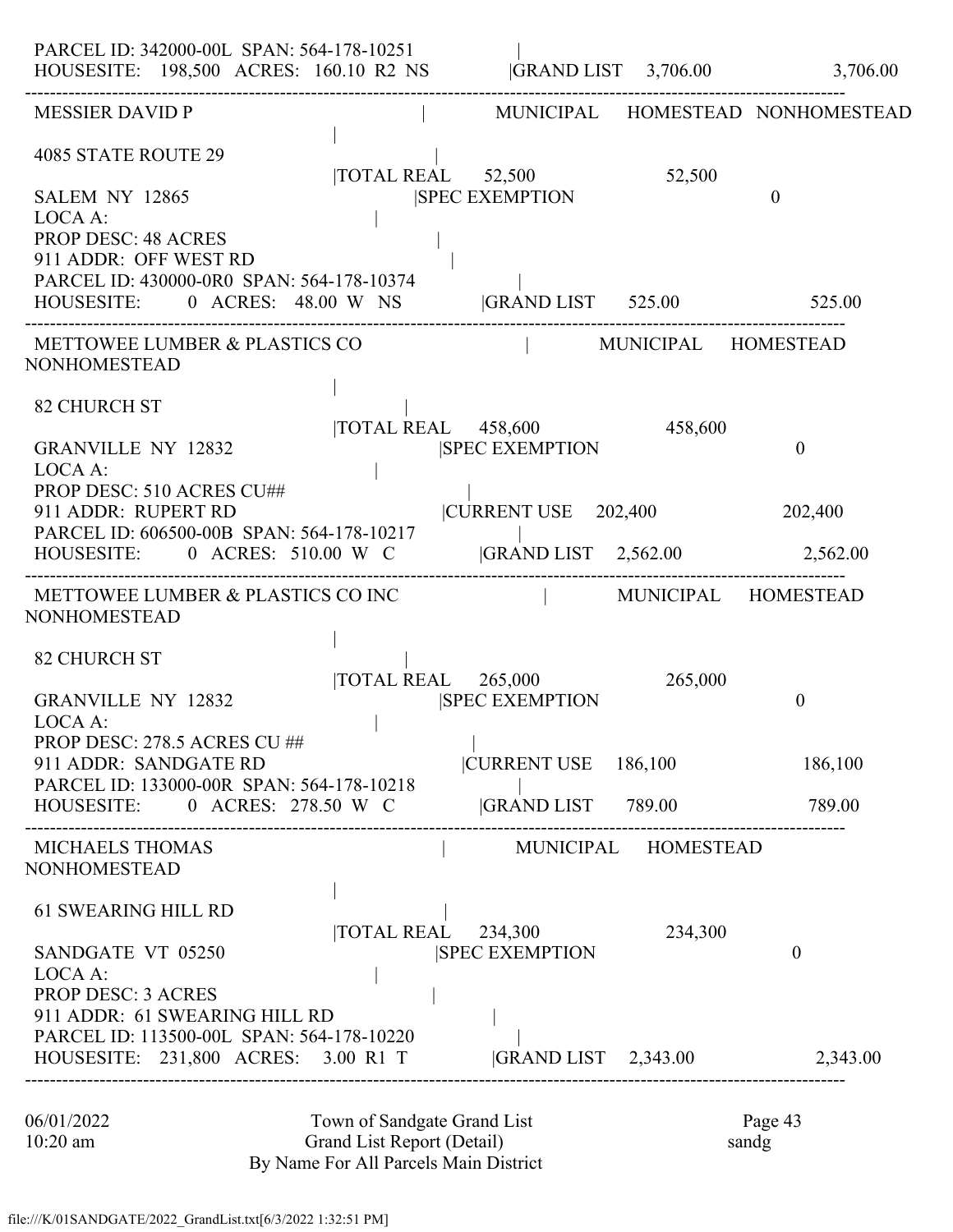**CONTRACTS** 

| MICHAUD VERETTA C<br><b>NONHOMESTEAD</b>                                                                 |                                                     | MUNICIPAL HOMESTEAD      |              |
|----------------------------------------------------------------------------------------------------------|-----------------------------------------------------|--------------------------|--------------|
| <b>GALLICK, JR. LEWIS</b><br>150 RUSSELL RD                                                              | $\overline{10TAL}$ REAL 67,200                      | 67,200                   |              |
| STRATFORD CT 06614<br>LOCA A:                                                                            | <b>SPEC EXEMPTION</b>                               |                          | $\mathbf{0}$ |
| <b>PROP DESC: .5 ACRES</b><br>911 ADDR: 2591 RUPERT RD<br>PARCEL ID: 607500-00L SPAN: 564-178-10221      |                                                     |                          |              |
| HOUSESITE: 67,200 ACRES: 0.50 S1 NS                                                                      |                                                     | GRAND LIST 672.00 672.00 |              |
| MILES JOSIAH E TRUSTEE<br><b>NONHOMESTEAD</b><br>MILES CHRISTINE TRUSTEE<br>POBOX 1125                   |                                                     | MUNICIPAL HOMESTEAD      |              |
| <b>MANCHESTER CENTER VT 05255</b><br>LOCA A:                                                             | TOTAL REAL 294,000<br><b>SPEC EXEMPTION</b>         | 294,000                  | $\mathbf{0}$ |
| PROP DESC: 340 ACRES CU##<br>911 ADDR: SE CORNER RD<br>PARCEL ID: 206500-00R SPAN: 564-178-10222         | CURRENT USE 235,200                                 |                          | 235,200      |
| HOUSESITE: 0 ACRES: 340.00 W S GRAND LIST 588.00                                                         |                                                     |                          | 588.00       |
| MILES JOSIAH E TRUSTEE<br><b>NONHOMESTEAD</b><br>MILES CHRISTINE S TRUSTEE<br>PO BOX 1125                |                                                     | MUNICIPAL HOMESTEAD      |              |
| <b>MANCHESTER CENTER VT 05255</b><br>LOCA A:                                                             | TOTAL REAL 378,600 378,600<br><b>SPEC EXEMPTION</b> |                          | $\theta$     |
| <b>PROP DESC: 180.4 CU##</b><br>911 ADDR: 2249 SE CORNER RD<br>PARCEL ID: 212000-00B SPAN: 564-178-10326 | CURRENT USE 153,800                                 |                          | 153,800      |
| HOUSESITE: 179,200 ACRES: 180.40 R2 S  GRAND LIST 2,248.00 2,248.00                                      |                                                     |                          |              |
| MILES JOSIAH E TRUSTEE<br><b>NONHOMESTEAD</b>                                                            |                                                     | MUNICIPAL HOMESTEAD      |              |
| MILES CHRISTINE S TRUSTEE<br>PO BOX 1125                                                                 |                                                     |                          |              |
| <b>MANCHESTER CENTER VT 05255</b><br>LOCA A:                                                             | TOTAL REAL 120,600 120,600<br><b>SPEC EXEMPTION</b> |                          | $\mathbf{0}$ |
| PROP DESC: 72.3 ACRES CU##<br>911 ADDR: S.E. CORNERS RD<br>PARCEL ID: 212500-00R SPAN: 564-178-10328     |                                                     | CURRENT USE 108,300      | 108,300      |
| HOUSESITE: 0 ACRES: 72.30 W S  GRAND LIST 123.00                                                         |                                                     |                          | 123.00       |
| MILLER CHARLES JOSEPH<br><b>NONHOMESTEAD</b>                                                             |                                                     | MUNICIPAL HOMESTEAD      |              |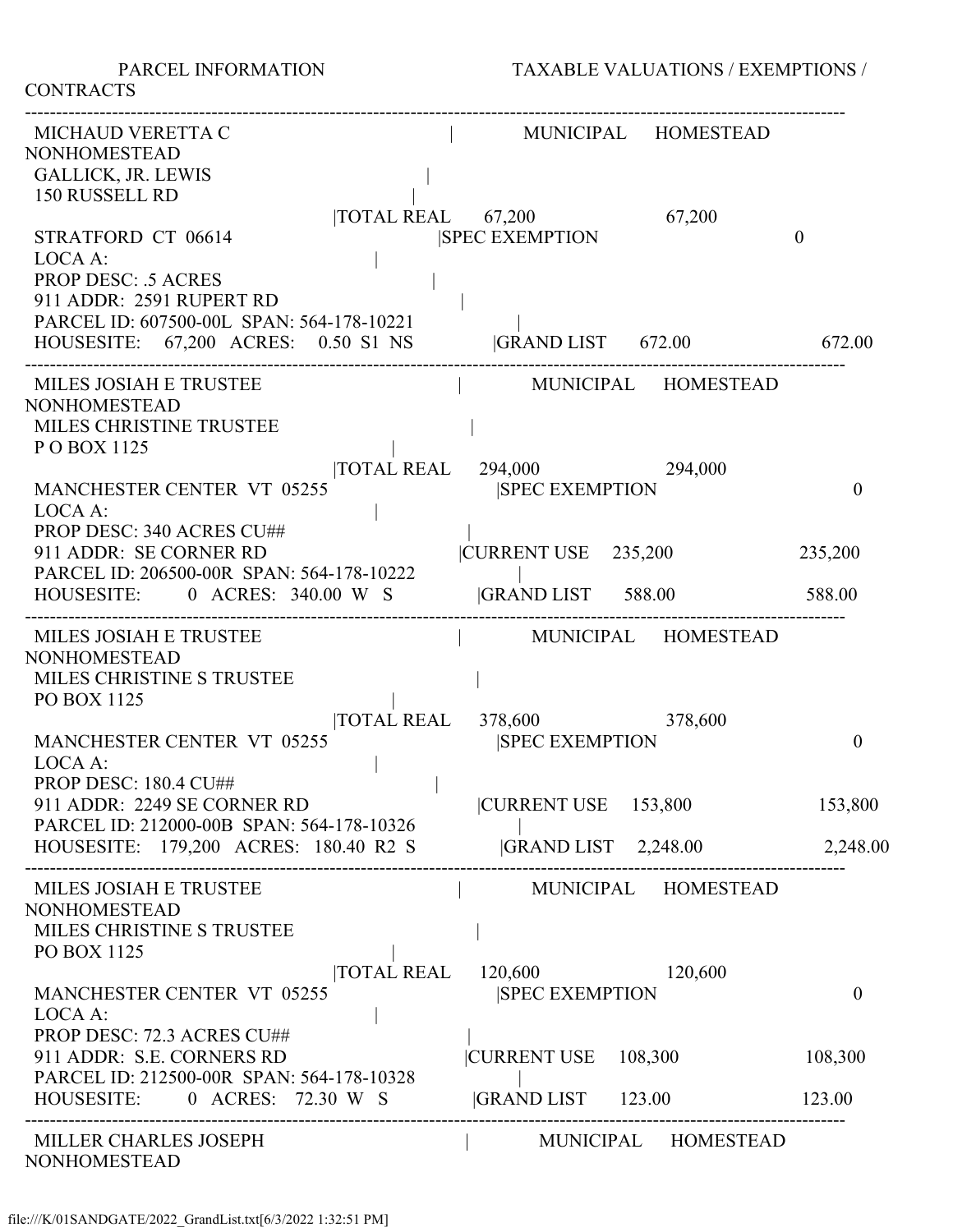| <b>45 8TH AVE</b><br><b>SEASIDE PARK NJ 08752</b><br>LOCA A:<br><b>PROP DESC: .8 ACRES</b><br>911 ADDR: GATTLANE OFF TATE HILL RD<br>PARCEL ID: 704700-00L SPAN: 564-178-10223<br>HOUSESITE: 0 ACRES: 0.80 M NS                                                   | 9,100<br>$\overline{10TAL}$ REAL $9,100$<br><b>SPEC EXEMPTION</b><br>$ GRAND LIST$ 91.00                                          | $\theta$<br>91.00                  |
|-------------------------------------------------------------------------------------------------------------------------------------------------------------------------------------------------------------------------------------------------------------------|-----------------------------------------------------------------------------------------------------------------------------------|------------------------------------|
| 06/01/2022<br>10:20 am                                                                                                                                                                                                                                            | Town of Sandgate Grand List<br>Grand List Report (Detail)<br>By Name For All Parcels Main District                                | Page 44<br>sandg                   |
| PARCEL INFORMATION<br><b>CONTRACTS</b>                                                                                                                                                                                                                            | <b>TAXABLE VALUATIONS / EXEMPTIONS /</b>                                                                                          |                                    |
| <b>MITCHELL EDWARD</b><br><b>NONHOMESTEAD</b>                                                                                                                                                                                                                     | HMSTD FILED   MUNICIPAL HOMESTEAD                                                                                                 |                                    |
| 525 CHAMBERS RD<br><b>SALEM NY 12865</b><br>LOCA A:<br><b>PROP DESC: 106.7 CU##</b><br>911 ADDR: 161 CHAMBERS RD<br>PARCEL ID: 501000-00B SPAN: 564-178-10225<br>HOUSESITE: 172,600 ACRES: 106.70 R2 T                                                            | TOTAL REAL 302,000 302,000<br><b>SPEC EXEMPTION</b><br>$\Omega$<br> CURRENT USE 29,800<br> GRAND LIST 2,722.00 2,722.00           | 29,800                             |
| MITCHELL EDWARD<br><b>NONHOMESTEAD</b><br><b>BELL ANDREW BELL MARY L</b><br>525 CHAMBERS RD<br><b>SALEM NY 12865</b><br>LOCA A:<br>PROP DESC: 302.9 ACRES<br>911 ADDR: CHAMBERS RD<br>PARCEL ID: 501500-00B SPAN: 564-178-10227<br>HOUSESITE: 0 ACRES: 302.90 W T | MUNICIPAL HOMESTEAD<br>TOTAL REAL 286,000<br>286,000<br><b>SPEC EXEMPTION</b><br> CURRENT USE 117,400<br>$ GRAND LIST \t1,686.00$ | $\theta$<br>117,400<br>1,686.00    |
| MITCHELL EDWARD W<br><b>NONHOMESTEAD</b><br>525 CHAMBERS RD<br>SALEM NY 12865<br>LOCA A:<br><b>PROP DESC: 100 ACRES</b><br>911 ADDR: OFF CHAMBERS RD<br>PARCEL ID: 501000-0R0 SPAN: 564-178-10226<br>HOUSESITE: 0 ACRES: 100.00 W T                               | MUNICIPAL HOMESTEAD<br>62,800<br>TOTAL REAL 62,800<br><b>SPEC EXEMPTION</b><br> CURRENT USE 45,800<br><b>GRAND LIST</b> 170.00    | $\overline{0}$<br>45,800<br>170.00 |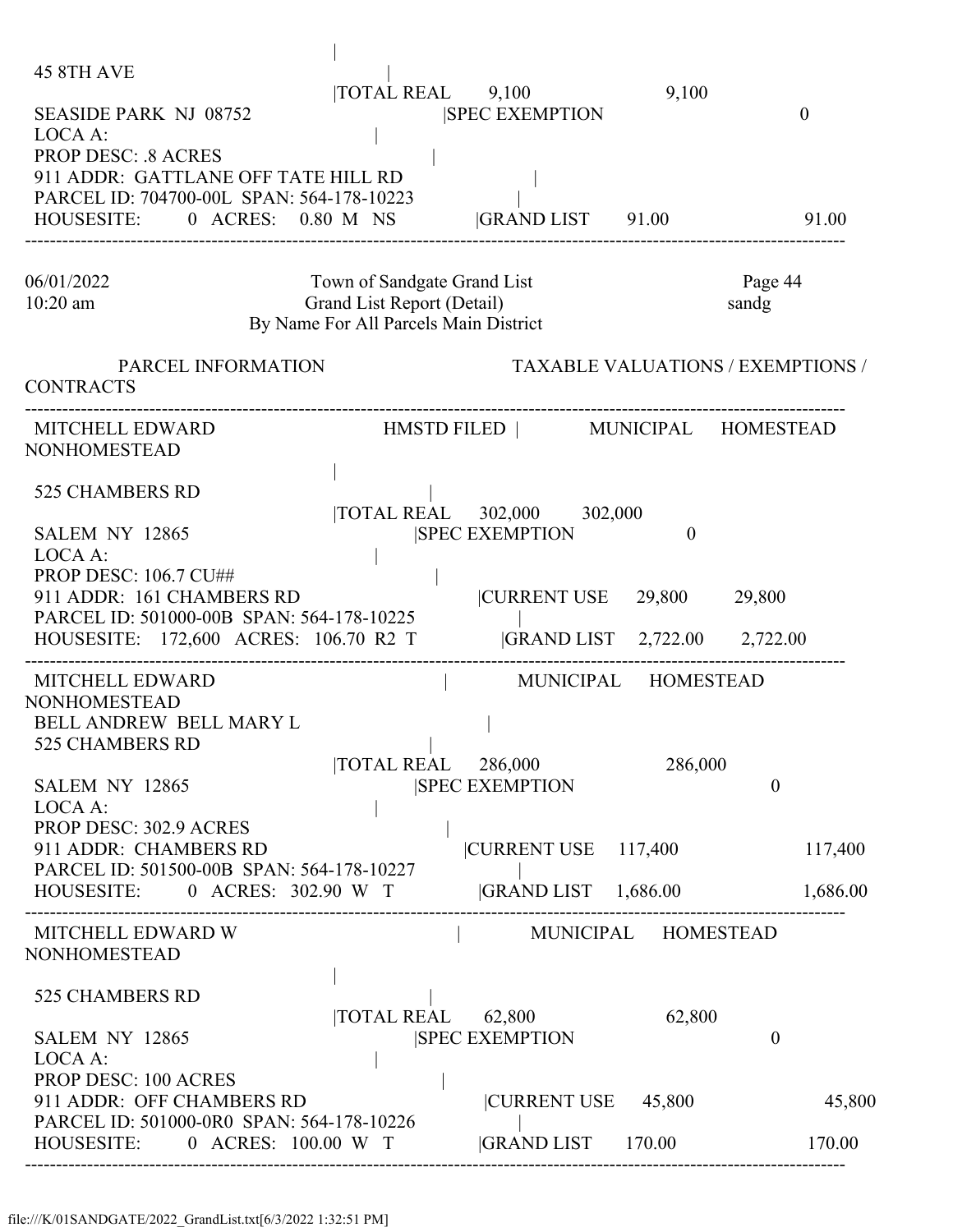| <b>MONAHAN PHILIP STEVEN</b><br><b>NONHOMESTEAD</b><br>MONAHAN MARY ELIZABETH<br>104 SE CORNERS RD                                                                                                            |                                                                                                    | HMSTD FILED                                                            | MUNICIPAL           | <b>HOMESTEAD</b>                         |
|---------------------------------------------------------------------------------------------------------------------------------------------------------------------------------------------------------------|----------------------------------------------------------------------------------------------------|------------------------------------------------------------------------|---------------------|------------------------------------------|
| SANDGATE VT 05250<br>LOCA A:<br><b>PROP DESC: .75 ACRES</b><br>911 ADDR: 104 S E CORNERS RD<br>PARCEL ID: 201000-00R SPAN: 564-178-10112<br>HOUSESITE: 179,900 ACRES: 0.75 R1 T  GRAND LIST 1,799.00 1,799.00 |                                                                                                    | TOTAL REAL 179,900 179,900<br><b>SPEC EXEMPTION</b>                    | $\theta$            |                                          |
| MONAHAN THOMAS & CYNTHIA<br><b>NONHOMESTEAD</b>                                                                                                                                                               |                                                                                                    |                                                                        | MUNICIPAL HOMESTEAD |                                          |
| 46 DOGWOOD LN<br>NEW CANAAN CT 06840<br>LOCA A:                                                                                                                                                               |                                                                                                    | $\overline{10}$ TAL REAL $\overline{700,700}$<br><b>SPEC EXEMPTION</b> | 700,700             | $\theta$                                 |
| <b>PROP DESC: 157 ACRES</b><br>911 ADDR: 1080 BENTLEY HILL RD<br>PARCEL ID: 214500-0R0 SPAN: 564-178-10229<br>HOUSESITE: 488,700 ACRES: 157.00 R2 NS                                                          |                                                                                                    | CURRENT USE 180,600<br>$ GRAND LIST$ 5,201.00                          |                     | 180,600<br>5,201.00                      |
| 06/01/2022<br>$10:20$ am                                                                                                                                                                                      | Town of Sandgate Grand List<br>Grand List Report (Detail)<br>By Name For All Parcels Main District |                                                                        |                     | Page 45<br>sandg                         |
| PARCEL INFORMATION<br><b>CONTRACTS</b>                                                                                                                                                                        |                                                                                                    |                                                                        |                     | <b>TAXABLE VALUATIONS / EXEMPTIONS /</b> |
| <b>MOORE MATTHEW</b><br><b>NONHOMESTEAD</b>                                                                                                                                                                   |                                                                                                    | MUNICIPAL                                                              | <b>HOMESTEAD</b>    |                                          |
| PO BOX 343<br>DOREST VT 05251<br>LOCA A:<br><b>PROP DESC: 13.4 ACRES</b><br>911 ADDR: 3293 RUPERT RD<br>PARCEL ID: 630500-00R SPAN: 564-178-10310<br>HOUSESITE: 0 ACRES: 13.40 S2 S                           | $\overline{\text{TOTAL REAL}}$ 36,300                                                              | <b>SPEC EXEMPTION</b><br> GRAND LIST 363.00                            | 36,300              | $\theta$<br>363.00                       |
| MOORE QUINN FAMILY TRUST<br><b>NONHOMESTEAD</b>                                                                                                                                                               |                                                                                                    |                                                                        | MUNICIPAL HOMESTEAD |                                          |
| 3010 SANDGATE RD<br>SANDGATE VT 05250<br>LOCA A:<br>PROP DESC: 8.446 AC & BLDG<br>911 ADDR: 3010 SANDGATE RD<br>PARCEL ID: 116000-00R SPAN: 564-178-10257                                                     | $\overline{10TAL}$ REAL 259,900                                                                    | <b>SPEC EXEMPTION</b>                                                  | 259,900             | $\theta$                                 |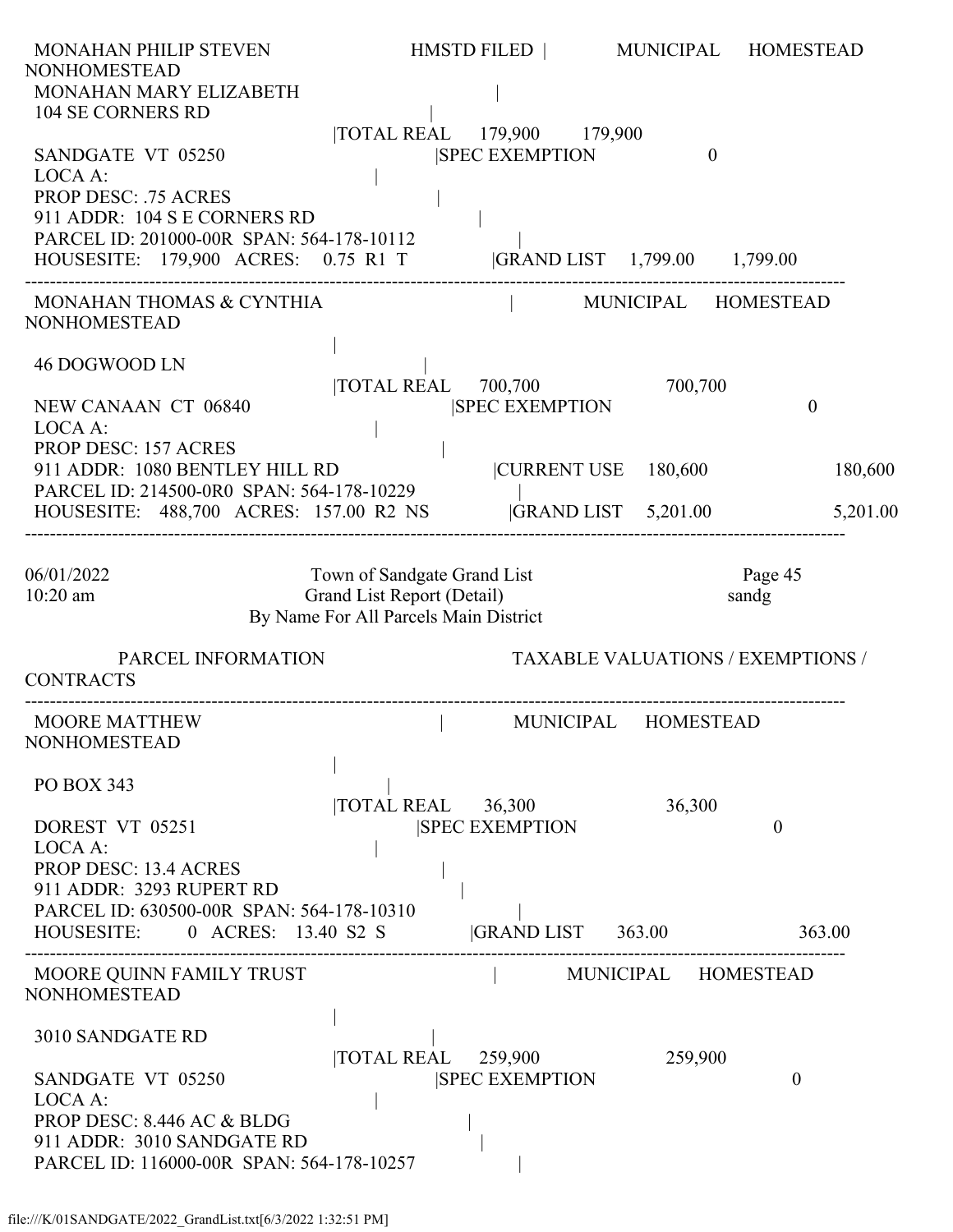|                                                                                                                                             |                    | HOUSESITE: 243,800 ACRES: 8.44 R2 T  GRAND LIST 2,599.00 2,599.00                                              |                       |                                          |                  |              |
|---------------------------------------------------------------------------------------------------------------------------------------------|--------------------|----------------------------------------------------------------------------------------------------------------|-----------------------|------------------------------------------|------------------|--------------|
| <b>NONHOMESTEAD</b>                                                                                                                         |                    | MURRAY EDWARD J TRUSTEE OF THE EJM TRUST FOR THE MUNICIPAL HOMESTEAD                                           |                       |                                          |                  |              |
| 112 OLD FORGE RD                                                                                                                            |                    | SULLIVAN DARYL A TRUSTEE OF THE DAS TRUS<br> TOTAL REAL 270,200 270,200                                        |                       |                                          |                  |              |
| MONROE TWP NJ 08831<br>LOCA A:<br><b>PROP DESC: 5.42 ACRES</b><br>911 ADDR: 1543 SE CORNERS RD<br>PARCEL ID: 209600-00L SPAN: 564-178-10232 |                    |                                                                                                                | <b>SPEC EXEMPTION</b> |                                          |                  | $\mathbf{0}$ |
|                                                                                                                                             |                    | HOUSESITE: 261,600 ACRES: 5.42 M NS  GRAND LIST 2,702.00 2,702.00                                              |                       |                                          |                  |              |
| <b>NONHOMESTEAD</b>                                                                                                                         |                    | MYRICK JEFFREY SCOTT HMSTD FILED   MUNICIPAL HOMESTEAD                                                         |                       |                                          |                  |              |
| 3920 WEST SANDGATE RD                                                                                                                       |                    |                                                                                                                |                       |                                          |                  |              |
| SANDGATE VT 05250<br>LOCA A:                                                                                                                |                    | TOTAL REAL 170,600 170,600                                                                                     | <b>SPEC EXEMPTION</b> | $\theta$                                 |                  |              |
| <b>PROP DESC: 4.4 ACRES</b><br>911 ADDR: 3920 WEST SANDGATE RD                                                                              |                    | PARCEL ID: 732000-00R SPAN: 564-178-10233<br>HOUSESITE: 164,600 ACRES: 4.40 R1 T  GRAND LIST 1,706.00 1,706.00 |                       |                                          |                  |              |
| <b>NONHOMESTEAD</b>                                                                                                                         |                    | NAHODIL JOHN & SHERRI HMSTD FILED   MUNICIPAL HOMESTEAD                                                        |                       |                                          |                  |              |
| 19 WEST RD                                                                                                                                  |                    |                                                                                                                |                       |                                          |                  |              |
| SANDGATE VT 05250<br>LOCA A:<br><b>PROP DESC: 2 ACRES</b><br>911 ADDR: 19 WEST RD<br>PARCEL ID: 714500-00R SPAN: 564-178-10143              |                    | TOTAL REAL 182,600 182,600                                                                                     | <b>SPEC EXEMPTION</b> | $\theta$                                 |                  |              |
|                                                                                                                                             |                    | HOUSESITE: 182,600 ACRES: 2.00 R1 T                                                                            |                       | GRAND LIST 1,826.00 1,826.00             |                  |              |
| 06/01/2022<br>10:20 am                                                                                                                      |                    | Town of Sandgate Grand List<br>Grand List Report (Detail)<br>By Name For All Parcels Main District             |                       |                                          | Page 46<br>sandg |              |
| <b>CONTRACTS</b>                                                                                                                            | PARCEL INFORMATION |                                                                                                                |                       | <b>TAXABLE VALUATIONS / EXEMPTIONS /</b> |                  |              |
| NAVARRO JOHN & LINDA<br>NONHOMESTEAD                                                                                                        |                    |                                                                                                                |                       | MUNICIPAL HOMESTEAD                      |                  |              |
| <b>8 BRACE AVENUE</b>                                                                                                                       |                    |                                                                                                                |                       |                                          |                  |              |
| <b>BRISTOL CT 06010</b><br>LOCA A:<br><b>PROP DESC: 14.22 ACRES</b>                                                                         |                    | TOTAL REAL 62,600                                                                                              | <b>SPEC EXEMPTION</b> | 62,600                                   | $\theta$         |              |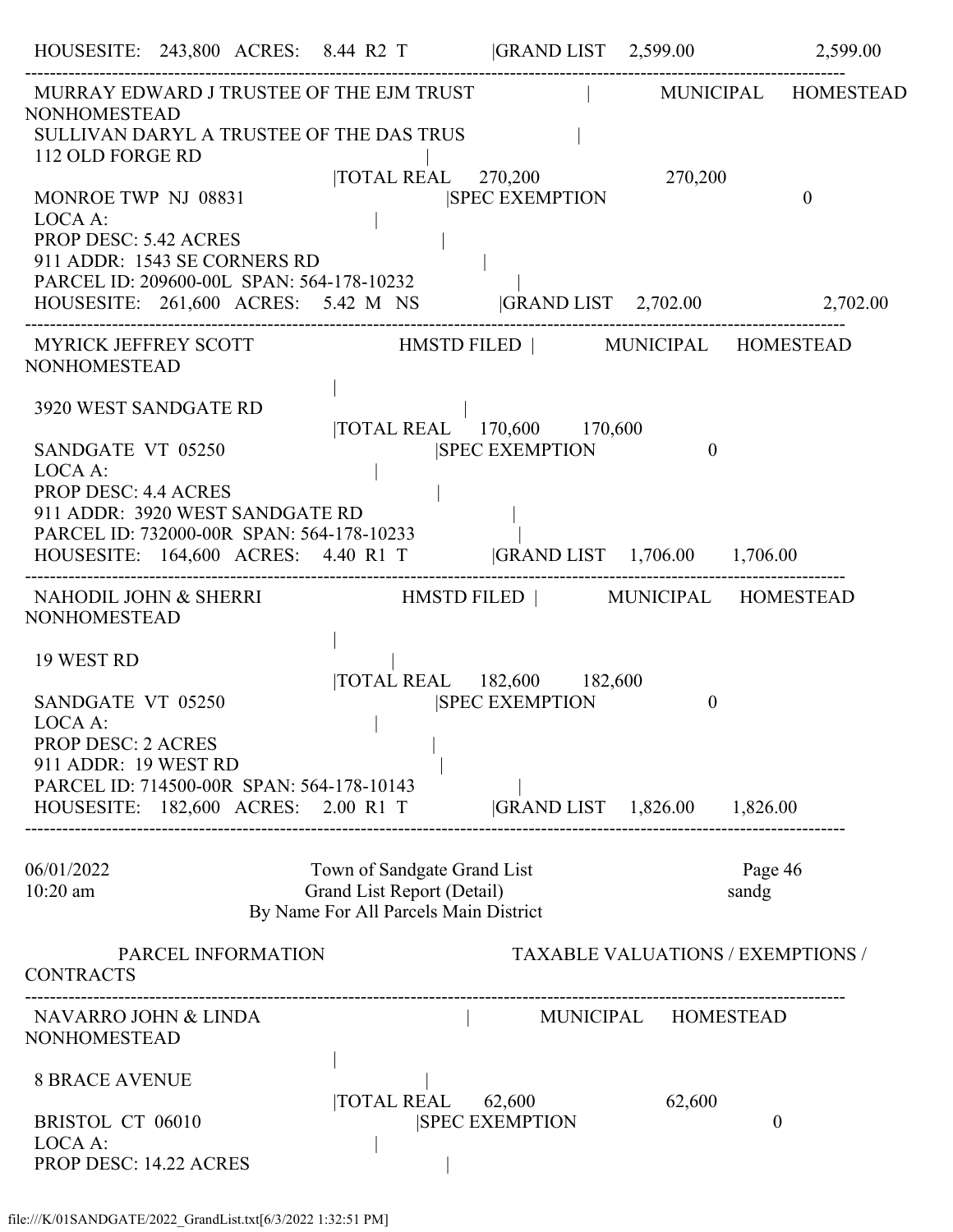| 911 ADDR: 711 WEST RD<br>PARCEL ID: 339000-00L SPAN: 564-178-10241<br>HOUSESITE: 39,400 ACRES: 14.22 S2 NS  GRAND LIST 626.00 626.00                                                               |                                                                         |                           |                  |
|----------------------------------------------------------------------------------------------------------------------------------------------------------------------------------------------------|-------------------------------------------------------------------------|---------------------------|------------------|
| ---------------------------------<br>NEFF MARK<br><b>NONHOMESTEAD</b>                                                                                                                              | HMSTD FILED   MUNICIPAL HOMESTEAD                                       |                           |                  |
| 652 WEST RD                                                                                                                                                                                        | TOTAL REAL 350,400 350,400                                              |                           |                  |
| SANDGATE VT 05250<br>LOCA A:<br>PROP DESC: 10.01 ACRES<br>911 ADDR: 652 WEST RD<br>PARCEL ID: 337050-00R SPAN: 564-178-10160<br>HOUSESITE: 330,400 ACRES: 10.01 S2 T  GRAND LIST 3,504.00 3,504.00 | <b>SPEC EXEMPTION</b>                                                   | $\mathbf{0}$              |                  |
| NEW ENGLAND FORESTRY FND<br><b>NONHOMESTEAD</b>                                                                                                                                                    | MUNICIPAL HOMESTEAD                                                     |                           |                  |
| P.O.BOX 1346<br><b>32 FOSTER ST</b><br>LITTLETON MA 01460<br>LOCA A:                                                                                                                               | $\overline{\text{NOTAL REAL}}$ 312,900 312,900<br><b>SPEC EXEMPTION</b> | $\mathbf{0}$              |                  |
| PROP DESC: 394.05 ACRES CU##<br>911 ADDR: CHUNKS BROOK RD<br>PARCEL ID: 302500-00R SPAN: 564-178-10236<br>HOUSESITE: 0 ACRES: 394.05 W C                                                           | CURRENT USE 245,900<br> GRAND LIST 670.00 670.00                        |                           | 245,900          |
| NEW ENGLAND FORESTRY FND<br><b>NONHOMESTEAD</b>                                                                                                                                                    | MUNICIPAL HOMESTEAD                                                     |                           |                  |
| P.O.BOX 1346<br><b>32 FOSTER ST</b><br>LITTLETON MA 01460<br>LOCA A:                                                                                                                               | TOTAL REAL 101,200<br><b>SPEC EXEMPTION</b>                             | 101,200<br>$\mathbf{0}$   |                  |
| PROP DESC: 38.5 ACRES CU ##<br>911 ADDR: CHUNKS BROOK RD<br>PARCEL ID: 303000-00R SPAN: 564-178-10237<br>HOUSESITE: 0 ACRES: 38.50 W C                                                             | CURRENT USE 94,700<br>$ GRAND LIST$ 65.00 65.00                         |                           | 94,700           |
| NEW ENGLAND FORESTRY FND<br><b>NONHOMESTEAD</b>                                                                                                                                                    |                                                                         | MUNICIPAL HOMESTEAD       |                  |
| PO BOX 1346<br><b>32 FOSTER ST</b><br>LITTLETON MA 01460<br>LOCA A:                                                                                                                                | $\overline{\text{TOTAL REAL}}$ 108,200<br><b>SPEC EXEMPTION</b>         | 108,200<br>$\overline{0}$ |                  |
| PROP DESC: 55ACRES CU ##<br>911 ADDR: CHUNKS BROOK RD<br>PARCEL ID: 308000-0R0 SPAN: 564-178-10238<br>HOUSESITE: 0 ACRES: 55.00 W C                                                                | CURRENT USE 46,300<br> GRAND LIST 619.00                                |                           | 46,300<br>619.00 |
|                                                                                                                                                                                                    |                                                                         |                           |                  |

06/01/2022 Town of Sandgate Grand List Page 47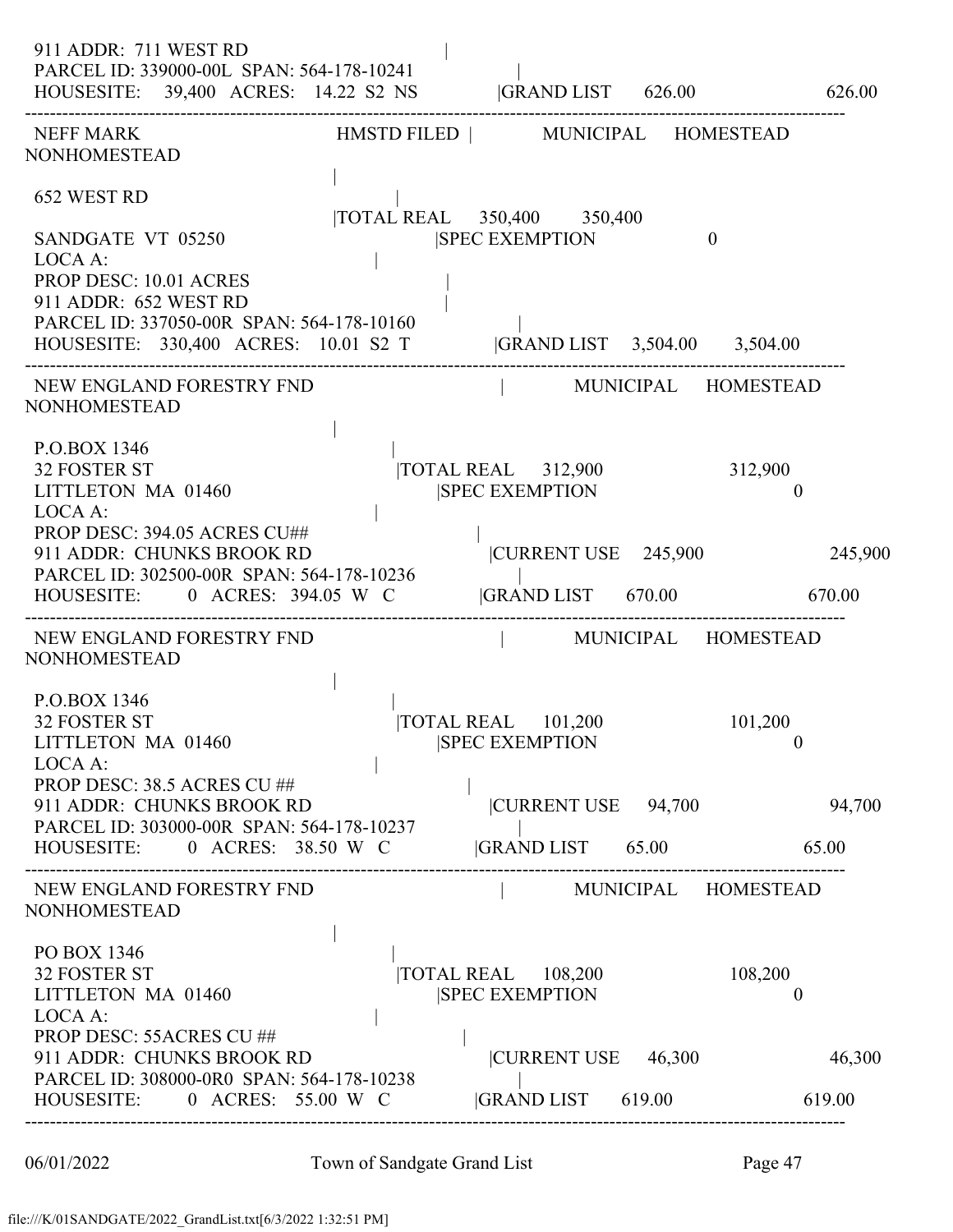### 10:20 am Grand List Report (Detail) sandg By Name For All Parcels Main District

| PARCEL INFORMATION<br><b>CONTRACTS</b>                                                                                                                                |                                                          | <b>TAXABLE VALUATIONS / EXEMPTIONS /</b> |                                  |
|-----------------------------------------------------------------------------------------------------------------------------------------------------------------------|----------------------------------------------------------|------------------------------------------|----------------------------------|
| NICOLAU ANCA<br><b>LUTZKE MYRON</b><br><b>48 MARSHALL RD</b>                                                                                                          |                                                          |                                          | MUNICIPAL HOMESTEAD NONHOMESTEAD |
| YONKERS NY 10705<br>LOCA A:                                                                                                                                           | TOTAL REAL 1136,400<br><b>SPEC EXEMPTION</b>             | 1136,400                                 | $\theta$                         |
| PROP DESC: 203.45 ACRES CU #<br>911 ADDR: 131 PANTALEON RD<br>PARCEL ID: 303500-00R SPAN: 564-178-10194                                                               | CURRENT USE 104,400                                      |                                          | 104,400                          |
| HOUSESITE: 0 ACRES: 203.45 R2 NS                                                                                                                                      | GRAND LIST 10,320.00                                     |                                          | 10,320.00                        |
| <b>NOLAN JOSEPH</b>                                                                                                                                                   |                                                          |                                          | MUNICIPAL HOMESTEAD NONHOMESTEAD |
| 125 WALSH RD<br>TOTAL REAL 99,800<br>SANDGATE VT 05250                                                                                                                | <b>SPEC EXEMPTION</b>                                    | 99,800                                   | $\overline{0}$                   |
| LOCA A:<br><b>PROP DESC: .75 ACRES</b><br>911 ADDR: 125 WALSH RD<br>PARCEL ID: 427000-00L SPAN: 564-178-10242<br>HOUSESITE: 99,800 ACRES: 0.75 R1 T GRAND LIST 998.00 |                                                          |                                          | 998.00                           |
| NOWOKUNSKI WENDY A, TR OF GEORGE J AGULE MUNICIPAL HOMESTEAD<br><b>NONHOMESTEAD</b>                                                                                   |                                                          |                                          |                                  |
| <b>IRREV TRST</b><br>277 MAIN ST                                                                                                                                      | $\overline{10}$ TAL REAL $\overline{73,300}$             | 73,300                                   |                                  |
| CONCORD MA 01742-2405<br>LOCA A:<br>PROP DESC: 14.1 ACRES<br>911 ADDR: 113 OXLOT RD                                                                                   | <b>SPEC EXEMPTION</b>                                    |                                          | $\boldsymbol{0}$                 |
| PARCEL ID: 204000-0R0 SPAN: 564-178-10004<br>HOUSESITE: 0 ACRES: 14.10 S2 NS  GRAND LIST 733.00 733.00                                                                |                                                          |                                          |                                  |
| NURO TODD<br><b>OLIVERI LINDA</b><br><b>16 VOURI RD</b>                                                                                                               | MUNICIPAL HOMESTEAD NONHOMESTEAD                         |                                          |                                  |
| SHUSHAN NY 00001<br>LOCA A:<br><b>PROP DESC: 5.6 ACRES</b>                                                                                                            | $\overline{10TAL}$ REAL $8,400$<br><b>SPEC EXEMPTION</b> | 8,400                                    | $\theta$                         |
| 911 ADDR: OFF CHUNKS BROOK RD<br>PARCEL ID: 311500-0R0 SPAN: 564-178-10135<br>HOUSESITE: 0 ACRES: 5.60 M NS  GRAND LIST 84.00 84.00                                   |                                                          |                                          |                                  |
| <b>O'BRIAN DANFORD</b>                                                                                                                                                |                                                          |                                          | MUNICIPAL HOMESTEAD NONHOMESTEAD |
| 293 GABBY LN                                                                                                                                                          |                                                          |                                          |                                  |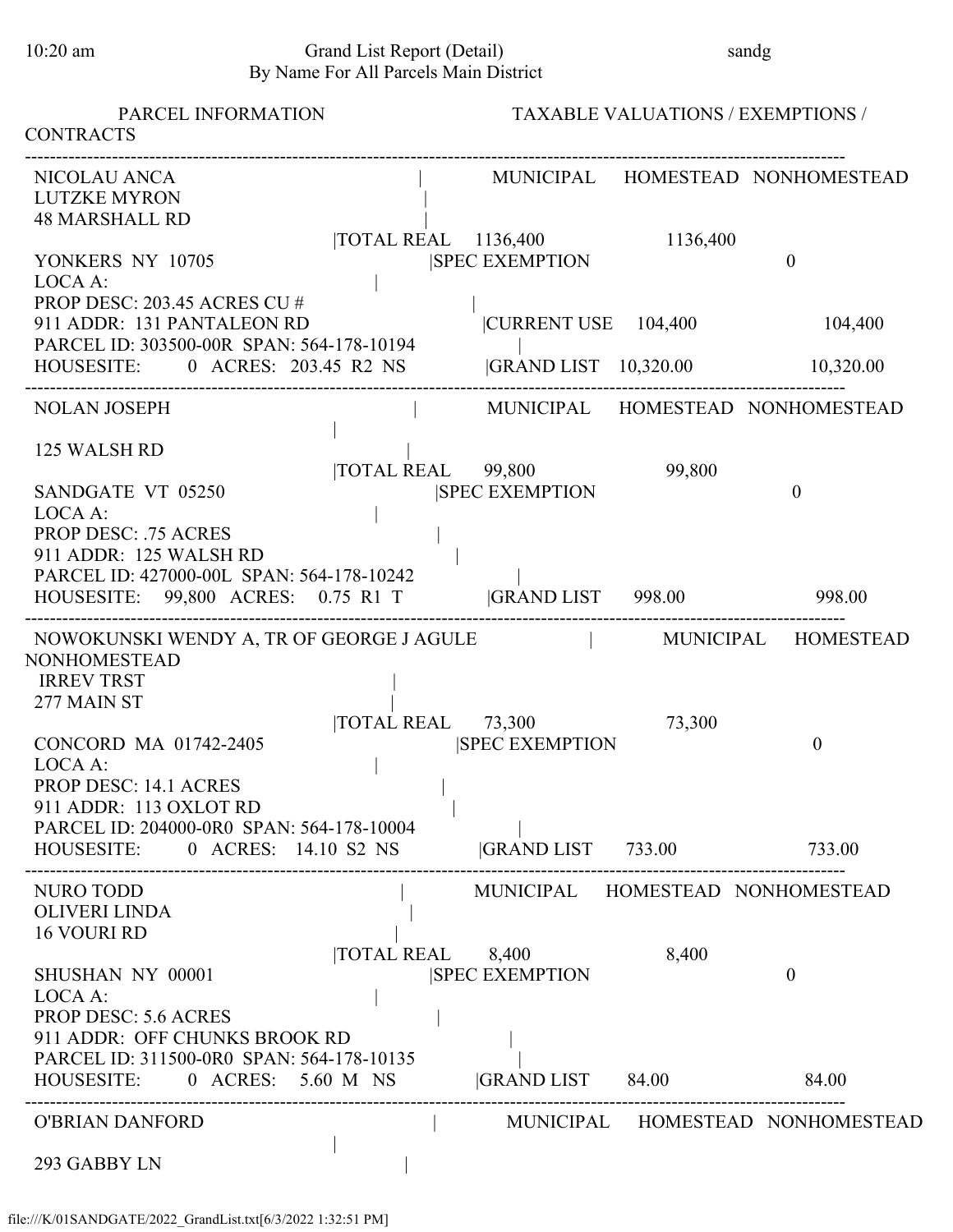| <b>CAMERON WV 26033</b>                                                                                                                                           | $\overline{1}$ TOTAL REAL 33,300                                                                   | <b>SPEC EXEMPTION</b>                                                  | 33,300                                   | $\theta$                         |
|-------------------------------------------------------------------------------------------------------------------------------------------------------------------|----------------------------------------------------------------------------------------------------|------------------------------------------------------------------------|------------------------------------------|----------------------------------|
| LOCA A:<br><b>PROP DESC: 3 ACRES</b><br>911 ADDR: CHUNKS BROOK RD<br>PARCEL ID: 305500-00R SPAN: 564-178-10337<br>HOUSESITE: 0 ACRES: 3.00 W NS GRAND LIST 333.00 |                                                                                                    |                                                                        |                                          | 333.00                           |
| 06/01/2022<br>$10:20$ am                                                                                                                                          | Town of Sandgate Grand List<br>Grand List Report (Detail)<br>By Name For All Parcels Main District |                                                                        |                                          | Page 48<br>sandg                 |
| PARCEL INFORMATION<br><b>CONTRACTS</b>                                                                                                                            |                                                                                                    |                                                                        | <b>TAXABLE VALUATIONS / EXEMPTIONS /</b> |                                  |
| <b>O'BRIEN DAVID</b><br><b>JAFFEE DIANE</b><br>50 E 89TH ST APT 12D                                                                                               |                                                                                                    |                                                                        |                                          | MUNICIPAL HOMESTEAD NONHOMESTEAD |
| NEW YORK NY 10128<br>LOCA A:                                                                                                                                      |                                                                                                    | TOTAL REAL 2664,700<br><b>SPEC EXEMPTION</b>                           | 2664,700                                 | $\theta$                         |
| PROP DESC: 944.92 ACRES CU#<br>911 ADDR: 1130 S.E. CORNERS RD<br>PARCEL ID: 208500-00B SPAN: 564-178-10333                                                        |                                                                                                    | CURRENT USE 374,300                                                    |                                          | 374,300                          |
| HOUSESITE: 1532,700 ACRES: 944.92 R2 NS                                                                                                                           |                                                                                                    |                                                                        | <b>GRAND LIST</b> 22,904.00              | 22,904.00                        |
| O'DONNELL AMBROSE M<br><b>NONHOMESTEAD</b>                                                                                                                        |                                                                                                    | MUNICIPAL HOMESTEAD                                                    |                                          |                                  |
| <b>668 RUPERT ROAD</b><br>SANDGATE VT 05250<br>LOCA A:                                                                                                            |                                                                                                    | $\overline{10TAL}$ REAL $\overline{951,300}$<br><b>SPEC EXEMPTION</b>  | 951,300                                  | $\overline{0}$                   |
| PROP DESC: 110 ACRES<br>911 ADDR: 668 RUPERT RD<br>PARCEL ID: 600700-00R SPAN: 564-178-10373                                                                      |                                                                                                    | $ {\rm CURRENT \: USE} \quad 104,500$                                  |                                          | 104,500                          |
| HOUSESITE: 786,300 ACRES: 110.00 R2 T                                                                                                                             |                                                                                                    | GRAND LIST 8,468.00                                                    |                                          | 8,468.00                         |
| O'ROURKE DANIEL                                                                                                                                                   |                                                                                                    |                                                                        |                                          | MUNICIPAL HOMESTEAD NONHOMESTEAD |
| 1890 BROAD ST<br><b>APT 114</b><br><b>CRANSTON RI 02905</b><br>LOCA A:                                                                                            |                                                                                                    | $\overline{10}$ TAL REAL $\overline{147,500}$<br><b>SPEC EXEMPTION</b> | 147,500                                  | $\theta$                         |
| <b>PROP DESC: 1.1 ACRES</b><br>911 ADDR: 1586 WEST SANDGATE RD<br>PARCEL ID: 707000-00R SPAN: 564-178-10062<br>HOUSESITE: 147,500 ACRES: 1.10 S1 NS               |                                                                                                    |                                                                        |                                          | GRAND LIST 1,475.00 1,475.00     |
| PALIGO RICHARD G                                                                                                                                                  |                                                                                                    |                                                                        |                                          | MUNICIPAL HOMESTEAD NONHOMESTEAD |
| <b>38 BIRD ROAD</b>                                                                                                                                               | <b>TOTAL REAL</b>                                                                                  | 44,800                                                                 | 44,800                                   |                                  |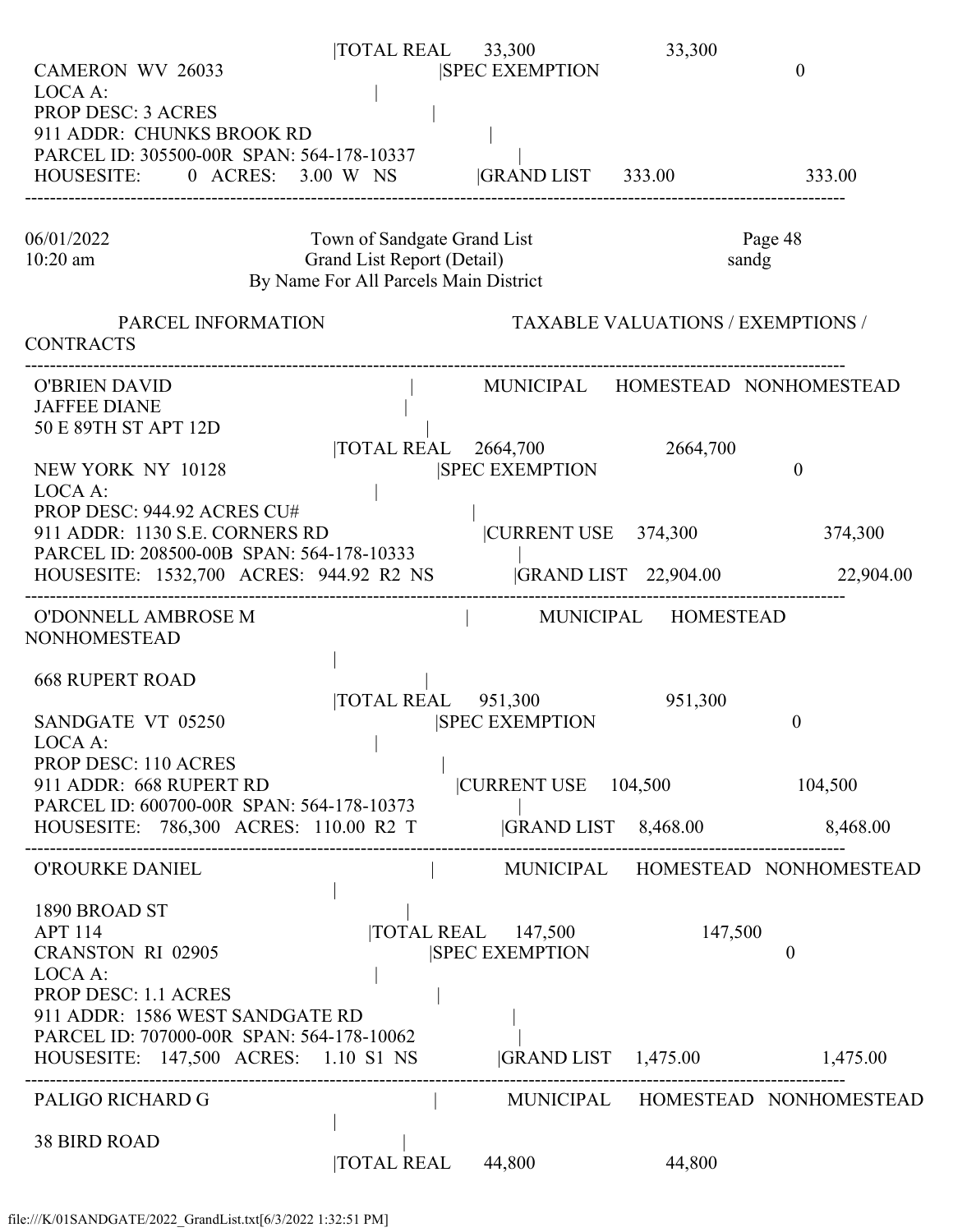| <b>ARLINGTON VT 05250</b>                                                                                                                                              |                                                                                                    | <b>SPEC EXEMPTION</b>                                            |                                          | $\theta$                         |
|------------------------------------------------------------------------------------------------------------------------------------------------------------------------|----------------------------------------------------------------------------------------------------|------------------------------------------------------------------|------------------------------------------|----------------------------------|
| LOCA A:<br><b>PROP DESC: 10.5 ACRES</b><br>911 ADDR: CHUNKS BROOK RD<br>PARCEL ID: 308500-00L SPAN: 564-178-10243<br>HOUSESITE: 0 ACRES: 10.50 S2 S  GRAND LIST 448.00 |                                                                                                    |                                                                  |                                          | 448.00                           |
| PARK DONALD J<br>TRELLA TAMARA A<br>662 MALIN RD                                                                                                                       |                                                                                                    |                                                                  |                                          | MUNICIPAL HOMESTEAD NONHOMESTEAD |
| NEWTOWN SQUARE PA 19073-0000<br>LOCA A:<br><b>PROP DESC: 40.29ACRES</b><br>911 ADDR: 697 HAMILTON HOLLOW RD                                                            |                                                                                                    | TOTAL REAL 378,300 378,300<br><b>SPEC EXEMPTION</b>              |                                          | $\Omega$                         |
| PARCEL ID: 253700-00L SPAN: 564-178-10103<br>HOUSESITE: 302,400 ACRES: 40.29 R2 NS GRAND LIST 3,783.00                                                                 |                                                                                                    |                                                                  |                                          | 3,783.00                         |
| 06/01/2022<br>$10:20$ am                                                                                                                                               | Town of Sandgate Grand List<br>Grand List Report (Detail)<br>By Name For All Parcels Main District |                                                                  |                                          | Page 49<br>sandg                 |
| PARCEL INFORMATION<br><b>CONTRACTS</b>                                                                                                                                 |                                                                                                    |                                                                  | <b>TAXABLE VALUATIONS / EXEMPTIONS /</b> |                                  |
| PARK DONALD J<br>TRELLA TAMARA A<br>662 MALIN RD                                                                                                                       | the contract of the contract of                                                                    |                                                                  |                                          | MUNICIPAL HOMESTEAD NONHOMESTEAD |
| NEWTOWN SQUARE PA 19073-000<br>LOCA A:                                                                                                                                 |                                                                                                    | TOTAL REAL 167,600<br><b>ISPEC EXEMPTION</b>                     | 167,600                                  | $\theta$                         |
| PROP DESC: 123.5 ACRES CU##<br>911 ADDR: RUPERT & WEST RD<br>PARCEL ID: 605000-00L SPAN: 564-178-10156                                                                 |                                                                                                    | CURRENT USE 109,300                                              |                                          | 109,300                          |
| HOUSESITE: 0 ACRES: 123.50 W NS  GRAND LIST 583.00 583.00 583.00<br>PAUSTIAN JAMES II                                                                                  |                                                                                                    |                                                                  |                                          |                                  |
| <b>NONHOMESTEAD</b><br>PAUSTIAN SHAY M<br><b>3 LINCOLN LN</b>                                                                                                          |                                                                                                    | HMSTD FILED   MUNICIPAL HOMESTEAD<br> TOTAL REAL 209,400 209,400 |                                          |                                  |
| SANDGATE VT 05250<br>LOCA A:<br><b>PROP DESC: 1.75 ACRES</b><br>911 ADDR: 3 LINCOLN LN                                                                                 |                                                                                                    | <b>SPEC EXEMPTION</b>                                            | $\overline{0}$                           |                                  |
| PARCEL ID: 721800-00R SPAN: 564-178-10061<br>HOUSESITE: 209,400 ACRES: 1.75 R1 T  GRAND LIST 2,094.00 2,094.00                                                         |                                                                                                    |                                                                  |                                          |                                  |
| PEAT BRIAN W TTEE BRIAN W PEAT TRUST D5<br><b>NONHOMESTEAD</b>                                                                                                         |                                                                                                    |                                                                  |                                          | MUNICIPAL HOMESTEAD              |
| P O BOX 4252                                                                                                                                                           | $\overline{10}$ TAL REAL $\overline{262,700}$                                                      |                                                                  | 262,700                                  |                                  |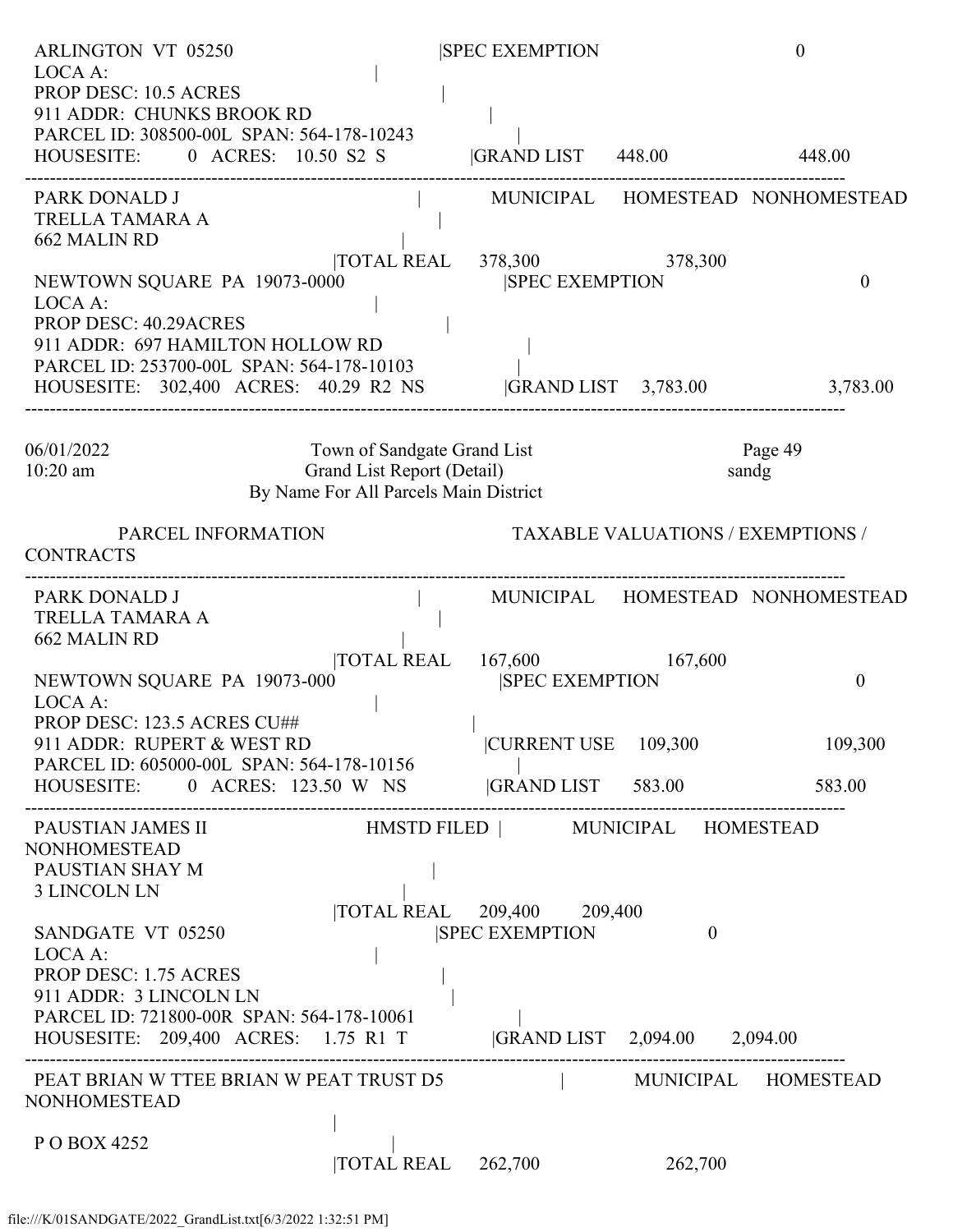| <b>BENNINGTON VT 05201</b>                                                                                                                                                                                     |                                                                                                    | <b>SPEC EXEMPTION</b>                                           |          | $\boldsymbol{0}$                         |
|----------------------------------------------------------------------------------------------------------------------------------------------------------------------------------------------------------------|----------------------------------------------------------------------------------------------------|-----------------------------------------------------------------|----------|------------------------------------------|
| LOCA A:<br>PROP DESC: 180.2 ACRES CU##<br>911 ADDR: SANDGATE RD<br>PARCEL ID: 143000-0L0 SPAN: 564-178-10244<br>HOUSESITE: 98,100 ACRES: 180.20 S2 S  GRAND LIST 1,275.00 1,275.00                             |                                                                                                    |                                                                 |          | CURRENT USE 135,200 135,200              |
| PEFF PETER J & MARJORIE R                         HMSTD FILED               MUNICIPAL     HOMESTEAD<br><b>NONHOMESTEAD</b>                                                                                     |                                                                                                    |                                                                 |          |                                          |
| PO BOX 569<br>SANDGATE VT 05250<br>LOCA A:<br>PROP DESC: 10.05 ACRES<br>911 ADDR: 1098 WEST SANDGATE RD                                                                                                        |                                                                                                    | TOTAL REAL 394,800 394,800<br><b>SPEC EXEMPTION</b>             | $\theta$ |                                          |
| PARCEL ID: 703500-00R SPAN: 564-178-10245<br>HOUSESITE: 374,700 ACRES: 10.05 R2 T  GRAND LIST 3,948.00 3,948.00                                                                                                |                                                                                                    |                                                                 |          |                                          |
| PEFF, PETER J<br>PEFF, MARJORIE R<br>PO BOX 569                                                                                                                                                                |                                                                                                    | MUNICIPAL HOMESTEAD NONHOMESTEAD                                |          |                                          |
| SANDGATE VT 05250<br>LOCA A:<br><b>PROP DESC: 2.5 ACRES</b><br>911 ADDR: WEST SANDGATE RD<br>PARCEL ID: 703200-00L SPAN: 564-178-10224<br>HOUSESITE: 0 ACRES: 2.50 M NS  GRAND LIST 370.00 370.00              |                                                                                                    | TOTAL REAL 37,000<br><b>SPEC EXEMPTION</b>                      | 37,000   | $\mathbf{0}$                             |
| 06/01/2022<br>10:20 am                                                                                                                                                                                         | Town of Sandgate Grand List<br>Grand List Report (Detail)<br>By Name For All Parcels Main District |                                                                 |          | Page 50<br>sandg                         |
| PARCEL INFORMATION<br><b>CONTRACTS</b>                                                                                                                                                                         |                                                                                                    |                                                                 |          | <b>TAXABLE VALUATIONS / EXEMPTIONS /</b> |
| PENDLETON DAVID C<br><b>NONHOMESTEAD</b><br><b>CORLISS PETER C</b><br>PO BOX 263                                                                                                                               |                                                                                                    | MUNICIPAL HOMESTEAD                                             |          |                                          |
| <b>ARLINGTON VT 05250</b><br>LOCA A:<br><b>PROP DESC: 1.5 ACRE</b><br>911 ADDR: 100 WALSH RD<br>PARCEL ID: 426500-00L SPAN: 564-178-10246<br>HOUSESITE: 220,300 ACRES: 1.50 R1 T  GRAND LIST 2,203.00 2,203.00 |                                                                                                    | $\overline{\text{TOTAL REAL}}$ 220,300<br><b>SPEC EXEMPTION</b> | 220,300  | $\boldsymbol{0}$                         |
| PENDLETON DAVID II<br><b>NONHOMESTEAD</b>                                                                                                                                                                      |                                                                                                    | HMSTD FILED   MUNICIPAL HOMESTEAD                               |          |                                          |
| PO BOX 263                                                                                                                                                                                                     |                                                                                                    |                                                                 |          |                                          |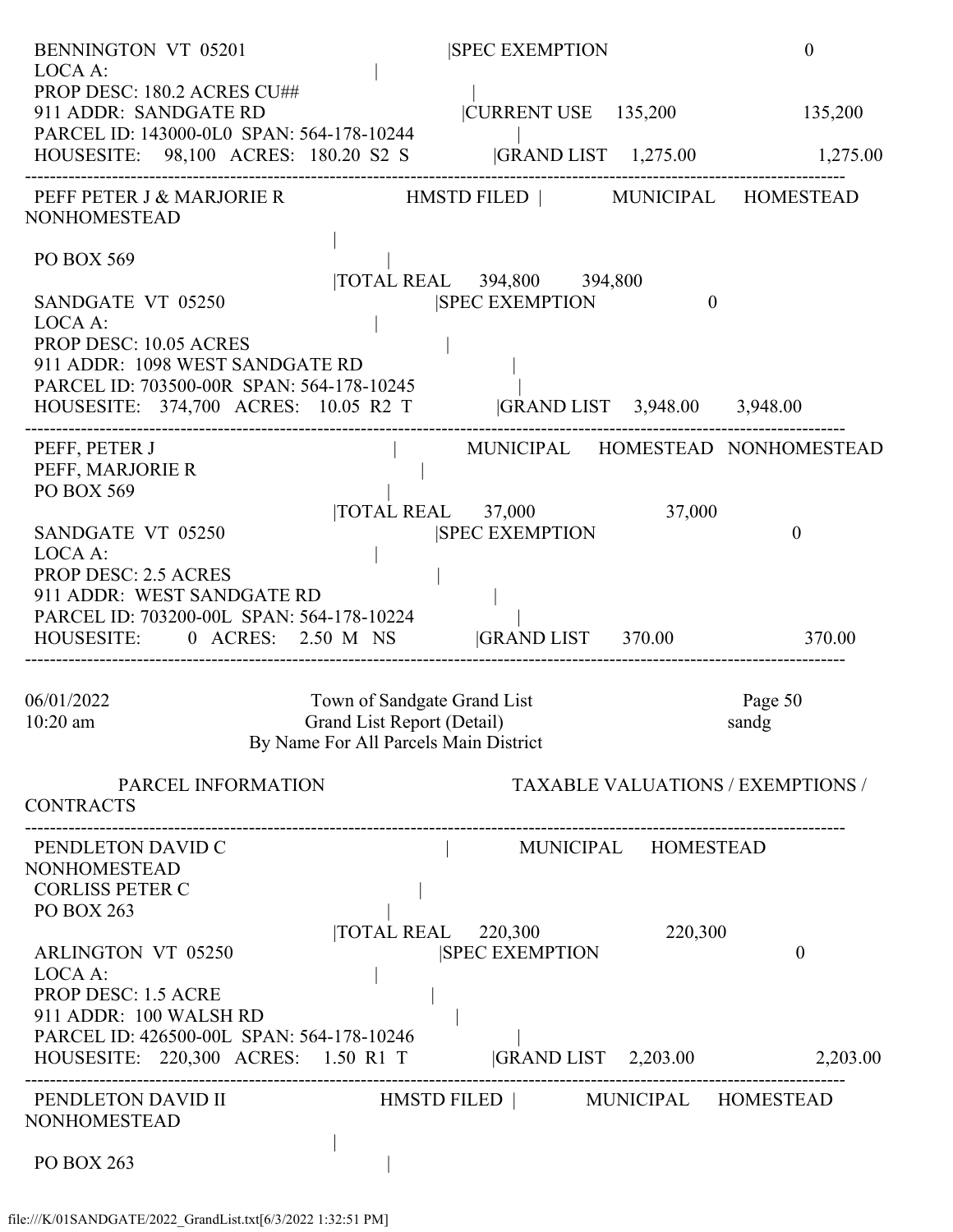| <b>ARLINGTON VT 05250</b><br>LOCA A:<br><b>PROP DESC: 8.11 ACRES</b><br>911 ADDR: 6192 SANDGATE RD<br>PARCEL ID: 138500-00R SPAN: 564-178-10247<br>HOUSESITE: 288,400 ACRES: 8.11 R1 T  GRAND LIST 3,132.00 3,132.00                                                                |                                                                                                    | TOTAL REAL 313,200 313,200<br><b>SPEC EXEMPTION</b>                                       | $\mathbf{0}$                             |                  |           |
|-------------------------------------------------------------------------------------------------------------------------------------------------------------------------------------------------------------------------------------------------------------------------------------|----------------------------------------------------------------------------------------------------|-------------------------------------------------------------------------------------------|------------------------------------------|------------------|-----------|
| PERKINS ANTHONY<br><b>NONHOMESTEAD</b><br>PERKINS MELINDA<br><b>PO BOX 984</b><br>DOREST VT 05251<br>LOCA A:<br><b>PROP DESC: .5 ACRES</b><br>911 ADDR: 4244 RUPERT RD<br>PARCEL ID: 615500-00R SPAN: 564-178-10007<br>HOUSESITE: 97,800 ACRES: 0.50 R1 T  GRAND LIST 978.00 978.00 |                                                                                                    | HMSTD FILED   MUNICIPAL HOMESTEAD<br> TOTAL REAL 97,800 97,800<br><b>SPEC EXEMPTION</b>   | $\mathbf{0}$                             |                  |           |
| PERKINS RYAN J<br><b>NONHOMESTEAD</b><br><b>219 SHAMROCK HILL</b><br>SANDGATE VT 05250<br>LOCA A:<br><b>PROP DESC: 1.8 ACRES</b><br>911 ADDR: 219 SHAMROCK HILL<br>PARCEL ID: 100300-00L SPAN: 564-178-10080                                                                        |                                                                                                    | HMSTD FILED   MUNICIPAL HOMESTEAD<br> TOTAL REAL 165,000 165,000<br><b>SPEC EXEMPTION</b> | $\theta$                                 |                  |           |
| HOUSESITE: 165,000 ACRES: 1.80 R1 T  GRAND LIST 1,650.00 1,650.00<br>PERO MARGARETHA, AM. GTY & TRUST CO,<br><b>NONHOMESTEAD</b><br>WYMAN JOYCE A, TTE RONALD PERO TRUST<br>1651 RUPERT RD                                                                                          |                                                                                                    | $\mathcal{L}=\{1,2,3,4\}$ .                                                               | MUNICIPAL HOMESTEAD                      |                  |           |
| SANDGATE VT 05250<br>LOCA A:<br>PROP DESC: 121.43 ACRES<br>911 ADDR: 1651 RUPERT RD<br>PARCEL ID: 602500-00L SPAN: 564-178-10248<br>HOUSESITE: 787,800 ACRES: 114.43 R2 T                                                                                                           | <b>TOTAL REAL</b>                                                                                  | 1089,700<br><b>SPEC EXEMPTION</b><br> GRAND LIST 10,897.00                                | 1089,700                                 | $\overline{0}$   | 10,897.00 |
| 06/01/2022<br>$10:20$ am                                                                                                                                                                                                                                                            | Town of Sandgate Grand List<br>Grand List Report (Detail)<br>By Name For All Parcels Main District |                                                                                           |                                          | Page 51<br>sandg |           |
| PARCEL INFORMATION<br><b>CONTRACTS</b>                                                                                                                                                                                                                                              |                                                                                                    |                                                                                           | <b>TAXABLE VALUATIONS / EXEMPTIONS /</b> |                  |           |
| PETERS JAMES<br>PETERS JEREMY                                                                                                                                                                                                                                                       |                                                                                                    | MUNICIPAL HOMESTEAD NONHOMESTEAD                                                          |                                          |                  |           |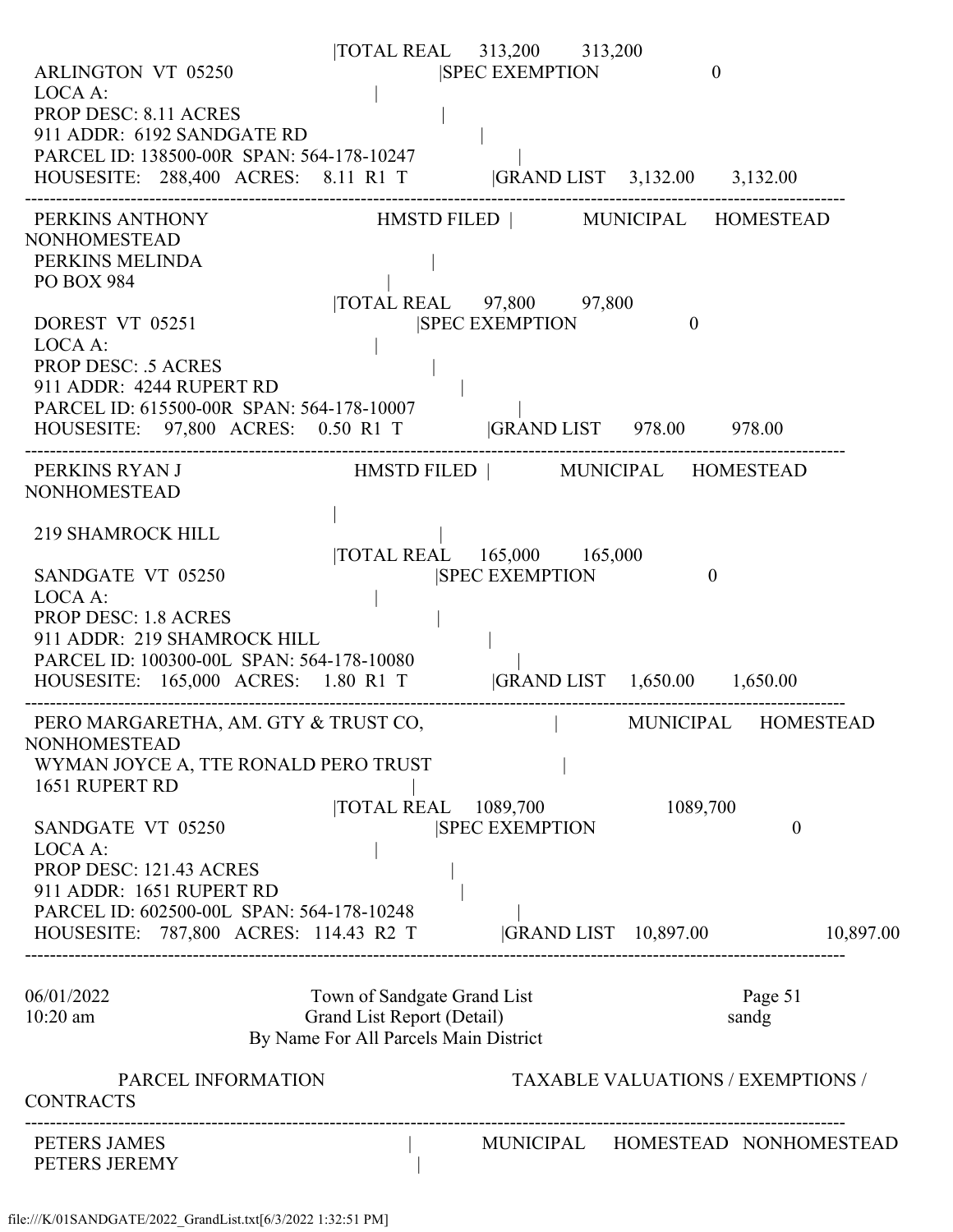| 8038 S.E. CORNERS RD                                                                                            | TOTAL REAL 24,500 |                                                     | 24,500              |                  |
|-----------------------------------------------------------------------------------------------------------------|-------------------|-----------------------------------------------------|---------------------|------------------|
| SANDGATE VT 05250<br>LOCA A:<br><b>PROP DESC: 1 ACRE</b>                                                        |                   | <b>SPEC EXEMPTION</b>                               |                     | $\theta$         |
| 911 ADDR: SE CORNERS RD                                                                                         |                   |                                                     |                     |                  |
| PARCEL ID: 211000-0L0 SPAN: 564-178-10351<br>HOUSESITE: 0 ACRES: 1.00 M T  GRAND LIST 245.00 245.00             |                   |                                                     |                     |                  |
|                                                                                                                 |                   |                                                     |                     |                  |
| PETERS JAMES & KELLY HMSTD FILED   MUNICIPAL HOMESTEAD<br><b>NONHOMESTEAD</b>                                   |                   |                                                     |                     |                  |
| 8038 S.E. CORNERS RD                                                                                            |                   |                                                     |                     |                  |
| SANDGATE VT 05250<br>LOCA A:                                                                                    |                   | TOTAL REAL 149,500 149,500<br><b>SPEC EXEMPTION</b> | $\theta$            |                  |
| PROP DESC: 27.06 ACRES                                                                                          |                   |                                                     |                     |                  |
| 911 ADDR: 809 S E CORNER RD                                                                                     |                   |                                                     |                     |                  |
| PARCEL ID: 232600-00R SPAN: 564-178-10250<br>HOUSESITE: 93,300 ACRES: 27.05 MHL T  GRAND LIST 1,495.00 1,495.00 |                   |                                                     |                     |                  |
| PETERS ROBERT F JR<br><b>NONHOMESTEAD</b>                                                                       |                   | HMSTD FILED   MUNICIPAL HOMESTEAD                   |                     |                  |
| PETERS ANNEMARIE E                                                                                              |                   |                                                     |                     |                  |
| 1381 S E CORNERS RD                                                                                             |                   |                                                     |                     |                  |
| SANDGATE VT 05250                                                                                               |                   | TOTAL REAL 87,300 87,300<br><b>SPEC EXEMPTION</b>   | $\theta$            |                  |
| LOCA A:                                                                                                         |                   |                                                     |                     |                  |
| <b>PROP DESC: .78 ACRES</b>                                                                                     |                   |                                                     |                     |                  |
| 911 ADDR: 491 S E CORNER RD<br>PARCEL ID: 203500-00L SPAN: 564-178-10046                                        |                   |                                                     |                     |                  |
| HOUSESITE: 87,300 ACRES: 0.78 R1 T  GRAND LIST 873.00 873.00                                                    |                   |                                                     |                     |                  |
| PETERSEN ESQ MICHAEL<br><b>NONHOMESTEAD</b>                                                                     |                   |                                                     | MUNICIPAL           | <b>HOMESTEAD</b> |
| 7312 NARROWS AVE                                                                                                | TOTAL REAL        | 8,600                                               | 8,600               |                  |
| <b>BROOKLYN NY 11228</b>                                                                                        |                   | <b>SPEC EXEMPTION</b>                               |                     | $\theta$         |
| LOCA A:<br>PROP DESC: 16.9 ACRES                                                                                |                   |                                                     |                     |                  |
| 911 ADDR: NORTHWEST CORNER                                                                                      |                   |                                                     |                     |                  |
| PARCEL ID: 505000-0L0 SPAN: 564-178-10356                                                                       |                   |                                                     |                     |                  |
| HOUSESITE: 0 ACRES: 16.90 W NS GRAND LIST 86.00                                                                 |                   |                                                     |                     | 86.00            |
| PETRONIS ROBERT R & BETTY J<br><b>NONHOMESTEAD</b>                                                              |                   |                                                     | MUNICIPAL HOMESTEAD |                  |
| 23 BLACK CHERRY LANE RD 6                                                                                       |                   |                                                     |                     |                  |
| <b>TROY NY 12180</b>                                                                                            |                   | TOTAL REAL 118,400<br><b>SPEC EXEMPTION</b>         | 118,400             | $\theta$         |
| LOCA A:                                                                                                         |                   |                                                     |                     |                  |
| <b>PROP DESC: 4.51 ACRES</b><br>911 ADDR: 2740 SANDGATE RD                                                      |                   |                                                     |                     |                  |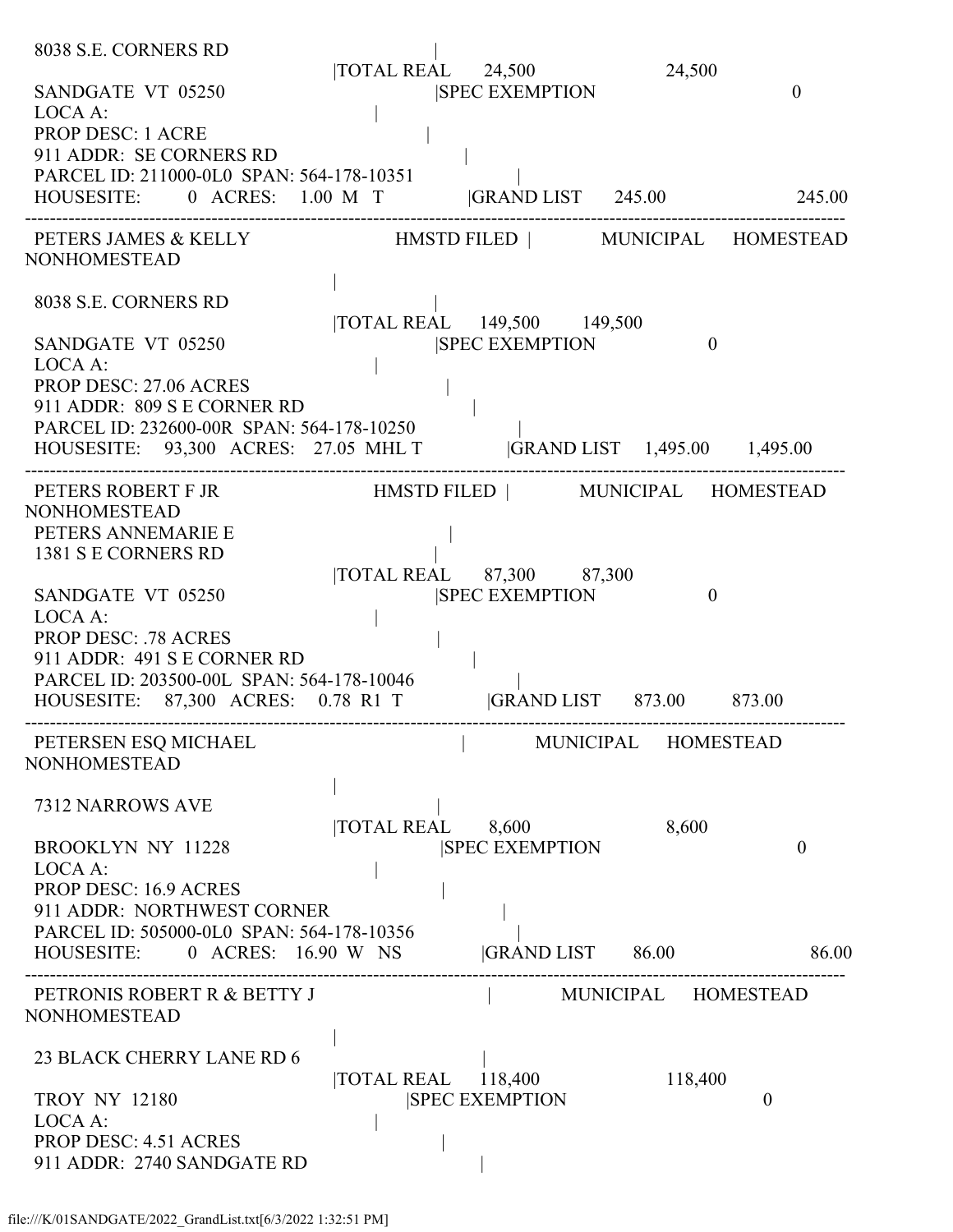| 06/01/2022<br>10:20 am                                                                                                                                                                                                      | Town of Sandgate Grand List<br>Grand List Report (Detail)<br>By Name For All Parcels Main District |                                                                                                                                                                | Page 52<br>sandg                                    |
|-----------------------------------------------------------------------------------------------------------------------------------------------------------------------------------------------------------------------------|----------------------------------------------------------------------------------------------------|----------------------------------------------------------------------------------------------------------------------------------------------------------------|-----------------------------------------------------|
| PARCEL INFORMATION<br><b>CONTRACTS</b>                                                                                                                                                                                      |                                                                                                    |                                                                                                                                                                | <b>TAXABLE VALUATIONS / EXEMPTIONS /</b>            |
| PHELPS JOHN JR<br><b>NONHOMESTEAD</b><br>PHELPS MARGARET<br>1702 WEST SANDGATE ROAD<br>SANDGATE VT 05250<br>LOCA A:<br><b>PROP DESC: 5.09 ARCES</b><br>911 ADDR: 1702 WEST SANDGATE ROAD                                    | PARCEL ID: 707700-00R SPAN: 564-178-10378                                                          | HMSTD FILED   MUNICIPAL HOMESTEAD<br> TOTAL REAL 281,600 281,600<br><b>SPEC EXEMPTION</b><br>HOUSESITE: 275,400 ACRES: 5.09 R1 T  GRAND LIST 2,816.00 2,816.00 | $\theta$                                            |
| PIERSON DONALD & BEERS TIMOTHY B<br><b>NONHOMESTEAD</b><br>PO BOX 60<br>MANCHESTER CENTER VT 05255<br>LOCA A:<br><b>PROP DESC: 20.6 ACRES</b><br>911 ADDR: OFF CHUNKS BROOK RD<br>PARCEL ID: 309000-0R0 SPAN: 564-178-10253 | HOUSESITE: 0 ACRES: 20.60 S2 S                                                                     | TOTAL REAL 67,600<br><b>ISPEC EXEMPTION</b><br> GRAND LIST 676.00                                                                                              | MUNICIPAL HOMESTEAD<br>67,600<br>$\theta$<br>676.00 |
| PIKE DERICK GARDNER<br><b>NONHOMESTEAD</b><br>3600 WEST SANDGATE RD<br>SANDGATE VT 05250<br>LOCA A:<br><b>PROP DESC: 6.5 ACRES</b><br>911 ADDR: 3600 WEST SANDGATE RD<br>PARCEL ID: 725000-00R SPAN: 564-178-10206          | HOUSESITE: 222,900 ACRES: 6.50 R2 T                                                                | HMSTD FILED   MUNICIPAL HOMESTEAD<br> TOTAL REAL 234,200 234,200<br><b>ISPEC EXEMPTION</b><br> GRAND LIST 2,342.00 2,342.00                                    | $\theta$                                            |
| PIKE LUCAS<br><b>NONHOMESTEAD</b><br>1971 SANDGATE RD<br>SANDGATE VT 05250<br>LOCA A:                                                                                                                                       |                                                                                                    | HMSTD FILED   MUNICIPAL HOMESTEAD<br> TOTAL REAL 221,800 221,800<br><b>SPEC EXEMPTION</b>                                                                      | $\theta$                                            |

### file:///K/01SANDGATE/2022\_GrandList.txt[6/3/2022 1:32:51 PM]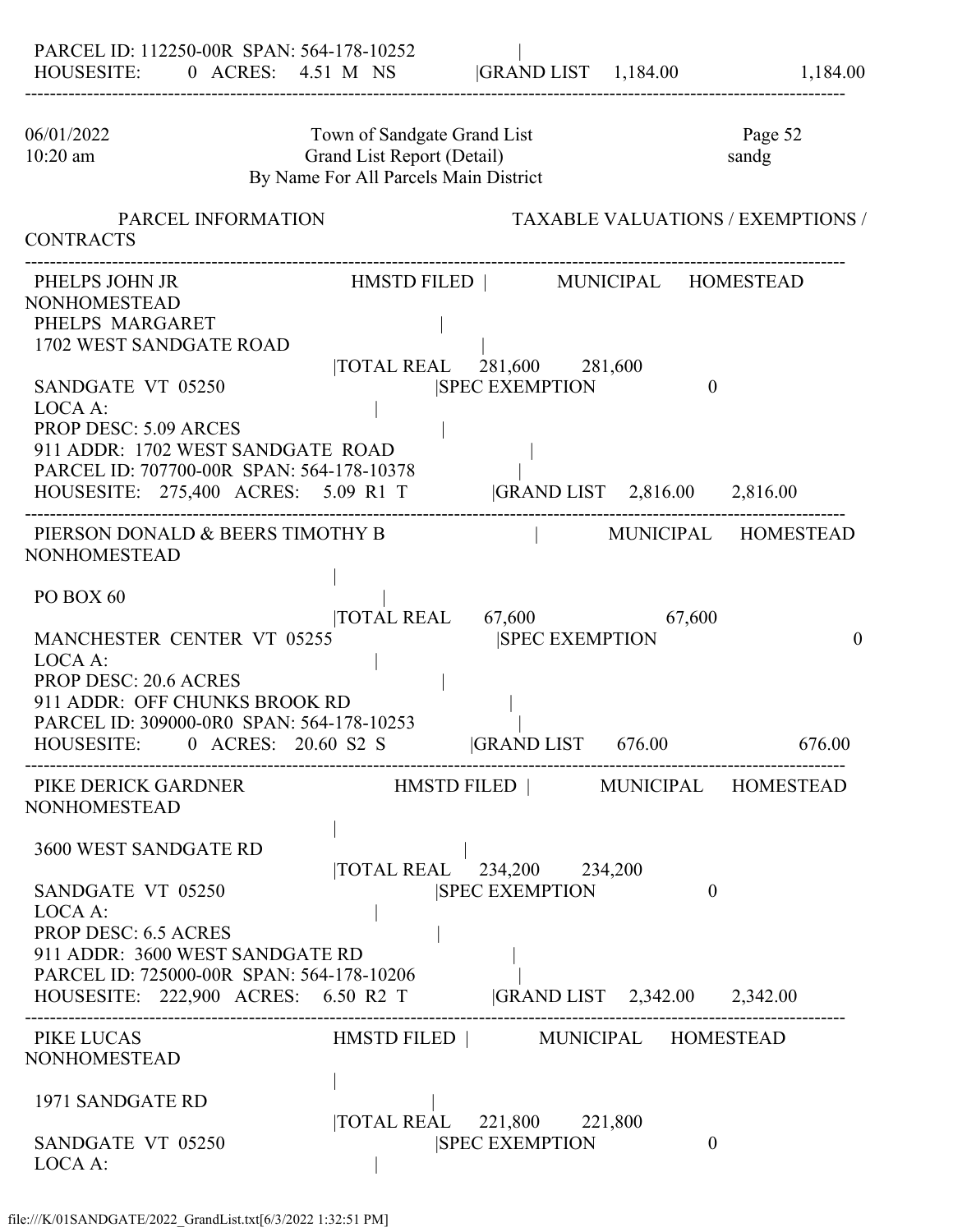| PROP DESC: 18.7 ACRES<br>911 ADDR: 1971 SANDGATE RD<br>PARCEL ID: 107500-00L SPAN: 564-178-10191<br>HOUSESITE: 191,000 ACRES: 18.70 R2 T  GRAND LIST 2,218.00 2,218.00                                                                              |                                                                                                    |                                                                        |                     |                                              |
|-----------------------------------------------------------------------------------------------------------------------------------------------------------------------------------------------------------------------------------------------------|----------------------------------------------------------------------------------------------------|------------------------------------------------------------------------|---------------------|----------------------------------------------|
| PORTA MICHAEL R<br>PAIGE VIRGINIA M<br>131 DUDLEY ST<br><b>UNIT 103</b><br>JERSEY CITY NJ 07302<br>LOCA A:<br><b>PROP DESC: 1.5 ACRES</b>                                                                                                           |                                                                                                    | $\overline{10TAL}$ REAL $\overline{370,400}$<br><b>SPEC EXEMPTION</b>  | 370,400             | MUNICIPAL HOMESTEAD NONHOMESTEAD<br>$\Omega$ |
| 911 ADDR: 4648 SANDGATE RD<br>PARCEL ID: 128000-00R SPAN: 564-178-10211<br>HOUSESITE: 370,400 ACRES: 1.50 R1 NS  GRAND LIST 3,704.00                                                                                                                |                                                                                                    |                                                                        |                     | 3,704.00                                     |
| 06/01/2022<br>$10:20$ am                                                                                                                                                                                                                            | Town of Sandgate Grand List<br>Grand List Report (Detail)<br>By Name For All Parcels Main District |                                                                        |                     | Page 53<br>sandg                             |
| PARCEL INFORMATION<br><b>CONTRACTS</b>                                                                                                                                                                                                              |                                                                                                    |                                                                        |                     | <b>TAXABLE VALUATIONS / EXEMPTIONS /</b>     |
| <b>RAPHAEL SEAN</b>                                                                                                                                                                                                                                 |                                                                                                    |                                                                        |                     | MUNICIPAL HOMESTEAD NONHOMESTEAD             |
| 310 TUDOR RD<br>SANDGATE VT 05250<br>LOCA A:<br><b>PROP DESC: 10.1 ACRES</b><br>911 ADDR: 310 TUDOR RD<br>PARCEL ID: 423500-00R SPAN: 564-178-10259<br>HOUSESITE: 204,200 ACRES: 10.10 R2 T GRAND LIST 2,244.00                                     |                                                                                                    | TOTAL REAL 224,400<br><b>SPEC EXEMPTION</b>                            | 224,400             | $\overline{0}$                               |
| NONHOMESTEAD                                                                                                                                                                                                                                        |                                                                                                    |                                                                        |                     | 2,244.00                                     |
| 223 HAMILTON HOLLOW RD<br><b>ARLINGTON VT 05250</b><br>LOCA A:<br><b>PROP DESC: 84 ACRES</b><br>911 ADDR: 223 HAMILTON HOLLOW RD<br>PARCEL ID: 251000-00L SPAN: 564-178-10045<br>HOUSESITE: 250,000 ACRES: 84.00 R2 T  GRAND LIST 2,714.00 2,714.00 |                                                                                                    | TOTAL REAL 361,200 361,200<br><b>SPEC EXEMPTION</b>                    | $\theta$            |                                              |
| <b>REUSS MARK ROBERT</b><br>NONHOMESTEAD                                                                                                                                                                                                            |                                                                                                    |                                                                        | MUNICIPAL HOMESTEAD |                                              |
| 8530 261ST STREET<br><b>FORAL PARK NY 11001</b><br>LOCA A:                                                                                                                                                                                          |                                                                                                    | $\overline{10}$ TAL REAL $\overline{195,900}$<br><b>SPEC EXEMPTION</b> | 195,900             | $\overline{0}$                               |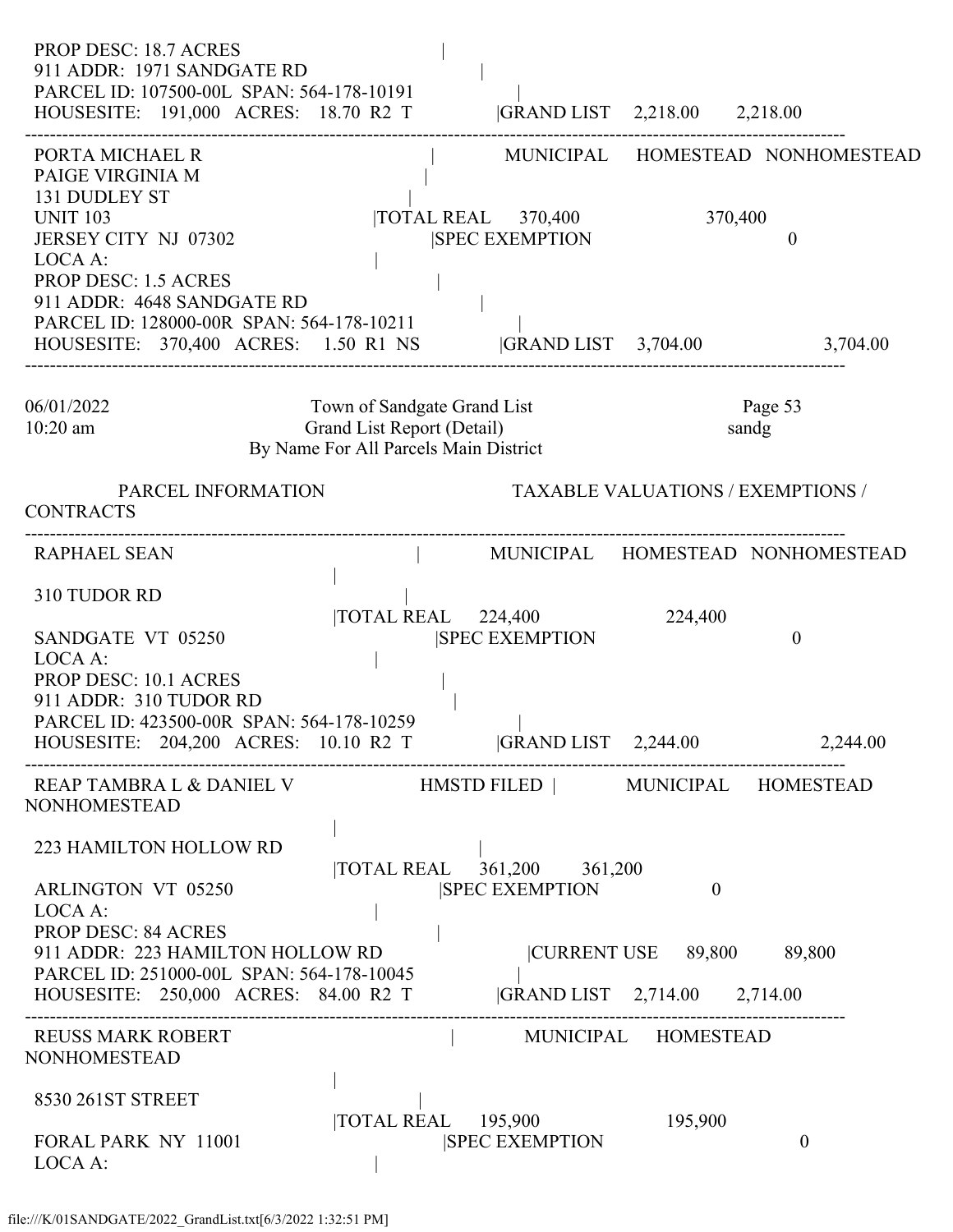PROP DESC: 11 ACRES 911 ADDR: 188 LITTMANN LN | PARCEL ID: 351000-0L0 SPAN: 564-178-10183 | HOUSESITE: 173,800 ACRES: 11.00 R2 NS |GRAND LIST 1,959.00 1,959.00 ------------------------------------------------------------------------------------------------------------------------------------ REYNOLDS STEPHEN HMSTD FILED | MUNICIPAL HOMESTEAD NONHOMESTEAD BEEMAN STEVEN | PO BOX 4 |TOTAL REAL 431,700 431,700 WEST RUPERT VT 05766 SPEC EXEMPTION 0 LOCA A: PROP DESC: 65.4 ACRESCU# | 911 ADDR: 613 CAMPBELL RD |CURRENT USE 144,200 144,200 PARCEL ID: 356000-00R SPAN: 564-178-10079 | HOUSESITE: 275,200 ACRES: 65.40 R2 T |GRAND LIST 2,875.00 2,875.00 ------------------------------------------------------------------------------------------------------------------------------------ RICH HARRY A JR & MALLORY RICH REV TRUST HMSTD FILED | MUNICIPAL HOMESTEAD NONHOMESTEAD RICH HARRY A JR & MALLORY RICH TRUSTEES | 703 S E CORNERS RD | |TOTAL REAL 231,100 231,100 SANDGATE VT 05250 **SANDGATE VT 05250 ISPEC EXEMPTION** 0 LOCA A: PROP DESC: 9.6 ACRES 911 ADDR: 703 S E CORNER RD | PARCEL ID: 206000-00L SPAN: 564-178-10264 | HOUSESITE: 215,900 ACRES: 9.60 R2 T |GRAND LIST 2,311.00 2,311.00 ------------------------------------------------------------------------------------------------------------------------------------ 06/01/2022 Town of Sandgate Grand List Page 54 10:20 am Grand List Report (Detail) sandg By Name For All Parcels Main District PARCEL INFORMATION TAXABLE VALUATIONS / EXEMPTIONS / CONTRACTS ------------------------------------------------------------------------------------------------------------------------------------ RINDELL JOHN H REVOC LIFE ESTATE  $\vert$  MUNICIPAL HOMESTEAD NONHOMESTEAD | PO BOX 488 | |TOTAL REAL 59,900 59,900 ARLINGTON VT 05250 SPEC EXEMPTION 0 LOCA A: PROP DESC: 13.99 ACRES 911 ADDR: 326 SNOW RD | PARCEL ID: 631000-00R SPAN: 564-178-10256<br>HOUSESITE: 45,700 ACRES: 13.99 S2 S |GRAND LIST 599.00 599.00 HOUSESITE: 45,700 ACRES: 13.99 S2 S ------------------------------------------------------------------------------------------------------------------------------------ ROBERTSON RICKY | MUNICIPAL HOMESTEAD NONHOMESTEAD ROBERTSON GLORIA | 831 TURNPIKE RD | |TOTAL REAL 35,300 35,300 EAGLE BRIDGE NY 12057 SPEC EXEMPTION 0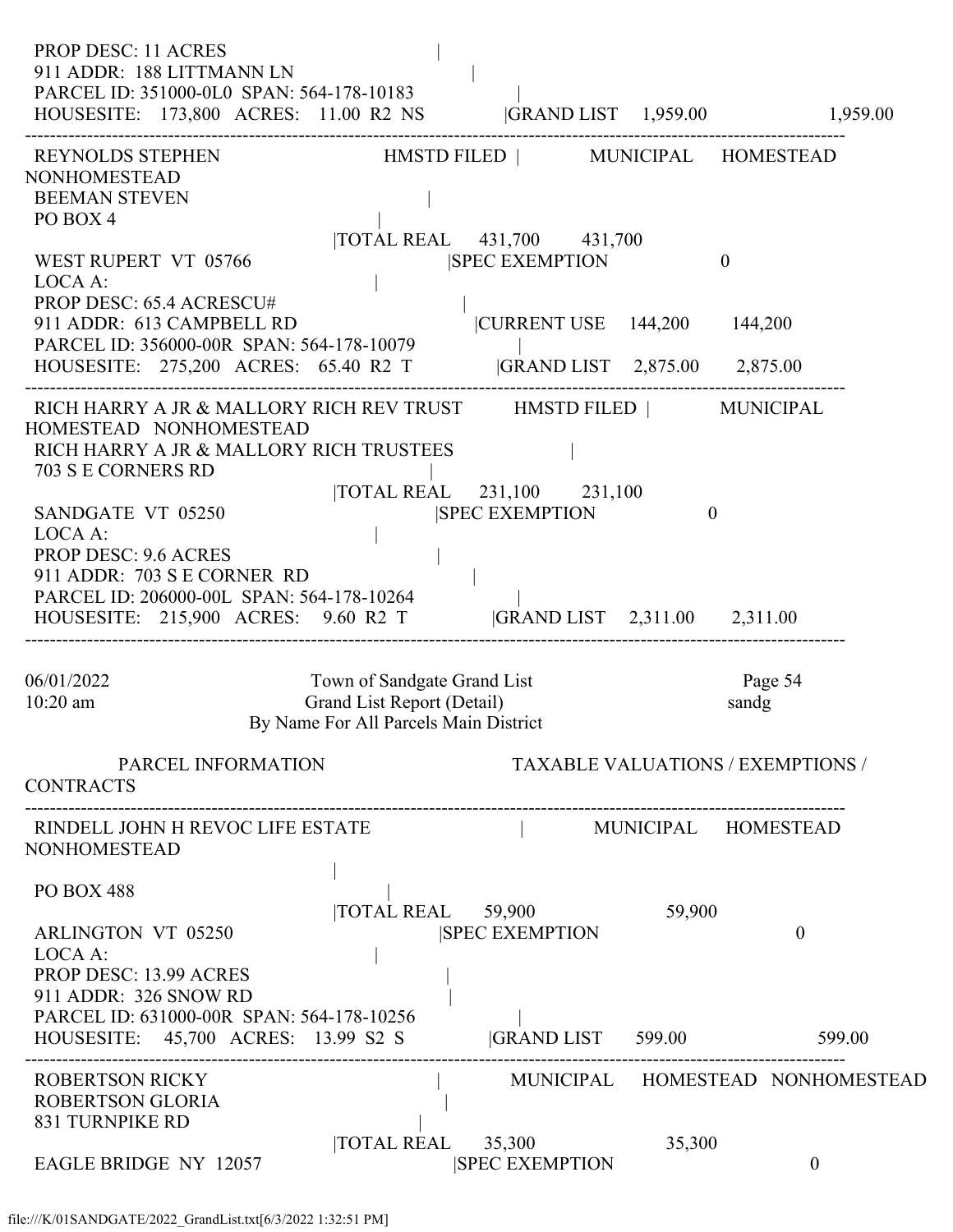| LOCA A:<br><b>PROP DESC: .25 ACRE</b><br>911 ADDR: 26 GILBERTS RD<br>PARCEL ID: 354500-0L0 SPAN: 564-178-10345<br>HOUSESITE: 0 ACRES: 0.25 S1 NS  GRAND LIST 353.00 353.00 |                                                                                                    |                                 |                                          |                                  |
|----------------------------------------------------------------------------------------------------------------------------------------------------------------------------|----------------------------------------------------------------------------------------------------|---------------------------------|------------------------------------------|----------------------------------|
| ROGERS DONALD SR<br><b>NONHOMESTEAD</b>                                                                                                                                    |                                                                                                    | MUNICIPAL HOMESTEAD             |                                          |                                  |
| 3445 VT RT. 131                                                                                                                                                            |                                                                                                    | TOTAL REAL 57,900 57,900        |                                          |                                  |
| PERKINSVILLE VT 05151<br>LOCA A:<br><b>PROP DESC: 1 ACRE</b><br>911 ADDR: 7650 SANDGATE RD<br>PARCEL ID: 145000-00R SPAN: 564-178-10269                                    |                                                                                                    | <b>SPEC EXEMPTION</b>           |                                          | $\mathbf{0}$                     |
| HOUSESITE: 36,000 ACRES: 1.00 S1 S  GRAND LIST 579.00 579.00                                                                                                               |                                                                                                    |                                 |                                          |                                  |
| <b>ROMEO ABIGAL JANE</b><br>NONHOMESTEAD                                                                                                                                   |                                                                                                    | MUNICIPAL HOMESTEAD             |                                          |                                  |
| <b>210 BRANK COVE RD</b>                                                                                                                                                   |                                                                                                    | TOTAL REAL 32,600               | 32,600                                   |                                  |
| WEAVERVILLE NC 28787<br>LOCA A:<br><b>PROP DESC: 1.2 ACRES</b>                                                                                                             |                                                                                                    | <b>SPEC EXEMPTION</b>           |                                          | $\theta$                         |
| 911 ADDR: 620 S E CORNERS RD                                                                                                                                               |                                                                                                    |                                 |                                          |                                  |
| PARCEL ID: 205500-00R SPAN: 564-178-10116<br>HOUSESITE: 0 ACRES: 1.20 S1 NS                                                                                                |                                                                                                    | GRAND LIST 326.00               |                                          | 326.00                           |
| <b>ROUX ROSAMUND</b>                                                                                                                                                       | the control of the con-                                                                            |                                 |                                          | MUNICIPAL HOMESTEAD NONHOMESTEAD |
| 143 WEST RD                                                                                                                                                                | TOTAL REAL                                                                                         | 261,700                         | 261,700                                  |                                  |
| SANDGATE VT 05250<br>LOCA A:<br>PROP DESC: 1.8 ACRES                                                                                                                       |                                                                                                    | <b>SPEC EXEMPTION</b>           |                                          | $\theta$                         |
| 911 ADDR: 143 WEST RD                                                                                                                                                      |                                                                                                    |                                 |                                          |                                  |
| PARCEL ID: 330800-00L SPAN: 564-178-10272<br>HOUSESITE: 261,700 ACRES: 1.80 R1 T                                                                                           |                                                                                                    | $ GRAND LIST$ 2,617.00          |                                          | 2,617.00                         |
| 06/01/2022<br>$10:20$ am                                                                                                                                                   | Town of Sandgate Grand List<br>Grand List Report (Detail)<br>By Name For All Parcels Main District |                                 |                                          | Page 55<br>sandg                 |
| PARCEL INFORMATION<br><b>CONTRACTS</b>                                                                                                                                     |                                                                                                    |                                 | <b>TAXABLE VALUATIONS / EXEMPTIONS /</b> |                                  |
| <b>ROWE JAMES E</b><br><b>FRANSESCO TUNZI</b>                                                                                                                              |                                                                                                    |                                 |                                          | MUNICIPAL HOMESTEAD NONHOMESTEAD |
| <b>4581 BARK HILL</b><br>UNION BRIDGE MD 21791                                                                                                                             | <b>TOTAL REAL</b>                                                                                  | 76,300<br><b>SPEC EXEMPTION</b> | 76,300                                   | $\boldsymbol{0}$                 |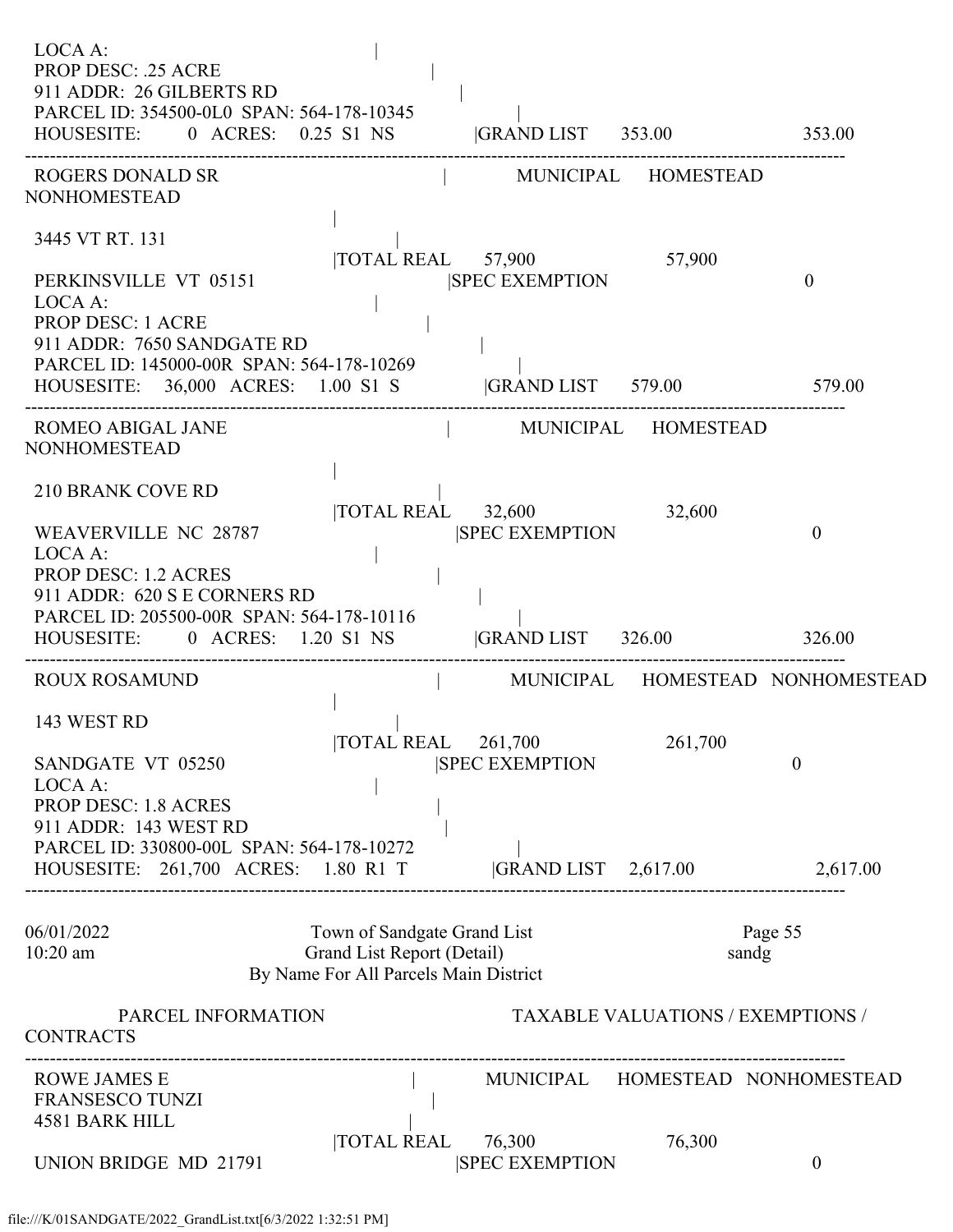| LOCA A:<br><b>PROP DESC: 1.33 ACRES</b><br>911 ADDR: 64 WALSH RD<br>PARCEL ID: 426000-00L SPAN: 564-178-10335<br>HOUSESITE: 76,300 ACRES: 1.33 S1 NS  GRAND LIST 763.00 763.00                               |                                         |                                                                                      |                                |                                  |
|--------------------------------------------------------------------------------------------------------------------------------------------------------------------------------------------------------------|-----------------------------------------|--------------------------------------------------------------------------------------|--------------------------------|----------------------------------|
| RUOCCO JOSEPH & GEORGIA HMSTD FILED   MUNICIPAL HOMESTEAD<br><b>NONHOMESTEAD</b>                                                                                                                             |                                         |                                                                                      |                                |                                  |
| 3826 SANDGATE ROAD<br>SANDGATE VT 05250<br>LOCA A:<br>PROP DESC: 11.16 ACRES<br>911 ADDR: 3826 SANDGATE RD<br>PARCEL ID: 122500-00R SPAN: 564-178-10274<br>HOUSESITE: 224,100 ACRES: 11.16 R2 T              | $\mathcal{L}^{\text{max}}_{\text{max}}$ | TOTAL REAL 246,600 246,600<br><b>SPEC EXEMPTION</b><br> GRAND LIST 2,466.00 2,466.00 | $\theta$                       |                                  |
| <b>RUSSELL COLIN P</b><br><b>LUGO MARTHA P</b><br>54 ORLAND ST                                                                                                                                               |                                         |                                                                                      |                                | MUNICIPAL HOMESTEAD NONHOMESTEAD |
| MILFORD CT 06460<br>LOCA A:<br><b>PROP DESC: 1.57 ACRES</b><br>911 ADDR: 7667 SANDGATE RD<br>PARCEL ID: 145500-00L SPAN: 564-178-10262<br>HOUSESITE: 125,800 ACRES: 1.57 S1 NS  GRAND LIST 1,258.00 1,258.00 |                                         | TOTAL REAL 125,800<br><b>SPEC EXEMPTION</b>                                          | 125,800                        | $\overline{0}$                   |
| SALMON-HOLGREN LORRAINE<br><b>NONHOMESTEAD</b>                                                                                                                                                               |                                         | MUNICIPAL HOMESTEAD                                                                  |                                |                                  |
| 3483 RUPERT RD<br>WEST RUPERT VT 05776<br>LOCA A:<br><b>PROP DESC: .45 ACRES</b><br>911 ADDR: 3483 RUPERT RD<br>PARCEL ID: 612000-00R SPAN: 564-178-10033                                                    | TOTAL REAL 52,400                       | <b>SPEC EXEMPTION</b>                                                                | 52,400                         | $\boldsymbol{0}$                 |
| HOUSESITE: 52,400 ACRES: 0.45 R1 S                                                                                                                                                                           |                                         | GRAND LIST 524.00 524.00                                                             |                                |                                  |
| <b>SANDGATE ROAD LLC</b><br><b>NONHOMESTEAD</b><br>C/O GEOFF CARTER CPA<br><b>4 HIGH RIDGE PARK</b><br>STAMFORD CT 06905<br>LOCA A:<br>PROP DESC: 42.42 ACRES<br>911 ADDR: WOODCOCK RD                       |                                         | $\overline{\text{TOTAL REAL}}$ 111,900<br><b>SPEC EXEMPTION</b>                      | MUNICIPAL HOMESTEAD<br>111,900 | $\theta$                         |
| PARCEL ID: 238000-00R SPAN: 564-178-10381<br>HOUSESITE: 0 ACRES: 42.42 W NS                                                                                                                                  |                                         | GRAND LIST 1,119.00                                                                  |                                | 1,119.00                         |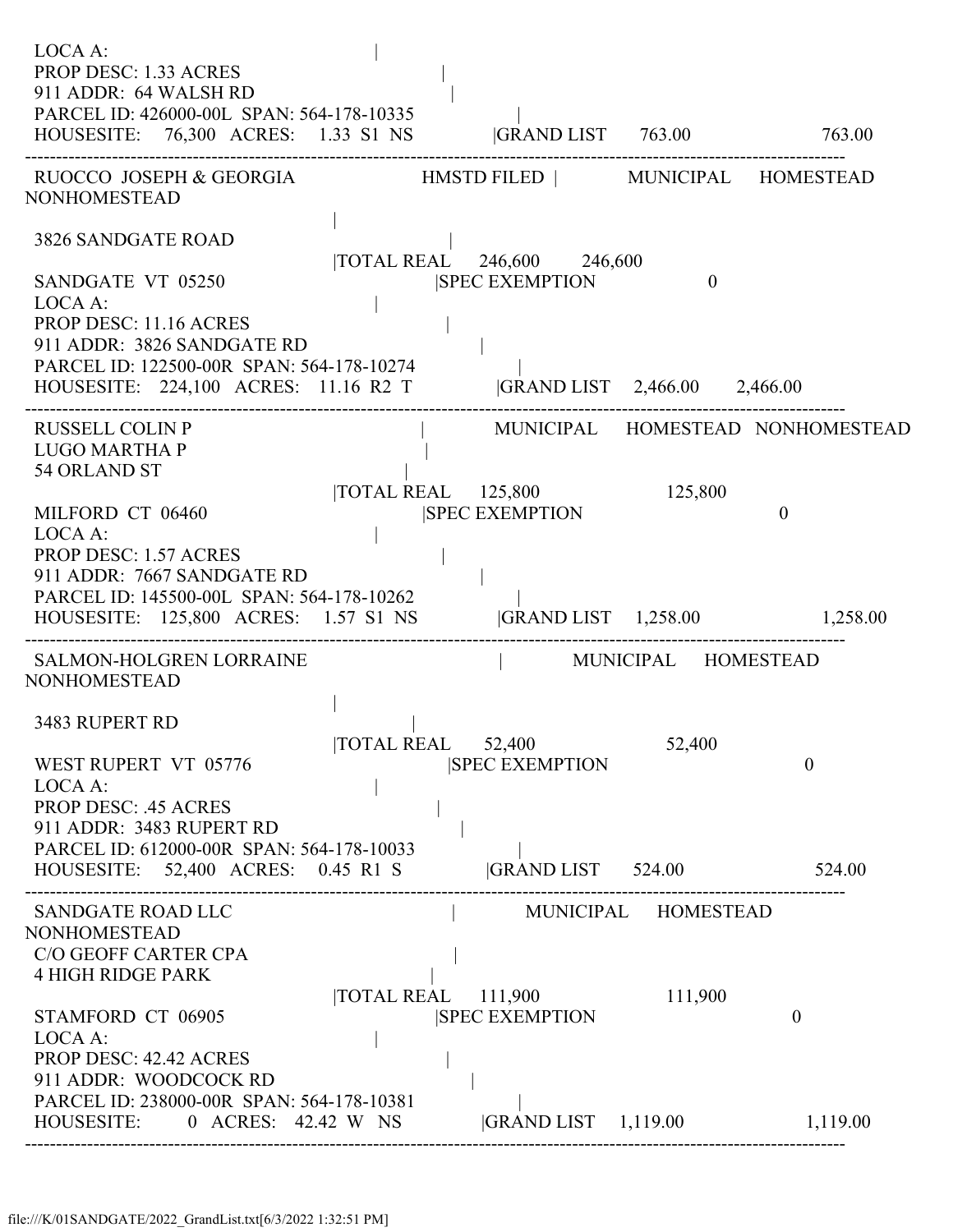# 06/01/2022 Town of Sandgate Grand List Page 56<br>10:20 am Grand List Report (Detail) sandg Grand List Report (Detail) By Name For All Parcels Main District

| PARCEL INFORMATION<br><b>CONTRACTS</b>                                                                                                                                                                                                   | <b>TAXABLE VALUATIONS / EXEMPTIONS /</b>                                                                                                                              |
|------------------------------------------------------------------------------------------------------------------------------------------------------------------------------------------------------------------------------------------|-----------------------------------------------------------------------------------------------------------------------------------------------------------------------|
| SANDGATE ROAD LLC<br><b>NONHOMESTEAD</b><br>C/O GEOFF CARTER CPA<br><b>4 HIGH RIDGE PARK</b><br>STAMFORD CT 06905<br>LOCA A:<br><b>PROP DESC: 663.95 AC CU##</b>                                                                         | MUNICIPAL HOMESTEAD<br>TOTAL REAL 669,300<br>669,300<br><b>ISPEC EXEMPTION</b><br>$\mathbf{0}$                                                                        |
| 911 ADDR: WEST SANDGATE RD/SANDGATE RD<br>545,200<br>PARCEL ID: 700000-00R SPAN: 564-178-10380                                                                                                                                           | CURRENT USE 545,200<br>HOUSESITE: 0 ACRES: 663.95 W NS  GRAND LIST 1,241.00 1,241.00                                                                                  |
| <b>SANTELLI THOMAS</b><br><b>NONHOMESTEAD</b>                                                                                                                                                                                            | HMSTD FILED   MUNICIPAL HOMESTEAD                                                                                                                                     |
| 2306 WEST SANDGATE RD<br>SANDGATE VT 05250<br>LOCA A:<br><b>PROP DESC: 1.75 ACRES</b><br>911 ADDR: 2306 WEST SANDGATE RD<br>PARCEL ID: 716000-00R SPAN: 564-178-10281                                                                    | TOTAL REAL 133,700 133,700<br><b>SPEC EXEMPTION</b><br>$\theta$<br>HOUSESITE: 133,700 ACRES: 1.75 R1 T  GRAND LIST 1,337.00 1,337.00                                  |
| <b>SANTELLI THOMAS F</b><br><b>NONHOMESTEAD</b><br><b>SANTELLI HEATHER A</b><br>17 COUNTY ROAD 64A<br>SHUSHAN NY 12873<br>LOCA A:<br><b>PROP DESC: 17.51 ACRES</b><br>911 ADDR: CAMPBELL RD<br>PARCEL ID: 354100-00R SPAN: 564-178-10388 | MUNICIPAL HOMESTEAD<br><b>TOTAL REAL</b><br>40,700<br>40,700<br>$\boldsymbol{0}$<br><b>SPEC EXEMPTION</b><br>HOUSESITE: 0 ACRES: 17.51 W NS  GRAND LIST 407.00 407.00 |
| <b>NONHOMESTEAD</b>                                                                                                                                                                                                                      | SCHOLZ MICHAEL & COLLEEN HMSTD FILED   MUNICIPAL HOMESTEAD                                                                                                            |
| 231 TUDOR ROAD<br>SANDGATE VT 05250<br>LOCA A:<br><b>PROP DESC: 8.1 ACRES</b><br>911 ADDR: 231 TUDOR RD<br>PARCEL ID: 422500-00B SPAN: 564-178-10283                                                                                     | TOTAL REAL 207,300 207,300<br><b>SPEC EXEMPTION</b><br>$\theta$                                                                                                       |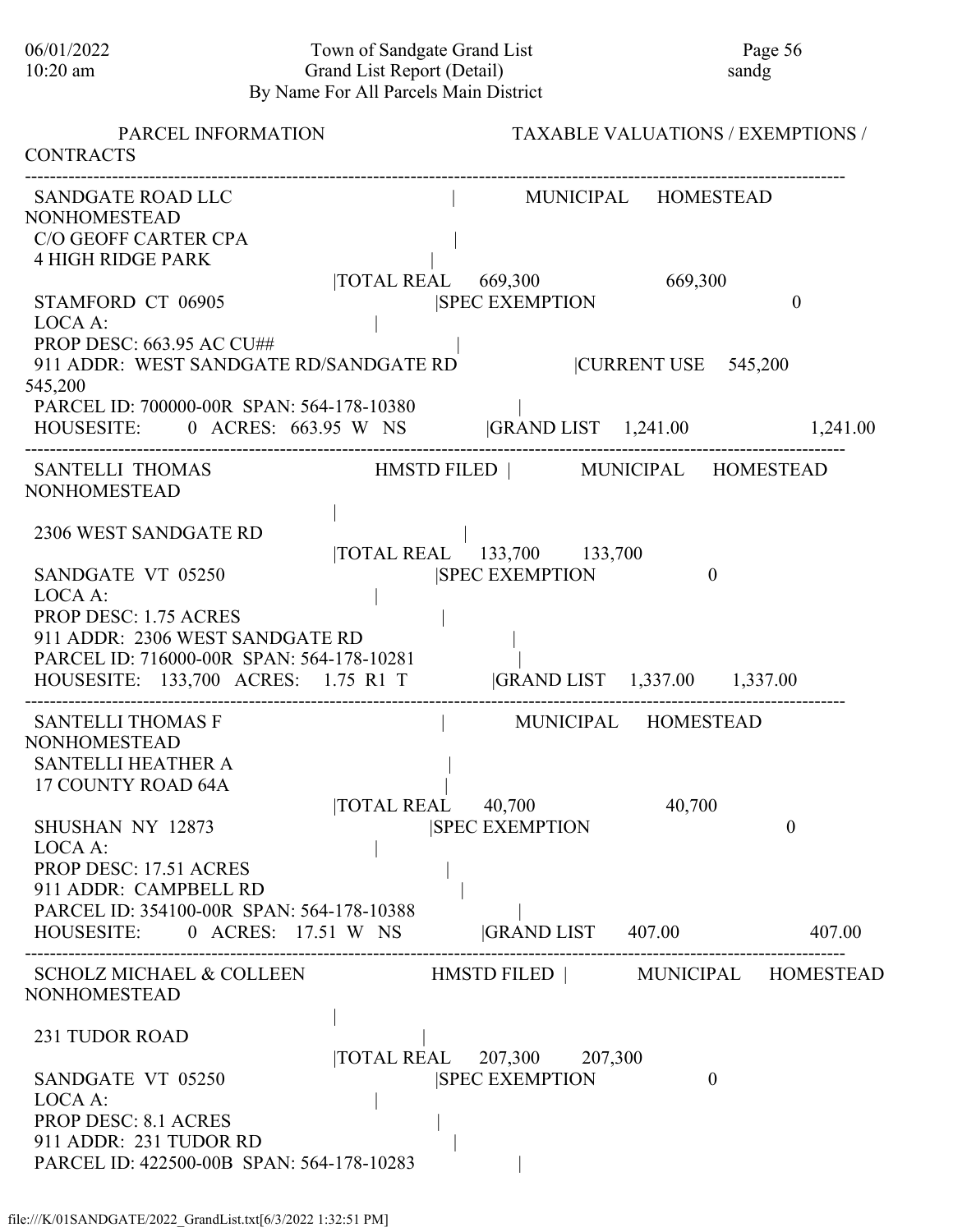HOUSESITE: 192,000 ACRES: 8.10 R2 T |GRAND LIST 2,073.00 2,073.00 ------------------------------------------------------------------------------------------------------------------------------------ SCHONBERG ARNOLD REVOCABLE LIVING TRUST FUNKS IN AUNICIPAL HOMESTEAD NONHOMESTEAD | 3622 SANDGATE RD | |TOTAL REAL 383,800 383,800 SANDGATE VT 05250 SANDGES SANDGES OF SPEC EXEMPTION OF A SANDGES OF SANDGES OF A SANDGES OF SANDGES OF A SANDGES OF SANDGES OF A SANDGES OF SANDGES OF A SANDGES OF SANDGES OF A SANDGES OF SANDGES OF A SANDGES OF SANDGES OF LOCA A: PROP DESC: 10.86 ACRES 911 ADDR: 3622 SANDGATE RD | PARCEL ID: 121000-00R SPAN: 564-178-10055 | HOUSESITE: 0 ACRES: 10.86 R2 T |GRAND LIST 3,838.00 3,838.00 ------------------------------------------------------------------------------------------------------------------------------------ 06/01/2022 Town of Sandgate Grand List Page 57 10:20 am Grand List Report (Detail) sandg By Name For All Parcels Main District PARCEL INFORMATION TAXABLE VALUATIONS / EXEMPTIONS / CONTRACTS ------------------------------------------------------------------------------------------------------------------------------------ SCIANNA SANDGATE RE LLC | MUNICIPAL HOMESTEAD NONHOMESTEAD | 765 HOUSATONIC AVE | |TOTAL REAL 626,900 626,900 BRIDGEPORT CT 06604 |SPEC EXEMPTION 0 LOCA A: PROP DESC: 250 ACRES CU## | 911 ADDR: 626 LINCOLN LANE |CURRENT USE 196,400 196,400 PARCEL ID: 282000-00R SPAN: 564-178-10287 | HOUSESITE: 359,200 ACRES: 250.00 R2 NS |GRAND LIST 4,305.00 4,305.00 ------------------------------------------------------------------------------------------------------------------------------------ SENDRA HAROLD R & SHARON L | MUNICIPAL HOMESTEAD NONHOMESTEAD SENDRA JENNIFER L 754 QUARRY HILL RD | |TOTAL REAL 62,300 62,300 DANBY VT 05739 |SPEC EXEMPTION 0  $LOCA A$ : PROP DESC: 2.8 ACRES 911 ADDR: 299 CAMPBELL RD | PARCEL ID: 354000-00B SPAN: 564-178-10001 HOUSESITE: 0 ACRES: 2.80 S2 S |GRAND LIST 623.00 623.00 ------------------------------------------------------------------------------------------------------------------------------------ SHERES JULIAN & PHOEBE HMSTD FILED | MUNICIPAL HOMESTEAD NONHOMESTEAD | 133 WOODCOCK RD | |TOTAL REAL 379,200 379,200 SABDGATE VT 05250 |SPEC EXEMPTION 0 LOCA A: PROP DESC: 12.89 ACRES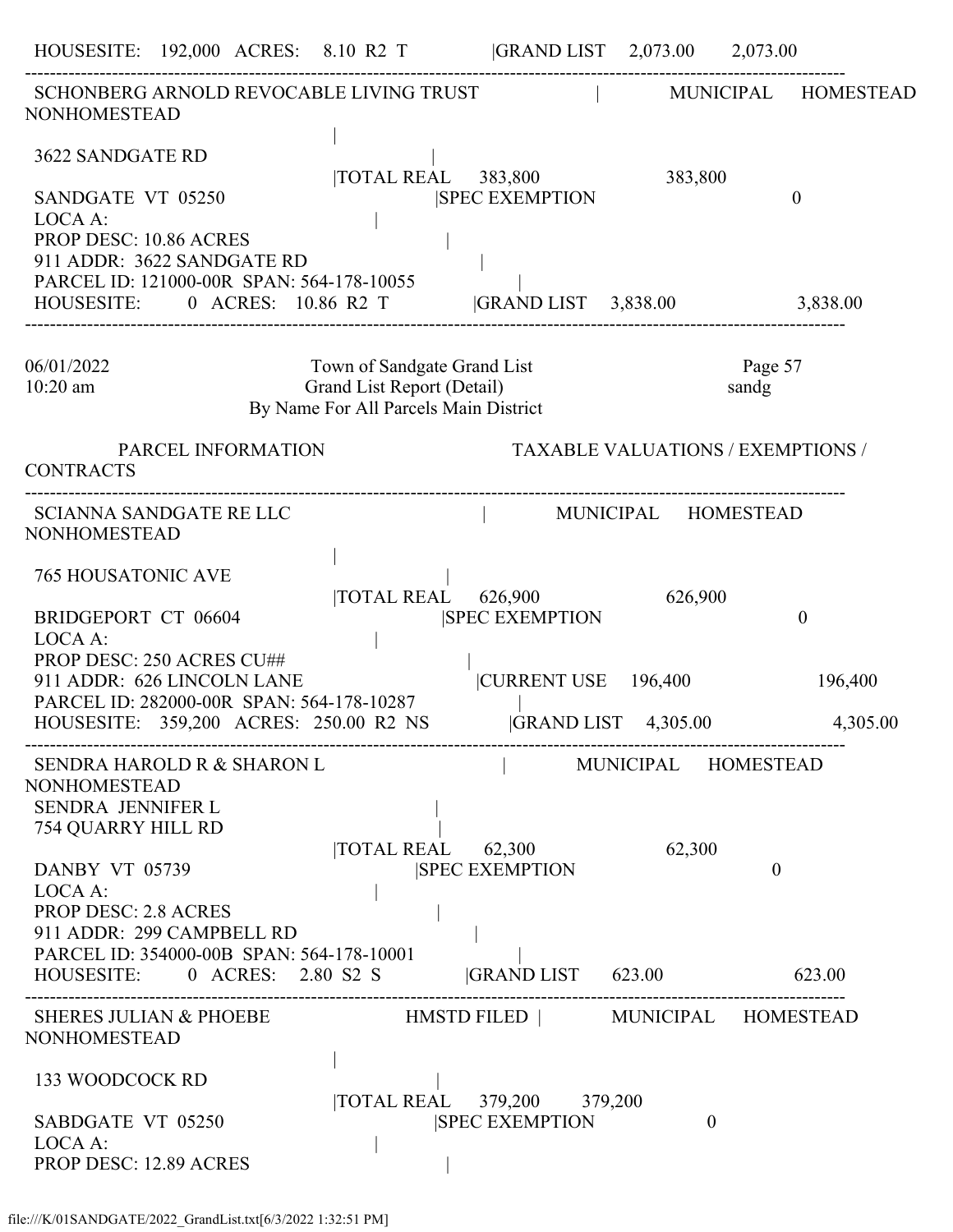| 911 ADDR: 1333 WOODCOCK RD<br>PARCEL ID: 236000-00L SPAN: 564-178-10291<br>HOUSESITE: 353,100 ACRES: 12.89 R2 T                                                                             |                                                                                                    | GRAND LIST 3,792.00 3,792.00                  |                             |                                          |
|---------------------------------------------------------------------------------------------------------------------------------------------------------------------------------------------|----------------------------------------------------------------------------------------------------|-----------------------------------------------|-----------------------------|------------------------------------------|
| <b>SHERRAS BRIAN</b><br><b>SHERRAS KATHERINE G</b><br>3854 RUPERT RD                                                                                                                        |                                                                                                    | TOTAL REAL 1283,100                           | 1283,100                    | MUNICIPAL HOMESTEAD NONHOMESTEAD         |
| W RUPERT VT 05776<br>LOCA A:<br>PROP DESC: 226 ACRES PART OF PARCEL CU##<br>911 ADDR: 3854 RUPERT RD<br>PARCEL ID: 615000-00B SPAN: 564-178-10273<br>HOUSESITE: 1044,900 ACRES: 226.00 R2 T |                                                                                                    | <b>SPEC EXEMPTION</b><br> CURRENT USE 123,500 | <b>GRAND LIST</b> 11,596.00 | $\theta$<br>123,500<br>11,596.00         |
| <b>SIRMAN DAVID</b><br><b>SIRMAN THOMAS</b><br>111 WESTLEDGE RD                                                                                                                             |                                                                                                    |                                               |                             | MUNICIPAL HOMESTEAD NONHOMESTEAD         |
| WEST SIMSBURY CT 06029<br>LOCA A:<br><b>PROP DESC: 43.3 ACRES</b><br>911 ADDR: 3381 SANDGATE RD                                                                                             | <b>TOTAL REAL</b>                                                                                  | 296,800<br><b>SPEC EXEMPTION</b>              | 296,800                     | $\theta$                                 |
| PARCEL ID: 118500-00L SPAN: 564-178-10212<br>HOUSESITE: 206,000 ACRES: 43.30 R2 NS                                                                                                          |                                                                                                    | <b>GRAND LIST</b> 2,968.00                    |                             | 2,968.00                                 |
| 06/01/2022<br>$10:20$ am                                                                                                                                                                    | Town of Sandgate Grand List<br>Grand List Report (Detail)<br>By Name For All Parcels Main District |                                               |                             | Page 58<br>sandg                         |
| PARCEL INFORMATION<br><b>CONTRACTS</b>                                                                                                                                                      |                                                                                                    |                                               |                             | <b>TAXABLE VALUATIONS / EXEMPTIONS /</b> |
| <b>SKIDMORE WILLIAM &amp; PHYLLIS</b><br>NONHOMESTEAD                                                                                                                                       |                                                                                                    |                                               | MUNICIPAL HOMESTEAD         |                                          |
| 2498 SANDGATE RD<br>SANDGATE VT 05250<br>LOCA A:<br>PROP DESC: 1.25 ACRES<br>911 ADDR: 2498 SANDGATE RD                                                                                     | TOTAL REAL 183,800                                                                                 | <b>SPEC EXEMPTION</b>                         | 183,800                     | $\theta$                                 |
| PARCEL ID: 110500-00R SPAN: 564-178-10293<br>HOUSESITE: 183,800 ACRES: 1.25 R1 T                                                                                                            |                                                                                                    | $ GRAND LIST \t1,838.00$                      |                             | 1,838.00                                 |
| <b>SMITH CHRISTOPHER R</b><br>NONHOMESTEAD                                                                                                                                                  |                                                                                                    |                                               | MUNICIPAL HOMESTEAD         |                                          |
| <b>6 SUNSET HILL RD</b><br>NEWTOWN CT 06470<br>LOCA A:<br><b>PROP DESC: 7 ACRES</b>                                                                                                         | <b>TOTAL REAL</b>                                                                                  | 684,000<br><b>SPEC EXEMPTION</b>              | 684,000                     | $\boldsymbol{0}$                         |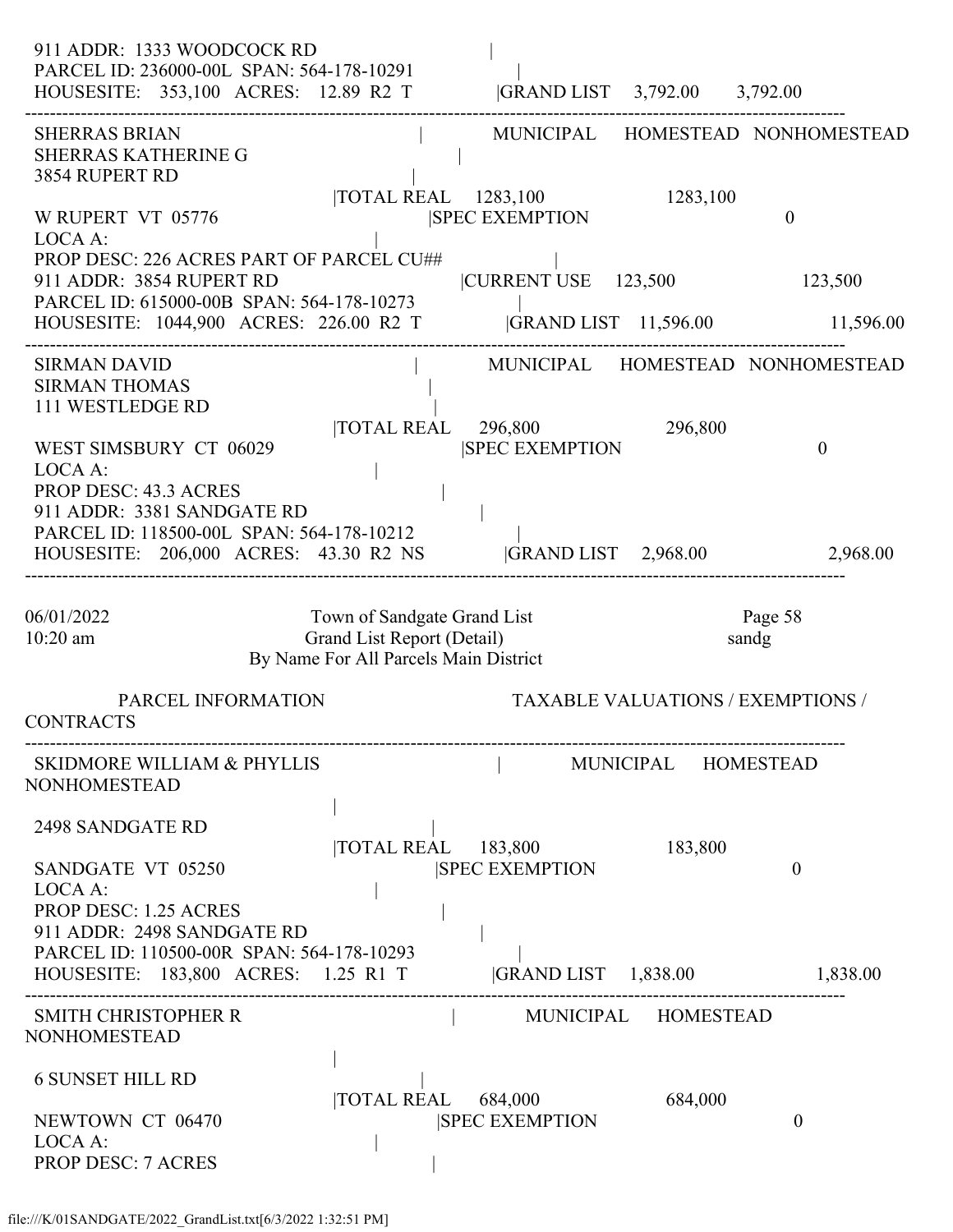| 911 ADDR: 86 LITTMANN LN<br>PARCEL ID: 351500-0L0 SPAN: 564-178-10295<br>HOUSESITE: 0 ACRES: 7.00 R2 NS  GRAND LIST 6,840.00 6,840.00                                                                                        |                                                                                                    |                                                     |                                          |                                  |
|------------------------------------------------------------------------------------------------------------------------------------------------------------------------------------------------------------------------------|----------------------------------------------------------------------------------------------------|-----------------------------------------------------|------------------------------------------|----------------------------------|
| <b>SMITH JAMES</b><br>NONHOMESTEAD                                                                                                                                                                                           | HMSTD FILED   MUNICIPAL HOMESTEAD                                                                  |                                                     |                                          |                                  |
| 1823 RUPERT RD<br>SANDGATE VT 05250<br>LOCA A:<br><b>PROP DESC: 8.05 ACRES</b><br>911 ADDR: 1823 RUPERT RD<br>PARCEL ID: 606000-00L SPAN: 564-178-10141<br>HOUSESITE: 163,500 ACRES: 8.05 R2 T  GRAND LIST 1,786.00 1,786.00 |                                                                                                    | TOTAL REAL 178,600 178,600<br><b>SPEC EXEMPTION</b> | $\theta$                                 |                                  |
|                                                                                                                                                                                                                              |                                                                                                    |                                                     |                                          |                                  |
| <b>SNYDER JOAN R</b><br>1458 WEST SANDGATE RD                                                                                                                                                                                | and the property of the                                                                            | $\overline{10}$ TAL REAL $\overline{276,300}$       | 276,300                                  | MUNICIPAL HOMESTEAD NONHOMESTEAD |
| SANDGATE VT 05250<br>LOCA A:<br><b>PROP DESC: 1.2 ACRES</b><br>911 ADDR: 1458 WEST SANDGATE RD<br>PARCEL ID: 706000-00R SPAN: 564-178-10048<br>HOUSESITE: 276,300 ACRES: 1.20 R1 T  GRAND LIST 2,763.00 2,763.00             |                                                                                                    | <b>SPEC EXEMPTION</b>                               |                                          | $\theta$                         |
| SPIRITO NANCY R TRUSTEE AGREEMENT OF<br><b>NONHOMESTEAD</b><br>SPIRITO NANCY R                                                                                                                                               |                                                                                                    | MUNICIPAL HOMESTEAD                                 |                                          |                                  |
| 1286 NARRAGANSETT BLVD<br><b>CRANSTON RI 02905</b><br>LOCA A:<br>PROP DESC: 11 ACRES                                                                                                                                         |                                                                                                    | TOTAL REAL 249,800<br><b>ISPEC EXEMPTION</b>        | 249,800                                  | $\overline{0}$                   |
| 911 ADDR: 4548 RUPERT RD<br>PARCEL ID: 618000-00R SPAN: 564-178-10036<br>HOUSESITE: 227,700 ACRES: 11.00 R2 NS                                                                                                               |                                                                                                    | $ GRAND LIST$ 2,498.00                              |                                          | 2,498.00                         |
| 06/01/2022<br>$10:20$ am                                                                                                                                                                                                     | Town of Sandgate Grand List<br>Grand List Report (Detail)<br>By Name For All Parcels Main District |                                                     |                                          | Page 59<br>sandg                 |
| PARCEL INFORMATION<br><b>CONTRACTS</b>                                                                                                                                                                                       |                                                                                                    |                                                     | <b>TAXABLE VALUATIONS / EXEMPTIONS /</b> |                                  |
| <b>SPRAGUE KIRBY</b>                                                                                                                                                                                                         |                                                                                                    |                                                     |                                          | MUNICIPAL HOMESTEAD NONHOMESTEAD |
| <b>222 MILL BROOK RD</b><br>WELLS VT 05774<br>LOCA A: ON MERRILL LYNCH HASS FAMILY LAND<br>PROP DESC: BUILDING ONLY                                                                                                          | TOTAL REAL 27,500                                                                                  | <b>SPEC EXEMPTION</b>                               | 27,500                                   | $\theta$                         |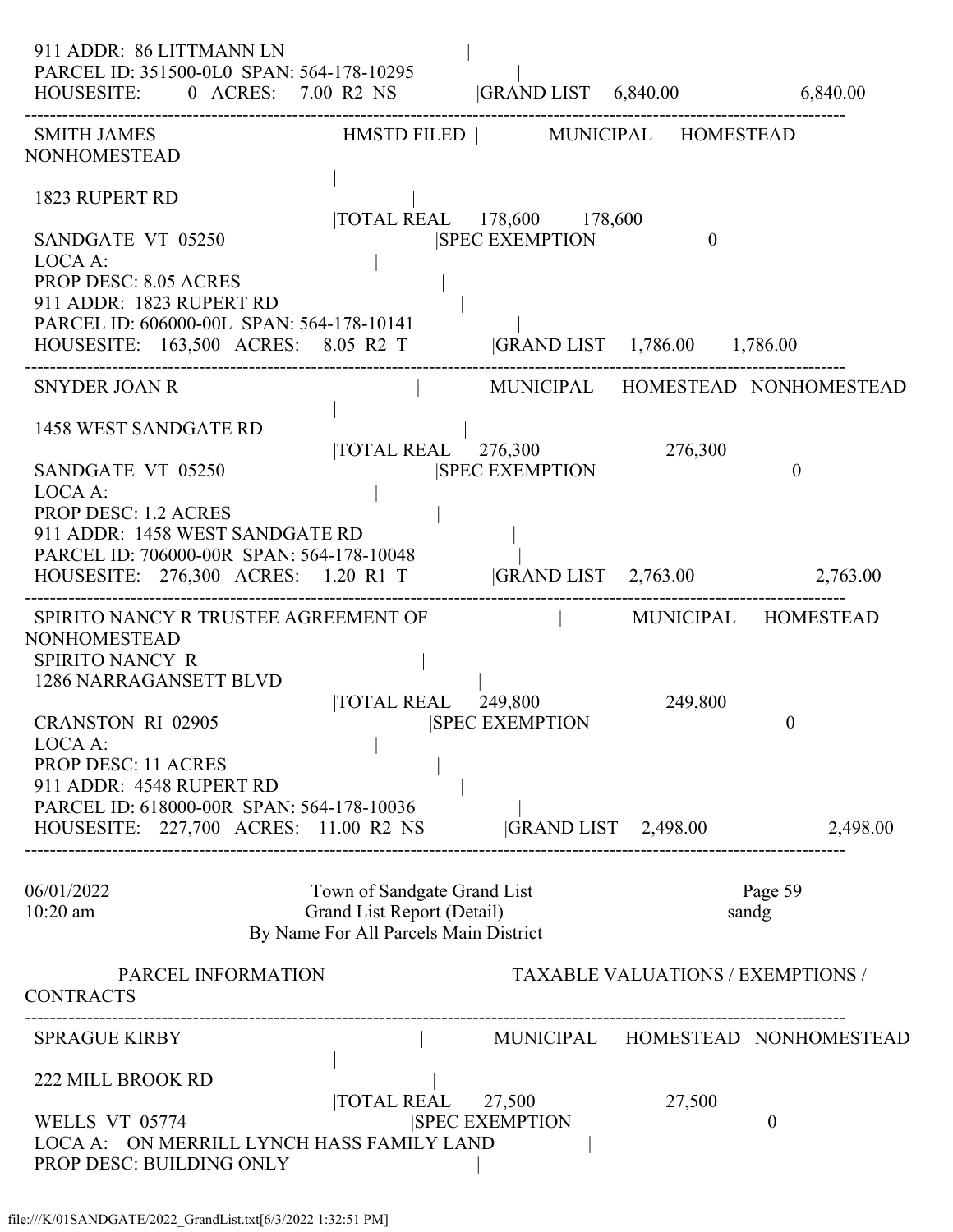| 911 ADDR: SANDGATE<br>PARCEL ID: 144501-0L0 SPAN: 564-178-10234<br>HOUSESITE: $0 \text{ ACRES: } 0.00 \text{ M} \text{ S}$  GRAND LIST 275.00 275.00                                                       |                                                                              |                                           |                                  |
|------------------------------------------------------------------------------------------------------------------------------------------------------------------------------------------------------------|------------------------------------------------------------------------------|-------------------------------------------|----------------------------------|
| <b>SQUIERS JASON</b><br><b>CULLINAN TARA J</b><br>1856 BUCK HILL RD                                                                                                                                        |                                                                              |                                           | MUNICIPAL HOMESTEAD NONHOMESTEAD |
| <b>SHAFTSBURY VT 05201</b><br>LOCA A:<br><b>PROP DESC: 2 ACRES</b>                                                                                                                                         | TOTAL REAL 60,400<br><b>ISPEC EXEMPTION</b>                                  | 60,400                                    | $\theta$                         |
| 911 ADDR: 7448 SANDGATE RD<br>PARCEL ID: 141000-0R0 SPAN: 564-178-10270<br>HOUSESITE: 60,400 ACRES: 2.00 S1 S  GRAND LIST 604.00 604.00                                                                    |                                                                              |                                           |                                  |
| STANNARD PAUL & PATTI HMSTD FILED   MUNICIPAL HOMESTEAD<br>NONHOMESTEAD                                                                                                                                    |                                                                              |                                           |                                  |
| 723 STANNARD ROAD<br>SANDGATE VT 05250<br>LOCA A:                                                                                                                                                          | TOTAL REAL 661,100 661,100<br><b>SPEC EXEMPTION</b>                          | $\theta$                                  |                                  |
| <b>PROP DESC: 156.5</b><br>911 ADDR: 723 STANNARD RD<br>PARCEL ID: 126700-00L SPAN: 564-178-10298<br>HOUSESITE: 449,600 ACRES: 156.50 R2 T  GRAND LIST 4,845.00 4,845.00                                   | CURRENT USE 176,600 176,600                                                  |                                           |                                  |
| STEEVES SHERRY LYNN HMSTD FILED   MUNICIPAL HOMESTEAD<br>NONHOMESTEAD<br><b>BOEY ANDRE JEN YI</b><br>3810 WEST SANDGATE RD                                                                                 |                                                                              |                                           |                                  |
| SANDGATE VT 05250<br>LOCA A:<br>PROP DESC: 4.98 ACRES<br>911 ADDR: 3810 WEST SANDGATE RD<br>PARCEL ID: 727500-00R SPAN: 564-178-10299<br>HOUSESITE: 220,100 ACRES: 4.98 R1 T  GRAND LIST 1,876.00 1,876.00 | TOTAL REAL 227,600 227,600<br><b>SPEC EXEMPTION</b><br>VETERAN 40,000 40,000 | $\boldsymbol{0}$                          |                                  |
| STEMPEL MARC A<br>NONHOMESTEAD<br><b>STEMPEL DEBRALYN S</b><br><b>289 LINCOLN LANE</b>                                                                                                                     | HMSTD FILED   MUNICIPAL HOMESTEAD<br> TOTAL REAL 289,300 289,300             |                                           |                                  |
| SANDGATE VT 05250<br>LOCA A:<br><b>PROP DESC: 20.3 ACRES</b><br>911 ADDR: 289 LINCOLN LANE<br>PARCEL ID: 281500-00B SPAN: 564-178-10174<br>HOUSESITE: 247,400 ACRES: 20.30 R2 T                            | <b>SPEC EXEMPTION</b>                                                        | $\theta$<br> GRAND LIST 2,893.00 2,893.00 |                                  |
|                                                                                                                                                                                                            |                                                                              |                                           |                                  |

| 06/01/2022 | Town of Sandgate Grand List | Page 60 |
|------------|-----------------------------|---------|
| $10:20$ am | Grand List Report (Detail)  | sandg   |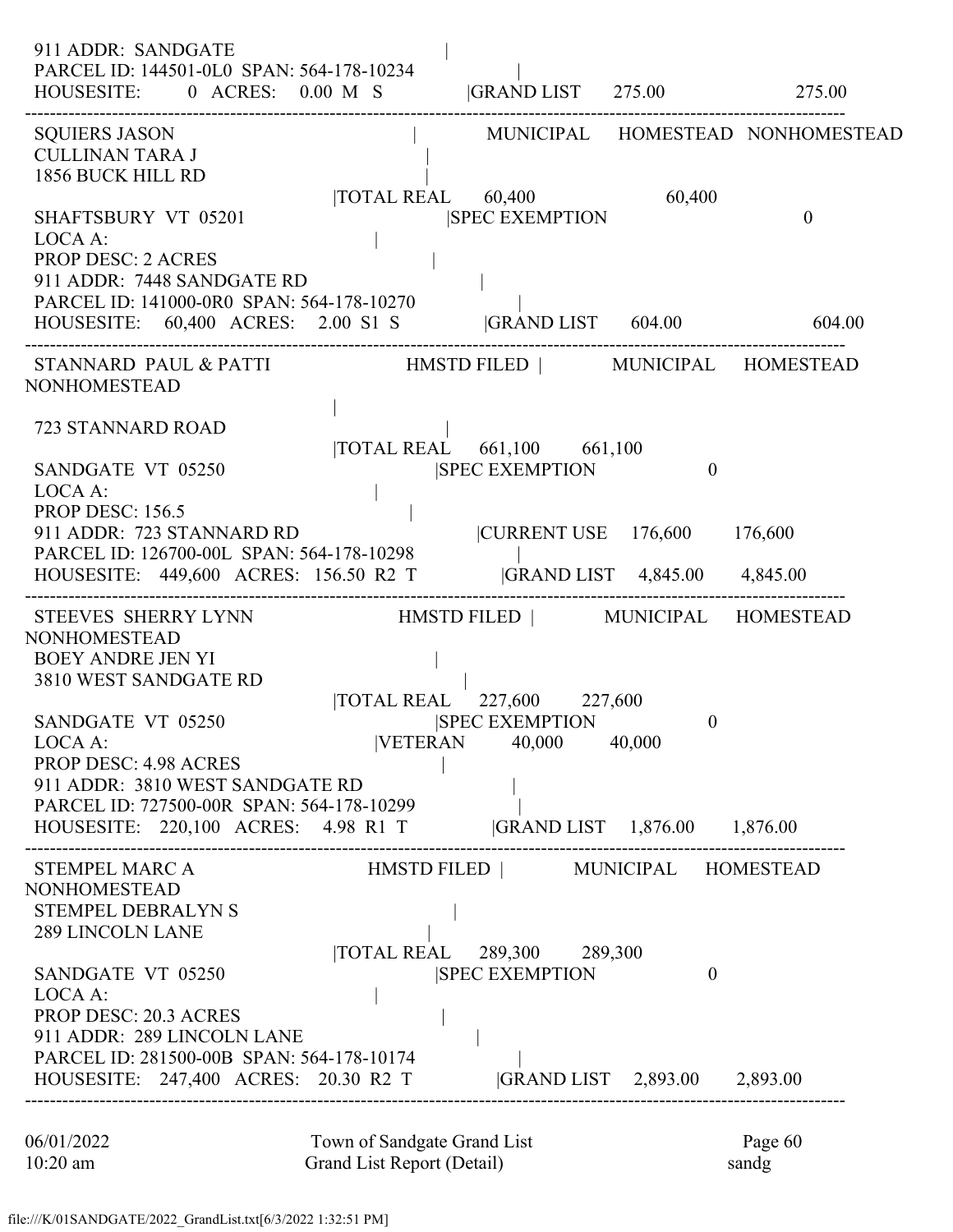| PARCEL INFORMATION<br><b>CONTRACTS</b>                                                                                                                                   |                                                                                                                                       | <b>TAXABLE VALUATIONS / EXEMPTIONS /</b> |  |  |  |
|--------------------------------------------------------------------------------------------------------------------------------------------------------------------------|---------------------------------------------------------------------------------------------------------------------------------------|------------------------------------------|--|--|--|
| <b>STONE POLLY</b><br><b>NONHOMESTEAD</b>                                                                                                                                | HMSTD FILED   MUNICIPAL HOMESTEAD                                                                                                     |                                          |  |  |  |
| P.O. BOX 347                                                                                                                                                             | TOTAL REAL 269,100 269,100                                                                                                            |                                          |  |  |  |
| <b>ARLINGTON VT 05250</b><br>LOCA A:<br>PROP DESC: 10.75 ACRES<br>911 ADDR: 727 WOODCOCK RD<br>PARCEL ID: 234500-00L SPAN: 564-178-10300                                 | <b>SPEC EXEMPTION</b><br>$\theta$<br>HOUSESITE: 247,500 ACRES: 10.75 R2 T GRAND LIST 2,691.00 2,691.00                                |                                          |  |  |  |
| STROFFOLENO CAROL<br><b>NONHOMESTEAD</b>                                                                                                                                 | MUNICIPAL HOMESTEAD                                                                                                                   |                                          |  |  |  |
| <b>121 WALKER MDW</b><br>ARLINGTON VT 05250<br>LOCA A:<br><b>PROP DESC: 1.1 ACRES</b><br>911 ADDR: WILCOX HOLLOW RD<br>PARCEL ID: 262000-00L SPAN: 564-178-10301         | 5,400<br>$\overline{1}$ TOTAL REAL $\overline{5,400}$<br><b>SPEC EXEMPTION</b><br>HOUSESITE: 0 ACRES: 1.10 M S GRAND LIST 54.00 54.00 | $\theta$                                 |  |  |  |
| <b>STROFFOLENO JAMES R</b><br><b>NONHOMESTEAD</b>                                                                                                                        | MUNICIPAL HOMESTEAD                                                                                                                   |                                          |  |  |  |
| <b>228 LORETTO AVE</b><br><b>MANCHESTER VT 05255</b><br>LOCA A:<br><b>PROP DESC: 13.52 ACRES</b><br>911 ADDR: WUERSLIN ROAD<br>PARCEL ID: 481500-00L SPAN: 564-178-10361 | TOTAL REAL 72,800<br>72,800<br><b>SPEC EXEMPTION</b><br>HOUSESITE: 0 ACRES: 13.52 W S  GRAND LIST 728.00 728.00                       | 0                                        |  |  |  |
| STROFFOLENO MARY H<br><b>NONHOMESTEAD</b>                                                                                                                                | HMSTD FILED   MUNICIPAL HOMESTEAD                                                                                                     |                                          |  |  |  |
| 5536 SANDGATE RD<br>SANDGATE VT 05250<br>LOCA A:<br>PROP DESC: 2 ACRES BULDING<br>911 ADDR: 5536 SANDGATE RD<br>PARCEL ID: 134000-00R SPAN: 564-178-10304                | TOTAL REAL 180,400 180,400<br><b>SPEC EXEMPTION</b><br>$\theta$<br>HOUSESITE: 180,400 ACRES: 2.00 R1 T  GRAND LIST 1,804.00 1,804.00  |                                          |  |  |  |
|                                                                                                                                                                          | STROFFOLENO NICHOLAS JAMES HMSTD FILED   MUNICIPAL HOMESTEAD                                                                          |                                          |  |  |  |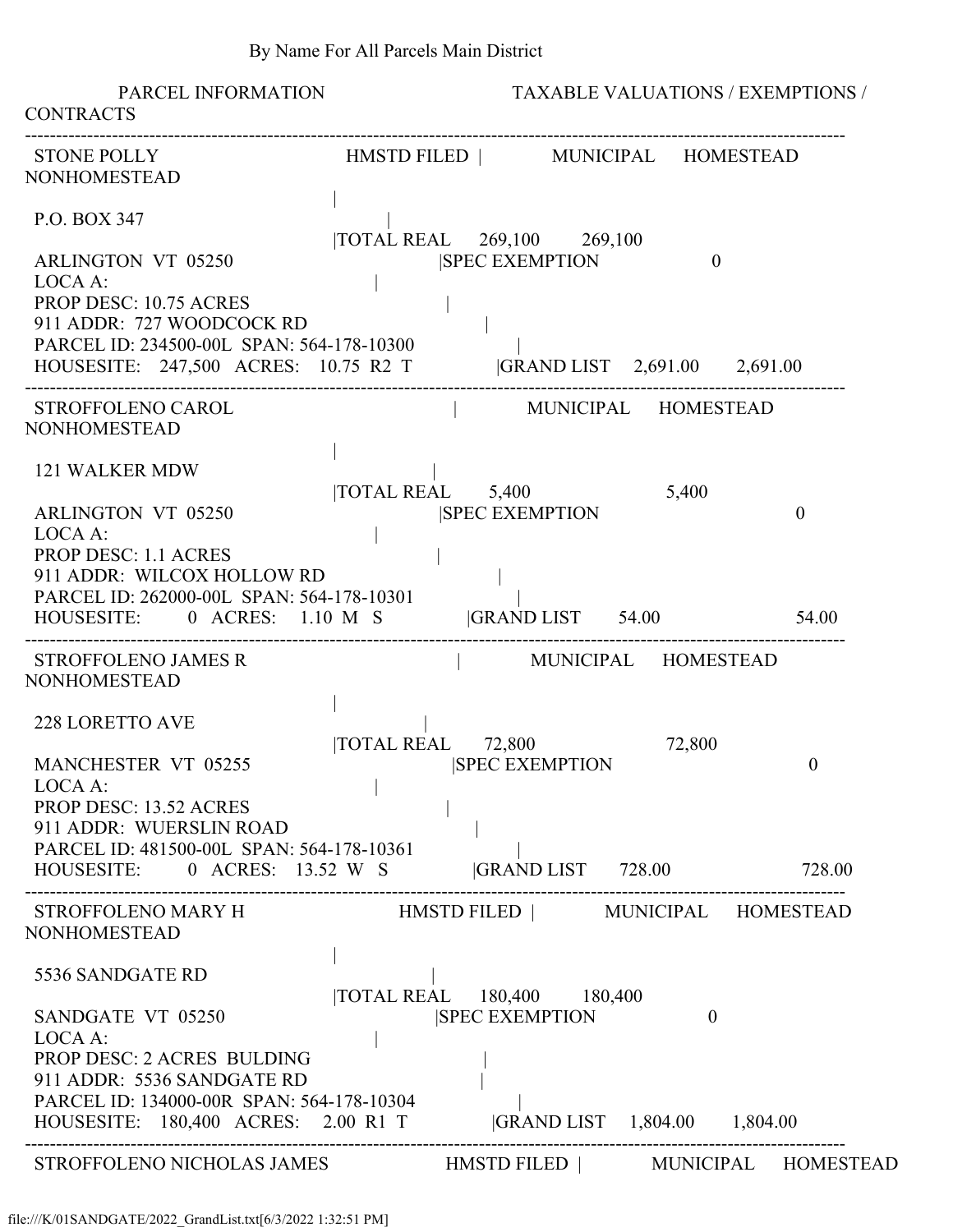| 5494 SANDGATE RD<br> TOTAL REAL 141,100 141,100                                                                                                                               |  |
|-------------------------------------------------------------------------------------------------------------------------------------------------------------------------------|--|
| SANDGATE VT 05250<br><b>SPEC EXEMPTION</b><br>$\mathbf{0}$<br>LOCA A:                                                                                                         |  |
| <b>PROP DESC: .68 ACRE</b><br>911 ADDR: 5494 SANDGATE RD<br>PARCEL ID: 134500-00R SPAN: 564-178-10115<br>HOUSESITE: 141,100 ACRES: 0.68 R1 T  GRAND LIST 1,411.00 1,411.00    |  |
|                                                                                                                                                                               |  |
| Town of Sandgate Grand List<br>Page 61<br>06/01/2022<br>Grand List Report (Detail)<br>$10:20$ am<br>sandg<br>By Name For All Parcels Main District                            |  |
| <b>TAXABLE VALUATIONS / EXEMPTIONS /</b><br>PARCEL INFORMATION<br><b>CONTRACTS</b>                                                                                            |  |
| MUNICIPAL HOMESTEAD NONHOMESTEAD<br><b>STUARTSHIP LLC</b><br><b>C/O BRAD KESSLER</b><br>5677 SANDGATE RD                                                                      |  |
| $\overline{\text{TOTAL REAL}}$ 255,500<br>255,500<br><b>ISPEC EXEMPTION</b><br>SANDGATE VT 05250<br>$\theta$<br>LOCA A:                                                       |  |
| <b>PROP DESC: 155.5 ACRES</b><br>911 ADDR: WUERSLIN ROAD<br>PARCEL ID: 480500-00L SPAN: 564-178-10302<br>$ GRAND LIST$ 2,555.00<br>HOUSESITE: 0 ACRES: 155.50 W T<br>2,555.00 |  |
| MUNICIPAL HOMESTEAD NONHOMESTEAD<br><b>SULLIVAN BRIAN P</b><br><b>135 MILLSTONE RD</b>                                                                                        |  |
| TOTAL REAL 250,500<br>250,500<br><b>SPEC EXEMPTION</b><br>MILLSTONE TWP NJ 08535<br>$\theta$<br>LOCA A:                                                                       |  |
| PROP DESC: 10.29 ACRES<br>911 ADDR: 10 SULLIVAN LN<br>PARCEL ID: 209500-00R SPAN: 564-178-10094                                                                               |  |
| HOUSESITE: 229,900 ACRES: 10.29 R2 NS<br>$ GRAND LIST \t2,505.00$<br>2,505.00                                                                                                 |  |
| MUNICIPAL HOMESTEAD NONHOMESTEAD<br><b>SULLIVAN DARYL</b><br><b>SULLIVAN MUREEN</b><br>53 SULLIVAN LN                                                                         |  |
| $\overline{10}$ TOTAL REAL 281,100<br>281,100<br><b>SPEC EXEMPTION</b><br>SANDGATE VT 05250<br>$\mathbf{0}$<br>LOCA A:                                                        |  |
| PROP DESC: 90.32 ACRES<br>911 ADDR: 53 SULLIVAN LN<br>PARCEL ID: 210500-00R SPAN: 564-178-10307                                                                               |  |
| $ GRAND LIST \t2,811.00$<br>HOUSESITE: 193,900 ACRES: 90.32 R2 T<br>2,811.00                                                                                                  |  |
| SUNDQUIST DOROTHY L<br>HMSTD FILED   MUNICIPAL HOMESTEAD<br><b>NONHOMESTEAD</b>                                                                                               |  |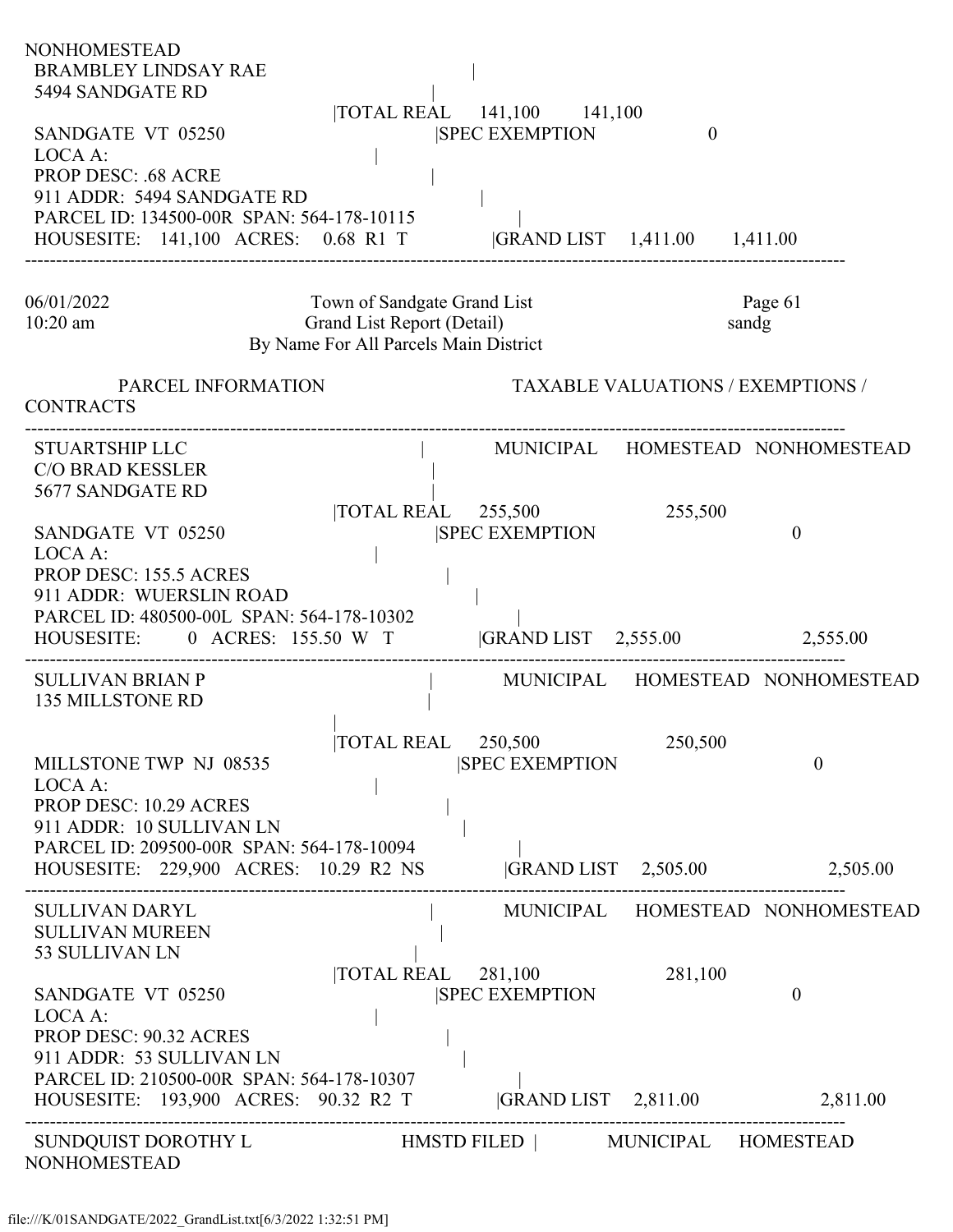| 527 WOODCOCK RD<br>SANDGATE VT 05250<br>LOCA A:<br>PROP DESC: 10.04 ACRES<br>911 ADDR: 527 WOODCOCK RD<br>PARCEL ID: 234000-00L SPAN: 564-178-10308<br>HOUSESITE: 142,300 ACRES: 10.04 R2 T  GRAND LIST 2,406.00 1,584.00 |                                                                                                    | TOTAL REAL 240,600 158,400 82,200<br>SPEC EXEMPTION 0 |                                           | $\theta$                                 | 822.00   |
|---------------------------------------------------------------------------------------------------------------------------------------------------------------------------------------------------------------------------|----------------------------------------------------------------------------------------------------|-------------------------------------------------------|-------------------------------------------|------------------------------------------|----------|
| TOWSLEY HOWARD E JR ET AL<br><b>NONHOMESTEAD</b>                                                                                                                                                                          |                                                                                                    | MUNICIPAL HOMESTEAD                                   |                                           |                                          |          |
| PO BOX 70<br><b>EAST DORSET VT 05253-0033</b><br>LOCA A:<br><b>PROP DESC: 1 ACRE</b><br>911 ADDR: SANDGATE RD<br>PARCEL ID: 144000-0L0 SPAN: 564-178-10315<br>HOUSESITE: 0 ACRES: 1.00 S1 NS  GRAND LIST 771.00           |                                                                                                    | TOTAL REAL 77,100 77,100<br><b>SPEC EXEMPTION</b>     |                                           | $\theta$<br>771.00                       |          |
| 06/01/2022<br>10:20 am                                                                                                                                                                                                    | Town of Sandgate Grand List<br>Grand List Report (Detail)<br>By Name For All Parcels Main District |                                                       |                                           | Page 62<br>sandg                         |          |
| PARCEL INFORMATION<br><b>CONTRACTS</b>                                                                                                                                                                                    |                                                                                                    |                                                       |                                           | <b>TAXABLE VALUATIONS / EXEMPTIONS /</b> |          |
| TAFOYA L RICHARD JR                              HMSTD FILED                MUNICIPAL     HOMESTEAD<br><b>NONHOMESTEAD</b>                                                                                                |                                                                                                    |                                                       |                                           |                                          |          |
| 1361 CHUNKS BROOK RD<br>SANDGATE VT 05250<br>LOCA A:<br><b>PROP DESC: 3.6 ACRES</b><br>911 ADDR: 1361 CHUNKS BROOK RD<br>PARCEL ID: 307000-00R SPAN: 564-178-10286<br>HOUSESITE: 286,800 ACRES: 3.60 R2 T                 |                                                                                                    | TOTAL REAL 289,600 289,600<br><b>SPEC EXEMPTION</b>   | $\theta$<br> GRAND LIST 2,896.00 2,896.00 |                                          |          |
| TEW GREGORY N, TEW DAWN<br><b>NONHOMESTEAD</b>                                                                                                                                                                            |                                                                                                    |                                                       | MUNICIPAL HOMESTEAD                       |                                          |          |
| <b>PO BOX 108</b><br>SOUTH DEERFIELD MA 01373<br>LOCA A:<br>PROP DESC: 10.1 ACRES<br>911 ADDR: 283 SWEARING HILL RD<br>PARCEL ID: 114500-0L0 SPAN: 564-178-10137                                                          | <b>TOTAL REAL</b>                                                                                  | 407,300<br><b>SPEC EXEMPTION</b>                      | 407,300                                   | $\overline{0}$                           |          |
| HOUSESITE: 377,000 ACRES: 10.10 R2 NS                                                                                                                                                                                     |                                                                                                    |                                                       | GRAND LIST 4,073.00                       |                                          | 4,073.00 |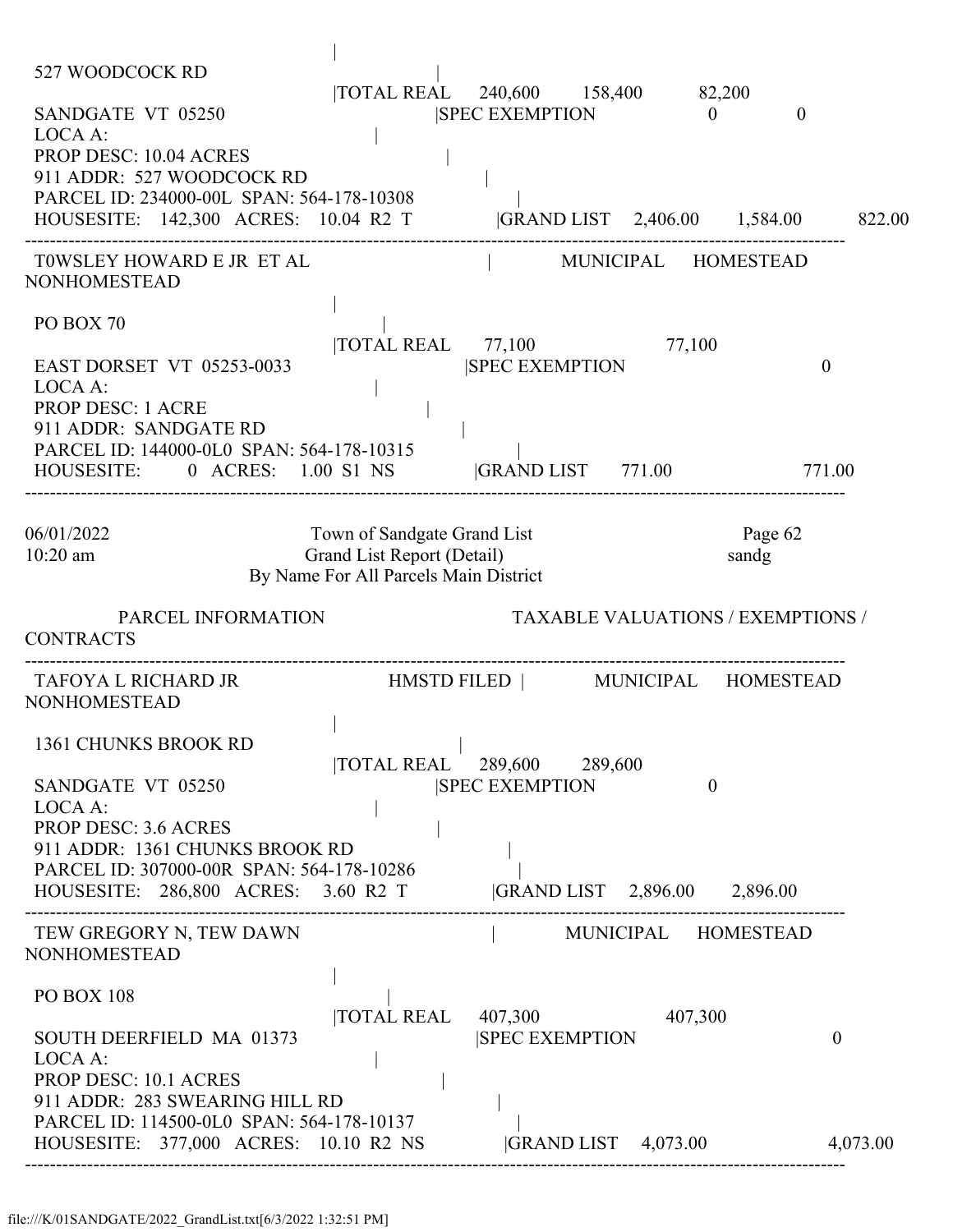| THERRIEN ETHAN & HOPE<br><b>NONHOMESTEAD</b>                                                                                                                                                                   |                                                                                                    |                                                     | MUNICIPAL HOMESTEAD                             |                                  |
|----------------------------------------------------------------------------------------------------------------------------------------------------------------------------------------------------------------|----------------------------------------------------------------------------------------------------|-----------------------------------------------------|-------------------------------------------------|----------------------------------|
| <b>104 TATE HILL RD</b><br>SANDGATE VT 05250<br>LOCA A: 2.23 ACRES<br>PROP DESC: 2.73 ACRES<br>911 ADDR: 104 TATE HILL RD                                                                                      |                                                                                                    | TOTAL REAL 165,100<br><b>SPEC EXEMPTION</b>         | 165,100                                         | $\mathbf{0}$                     |
| PARCEL ID: 301500-00R SPAN: 564-178-10109<br>HOUSESITE: 163,600 ACRES: 2.73 R1 T  GRAND LIST 1,651.00 1,651.00                                                                                                 |                                                                                                    |                                                     |                                                 |                                  |
| THIBEAULT FAMILY REALTY TRUST<br><b>NONHOMESTEAD</b>                                                                                                                                                           |                                                                                                    | MUNICIPAL HOMESTEAD                                 |                                                 |                                  |
| 97 ROCKAWAY AVE<br><b>HULL MA 02045</b><br>LOCA A:<br><b>PROP DESC: 9 ACRES</b><br>911 ADDR: 263 LITTMANN LN                                                                                                   |                                                                                                    | TOTAL REAL 135,700 135,700<br><b>SPEC EXEMPTION</b> |                                                 | $\mathbf{0}$                     |
| PARCEL ID: 352000-0B0 SPAN: 564-178-10312<br>HOUSESITE: 118,200 ACRES: 9.00 S2 NS  GRAND LIST 1,357.00 1,357.00                                                                                                |                                                                                                    |                                                     |                                                 |                                  |
| <b>TORPY THEODORE</b>                                                                                                                                                                                          |                                                                                                    |                                                     |                                                 | MUNICIPAL HOMESTEAD NONHOMESTEAD |
| 11142 BOATHOUSE CT<br>RESTON VA 20191<br>LOCA A:                                                                                                                                                               |                                                                                                    | TOTAL REAL 228,500<br><b>SPEC EXEMPTION</b>         | 228,500                                         | $\theta$                         |
| PROP DESC: 40 ACRES CU##<br>911 ADDR: 643 SNOW RD<br>PARCEL ID: 631500-00L SPAN: 564-178-10314                                                                                                                 |                                                                                                    | CURRENT USE 59,800                                  |                                                 | 59,800                           |
| HOUSESITE: 0 ACRES: 40.00 S2 NS GRAND LIST 1,687.00 1,687.00                                                                                                                                                   |                                                                                                    |                                                     |                                                 |                                  |
| 06/01/2022<br>$10:20$ am                                                                                                                                                                                       | Town of Sandgate Grand List<br>Grand List Report (Detail)<br>By Name For All Parcels Main District |                                                     | sandg                                           | Page 63                          |
| PARCEL INFORMATION<br><b>CONTRACTS</b>                                                                                                                                                                         |                                                                                                    |                                                     | <b>TAXABLE VALUATIONS / EXEMPTIONS /</b>        |                                  |
| TRACHTE DAVID & JOYCE R HMSTD FILED   MUNICIPAL HOMESTEAD<br><b>NONHOMESTEAD</b>                                                                                                                               |                                                                                                    |                                                     |                                                 |                                  |
| 3785 WEST SANDGATE RD<br>SANDGATE VT 05250<br>LOCA A:<br><b>PROP DESC: 27.43 ACRES</b><br>911 ADDR: 3785 WEST SANDGATE RD<br>PARCEL ID: 728000-00L SPAN: 564-178-10091<br>HOUSESITE: 280,000 ACRES: 27.43 R2 T |                                                                                                    | TOTAL REAL 331,300 331,300<br><b>SPEC EXEMPTION</b> | $\overline{0}$<br> GRAND LIST 3,313.00 3,313.00 |                                  |
|                                                                                                                                                                                                                |                                                                                                    |                                                     |                                                 |                                  |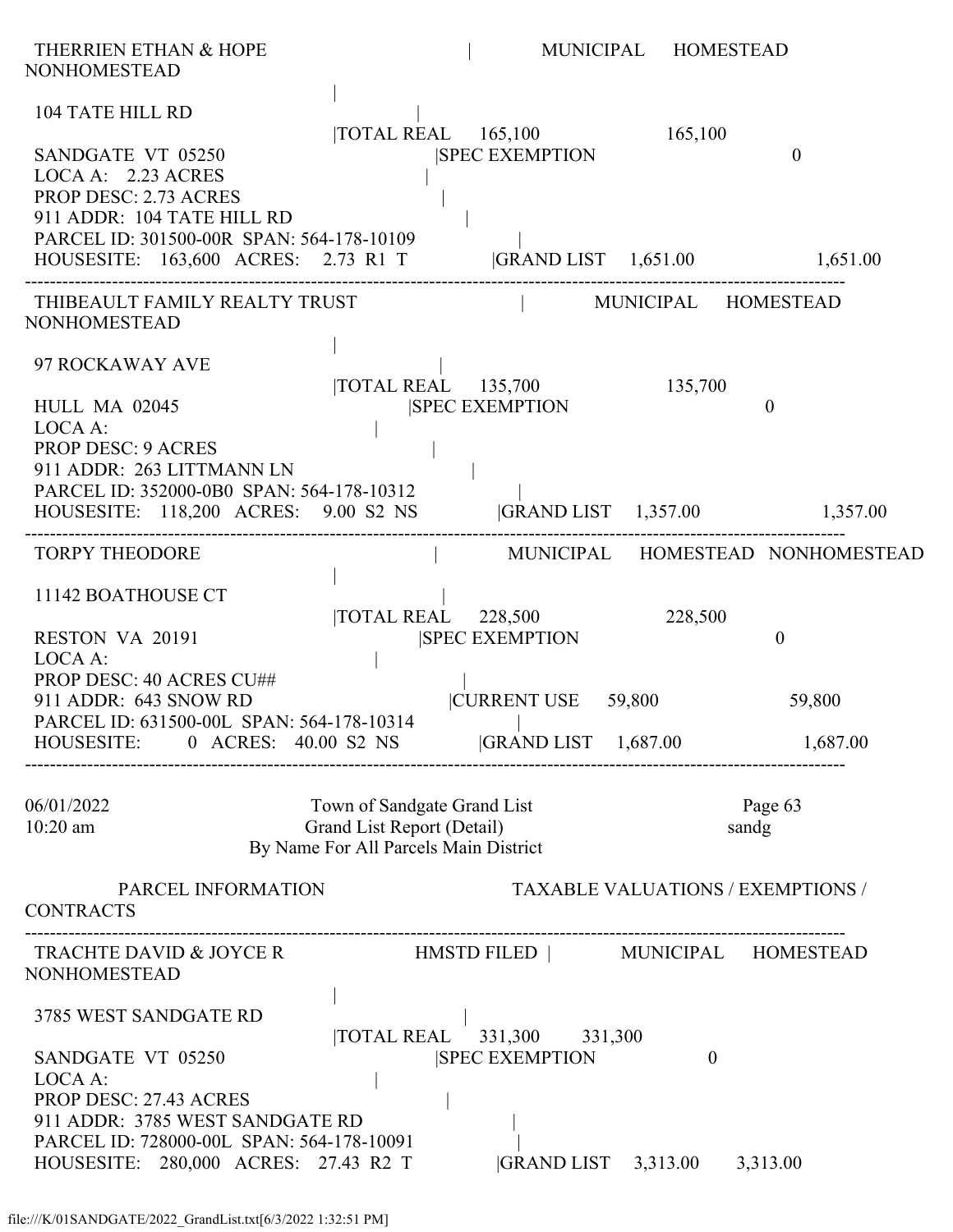| TRACHTE DAVID ET AL<br><b>NONHOMESTEAD</b>                                                                                                                    |                                                                                                    |                                                                        | MUNICIPAL HOMESTEAD      |                     |
|---------------------------------------------------------------------------------------------------------------------------------------------------------------|----------------------------------------------------------------------------------------------------|------------------------------------------------------------------------|--------------------------|---------------------|
| 3785 WEST SANDGATE RD<br>SANDGATE VT 05250<br>LOCA A:                                                                                                         |                                                                                                    | $\overline{10}$ TAL REAL $\overline{528,500}$<br><b>SPEC EXEMPTION</b> | 528,500                  | $\overline{0}$      |
| <b>PROP DESC: 287.4 ACRES</b><br>911 ADDR: 1467 SANDGATE RD<br>PARCEL ID: 103500-00L SPAN: 564-178-10318<br>HOUSESITE: 323,100 ACRES: 287.40 R2 T             |                                                                                                    | CURRENT USE 155,900                                                    | $ GRAND LIST \t3,726.00$ | 155,900<br>3,726.00 |
| TRACHTE DONALD JR REVOCABLE TRUST<br><b>NONHOMESTEAD</b>                                                                                                      |                                                                                                    |                                                                        |                          | MUNICIPAL HOMESTEAD |
| <b>PO BOX 468</b><br><b>ARLINGTON VT 05250</b><br>LOCA A:<br><b>PROP DESC: 21.3 ACRES</b><br>911 ADDR: 1474 SANDGATE RD                                       |                                                                                                    | $\overline{10}$ TAL REAL 390,000<br><b>ISPEC EXEMPTION</b>             | 390,000                  | $\theta$            |
| PARCEL ID: 103000-00R SPAN: 564-178-10317<br>HOUSESITE: 344,900 ACRES: 21.80 R2 T                                                                             |                                                                                                    | GRAND LIST 3,900.00 3,900.00                                           |                          |                     |
| <b>TROMBLEY GEANNA</b><br><b>NONHOMESTEAD</b>                                                                                                                 |                                                                                                    |                                                                        | MUNICIPAL HOMESTEAD      |                     |
| <b>2566 RUPERT ROAD</b><br>SANDGATE VT 05250<br>LOCA A:<br><b>PROP DESC: 5 ACRES</b><br>911 ADDR: 2566 RUPERT RD<br>PARCEL ID: 607000-00R SPAN: 564-178-10288 |                                                                                                    | TOTAL REAL 157,600<br><b>SPEC EXEMPTION</b>                            | 157,600                  | $\theta$            |
| HOUSESITE: 150,100 ACRES: 5.00 R1 T  GRAND LIST 1,576.00                                                                                                      |                                                                                                    |                                                                        |                          | 1,576.00            |
| TROMBLEY GEANNA<br><b>NONHOMESTEAD</b><br>PIKE CHARLIE<br>POBOX 33                                                                                            |                                                                                                    | MUNICIPAL HOMESTEAD                                                    |                          |                     |
| <b>EAST ARLINGTON VT 05252</b><br>LOCA A:<br><b>PROP DESC: 37 ACRES</b><br>911 ADDR: 2793 RUPERT RD<br>PARCEL ID: 608500-00L SPAN: 564-178-10214              |                                                                                                    | $\overline{\text{TOTAL REAL}}$ 61,700<br><b>SPEC EXEMPTION</b>         | 61,700                   | $\overline{0}$      |
| HOUSESITE: 0 ACRES: 37.00 M T  GRAND LIST 617.00 617.00                                                                                                       |                                                                                                    |                                                                        |                          |                     |
| 06/01/2022<br>$10:20$ am                                                                                                                                      | Town of Sandgate Grand List<br>Grand List Report (Detail)<br>By Name For All Parcels Main District |                                                                        |                          | Page 64<br>sandg    |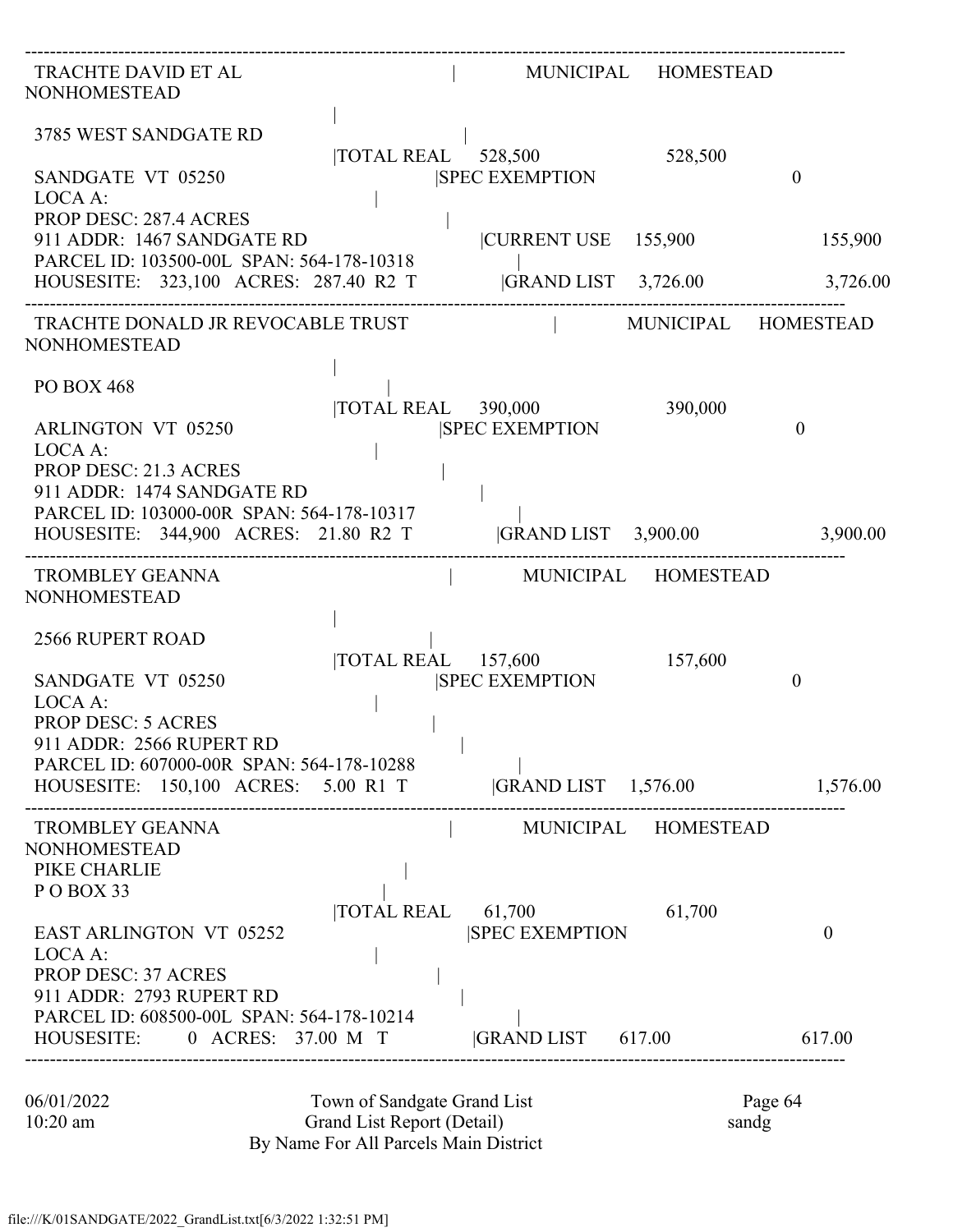**CONTRACTS** 

| TROMBLEY NIK                                                                                                                                                                           | HMSTD FILED   MUNICIPAL HOMESTEAD                   |                                         |                     |
|----------------------------------------------------------------------------------------------------------------------------------------------------------------------------------------|-----------------------------------------------------|-----------------------------------------|---------------------|
| <b>NONHOMESTEAD</b><br><b>LOGAN KYLE</b><br><b>2650 RUPERT ROAD</b>                                                                                                                    | TOTAL REAL 149,400 149,400                          |                                         |                     |
| SANDGATE VT 05250<br>LOCA A:                                                                                                                                                           | <b>SPEC EXEMPTION</b>                               | $\theta$                                |                     |
| <b>PROP DESC: 17 ACRES</b><br>911 ADDR: 2650 RUPERT RD<br>PARCEL ID: 608000-00R SPAN: 564-178-10254<br>HOUSESITE: 125,000 ACRES: 17.00 R2 T  GRAND LIST 1,494.00 1,494.00              |                                                     |                                         |                     |
| TSCHORN ALLAN & SUZANNE M                         HMSTD FILED               MUNICIPAL     HOMESTEAD<br><b>NONHOMESTEAD</b>                                                             |                                                     |                                         |                     |
| <b>BOX 192</b><br><b>ARLINGTON VT 05250</b>                                                                                                                                            | TOTAL REAL 222,700 222,700<br><b>SPEC EXEMPTION</b> | $\mathbf{0}$                            |                     |
| LOCA A:<br>PROP DESC: 9.284 ACRES<br>911 ADDR: 2226 WEST SANDGATE RD<br>PARCEL ID: 715000-00R SPAN: 564-178-10319<br>HOUSESITE: 208,100 ACRES: 9.28 R2 T  GRAND LIST 2,227.00 2,227.00 |                                                     |                                         |                     |
| TSCHORN BRANDON ROBERT HMSTD FILED   MUNICIPAL HOMESTEAD<br><b>NONHOMESTEAD</b><br><b>TSCHORN SARAH</b><br>271 WEST SANDGATE RD                                                        |                                                     |                                         |                     |
| SANDGATE VT 05250<br>LOCA A:<br><b>PROP DESC: 23.75 ACRES</b><br>911 ADDR: 271 WEST SANDGATE RD<br>PARCEL ID: 701500-00L SPAN: 564-178-10303                                           | TOTAL REAL 259,600 259,600                          | <b>SPEC EXEMPTION</b><br>$\overline{0}$ |                     |
| HOUSESITE: 220,200 ACRES: 23.75 R2 T  GRAND LIST 2,596.00 2,596.00                                                                                                                     |                                                     |                                         |                     |
| TSCHORN DOUGLAS A & NANCY J FAMILY TRUST<br><b>NONHOMESTEAD</b>                                                                                                                        |                                                     |                                         | MUNICIPAL HOMESTEAD |
| 679 LINCOLN LN                                                                                                                                                                         | $\overline{\text{TOTAL REAL}}$ 202,700              | 202,700                                 |                     |
| SANDGATE VT 05250<br>LOCA A:<br><b>PROP DESC: 2 ACRES</b><br>911 ADDR: 2137 SANDGATE RD<br>PARCEL ID: 108000-00L SPAN: 564-178-10157                                                   | <b>SPEC EXEMPTION</b>                               |                                         | $\theta$            |
| HOUSESITE: 202,700 ACRES: 2.00 R1 T                                                                                                                                                    |                                                     | GRAND LIST 2,027.00 2,027.00            |                     |
| TSCHORN DOUGLAS A & NANCY J FAMILY TRUST HMSTD FILED   MUNICIPAL<br>HOMESTEAD NONHOMESTEAD                                                                                             |                                                     |                                         |                     |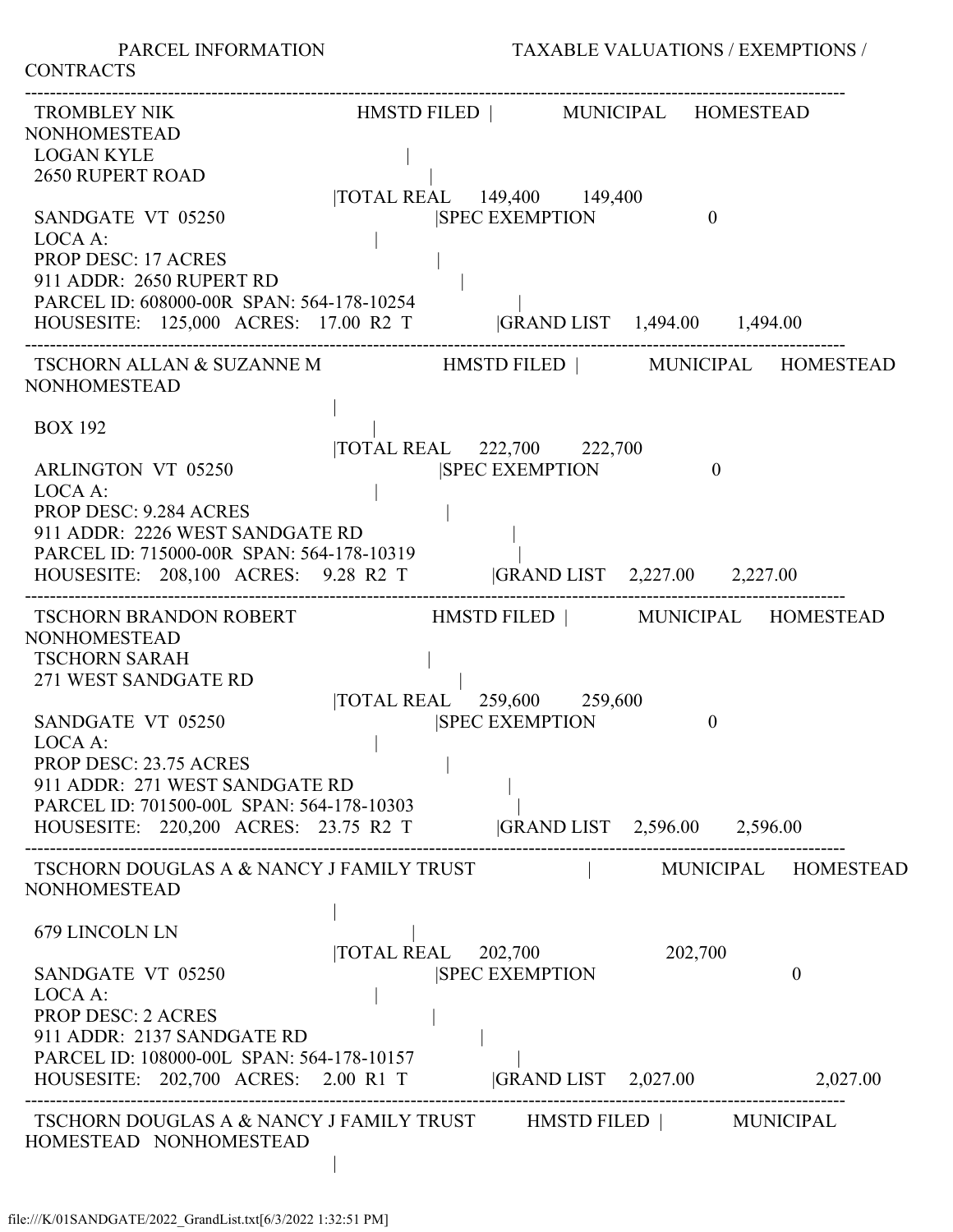| PARCEL ID: 282500-00L SPAN: 564-178-10320<br>HOUSESITE: 145,400 ACRES: 13.10 R2 T  GRAND LIST 1,720.00 1,720.00                                                                                                                                                                                                                                                     |  |
|---------------------------------------------------------------------------------------------------------------------------------------------------------------------------------------------------------------------------------------------------------------------------------------------------------------------------------------------------------------------|--|
| Page 65<br>Town of Sandgate Grand List<br>06/01/2022<br>Grand List Report (Detail)<br>$10:20$ am<br>sandg<br>By Name For All Parcels Main District                                                                                                                                                                                                                  |  |
| <b>TAXABLE VALUATIONS / EXEMPTIONS /</b><br>PARCEL INFORMATION<br><b>CONTRACTS</b>                                                                                                                                                                                                                                                                                  |  |
| TSCHORN FAMILY TRUST<br>  MUNICIPAL HOMESTEAD<br><b>NONHOMESTEAD</b><br>% REGINALD R TSCHORN TRUSTEE<br>903 WUERSLIN RD<br> TOTAL REAL 1074,600<br>1074,600<br><b>SPEC EXEMPTION</b><br><b>ARLINGTON VT 05250</b><br>$\theta$<br>LOCA A:                                                                                                                            |  |
| PROP DESC: 984.4 ACRES CU ##<br>911 ADDR: 903 WUERSLIN RD<br> CURRENT USE 547,000<br>547,000<br>PARCEL ID: 482000-00B SPAN: 564-178-10321<br> GRAND LIST 5,276.00 5,276.00<br>HOUSESITE: 242,600 ACRES: 979.30 R2 T                                                                                                                                                 |  |
| <b>TUDOR MATHEW E</b><br>MUNICIPAL HOMESTEAD NONHOMESTEAD<br>2747 SANDGATE RD<br><b>TOTAL REAL</b><br>7,200<br>7,200<br>$\overline{0}$<br>SANDGATE VT 05250<br><b>SPEC EXEMPTION</b><br>LOCA A:<br><b>PROP DESC: 4.8 ACRES</b><br>911 ADDR: OFF CHUNKS BROOK RD<br>PARCEL ID: 311000-0R0 SPAN: 564-178-10322<br>HOUSESITE: 0 ACRES: 4.80 M T GRAND LIST 72.00 72.00 |  |
| <b>NONHOMESTEAD</b><br>2747 SANDGATE RD<br> TOTAL REAL 182,300 182,300<br>SANDGATE VT 05250<br><b>SPEC EXEMPTION</b><br>$\theta$                                                                                                                                                                                                                                    |  |
| VETERAN 40,000 40,000<br>LOCA A:<br><b>PROP DESC: 12.4 ACRES</b><br>911 ADDR: 2747 SANDGATE RD<br>PARCEL ID: 112500-00L SPAN: 564-178-10324<br>HOUSESITE: 162,200 ACRES: 12.40 R2 T  GRAND LIST 1,423.00 1,423.00<br>  MUNICIPAL HOMESTEAD<br>TURNER DARRELL H & REBECCA G<br><b>NONHOMESTEAD</b>                                                                   |  |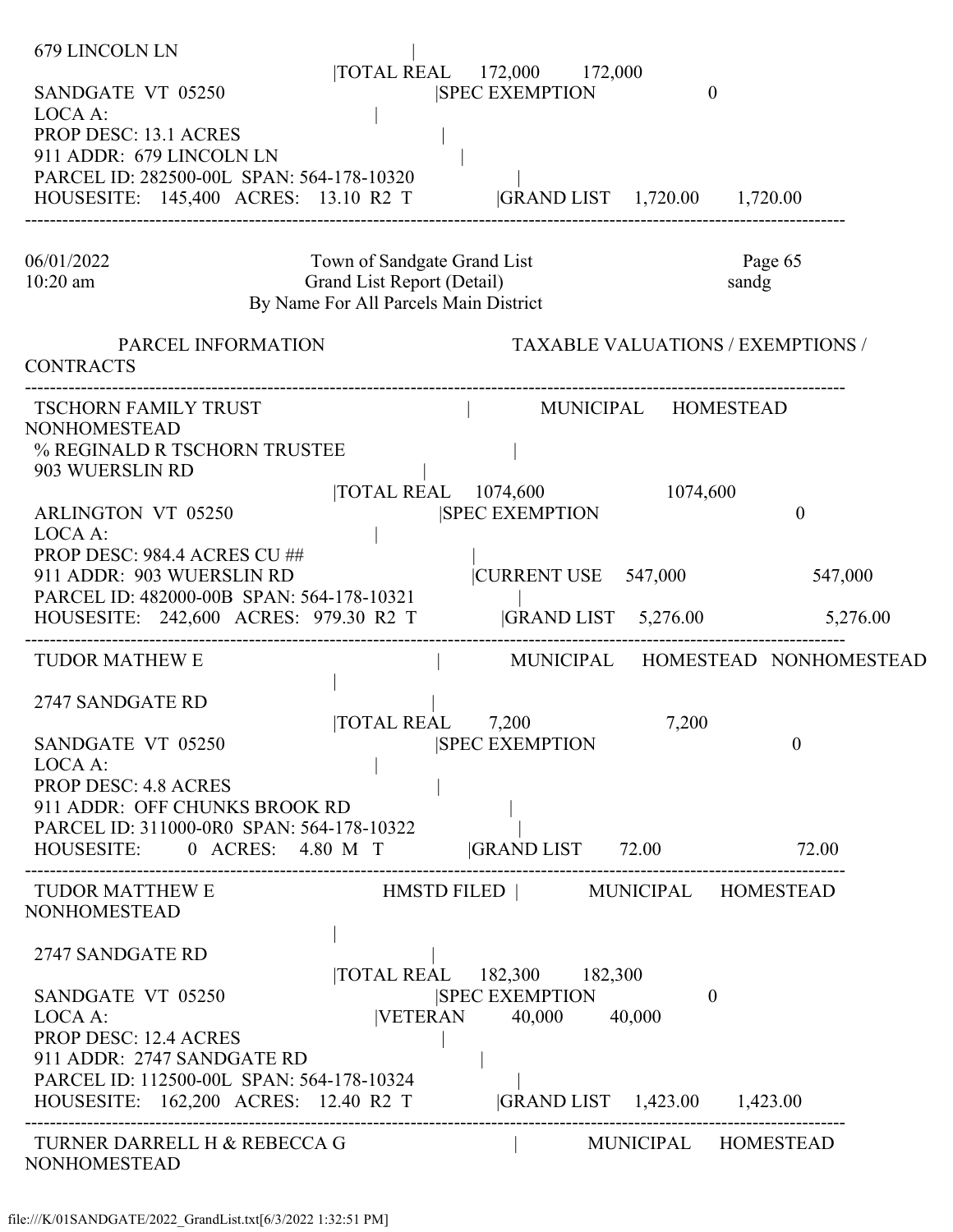| PO BOX 506                                                                                                      |                                                                     |                                                            |                                          |                                  |
|-----------------------------------------------------------------------------------------------------------------|---------------------------------------------------------------------|------------------------------------------------------------|------------------------------------------|----------------------------------|
| SOUTH EGREMONT MA 02158-0000<br>LOCA A:<br>PROP DESC: 10.01 ACRES                                               |                                                                     | $\overline{10}$ TAL REAL $45,800$<br><b>SPEC EXEMPTION</b> | 45,800                                   | $\mathbf{0}$                     |
| 911 ADDR: WEST RD                                                                                               |                                                                     |                                                            |                                          |                                  |
| PARCEL ID: 338500-00R SPAN: 564-178-10100<br>HOUSESITE: 0 ACRES: 10.10 W NS GRAND LIST 458.00                   |                                                                     |                                                            |                                          | 458.00                           |
| VALLEDJULI,MICHAEL A ET AL<br><b>NONHOMESTEAD</b>                                                               |                                                                     |                                                            | MUNICIPAL HOMESTEAD                      |                                  |
| 3996 SAWGRASS DR                                                                                                |                                                                     | $\overline{\text{TOTAL REAL}}$ 177,300                     | 177,300                                  |                                  |
| <b>MEMPHIS TN 38125</b><br>LOCA A:                                                                              |                                                                     | <b>SPEC EXEMPTION</b>                                      |                                          | $\mathbf{0}$                     |
| PROP DESC: 121.64 ACRES<br>911 ADDR: CAMPBELL RD                                                                |                                                                     |                                                            |                                          |                                  |
| PARCEL ID: 355000-00R SPAN: 564-178-10325<br>HOUSESITE: 0 ACRES: 121.64 W NS GRAND LIST 1,773.00 1,773.00       |                                                                     |                                                            |                                          |                                  |
| 06/01/2022                                                                                                      | Town of Sandgate Grand List                                         |                                                            |                                          | Page 66                          |
| 10:20 am                                                                                                        | Grand List Report (Detail)<br>By Name For All Parcels Main District |                                                            |                                          | sandg                            |
|                                                                                                                 |                                                                     |                                                            |                                          |                                  |
| PARCEL INFORMATION<br><b>CONTRACTS</b>                                                                          |                                                                     |                                                            | <b>TAXABLE VALUATIONS / EXEMPTIONS /</b> |                                  |
| <b>VIGLAS ROBERT</b><br><b>NONHOMESTEAD</b>                                                                     |                                                                     | HMSTD FILED   MUNICIPAL HOMESTEAD                          |                                          |                                  |
| <b>VIGLAS KAREN</b>                                                                                             |                                                                     |                                                            |                                          |                                  |
| <b>PO BOX 772</b>                                                                                               | and the state                                                       |                                                            |                                          |                                  |
|                                                                                                                 |                                                                     | TOTAL REAL 196,100 196,100                                 |                                          |                                  |
| <b>ARLINGTON VT 05250</b>                                                                                       |                                                                     | <b>SPEC EXEMPTION</b>                                      | $\theta$                                 |                                  |
| LOCA A:<br><b>PROP DESC: 20.02 ACRES</b>                                                                        |                                                                     |                                                            |                                          |                                  |
| 911 ADDR: 874 WEST RD                                                                                           |                                                                     |                                                            |                                          |                                  |
| PARCEL ID: 340000-00R SPAN: 564-178-10255                                                                       |                                                                     |                                                            |                                          |                                  |
| HOUSESITE: 167,200 ACRES: 20.02 R2 T                                                                            |                                                                     | GRAND LIST 1,961.00 1,961.00                               |                                          |                                  |
| <b>VITKA STEVE</b>                                                                                              |                                                                     |                                                            |                                          | MUNICIPAL HOMESTEAD NONHOMESTEAD |
| 60 HOLLYWOOD AVE                                                                                                | TOTAL REAL 170,200                                                  |                                                            | 170,200                                  |                                  |
| STRATFORD CT 06614<br>LOCA A:                                                                                   |                                                                     | <b>ISPEC EXEMPTION</b>                                     |                                          | $\theta$                         |
| <b>PROP DESC: 3 ACRES</b>                                                                                       |                                                                     |                                                            |                                          |                                  |
| 911 ADDR: 3510 RUPERT RD                                                                                        |                                                                     |                                                            |                                          |                                  |
| PARCEL ID: 612500-00R SPAN: 564-178-10105<br>HOUSESITE: 167,700 ACRES: 3.00 S1 NS  GRAND LIST 1,702.00 1,702.00 |                                                                     |                                                            |                                          |                                  |
| WAGNER KATHLEEN                                                                                                 |                                                                     | HMSTD FILED   MUNICIPAL HOMESTEAD                          |                                          |                                  |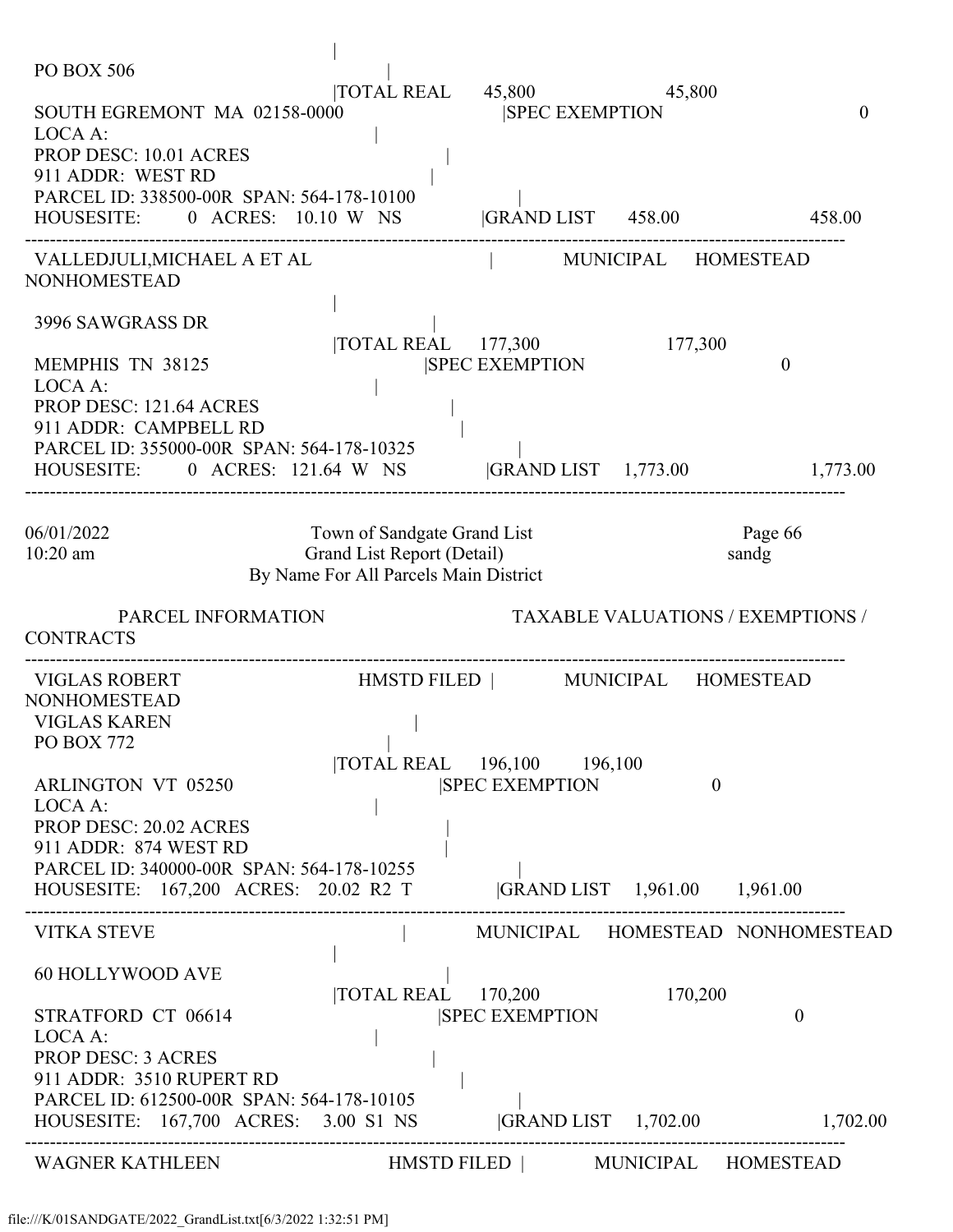| NONHOMESTEAD                                                                                                                                                                                             |                                                                                                    |                                                     |                                          |                                  |
|----------------------------------------------------------------------------------------------------------------------------------------------------------------------------------------------------------|----------------------------------------------------------------------------------------------------|-----------------------------------------------------|------------------------------------------|----------------------------------|
| 3603 RUPERT RD                                                                                                                                                                                           |                                                                                                    |                                                     |                                          |                                  |
| WEST RUPERT VT 05776<br>LOCA A:<br>PROP DESC: 15.01 ACRES<br>911 ADDR: 3603 RUPERT RD<br>PARCEL ID: 613500-00L SPAN: 564-178-10182<br>HOUSESITE: 213,400 ACRES: 15.01 R1 T  GRAND LIST 2,440.00 2,440.00 |                                                                                                    | TOTAL REAL 244,000 244,000<br><b>SPEC EXEMPTION</b> | $\mathbf{0}$                             |                                  |
| WALNUT HILL ENTERPRISES LLC                                                                                                                                                                              |                                                                                                    | MUNICIPAL HOMESTEAD                                 |                                          |                                  |
| <b>NONHOMESTEAD</b>                                                                                                                                                                                      |                                                                                                    |                                                     |                                          |                                  |
| 136 FLYNN HOLLOW RD<br>SUNDERLAND VT 05250<br>LOCA A:                                                                                                                                                    |                                                                                                    | TOTAL REAL 218,000<br><b>SPEC EXEMPTION</b>         | 218,000                                  | $\overline{0}$                   |
| PROP DESC: 100 A CU#<br>911 ADDR: 493 WEST RD<br>PARCEL ID: 357000-00B SPAN: 564-178-10267                                                                                                               |                                                                                                    | CURRENT USE 134,400                                 |                                          | 134,400                          |
| HOUSESITE: 0 ACRES: 100.00 R2 S                                                                                                                                                                          |                                                                                                    | <b>GRAND LIST</b> 836.00                            |                                          | 836.00                           |
| <b>WALTERS DAVID C</b>                                                                                                                                                                                   |                                                                                                    |                                                     |                                          | MUNICIPAL HOMESTEAD NONHOMESTEAD |
| <b>30 FREEMAN LN</b>                                                                                                                                                                                     |                                                                                                    |                                                     |                                          |                                  |
| DENVILLE NJ 07834<br>LOCA A:<br><b>PROP DESC: 15.5 ACRES</b><br>911 ADDR: 190 SWEARING HILL RD                                                                                                           | $\overline{10}$ TOTAL REAL 309,100                                                                 | <b>ISPEC EXEMPTION</b>                              | 309,100                                  | $\theta$                         |
| PARCEL ID: 114000-0L0 SPAN: 564-178-10336<br>HOUSESITE: 213,600 ACRES: 15.50 R2 NS                                                                                                                       |                                                                                                    | GRAND LIST 3,091.00                                 |                                          | 3,091.00                         |
| 06/01/2022<br>$10:20$ am                                                                                                                                                                                 | Town of Sandgate Grand List<br>Grand List Report (Detail)<br>By Name For All Parcels Main District |                                                     | sandg                                    | Page 67                          |
| PARCEL INFORMATION<br><b>CONTRACTS</b>                                                                                                                                                                   |                                                                                                    |                                                     | <b>TAXABLE VALUATIONS / EXEMPTIONS /</b> |                                  |
| <b>WCCE FAMILY FARM</b><br><b>NONHOMESTEAD</b>                                                                                                                                                           |                                                                                                    | MUNICIPAL HOMESTEAD                                 |                                          |                                  |
| 2589 WEST SANDGATE RD<br>SANDGATE VT 05250<br>LOCA A:                                                                                                                                                    | TOTAL REAL 1329,700                                                                                | <b>SPEC EXEMPTION</b>                               | 1329,700                                 | $\theta$                         |
| PROP DESC: 332 ACRES CU##<br>911 ADDR: 2589 WEST SANDGATE RD                                                                                                                                             |                                                                                                    | CURRENT USE 234,500                                 |                                          | 234,500                          |
| PARCEL ID: 718000-00B SPAN: 564-178-10056<br>HOUSESITE: 970,800 ACRES: 332.00 R2 T                                                                                                                       |                                                                                                    | GRAND LIST 10,952.00                                |                                          | 10,952.00                        |
|                                                                                                                                                                                                          |                                                                                                    |                                                     |                                          |                                  |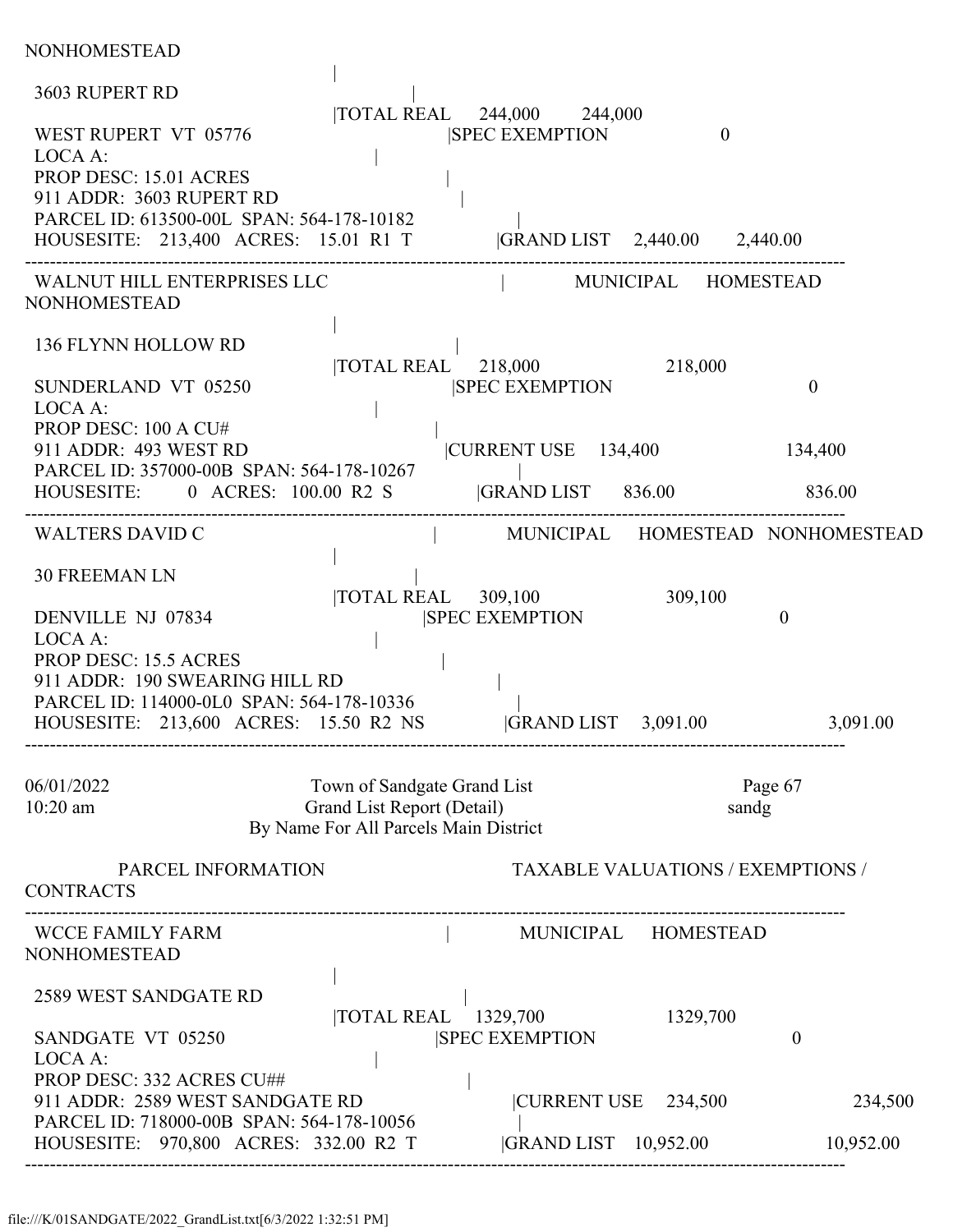| <b>WEILER RONALD G</b><br>WEILER DEBORAH L<br>PO BOX 630                                                                                   |                                                                                                    |                                                      |                     | MUNICIPAL HOMESTEAD NONHOMESTEAD |
|--------------------------------------------------------------------------------------------------------------------------------------------|----------------------------------------------------------------------------------------------------|------------------------------------------------------|---------------------|----------------------------------|
| ARLINGTON VT 05250<br>LOCA A:<br><b>PROP DESC: 67 ACRES</b><br>911 ADDR: 951 RUPERT RD                                                     |                                                                                                    | TOTAL REAL 878,900 878,900<br><b>SPEC EXEMPTION</b>  |                     | $\overline{0}$                   |
| PARCEL ID: 601000-00B SPAN: 564-178-10060<br>HOUSESITE: 793,500 ACRES: 67.00 R2 T  GRAND LIST 8,789.00 8,789.00                            |                                                                                                    |                                                      |                     |                                  |
| WEISS ROBERT & JUDITH<br><b>NONHOMESTEAD</b>                                                                                               |                                                                                                    | MUNICIPAL HOMESTEAD                                  |                     |                                  |
| 410 TUDOR RD<br>SANDGATE VT 05250<br>LOCA A:<br><b>PROP DESC: .9 ACRES</b>                                                                 |                                                                                                    | TOTAL REAL 157,100 157,100<br><b>ISPEC EXEMPTION</b> |                     | $\mathbf{0}$                     |
| 911 ADDR: 410 TUDOR RD<br>PARCEL ID: 425500-00L SPAN: 564-178-10339<br>HOUSESITE: 157,100 ACRES: 0.90 R1 T  GRAND LIST 1,571.00 1,571.00   |                                                                                                    |                                                      |                     |                                  |
| WEISSLEDER ERIC & ERICA LIN HMSTD FILED   MUNICIPAL HOMESTEAD<br><b>NONHOMESTEAD</b>                                                       |                                                                                                    |                                                      |                     |                                  |
| <b>PO BOX 833</b>                                                                                                                          |                                                                                                    |                                                      |                     |                                  |
| <b>ARLINGTON VT 05250</b><br>LOCA A:<br><b>PROP DESC: 55 ACRES</b><br>911 ADDR: 705 RUPERT RD<br>PARCEL ID: 600800-00L SPAN: 564-178-10365 |                                                                                                    | TOTAL REAL 514,700 514,700<br><b>SPEC EXEMPTION</b>  | $\mathbf{0}$        |                                  |
| HOUSESITE: 444,700 ACRES: 55.00 R2 T  GRAND LIST 5,147.00 5,147.00                                                                         |                                                                                                    |                                                      |                     |                                  |
| WEST, TRUSTEE FREDERICK & CONSTANCE<br><b>NONHOMESTEAD</b>                                                                                 |                                                                                                    |                                                      | MUNICIPAL HOMESTEAD |                                  |
| PO BOX 1015<br><b>MANCHESTER VT 05254</b><br>LOCA A:                                                                                       |                                                                                                    | <b>TOTAL REAL</b> 1134,600<br><b>SPEC EXEMPTION</b>  | 1134,600            | $\boldsymbol{0}$                 |
| PROP DESC: 1014 ACRES CU##<br>911 ADDR: 803 TATE HILL RD<br>PARCEL ID: 302000-00B SPAN: 564-178-10341                                      |                                                                                                    | CURRENT USE 534,200                                  |                     | 534,200                          |
| HOUSESITE: 423,600 ACRES: 1014.00 S2 S                                                                                                     |                                                                                                    | GRAND LIST 6,004.00                                  |                     | 6,004.00                         |
| 06/01/2022<br>10:20 am                                                                                                                     | Town of Sandgate Grand List<br>Grand List Report (Detail)<br>By Name For All Parcels Main District |                                                      | sandg               | Page 68                          |

**CONTRACTS** 

PARCEL INFORMATION TAXABLE VALUATIONS / EXEMPTIONS /

file:///K/01SANDGATE/2022\_GrandList.txt[6/3/2022 1:32:51 PM]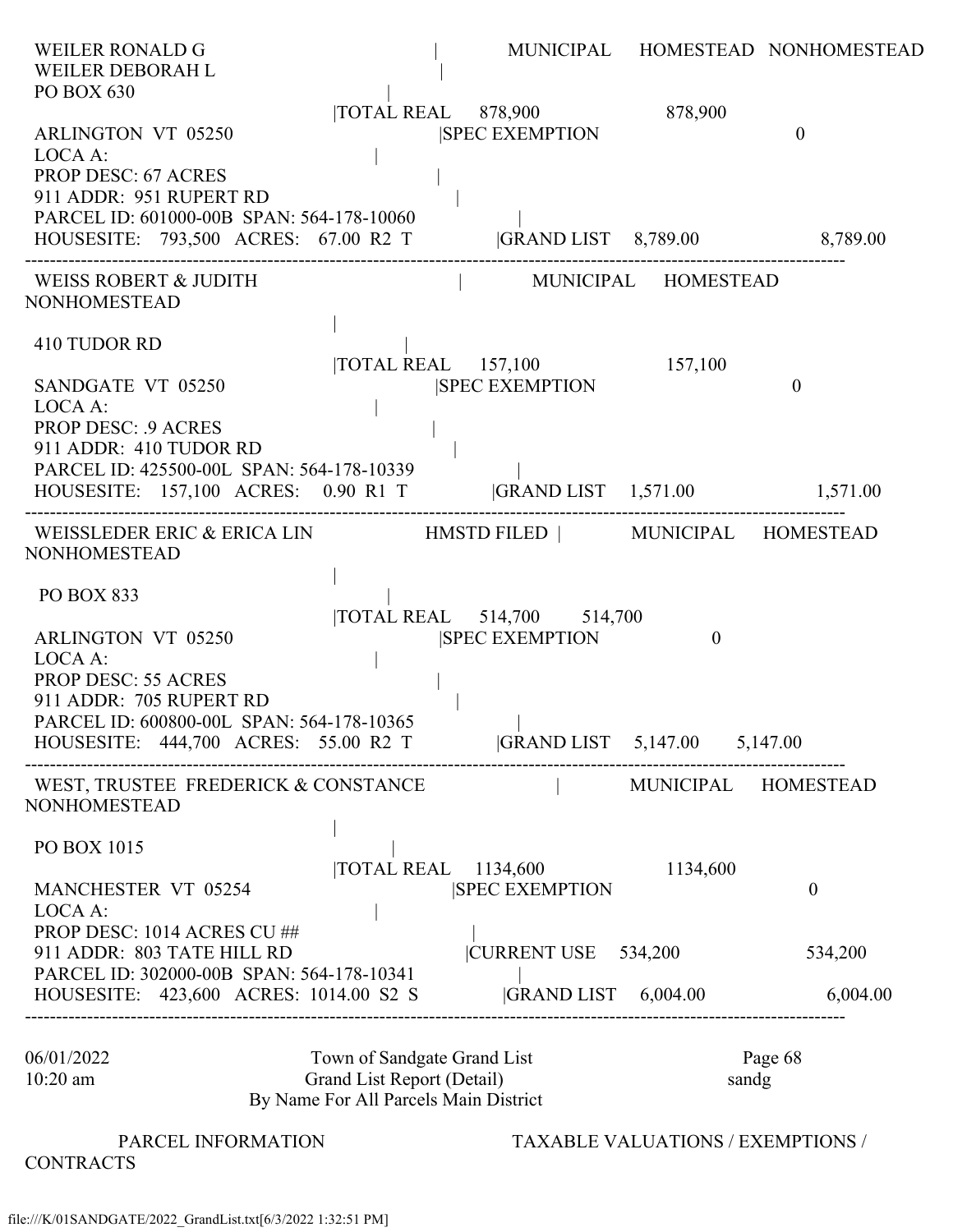| <b>WHIPKEY ROBERT S</b><br>NONHOMESTEAD<br><b>AUMILLER EMILY L</b><br>114 SPENCER ST #607                                                                                                   |                                                                | MUNICIPAL HOMESTEAD |                                  |
|---------------------------------------------------------------------------------------------------------------------------------------------------------------------------------------------|----------------------------------------------------------------|---------------------|----------------------------------|
| <b>BROOKLYN NY 11205</b><br>LOCA A:<br><b>PROP DESC: 4.1 ACRES</b>                                                                                                                          | $\overline{\text{TOTAL REAL}}$ 40,200<br><b>SPEC EXEMPTION</b> | 40,200              | $\theta$                         |
| 911 ADDR: WEST SANDGATE RD<br>PARCEL ID: 703000-00L SPAN: 564-178-10031<br>HOUSESITE: 0 ACRES: 4.10 M NS GRAND LIST 402.00 402.00                                                           |                                                                |                     |                                  |
| WILCOX JOHN A WILCOX ROBIN S<br>NONHOMESTEAD<br><b>WILCOX JAMES</b>                                                                                                                         | MUNICIPAL HOMESTEAD                                            |                     |                                  |
| 5108 VT ROUTE 313 WEST<br><b>ARLINGTON VT 05250</b><br>LOCA A:                                                                                                                              | $\overline{\text{TOTAL REAL}}$ 26,200<br><b>SPEC EXEMPTION</b> | 26,200              | $\boldsymbol{0}$                 |
| PROP DESC: 39.75 ACRES<br>911 ADDR: OFF CHUNKS BROOK RD<br>PARCEL ID: 305500-0L0 SPAN: 564-178-10348                                                                                        |                                                                | CURRENT USE 19,400  | 19,400                           |
| HOUSESITE: 0 ACRES: 39.75 W S<br>WILLETTE ED<br>WILLETTE MARY L                                                                                                                             | GRAND LIST 68.00 68.00                                         |                     | MUNICIPAL HOMESTEAD NONHOMESTEAD |
| 727 COLEVILLE RD<br><b>BENNINGTON VT 05201</b>                                                                                                                                              | TOTAL REAL 102,900<br><b>SPEC EXEMPTION</b>                    | 102,900             | $\theta$                         |
| LOCA A:<br><b>PROP DESC: 10.1 ACRES</b><br>911 ADDR: 1523 CHUNKS BROOK RD<br>PARCEL ID: 310000-00R SPAN: 564-178-10152<br>HOUSESITE: 86,700 ACRES: 10.10 R2 S  GRAND LIST 1,029.00 1,029.00 |                                                                |                     |                                  |
| WOODARD PAUL G, TRUSTEE OF THE PAUL G<br>NONHOMESTEAD<br><b>WOODARD</b>                                                                                                                     |                                                                | MUNICIPAL HOMESTEAD |                                  |
| <b>645 VT ROUTE 7A</b><br><b>ARLINGTON VT 05250</b><br>LOCA A:                                                                                                                              | TOTAL REAL 53,900<br><b>SPEC EXEMPTION</b>                     | 53,900              | $\boldsymbol{0}$                 |
| PROP DESC: 11 ACRES AND CAMP<br>911 ADDR: SWEARING HILL RD<br>PARCEL ID: 115000-0L0 SPAN: 564-178-10179                                                                                     |                                                                |                     |                                  |
| HOUSESITE: 0 ACRES: 11.00 M S  GRAND LIST 539.00 539.00                                                                                                                                     |                                                                |                     |                                  |
| <b>WOODCOCK ROBERT</b><br>NONHOMESTEAD<br>WOODCOCK CHRISTENA                                                                                                                                | HMSTD FILED   MUNICIPAL HOMESTEAD                              |                     |                                  |
| 2065 WEST SANDGATE RD                                                                                                                                                                       | TOTAL REAL 152,000 152,000                                     |                     |                                  |
| SANDGATE VT 05250                                                                                                                                                                           | <b>SPEC EXEMPTION</b>                                          | $\overline{0}$      |                                  |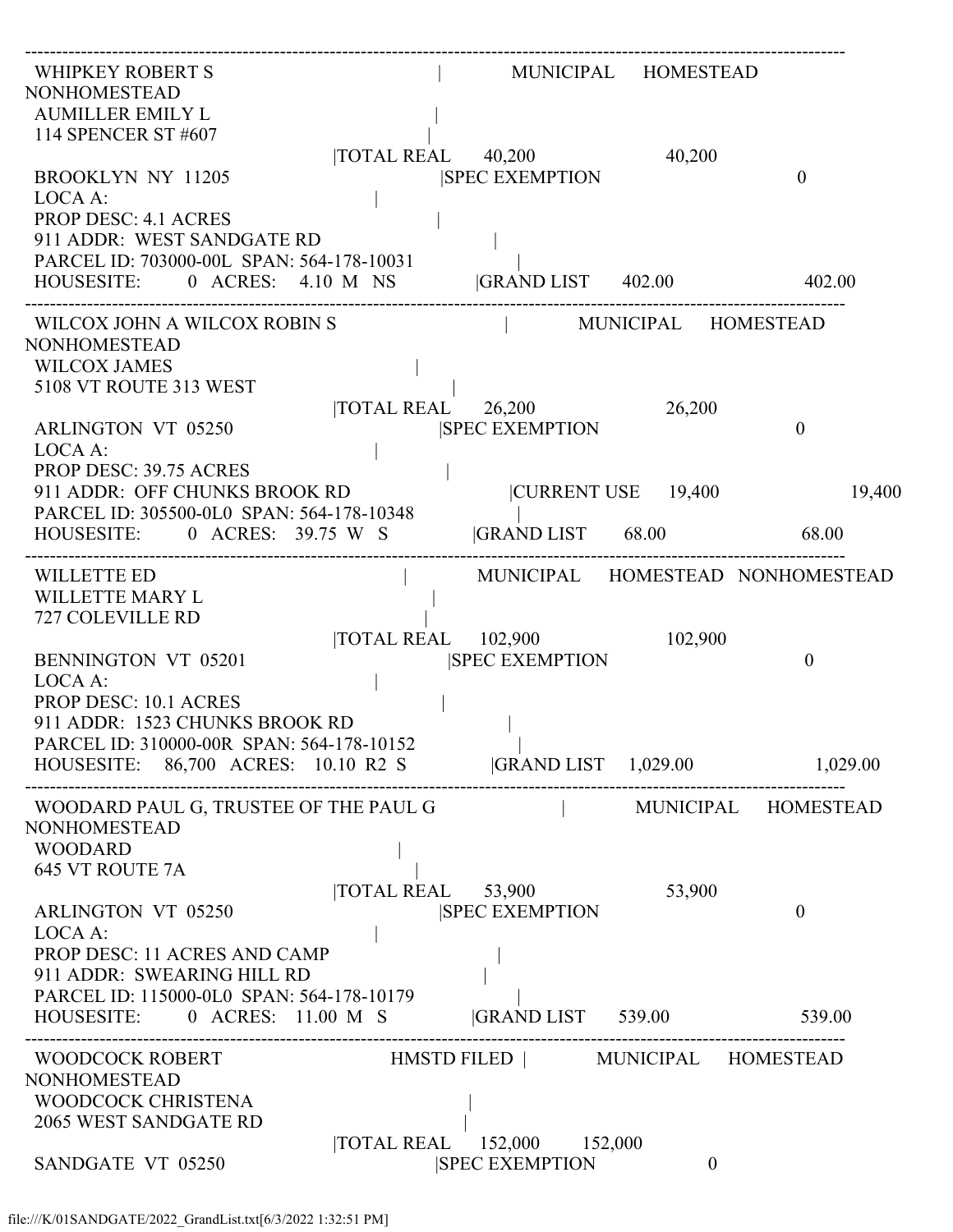| LOCA A:<br>PROP DESC: 6.75 ACRES<br>911 ADDR: 2065 WEST SANDGATE RD<br>PARCEL ID: 712000-00L SPAN: 564-178-10350<br>HOUSESITE: 142,500 ACRES: 6.75 R2 T  GRAND LIST 1,520.00 1,520.00                                                                                                   |                                                                                                    |                                                                                                                                                                 |          |                                           |
|-----------------------------------------------------------------------------------------------------------------------------------------------------------------------------------------------------------------------------------------------------------------------------------------|----------------------------------------------------------------------------------------------------|-----------------------------------------------------------------------------------------------------------------------------------------------------------------|----------|-------------------------------------------|
| 06/01/2022<br>$10:20$ am                                                                                                                                                                                                                                                                | Town of Sandgate Grand List<br>Grand List Report (Detail)<br>By Name For All Parcels Main District |                                                                                                                                                                 |          | Page 69<br>sandg                          |
| PARCEL INFORMATION<br><b>CONTRACTS</b>                                                                                                                                                                                                                                                  |                                                                                                    |                                                                                                                                                                 |          | <b>TAXABLE VALUATIONS / EXEMPTIONS /</b>  |
| WOODCOCK ROBERT & GENE<br><b>NONHOMESTEAD</b>                                                                                                                                                                                                                                           |                                                                                                    | MUNICIPAL HOMESTEAD                                                                                                                                             |          |                                           |
| 2065 WEST SANDGATE RD<br>SANDGATE VT 05250<br>LOCA A:<br><b>PROP DESC: 6 ACRES</b><br>911 ADDR: OFF SE CORNERS RD<br>PARCEL ID: 233000-0L0 SPAN: 564-178-10354                                                                                                                          | $\overline{10TAL}$ REAL $9,000$                                                                    | <b>SPEC EXEMPTION</b>                                                                                                                                           | 9,000    | $\boldsymbol{0}$                          |
| HOUSESITE: 0 ACRES: 6.00 M T  GRAND LIST 90.00                                                                                                                                                                                                                                          |                                                                                                    |                                                                                                                                                                 |          | 90.00                                     |
| <b>WUERSLIN HASSO</b><br><b>NONHOMESTEAD</b><br><b>HAZELTON KIT</b><br>507 WUERSLIN RD<br>SANDGATE VT 05250<br>LOCA A:<br>PROP DESC: 27.09 ACRES CU ##<br>911 ADDR: 507 WUERSLIN RD<br>PARCEL ID: 481000-00B SPAN: 564-178-10355<br>HOUSESITE: 203,500 ACRES: 27.09 R2 T                |                                                                                                    | HMSTD FILED   MUNICIPAL HOMESTEAD<br> TOTAL REAL 259,800 259,800<br><b>SPEC EXEMPTION</b><br>$\sim$ 1.00<br>CURRENT USE 51,100<br> GRAND LIST 2,087.00 2,087.00 | $\theta$ | 51,100                                    |
| WUERSLIN NICOLE A<br><b>NONHOMESTEAD</b><br><b>WUERSLIN ADRIANNA B</b><br>210 MARTINE AVE<br>APT <sub>4F</sub><br>WHITE PLAINS NY 10601<br>LOCA A:<br>PROP DESC: 72 ACRES CU#<br>911 ADDR: WUERSLIN ROAD<br>PARCEL ID: 481700-00L SPAN: 564-178-10379<br>HOUSESITE: 0 ACRES: 72.00 W NS |                                                                                                    | MUNICIPAL HOMESTEAD<br>TOTAL REAL 120,400<br><b>SPEC EXEMPTION</b><br> CURRENT USE 16,900<br>$ GRAND LIST \t1,035.00$                                           |          | 120,400<br>$\theta$<br>16,900<br>1,035.00 |
| YBS SANDGATE LLC<br><b>NONHOMESTEAD</b>                                                                                                                                                                                                                                                 |                                                                                                    | MUNICIPAL HOMESTEAD                                                                                                                                             |          |                                           |
| 3701 SANDGATE RD                                                                                                                                                                                                                                                                        |                                                                                                    |                                                                                                                                                                 |          |                                           |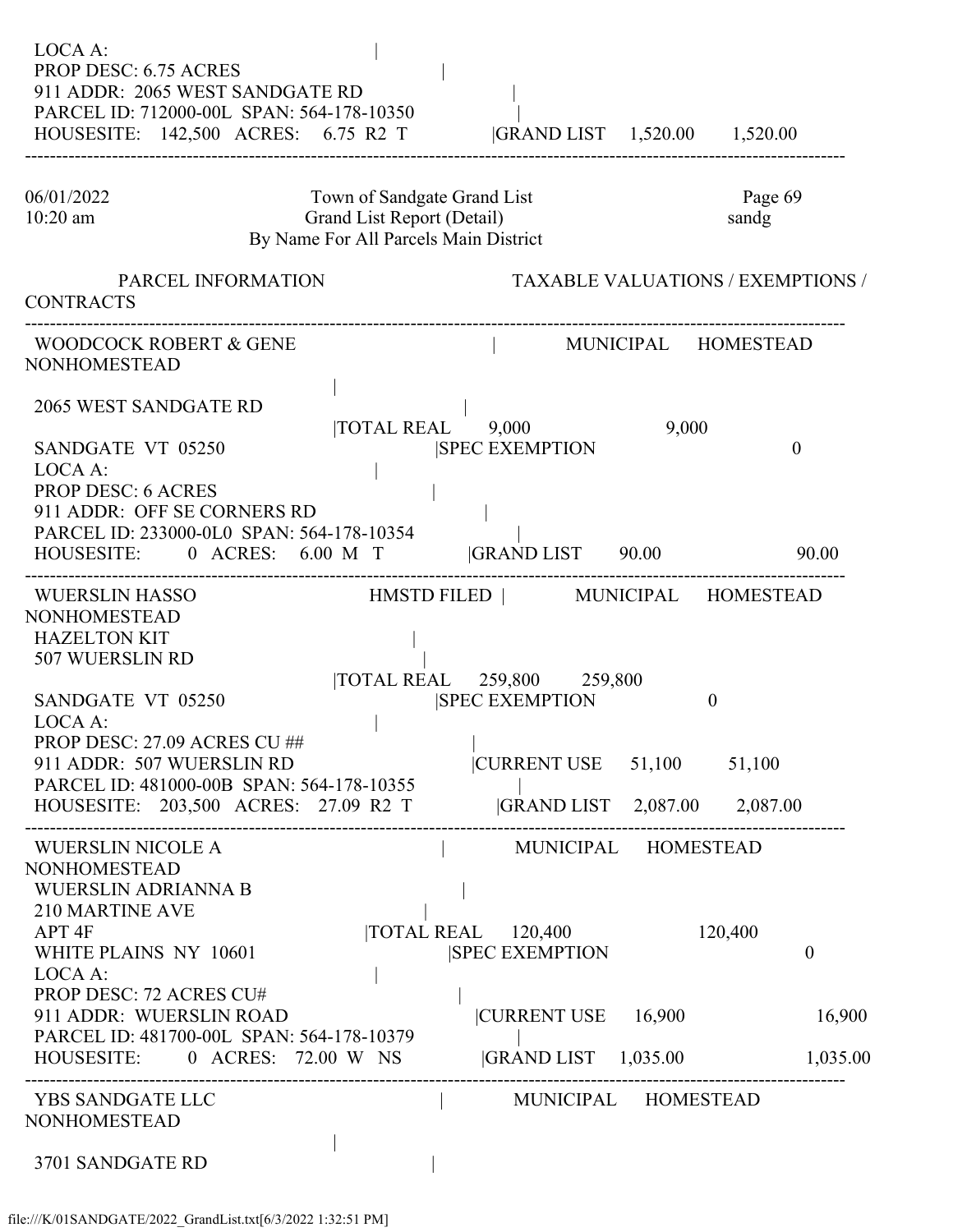| LOCA A:                | SANDGATE VT 05250                                                                                                                                                                                      | TOTAL REAL 1165,000                                                                                | <b>SPEC EXEMPTION</b>                               | 1165,000                                 | $\mathbf{0}$         |
|------------------------|--------------------------------------------------------------------------------------------------------------------------------------------------------------------------------------------------------|----------------------------------------------------------------------------------------------------|-----------------------------------------------------|------------------------------------------|----------------------|
|                        | PROP DESC: 80.0 ACRES CU##<br>911 ADDR: 3701 SANDGATE RD<br>PARCEL ID: 122000-00L SPAN: 564-178-10371<br>HOUSESITE: 1030,000 ACRES: 80.00 R2 T  GRAND LIST 10,504.00                                   |                                                                                                    | $ {\rm CURRENT \ USE} - 114,600$                    |                                          | 114,600<br>10,504.00 |
| NONHOMESTEAD           | ZAIKOWSKI MICHAEL                                                                                                                                                                                      |                                                                                                    | MUNICIPAL HOMESTEAD                                 |                                          |                      |
| LOCA A:                | <b>7829 FLOURTOWN AVE</b><br>WYNDMOOR PA 19038                                                                                                                                                         |                                                                                                    | TOTAL REAL 10,600<br><b>SPEC EXEMPTION</b>          | 10,600                                   | $\theta$             |
|                        | <b>PROP DESC: .56 ACRE</b><br>911 ADDR: TATE HILL RD<br>PARCEL ID: 706700-0L0 SPAN: 564-178-10357<br>HOUSESITE: 0 ACRES: 0.56 M NS  GRAND LIST 106.00                                                  |                                                                                                    |                                                     |                                          | 106.00               |
| 06/01/2022<br>10:20 am |                                                                                                                                                                                                        | Town of Sandgate Grand List<br>Grand List Report (Detail)<br>By Name For All Parcels Main District |                                                     | sandg                                    | Page 70              |
| <b>CONTRACTS</b>       | PARCEL INFORMATION                                                                                                                                                                                     |                                                                                                    |                                                     | <b>TAXABLE VALUATIONS / EXEMPTIONS /</b> |                      |
|                        | ZOPPEL RICHARD & JEANNE CO-TRUSTEES OF HMSTD FILED   MUNICIPAL<br>HOMESTEAD NONHOMESTEAD<br>THE ZOPPEL LIVING TRUST<br>1419 WEST SANDGATE RD                                                           |                                                                                                    |                                                     |                                          |                      |
| LOCA A:                | SANDGATE VT 05250<br>PROP DESC: 38.91 AC AND BUILDING<br>911 ADDR: WEST SANDGATE RD<br>PARCEL ID: 705800-00B SPAN: 564-178-10358<br>HOUSESITE: 344,300 ACRES: 38.91 R2 T  GRAND LIST 4,013.00 4,013.00 |                                                                                                    | TOTAL REAL 401,300 401,300<br><b>SPEC EXEMPTION</b> | $\theta$                                 |                      |
|                        | 06/01/2022 Town of Sandgate Grand List Page 71<br>10:20 am Grand List Report (Detail)<br>*** GRAND TOTALS ***                                                                                          |                                                                                                    | sandg                                               |                                          |                      |
|                        | MUNICIPAL HOMESTEAD NONHOMESTEAD                                                                                                                                                                       |                                                                                                    |                                                     |                                          |                      |
|                        | TOTAL # OF PARCELS 346<br># OF HOMESTEADS DECLARED 103<br>ACRES 26,899.95                                                                                                                              |                                                                                                    |                                                     |                                          |                      |
|                        | REAL 92,183,600 25,245,100 66,938,500                                                                                                                                                                  |                                                                                                    |                                                     |                                          |                      |
| Add                    |                                                                                                                                                                                                        |                                                                                                    |                                                     |                                          |                      |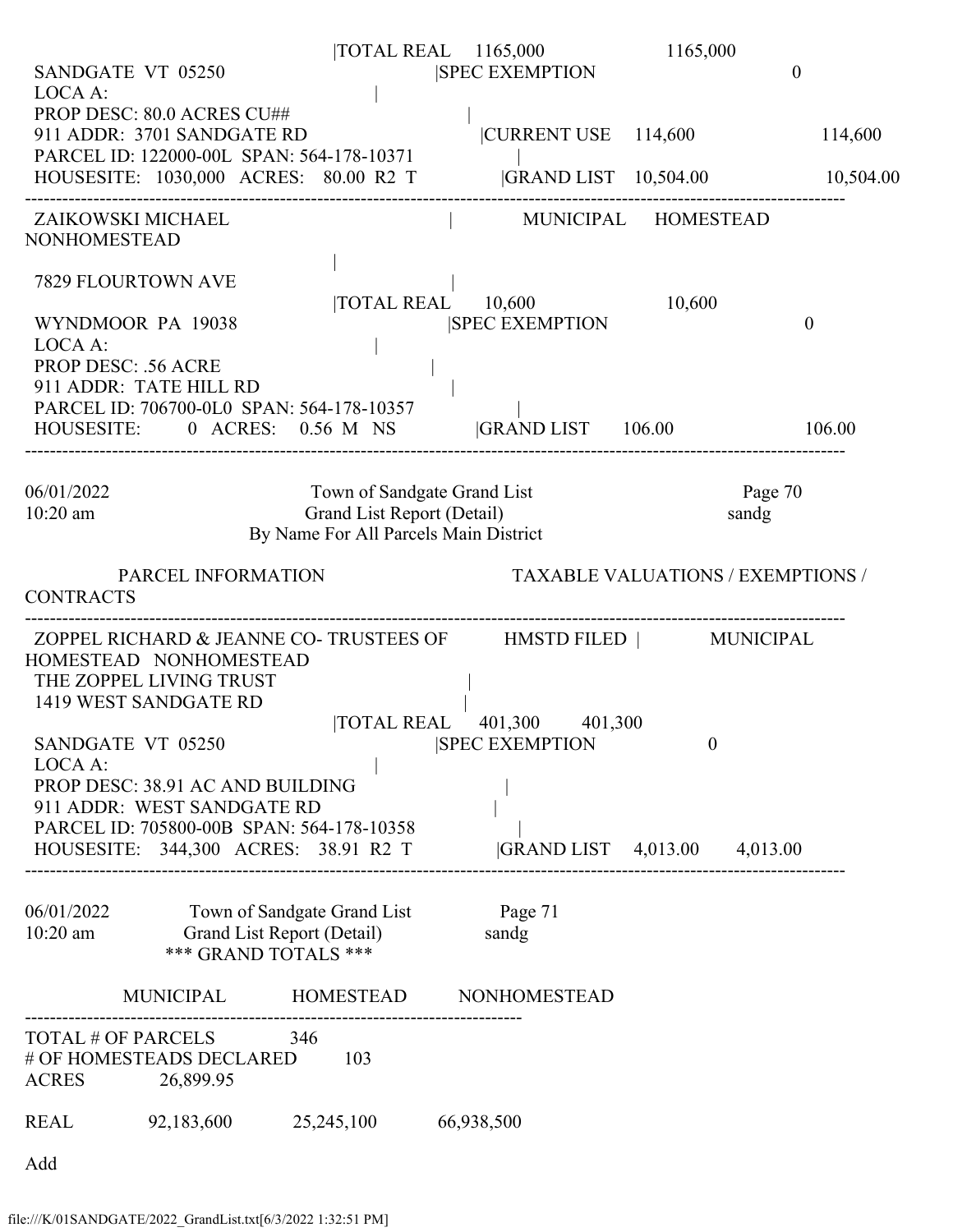| (+) NON-APPROVED CONTRACTS<br>(+) NON-APPROVED FARM CONTRACTS<br>$(+)$ INVENTORY<br>$(+)$ EQUIPMENT<br>Subtract | 1,400                                                     |                                       | 0<br>0<br>$\mathbf{\Omega}$<br>1,400 |  |
|-----------------------------------------------------------------------------------------------------------------|-----------------------------------------------------------|---------------------------------------|--------------------------------------|--|
| (-)VETERAN<br>(-)FARM STAB<br>(-)CURRENT USE 12,607,100<br>(-)CONTRACTS<br>(-)SPECIAL EXEMP.                    | 120,000<br>$\theta$<br>1,400                              | 120,000<br>$\theta$<br>1,352,600<br>0 | $\theta$<br>$\theta$<br>11,254,500   |  |
| <b>GRAND LIST</b><br><b>HOMESTEAD</b><br><b>HOUSESITE</b><br><b>LEASE</b>                                       | 794,565.00<br>74,125,100<br>56,071,900<br>0.00            | 237,725.00                            | 556,854.00                           |  |
| 06/01/2022<br>$10:20$ am                                                                                        | Town of Sandgate Grand List<br>Grand List signature pages |                                       | Page 72<br>sandg                     |  |

### LISTER'S RECORD OF NOTICES POSTED

 We hereby certify that the Notices to Taxpayers of the time and place of holding the Grievance Meeting for \_\_\_\_\_\_ and in the form as set forth on the opposite page were signed by us this day duly posted in the Town/City Clerk's Office and in four other public places in said Town/City of  $\alpha$  wit:

1. Town/City Clerk's Office 2. \_\_\_\_\_\_\_\_\_\_\_\_\_\_\_\_\_\_\_\_\_\_\_\_\_\_\_\_\_\_\_\_\_\_\_\_\_\_\_\_\_\_\_\_\_ 3. \_\_\_\_\_\_\_\_\_\_\_\_\_\_\_\_\_\_\_\_\_\_\_\_\_\_\_\_\_\_\_\_\_\_\_\_\_\_\_\_\_\_\_\_\_ 4. \_\_\_\_\_\_\_\_\_\_\_\_\_\_\_\_\_\_\_\_\_\_\_\_\_\_\_\_\_\_\_\_\_\_\_\_\_\_\_\_\_\_\_\_\_ 5. \_\_\_\_\_\_\_\_\_\_\_\_\_\_\_\_\_\_\_\_\_\_\_\_\_\_\_\_\_\_\_\_\_\_\_\_\_\_\_\_\_\_\_\_\_ Dated at \_\_\_\_\_\_\_\_\_\_\_\_\_\_\_\_\_\_\_\_\_\_\_ in the County of \_\_\_\_\_\_\_\_\_\_\_\_\_\_\_\_\_\_\_\_ this  $\_\_\_\_\_\_\_\$  day of  $\_\_\_\_\_\_\_\_\_\.\_$  $\mathcal{L}$  , which is a set of the set of the set of the set of the set of the set of the set of the set of the set of the set of the set of the set of the set of the set of the set of the set of the set of the set of the s Listers of the Town/City of: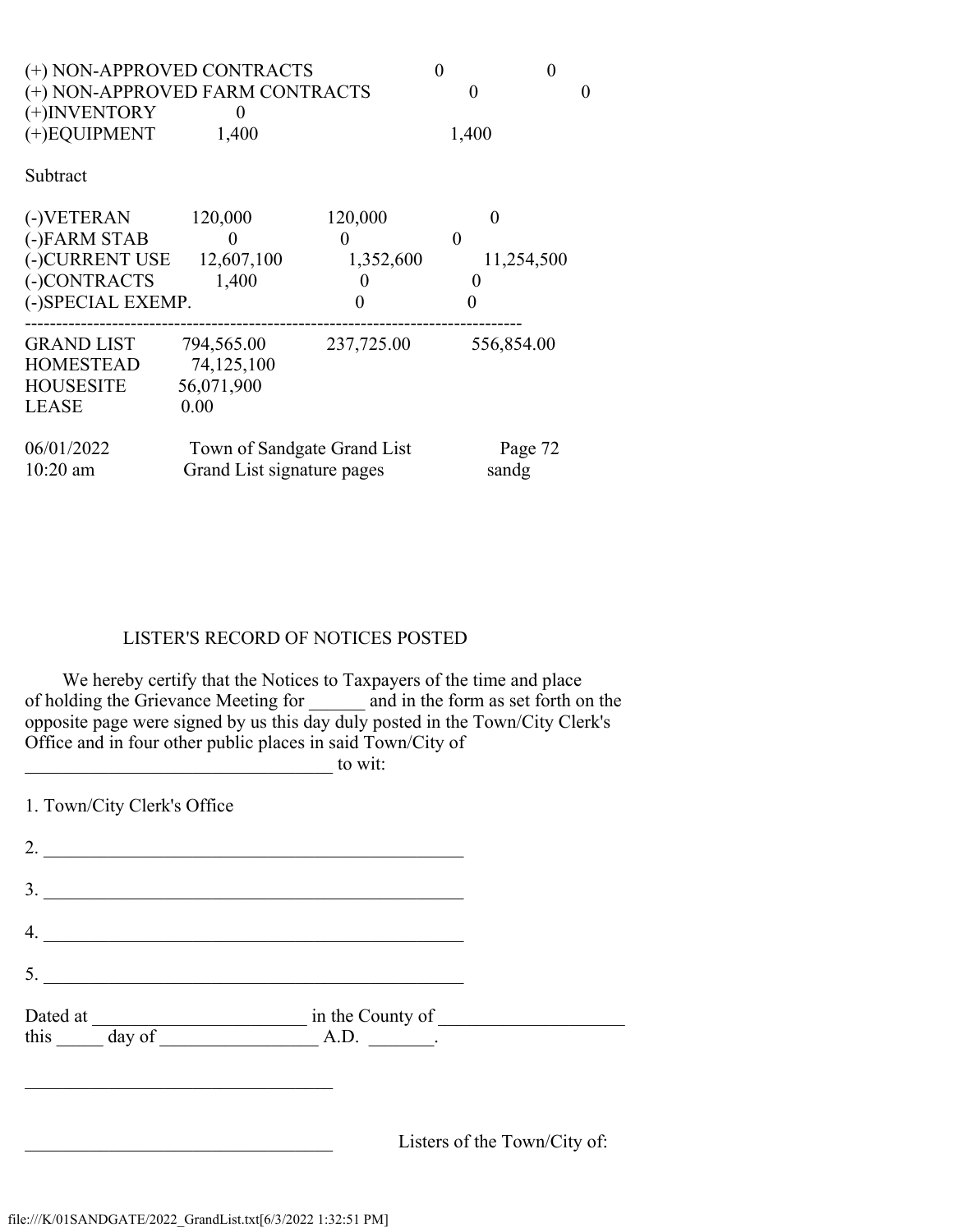06/01/2022 Town of Sandgate Grand List Page 73 10:20 am Grand List signature pages sandg

 $\_$  , and the set of the set of the set of the set of the set of the set of the set of the set of the set of the set of the set of the set of the set of the set of the set of the set of the set of the set of the set of th

## **CERTIFICATE**

 $\overline{\phantom{a}}$  , which is a set of the set of the set of the set of the set of the set of the set of the set of the set of the set of the set of the set of the set of the set of the set of the set of the set of the set of th

 $\mathcal{L}$  , which is a set of the set of the set of the set of the set of the set of the set of the set of the set of the set of the set of the set of the set of the set of the set of the set of the set of the set of the s

 We hereby certify that, according to our best knowledge, information and belief, we have hereinbefore set down the names of all persons, co-partnerships, associations and corporations subject to taxation in the Town/City of conthe first day of April  $\cdots$ ; the listed valuation of all taxable real and personal estate belonging to each person, co-partnership, associations and corporations hereinbefore named on said last mentioned date, which is subject to taxation herein.

 We also certify that the foregoing pages have been prepared by us as an abstract of the individual lists of the taxpayers within the Town/City of to be lodged in the office of the Clerk, thereof, agreeably to Title 32, Vermont Statutes Annotated, Section 4111.

| Given under our hands at |         |        | in the |
|--------------------------|---------|--------|--------|
| County of                | on this | day of |        |

 $\_$  , and the set of the set of the set of the set of the set of the set of the set of the set of the set of the set of the set of the set of the set of the set of the set of the set of the set of the set of the set of th

Listers of the Town/City of:

06/01/2022 Town of Sandgate Grand List Page 74 10:20 am Grand List signature pages sandg

 $\mathcal{L}$  , which is a set of the set of the set of the set of the set of the set of the set of the set of the set of the set of the set of the set of the set of the set of the set of the set of the set of the set of the s

 $\overline{\phantom{a}}$  , which is a set of the set of the set of the set of the set of the set of the set of the set of the set of the set of the set of the set of the set of the set of the set of the set of the set of the set of th

 $\mathcal{L}$  , which is a set of the set of the set of the set of the set of the set of the set of the set of the set of the set of the set of the set of the set of the set of the set of the set of the set of the set of the s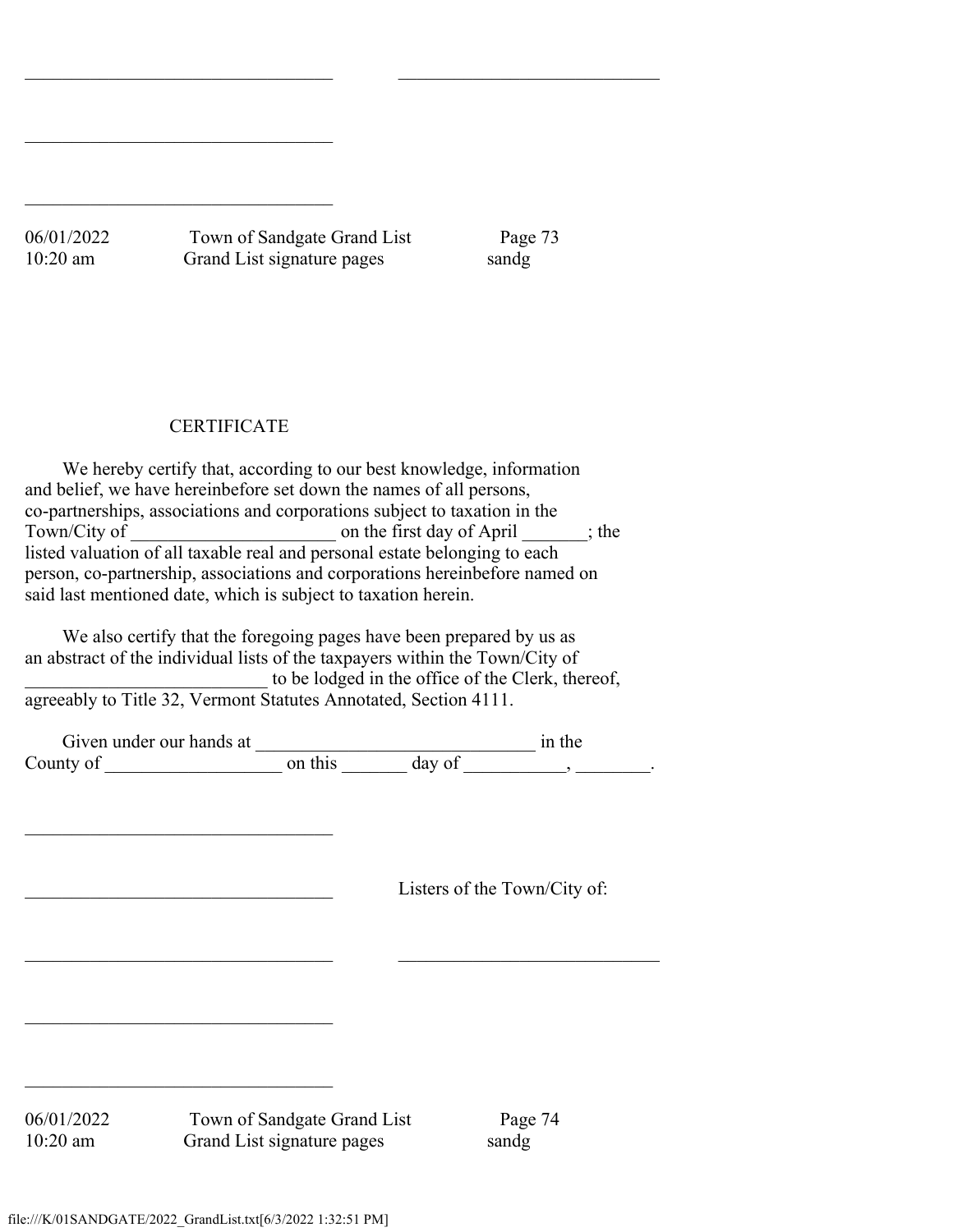### NOTICE TO TAXPAYERS

 Agreeably to the provisions of Title 32, Vermont Statutes Annotated, Section 4111, notice is hereby given that the undersigned listers within and for the Town/City of \_\_\_\_\_\_\_\_\_\_\_\_\_\_\_\_\_\_\_\_\_\_\_\_\_\_\_\_\_ have this day completed the abstract of property owners as of the first day of April, \_\_\_\_\_\_\_\_. The listers have this same day lodged the abstract in the office of the clerk for the inspection of taxpayers. On the  $\_\_\_\_\_\_\$  day of  $\_\_\_\_\_\_\_\_\_\_\_\$ , at  $\_\_\_\_\_\.\_\_\.\$ .m. the undersigned listers will meet at \_\_\_\_\_\_\_\_\_\_\_\_\_\_\_\_\_\_\_\_\_\_(place), to hear appeals of the taxpayers aggrieved by actions of the listers from whom timely grievances have been received. To be timely, such grievance must be in writing and received (postmarks not accepted) by \_\_\_\_\_\_\_\_\_\_ day of \_ At the close of grievance hearings, the listers shall make such corrections in the abstract as were determined upon hearing or otherwise. Unless cause to the contrary is shown, the contents of said abstract will, for the tax year \_\_\_\_\_\_, become the grand list of the town/city of each taxpayer named therein.

| Signed at |        | in the County of |  |
|-----------|--------|------------------|--|
| This      | day of |                  |  |

Listers of the Town/City of:

Listers must post a copy of this notice in the town clerk's office and in at least four other public places in the town.

 $\_$  , and the contribution of the contribution of  $\overline{C}$  , and  $\overline{C}$  , and  $\overline{C}$  , and  $\overline{C}$  , and  $\overline{C}$ 

 $\mathcal{L}$  , which is a set of the set of the set of the set of the set of the set of the set of the set of the set of the set of the set of the set of the set of the set of the set of the set of the set of the set of the s

 $\mathcal{L}$  , which is a set of the set of the set of the set of the set of the set of the set of the set of the set of the set of the set of the set of the set of the set of the set of the set of the set of the set of the s

 $\mathcal{L}$  , which is a set of the set of the set of the set of the set of the set of the set of the set of the set of the set of the set of the set of the set of the set of the set of the set of the set of the set of the s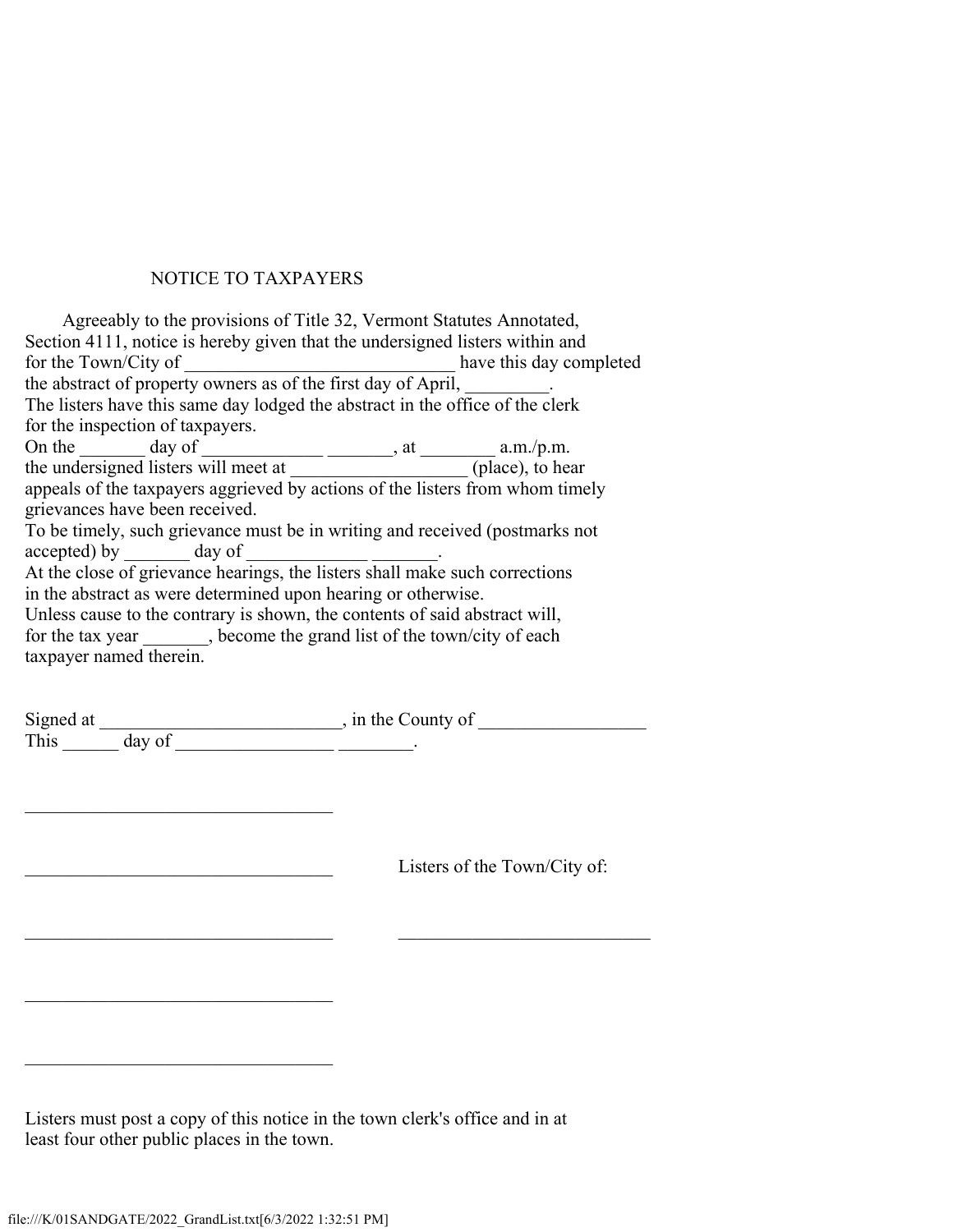06/01/2022 Town of Sandgate Grand List Page 75 10:20 am Grand List signature pages sandg

# TOWN/CITY CLERK'S CERTIFICATE

Town/City Clerk's Office

 I hereby certify that the foregoing abstract of individual lists of taxpayers in this town/city, namely the foregoing portion of this book including the aforesaid certificate and notice, was by the listers within the foresaid town/city this  $\frac{1}{\sqrt{2\pi}}$  day of  $\frac{1}{\sqrt{2\pi}}$  at \_\_\_\_\_\_\_\_\_\_\_\_ o'clock and \_\_\_\_ minutes in the \_\_\_\_\_\_\_\_\_\_\_\_\_ noon lodged in this office for the inspection of taxpayers.

Attest:

 $\mathcal{L}_\text{max}$  and  $\mathcal{L}_\text{max}$  and  $\mathcal{L}_\text{max}$  and  $\mathcal{L}_\text{max}$  and  $\mathcal{L}_\text{max}$ Town/City Clerk

06/01/2022 Town of Sandgate Grand List Page 76 10:20 am Grand List signature pages sandg

LISTER'S OATH

 I do solemnly swear (or affirm) that according to my best knowledge, information and belief the foregoing list contains a true statement of the listed valuation of all taxable real and personal estate, taxable within the Town/City of \_\_\_\_\_\_\_\_\_\_\_\_\_\_\_\_\_\_\_\_\_\_\_\_\_\_\_\_.

So help me God (or "under the pains and penalties of perjury").

 $\_$  , and the contribution of the contribution of  $\overline{C}$  , and  $\overline{C}$  , and  $\overline{C}$  , and  $\overline{C}$  , and  $\overline{C}$ 

Listers of the Town/City of:

 $\mathcal{L}$  , which is a set of the set of the set of the set of the set of the set of the set of the set of the set of the set of the set of the set of the set of the set of the set of the set of the set of the set of the s

 $\mathcal{L}$  , which is a set of the set of the set of the set of the set of the set of the set of the set of the set of the set of the set of the set of the set of the set of the set of the set of the set of the set of the s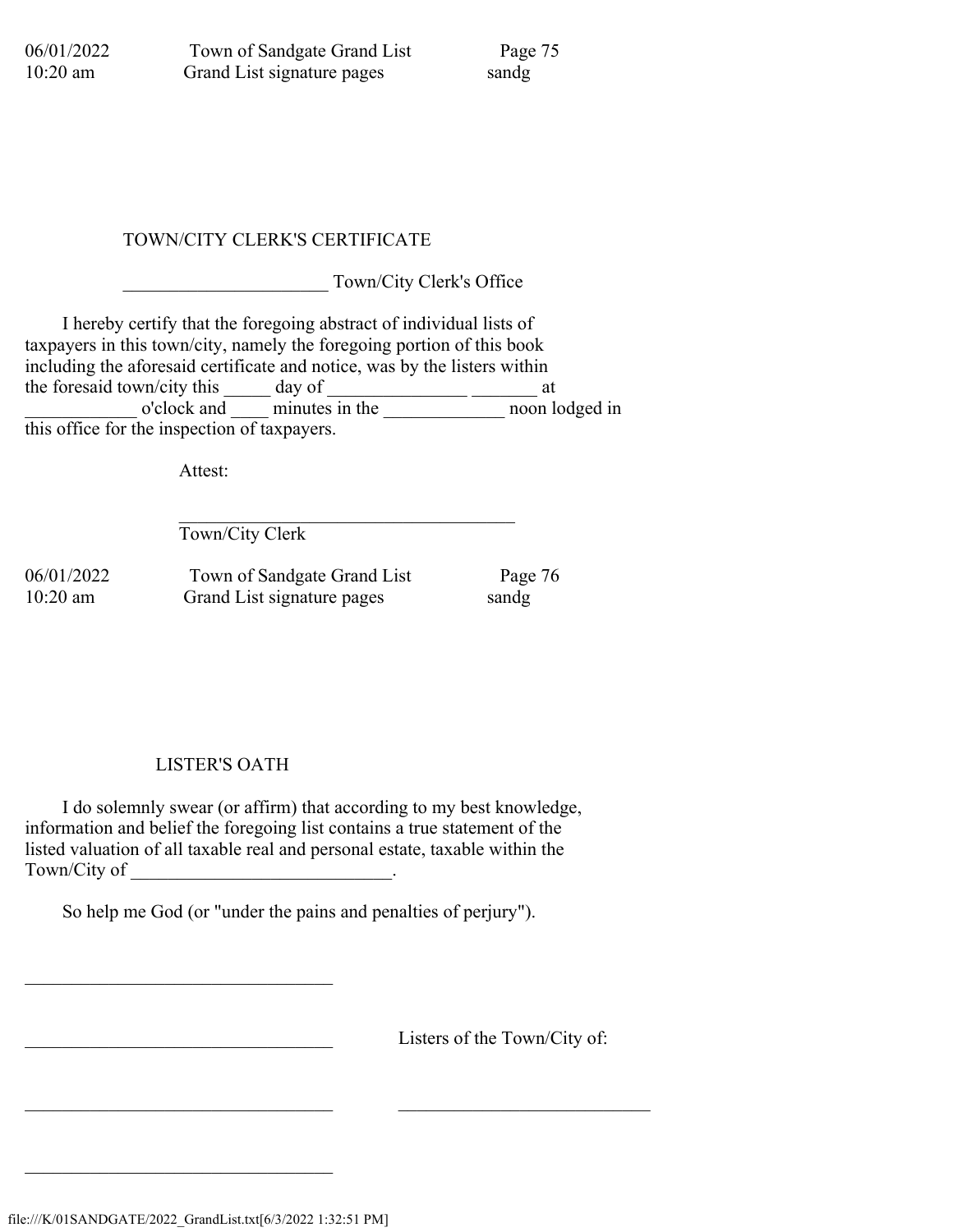| <b>STATE OF VERMONT</b>                                                                                               |                     | At on this day of |          |
|-----------------------------------------------------------------------------------------------------------------------|---------------------|-------------------|----------|
| , County, ss.                                                                                                         |                     |                   |          |
|                                                                                                                       | personally appeared |                   |          |
|                                                                                                                       |                     |                   |          |
|                                                                                                                       |                     |                   |          |
|                                                                                                                       |                     |                   |          |
|                                                                                                                       |                     |                   |          |
|                                                                                                                       |                     |                   |          |
|                                                                                                                       |                     |                   | and each |
| took and subscribed the foregoing oath.                                                                               |                     |                   |          |
| Before me,                                                                                                            |                     |                   |          |
|                                                                                                                       |                     |                   |          |
|                                                                                                                       |                     |                   |          |
|                                                                                                                       |                     |                   |          |
| <u> 1980 - Jan James James James James James James James James James James James James James James James James Ja</u> |                     |                   |          |
| Town/City Clerk - Notary Public                                                                                       |                     |                   |          |
| Justice of the Peace                                                                                                  |                     |                   |          |
|                                                                                                                       |                     |                   |          |
| FAILURE TO COMPLY WITH ABOVE MAKES THIS GRAND LIST NULL AND                                                           |                     |                   |          |
| VOID, FILL DATES, INCLUDING YEAR. 32 VSA section 4151.                                                                |                     |                   |          |

 $\mathcal{L}$  , which is a set of the set of the set of the set of the set of the set of the set of the set of the set of the set of the set of the set of the set of the set of the set of the set of the set of the set of the s

| 06/01/2022 | Town of Sandgate Grand List | Page 77 |
|------------|-----------------------------|---------|
| $10:20$ am | Grand List signature pages  | sandg   |

#### CERTIFICATE - NO APPEAL OR SUIT PENDING

 We hereby certify that on this date, (NO EARLIER THAN THE FIRST TUESDAY OF FEBRUARY FOLLOWING THE LODGING OF THE GRAND LIST) there are no appeals pending from the action of the listers nor suits to recover taxes paid under protest.

 Under the provisions of 32 VSA, section 4157, from this date on when offered in evidence in any court in this state, this list shall be received as a legal Grand List and its validity shall not be put in issue by any party to any action in any hearing or trial in any court.

 $\_$  , and the set of the set of the set of the set of the set of the set of the set of the set of the set of the set of the set of the set of the set of the set of the set of the set of the set of the set of the set of th

 $\_$  , and the set of the set of the set of the set of the set of the set of the set of the set of the set of the set of the set of the set of the set of the set of the set of the set of the set of the set of the set of th